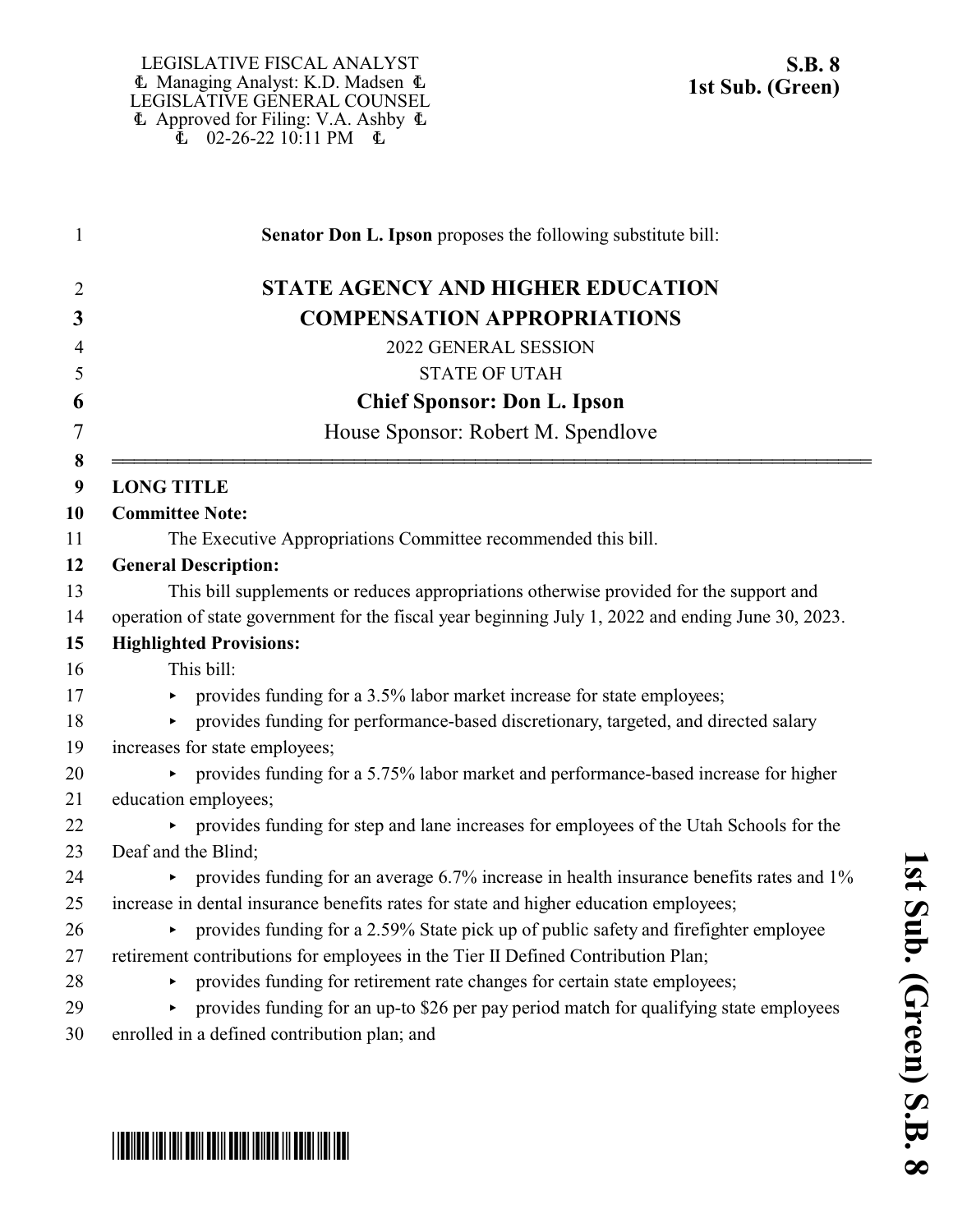| 31 |              | • provides funding for other compensation adjustments as authorized.                                                                              |           |
|----|--------------|---------------------------------------------------------------------------------------------------------------------------------------------------|-----------|
| 32 |              | <b>Money Appropriated in this Bill:</b>                                                                                                           |           |
| 33 |              | This bill appropriates \$251,865,500 in operating and capital budgets for fiscal year 2023,                                                       |           |
| 34 | including:   |                                                                                                                                                   |           |
|    | ▶.           | \$94,583,200 from the General Fund;                                                                                                               |           |
|    | Þ.           | \$85,938,800 from the Education Fund; and                                                                                                         |           |
|    | ▶            | \$71,343,500 from various sources as detailed in this bill.                                                                                       |           |
|    |              | This bill appropriates \$321,400 in expendable funds and accounts for fiscal year 2023,                                                           |           |
|    | including:   |                                                                                                                                                   |           |
|    | ►            | \$28,000 from the General Fund; and                                                                                                               |           |
|    |              | \$293,400 from various sources as detailed in this bill.                                                                                          |           |
|    |              | This bill appropriates \$2,865,700 in business-like activities for fiscal year 2023, including:                                                   |           |
|    | ▶            | \$5,100 from the General Fund; and                                                                                                                |           |
|    | Þ.           | \$2,860,600 from various sources as detailed in this bill.                                                                                        |           |
|    |              | This bill appropriates \$57,300 in restricted fund and account transfers for fiscal year 2023, all                                                |           |
|    |              | of which is from the General Fund.                                                                                                                |           |
|    |              | <b>Other Special Clauses:</b>                                                                                                                     |           |
|    |              | This bill takes effect on July 1, 2022.                                                                                                           |           |
|    |              | <b>Utah Code Sections Affected:</b>                                                                                                               |           |
|    |              | ENACTS UNCODIFIED MATERIAL                                                                                                                        |           |
|    |              | Be it enacted by the Legislature of the state of Utah:<br>Section 1. FY 2023 Appropriations. The following sums of money are appropriated for the |           |
|    |              | fiscal year beginning July 1, 2022 and ending June 30, 2023.                                                                                      |           |
|    |              | Subsection 1(a). Operating and Capital Budgets. Under the terms and conditions of                                                                 |           |
|    |              | Title 63J, Chapter 1, Budgetary Procedures Act, the Legislature appropriates the following sums of                                                |           |
|    |              | money from the funds or accounts indicated for the use and support of the government of the state of                                              |           |
|    | Utah.        |                                                                                                                                                   |           |
|    |              | EXECUTIVE OFFICES AND CRIMINAL JUSTICE                                                                                                            |           |
|    |              | DEPARTMENT OF HEALTH AND HUMAN SERVICES - DIVISION OF JUVENILE JUSTICE SERVICES                                                                   |           |
|    | <b>ITEM1</b> | To Department of Health and Human Services - Division of                                                                                          |           |
|    |              | Juvenile Justice Services - Juvenile Justice & Youth Services                                                                                     |           |
|    |              | From General Fund                                                                                                                                 | 3,907,900 |
|    |              | From General Fund, One-Time                                                                                                                       | 329,900   |
|    |              | From Federal Funds                                                                                                                                | 66,300    |
|    |              | From Federal Funds, One-Time                                                                                                                      | 7,700     |
|    |              | From Dedicated Credits Revenue                                                                                                                    | 19,400    |
|    |              | From Dedicated Credits Revenue, One-Time                                                                                                          | 1,600     |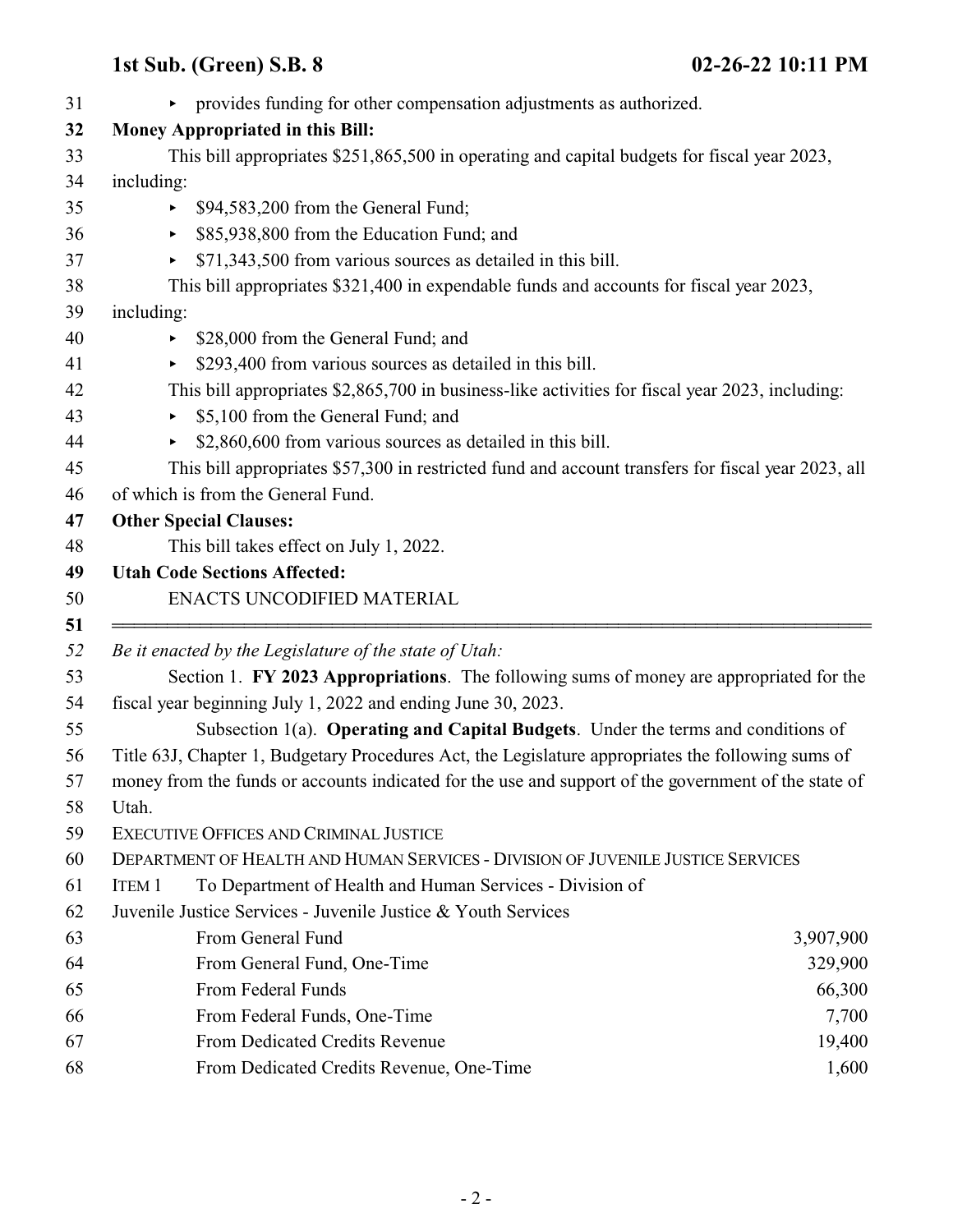| 69  |                   | From Expendable Receipts                                                   |           | 500       |
|-----|-------------------|----------------------------------------------------------------------------|-----------|-----------|
| 70  |                   | From Expendable Receipts, One-Time                                         |           | 100       |
| 71  |                   | From Revenue Transfers                                                     |           | 27,700    |
| 72  |                   | From Revenue Transfers, One-Time                                           |           | 2,800     |
| 73  |                   | Schedule of Programs:                                                      |           |           |
| 74  |                   | Juvenile Justice & Youth Services                                          | 419,800   |           |
| 75  |                   | <b>Secure Care</b>                                                         | 1,197,800 |           |
| 76  |                   | <b>Youth Services</b>                                                      | 2,422,800 |           |
| 77  |                   | <b>Community Programs</b>                                                  | 323,500   |           |
| 78  | ITEM <sub>2</sub> | To Department of Health and Human Services - Division of                   |           |           |
| 79  |                   | Juvenile Justice Services - Juvenile Justice & Youth Services              |           |           |
| 80  |                   | From General Fund, One-Time                                                |           | 300       |
| 81  |                   | Schedule of Programs:                                                      |           |           |
| 82  |                   | <b>Youth Services</b>                                                      | 300       |           |
| 83  |                   | To implement the provisions of <i>Concurrent Resolution</i>                |           |           |
| 84  |                   | Authorizing State Pick up of Public Safety and Firefighter                 |           |           |
| 85  |                   | <b>Employee Retirement Contributions (Senate Concurrent</b>                |           |           |
| 86  |                   | Resolution 1, 2022 General Session).                                       |           |           |
| 87  |                   | <b>ATTORNEY GENERAL</b>                                                    |           |           |
| 88  | ITEM <sub>3</sub> | To Attorney General                                                        |           |           |
| 89  |                   | From General Fund                                                          |           | 2,462,300 |
| 90  |                   | From General Fund, One-Time                                                |           | 61,600    |
| 91  |                   | From Federal Funds                                                         |           | 130,300   |
| 92  |                   | From Federal Funds, One-Time                                               |           | 10,700    |
| 93  |                   | From Dedicated Credits Revenue                                             |           | 32,100    |
| 94  |                   | From Dedicated Credits Revenue, One-Time                                   |           | 3,100     |
| 95  |                   | From Attorney General Litigation Fund                                      |           | 400       |
| 96  |                   | From GFR Public Safety and Firefighter Tier II Retirement Benefits Account |           |           |
| 97  |                   |                                                                            |           | (1,700)   |
| 98  |                   | From General Fund Restricted - Tobacco Settlement Account                  |           | 1,400     |
| 99  |                   | From General Fund Restricted - Tobacco Settlement Account, One-Time        |           | 200       |
| 100 |                   | From Revenue Transfers                                                     |           | 40,400    |
| 101 |                   | From Revenue Transfers, One-Time                                           |           | 2,900     |
| 102 |                   | Schedule of Programs:                                                      |           |           |
| 103 |                   | Administration                                                             | 444,300   |           |
| 104 |                   | Civil                                                                      | 262,100   |           |
| 105 |                   | <b>Criminal Prosecution</b>                                                | 2,037,300 |           |
| 106 | ITEM <sub>4</sub> | To Attorney General                                                        |           |           |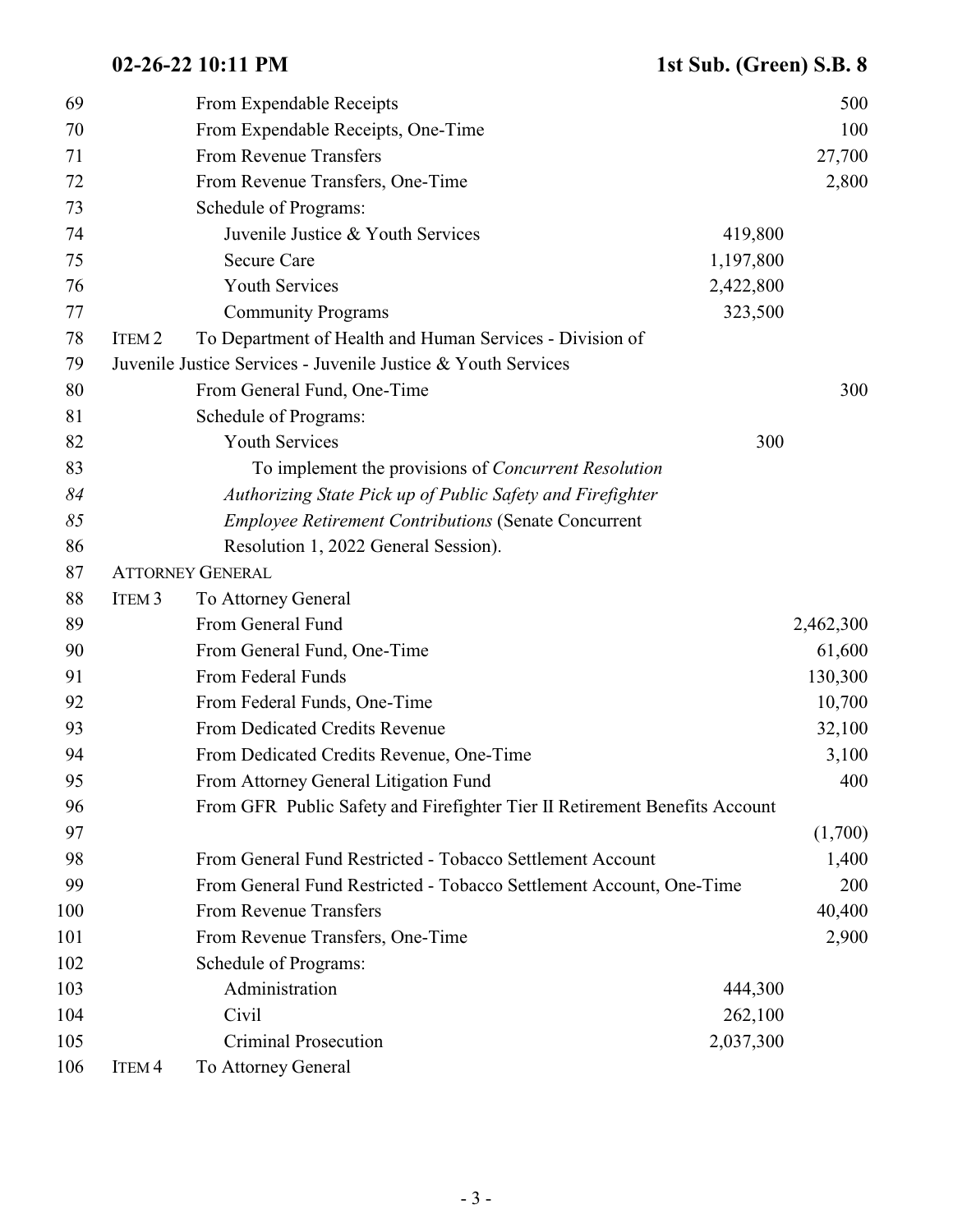| 107        |                   | From General Fund, One-Time                                                |         | 1,300   |
|------------|-------------------|----------------------------------------------------------------------------|---------|---------|
| 108        |                   | Schedule of Programs:                                                      |         |         |
| 109        |                   | <b>Criminal Prosecution</b>                                                | 1,300   |         |
| 110        |                   | To implement the provisions of <i>Concurrent Resolution</i>                |         |         |
| 111        |                   | Authorizing State Pick up of Public Safety and Firefighter                 |         |         |
| <i>112</i> |                   | <b>Employee Retirement Contributions (Senate Concurrent</b>                |         |         |
| 113        |                   | Resolution 1, 2022 General Session).                                       |         |         |
| 114        | ITEM <sub>5</sub> | To Attorney General - Children's Justice Centers                           |         |         |
| 115        |                   | From General Fund                                                          |         | 45,000  |
| 116        |                   | From General Fund, One-Time                                                |         | 1,600   |
| 117        |                   | From Dedicated Credits Revenue                                             |         | 300     |
| 118        |                   | From Expendable Receipts                                                   |         | 2,300   |
| 119        |                   | From Expendable Receipts, One-Time                                         |         | 200     |
| 120        |                   | Schedule of Programs:                                                      |         |         |
| 121        |                   | <b>Children's Justice Centers</b>                                          | 49,400  |         |
| 122        | ITEM <sub>6</sub> | To Attorney General - Prosecution Council                                  |         |         |
| 123        |                   | From General Fund                                                          |         | 50,300  |
| 124        |                   | From General Fund, One-Time                                                |         | 2,000   |
| 125        |                   | From Dedicated Credits Revenue                                             |         | 1,300   |
| 126        |                   | From Dedicated Credits Revenue, One-Time                                   |         | 300     |
| 127        |                   | From Revenue Transfers                                                     |         | 8,100   |
| 128        |                   | From Revenue Transfers, One-Time                                           |         | 800     |
| 129        |                   | Schedule of Programs:                                                      |         |         |
| 130        |                   | <b>Prosecution Council</b>                                                 | 62,800  |         |
| 131        |                   | <b>BOARD OF PARDONS AND PAROLE</b>                                         |         |         |
| 132        | ITEM <sub>7</sub> | To Board of Pardons and Parole                                             |         |         |
| 133        |                   | From General Fund                                                          |         | 181,400 |
| 134        |                   | From General Fund, One-Time                                                |         | 28,900  |
| 135        |                   | From GFR Public Safety and Firefighter Tier II Retirement Benefits Account |         |         |
| 136        |                   |                                                                            |         | (5,800) |
| 137        |                   | Schedule of Programs:                                                      |         |         |
| 138        |                   | Board of Pardons and Parole                                                | 204,500 |         |
| 139        | ITEM <sub>8</sub> | To Board of Pardons and Parole                                             |         |         |
| 140        |                   | From General Fund, One-Time                                                |         | 1,200   |
| 141        |                   | Schedule of Programs:                                                      |         |         |
| 142        |                   | Board of Pardons and Parole                                                | 1,200   |         |
| 143        |                   | To implement the provisions of <i>Concurrent Resolution</i>                |         |         |
| 144        |                   | Authorizing State Pick up of Public Safety and Firefighter                 |         |         |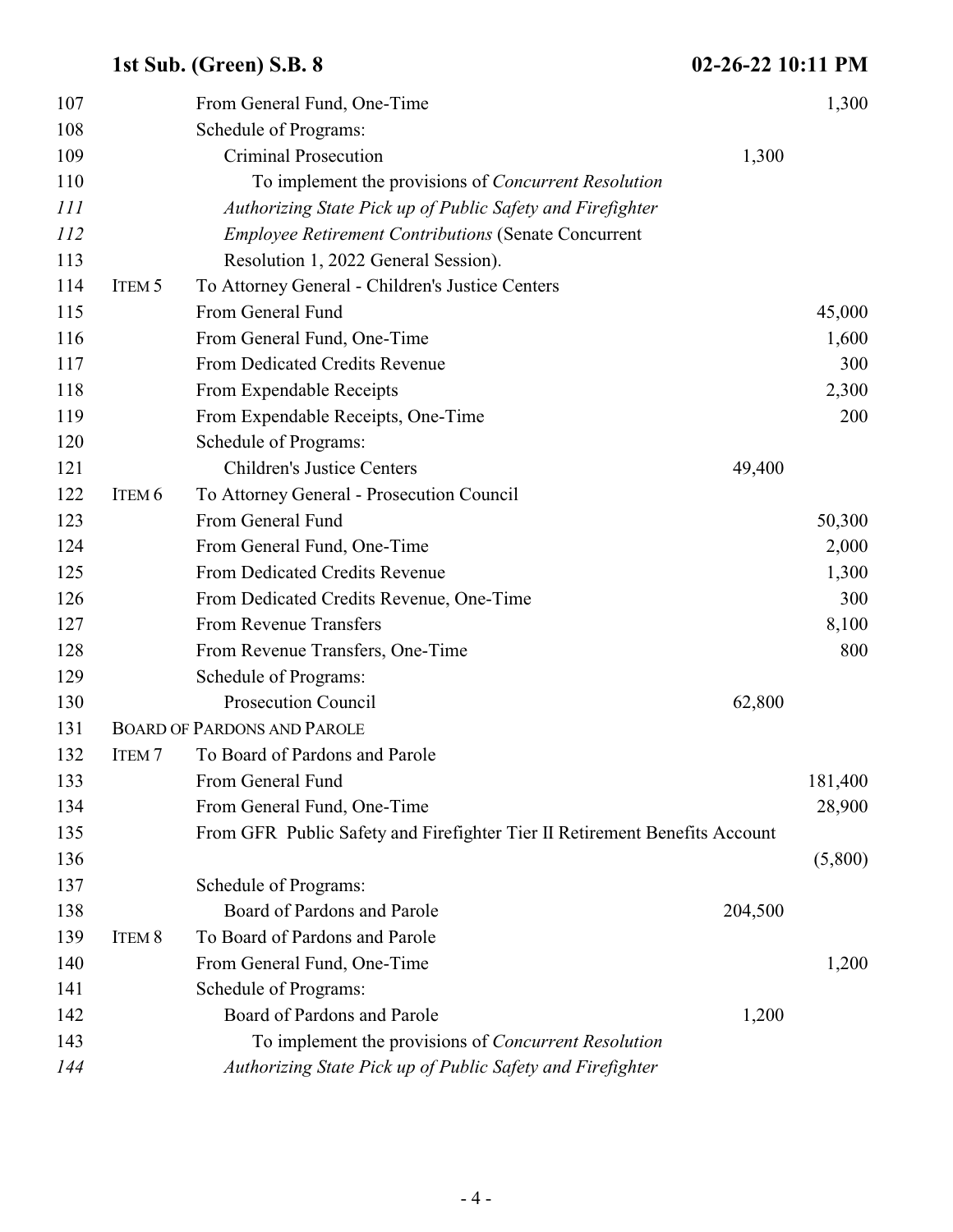| 145 |                   | <b>Employee Retirement Contributions (Senate Concurrent</b>                |           |            |
|-----|-------------------|----------------------------------------------------------------------------|-----------|------------|
| 146 |                   | Resolution 1, 2022 General Session).                                       |           |            |
| 147 |                   | <b>UTAH DEPARTMENT OF CORRECTIONS</b>                                      |           |            |
| 148 | ITEM <sub>9</sub> | To Utah Department of Corrections - Programs and Operations                |           |            |
| 149 |                   | From General Fund                                                          |           | 23,832,700 |
| 150 |                   | From General Fund, One-Time                                                |           | 2,020,400  |
| 151 |                   | From GFR Public Safety and Firefighter Tier II Retirement Benefits Account |           |            |
| 152 |                   |                                                                            |           | (934, 600) |
| 153 |                   | Schedule of Programs:                                                      |           |            |
| 154 |                   | <b>Adult Probation and Parole Administration</b>                           | 225,300   |            |
| 155 |                   | <b>Adult Probation and Parole Programs</b>                                 | 7,682,000 |            |
| 156 |                   | Department Administrative Services                                         | 664,400   |            |
| 157 |                   | Department Executive Director                                              | 436,200   |            |
| 158 |                   | <b>Department Training</b>                                                 | 207,800   |            |
| 159 |                   | Prison Operations Administration                                           | 484,700   |            |
| 160 |                   | Prison Operations Central Utah/Gunnison                                    | 4,592,800 |            |
| 161 |                   | Prison Operations Inmate Placement                                         | 301,100   |            |
| 162 |                   | Programming Administration                                                 | 37,400    |            |
| 163 |                   | Programming Skill Enhancement                                              | 1,219,300 |            |
| 164 |                   | Programming Treatment                                                      | 570,000   |            |
| 165 |                   | Prison Operations Utah State Correctional Facility                         | 8,497,500 |            |
| 166 | ITEM 10           | To Utah Department of Corrections - Programs and Operations                |           |            |
| 167 |                   | From General Fund, One-Time                                                |           | 277,800    |
| 168 |                   | Schedule of Programs:                                                      |           |            |
| 169 |                   | Adult Probation and Parole Administration                                  | 300       |            |
| 170 |                   | <b>Adult Probation and Parole Programs</b>                                 | 76,300    |            |
| 171 |                   | Department Administrative Services                                         | 400       |            |
| 172 |                   | Department Executive Director                                              | 1,100     |            |
| 173 |                   | <b>Department Training</b>                                                 | 1,000     |            |
| 174 |                   | Prison Operations Administration                                           | 8,000     |            |
| 175 |                   | Prison Operations Central Utah/Gunnison                                    | 63,600    |            |
| 176 |                   | Programming Skill Enhancement                                              | 5,300     |            |
| 177 |                   | Programming Treatment                                                      | 1,100     |            |
| 178 |                   | Prison Operations Utah State Correctional Facility                         | 120,700   |            |
| 179 |                   | To implement the provisions of Concurrent Resolution                       |           |            |
| 180 |                   | Authorizing State Pick up of Public Safety and Firefighter                 |           |            |
| 181 |                   | <b>Employee Retirement Contributions (Senate Concurrent</b>                |           |            |
| 182 |                   | Resolution 1, 2022 General Session).                                       |           |            |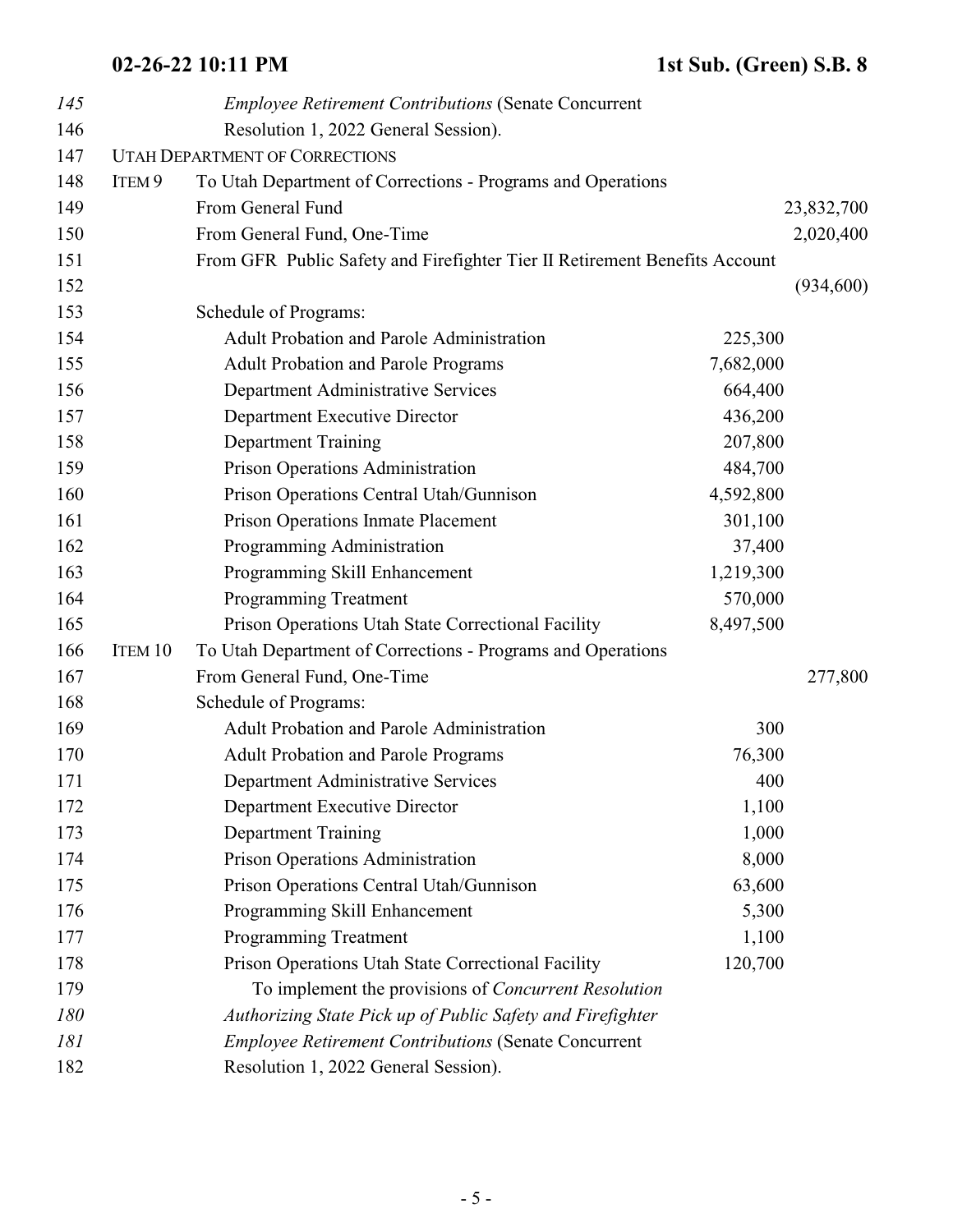| 183 | ITEM 11            | To Utah Department of Corrections - Department Medical Services            |           |           |
|-----|--------------------|----------------------------------------------------------------------------|-----------|-----------|
| 184 |                    | From General Fund                                                          |           | 792,900   |
| 185 |                    | From General Fund, One-Time                                                |           | 92,400    |
| 186 |                    | From GFR Public Safety and Firefighter Tier II Retirement Benefits Account |           |           |
| 187 |                    |                                                                            |           | (5,500)   |
| 188 |                    | Schedule of Programs:                                                      |           |           |
| 189 |                    | <b>Medical Services</b>                                                    | 879,800   |           |
| 190 | ITEM <sub>12</sub> | To Utah Department of Corrections - Department Medical Services            |           |           |
| 191 |                    | From General Fund, One-Time                                                |           | 1,600     |
| 192 |                    | Schedule of Programs:                                                      |           |           |
| 193 |                    | <b>Medical Services</b>                                                    | 1,600     |           |
| 194 |                    | To implement the provisions of <i>Concurrent Resolution</i>                |           |           |
| 195 |                    | Authorizing State Pick up of Public Safety and Firefighter                 |           |           |
| 196 |                    | <b>Employee Retirement Contributions (Senate Concurrent</b>                |           |           |
| 197 |                    | Resolution 1, 2022 General Session).                                       |           |           |
| 198 |                    | <b>JUDICIAL COUNCIL/STATE COURT ADMINISTRATOR</b>                          |           |           |
| 199 | ITEM <sub>13</sub> | To Judicial Council/State Court Administrator - Administration             |           |           |
| 200 |                    | From General Fund                                                          |           | 9,943,500 |
| 201 |                    | From General Fund, One-Time                                                |           | 485,400   |
| 202 |                    | From Federal Funds                                                         |           | 23,400    |
| 203 |                    | From Federal Funds, One-Time                                               |           | 2,100     |
| 204 |                    | From General Fund Restricted - Court Security Account                      |           | 3,300     |
| 205 |                    | From General Fund Restricted - Court Security Account, One-Time            |           | 700       |
| 206 |                    | Schedule of Programs:                                                      |           |           |
| 207 |                    | Administrative Office                                                      | 236,500   |           |
| 208 |                    | Court of Appeals                                                           | 251,300   |           |
| 209 |                    | <b>Courts Security</b>                                                     | 6,500     |           |
| 210 |                    | Data Processing                                                            | 331,200   |           |
| 211 |                    | <b>District Courts</b>                                                     | 6,941,400 |           |
| 212 |                    | <b>Grants Program</b>                                                      | 25,500    |           |
| 213 |                    | Judicial Education                                                         | 39,200    |           |
| 214 |                    | Justice Courts                                                             | 11,800    |           |
| 215 |                    | Juvenile Courts                                                            | 2,368,600 |           |
| 216 |                    | Law Library                                                                | 53,600    |           |
| 217 |                    | Supreme Court                                                              | 192,800   |           |
| 218 |                    | The Legislature intends the salary for a District Court judge              |           |           |
| 219 |                    | for the fiscal year beginning July 1, 2022, and ending June 30,            |           |           |
| 220 |                    | 2023, shall be \$185,200. The Legislature intends that other               |           |           |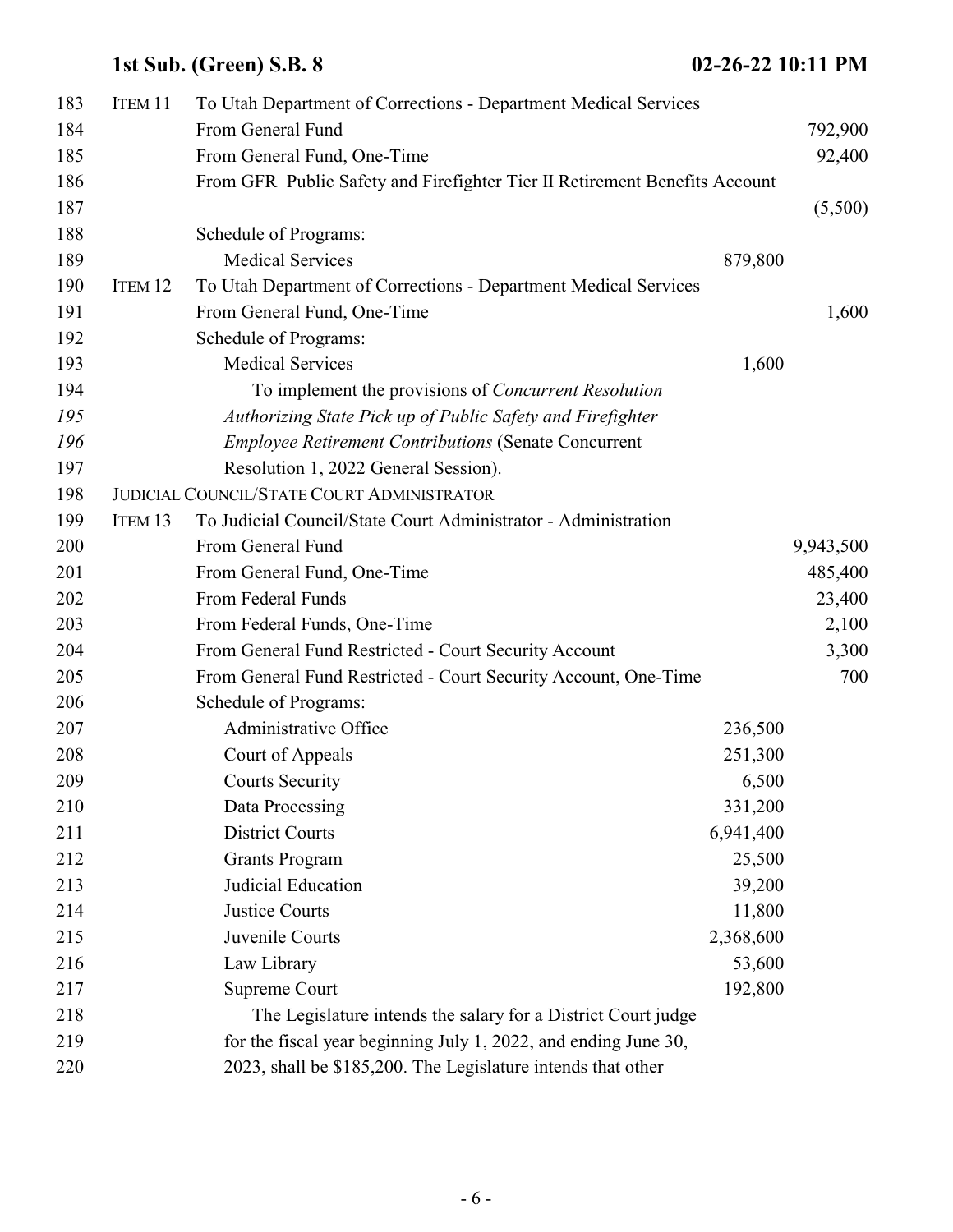| 221 |         | judicial salaries shall be calculated in accordance with the                    |         |         |
|-----|---------|---------------------------------------------------------------------------------|---------|---------|
| 222 |         | formula set forth in UCA Title 67 Chapter 8 Section 2 and                       |         |         |
| 223 |         | rounded to the nearest \$50.                                                    |         |         |
| 224 | ITEM 14 | To Judicial Council/State Court Administrator - Guardian ad Litem               |         |         |
| 225 |         | From General Fund                                                               |         | 483,600 |
| 226 |         | From General Fund, One-Time                                                     |         | 38,600  |
| 227 |         | Schedule of Programs:                                                           |         |         |
| 228 |         | Guardian ad Litem                                                               | 522,200 |         |
| 229 | ITEM 15 | To Judicial Council/State Court Administrator - Jury and Witness                |         |         |
| 230 | Fees    |                                                                                 |         |         |
| 231 |         | From General Fund                                                               |         | 26,200  |
| 232 |         | From General Fund, One-Time                                                     |         | 3,400   |
| 233 |         | Schedule of Programs:                                                           |         |         |
| 234 |         | Jury, Witness, and Interpreter                                                  | 29,600  |         |
| 235 |         | <b>GOVERNORS OFFICE</b>                                                         |         |         |
| 236 | ITEM 16 | To Governors Office - Commission on Criminal and Juvenile                       |         |         |
| 237 | Justice |                                                                                 |         |         |
| 238 |         | From General Fund                                                               |         | 197,500 |
| 239 |         | From General Fund, One-Time                                                     |         | 19,400  |
| 240 |         | From Federal Funds                                                              |         | 100,200 |
| 241 |         | From Federal Funds, One-Time                                                    |         | 10,500  |
| 242 |         | From Dedicated Credits Revenue                                                  |         | 1,800   |
| 243 |         | From Dedicated Credits Revenue, One-Time                                        |         | 300     |
| 244 |         | From Crime Victim Reparations Fund                                              |         | 10,800  |
| 245 |         | From Crime Victim Reparations Fund, One-Time                                    |         | 1,800   |
| 246 |         | From General Fund Restricted - Criminal Forfeiture Restricted Account           |         | 3,900   |
| 247 |         | From General Fund Restricted - Criminal Forfeiture Restricted Account, One-Time |         |         |
| 248 |         |                                                                                 |         | 200     |
| 249 |         | Schedule of Programs:                                                           |         |         |
| 250 |         | <b>CCJJ</b> Commission                                                          | 120,300 |         |
| 251 |         | Extraditions                                                                    | 2,400   |         |
| 252 |         | Judicial Performance Evaluation Commission                                      | 20,900  |         |
| 253 |         | Sentencing Commission                                                           | 7,800   |         |
| 254 |         | <b>State Asset Forfeiture Grant Program</b>                                     | 4,100   |         |
| 255 |         | <b>State Task Force Grants</b>                                                  | 4,100   |         |
| 256 |         | Substance Use and Mental Health Advisory Council                                | 8,900   |         |
| 257 |         | Utah Office for Victims of Crime                                                | 177,900 |         |
| 258 | ITEM 17 | To Governors Office - Governor's Office                                         |         |         |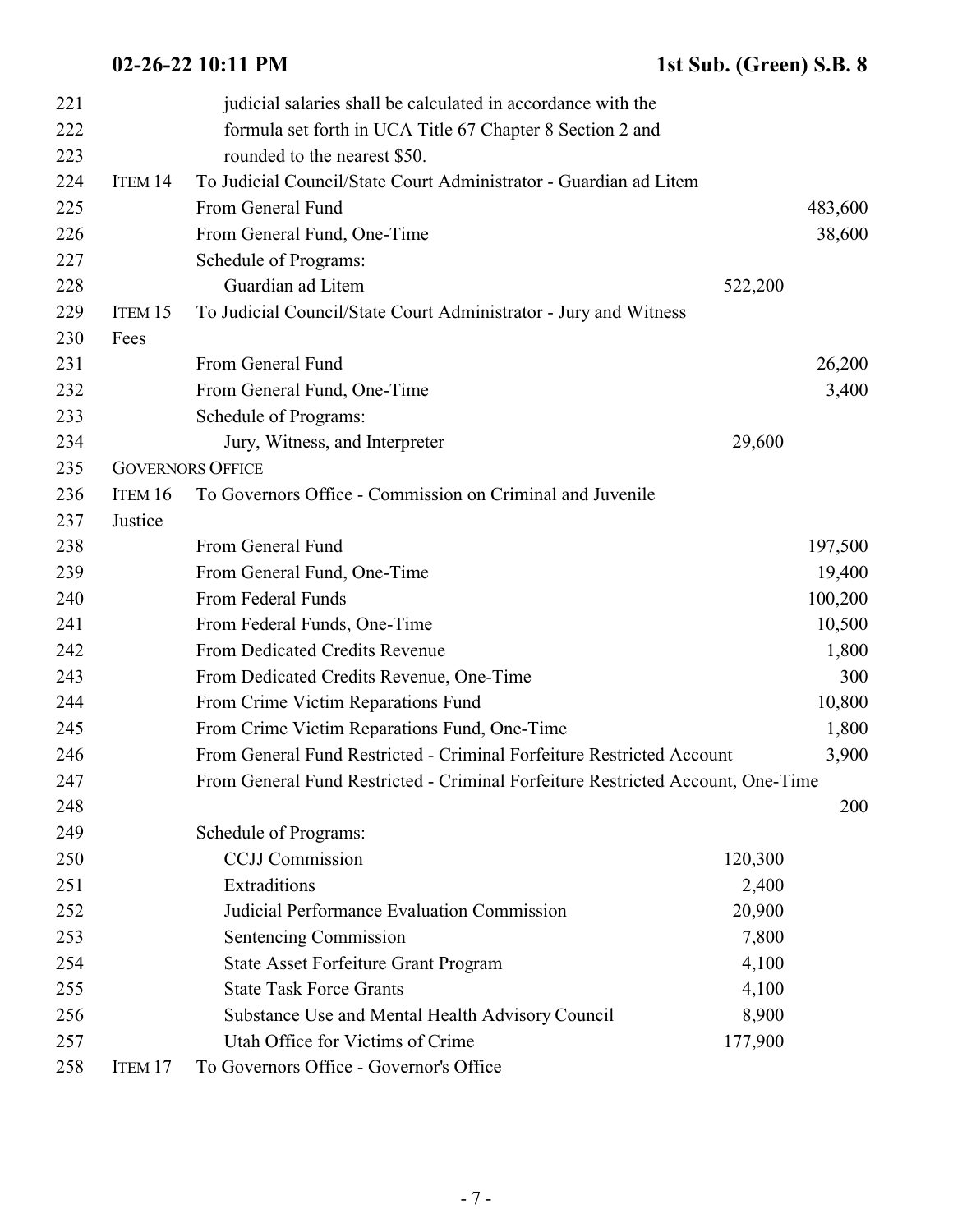| 259 |                    | From General Fund                                                                   |         | 237,000 |
|-----|--------------------|-------------------------------------------------------------------------------------|---------|---------|
| 260 |                    | From General Fund, One-Time                                                         |         | 14,300  |
| 261 |                    | From Dedicated Credits Revenue                                                      |         | 43,700  |
| 262 |                    | From Dedicated Credits Revenue, One-Time                                            |         | 2,700   |
| 263 |                    | Schedule of Programs:                                                               |         |         |
| 264 |                    | Administration                                                                      | 175,300 |         |
| 265 |                    | Governor's Residence                                                                | 17,900  |         |
| 266 |                    | Lt. Governor's Office                                                               | 92,300  |         |
| 267 |                    | <b>Washington Funding</b>                                                           | 12,200  |         |
| 268 |                    | The Legislature intends that the Governor's salary for the                          |         |         |
| 269 |                    | fiscal year beginning July 1, 2022 and ending June 30, 2023                         |         |         |
| 270 |                    | shall be \$174,700. Other constitutional offices shall be                           |         |         |
| 271 |                    | calculated in accordance with the formula set forth in Section                      |         |         |
| 272 |                    | $67-22-1$ .                                                                         |         |         |
| 273 | ITEM 18            | To Governors Office - Governors Office of Planning and Budget                       |         |         |
| 274 |                    | From General Fund                                                                   |         | 181,500 |
| 275 |                    | From General Fund, One-Time                                                         |         | 13,900  |
| 276 |                    | Schedule of Programs:                                                               |         |         |
| 277 |                    | Administration                                                                      | 35,800  |         |
| 278 |                    | Management and Special Projects                                                     | 35,800  |         |
| 279 |                    | Budget, Policy, and Economic Analysis                                               | 92,900  |         |
| 280 |                    | <b>Planning Coordination</b>                                                        | 30,900  |         |
| 281 | ITEM 19            | To Governors Office - Indigent Defense Commission                                   |         |         |
| 282 |                    | From Expendable Receipts                                                            |         | 2,400   |
| 283 |                    | From Expendable Receipts, One-Time                                                  |         | 200     |
| 284 |                    | From General Fund Restricted - Indigent Defense Resources                           |         | 56,900  |
| 285 |                    | From General Fund Restricted - Indigent Defense Resources, One-Time                 |         | 5,300   |
| 286 |                    | From Revenue Transfers                                                              |         | 2,400   |
| 287 |                    | From Revenue Transfers, One-Time                                                    |         | 200     |
| 288 |                    | Schedule of Programs:                                                               |         |         |
| 289 |                    | Office of Indigent Defense Services                                                 | 49,000  |         |
| 290 |                    | <b>Indigent Appellate Defense Division</b>                                          | 18,400  |         |
| 291 | ITEM <sub>20</sub> | To Governors Office - Colorado River Authority of Utah                              |         |         |
| 292 |                    | From General Fund Restricted - Colorado River Authority of Utah Restricted Account  |         |         |
| 293 |                    |                                                                                     |         | 39,100  |
| 294 |                    | From General Fund Restricted - Colorado River Authority of Utah Restricted Account, |         |         |
| 295 |                    | One-Time                                                                            |         | 3,200   |
| 296 |                    | Schedule of Programs:                                                               |         |         |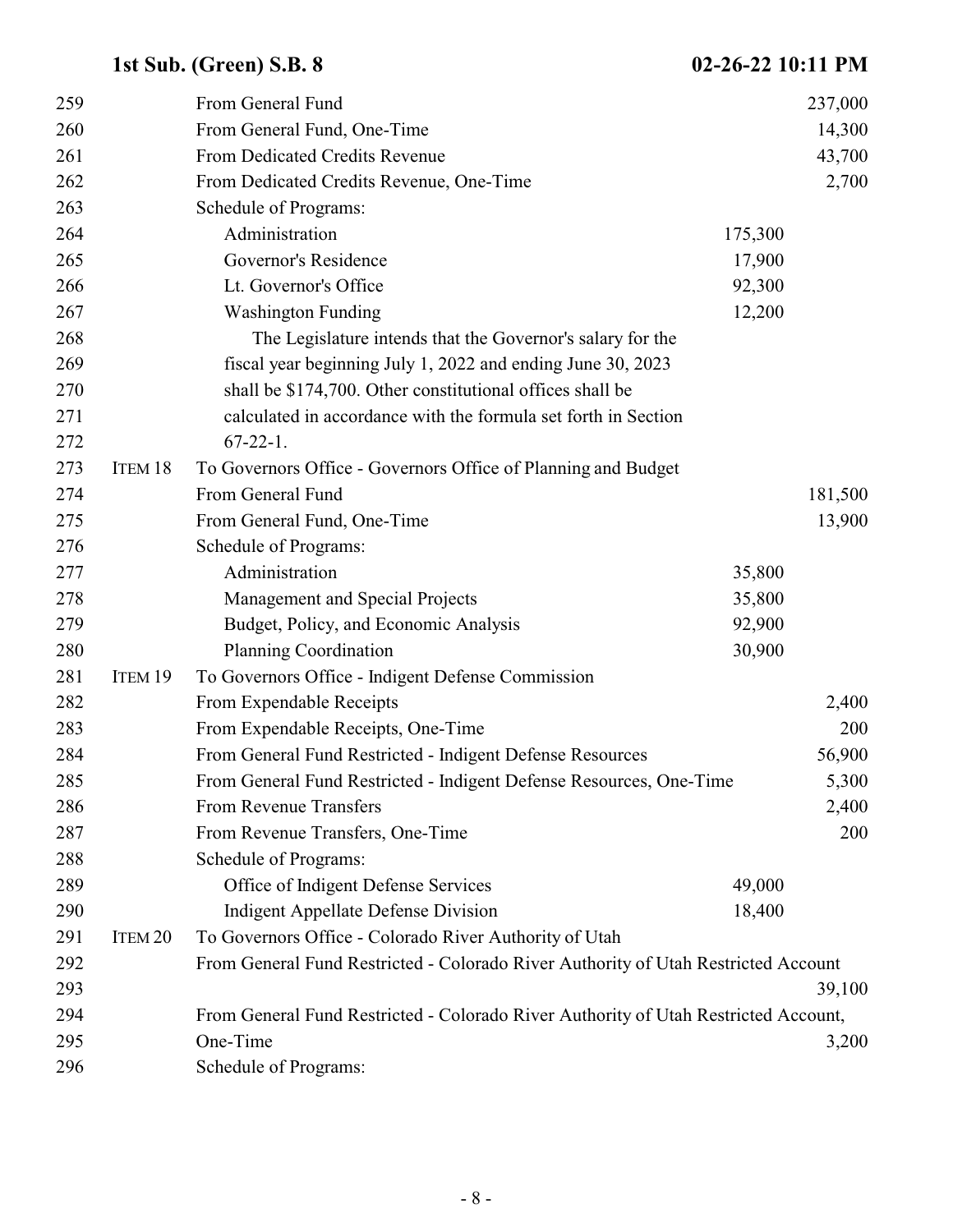| 297 |                    | Colorado River Authority of Utah                              | 42,300    |           |
|-----|--------------------|---------------------------------------------------------------|-----------|-----------|
| 298 |                    | <b>OFFICE OF THE STATE AUDITOR</b>                            |           |           |
| 299 | ITEM <sub>21</sub> | To Office of the State Auditor - State Auditor                |           |           |
| 300 |                    | From General Fund                                             |           | 390,500   |
| 301 |                    | From General Fund, One-Time                                   |           | 12,700    |
| 302 |                    | From Dedicated Credits Revenue                                |           | 118,300   |
| 303 |                    | From Dedicated Credits Revenue, One-Time                      |           | 11,700    |
| 304 |                    | Schedule of Programs:                                         |           |           |
| 305 |                    | <b>State Auditor</b>                                          | 533,200   |           |
| 306 |                    | <b>DEPARTMENT OF PUBLIC SAFETY</b>                            |           |           |
| 307 | ITEM <sub>22</sub> | To Department of Public Safety - Driver License               |           |           |
| 308 |                    | From Dedicated Credits Revenue                                |           | 700       |
| 309 |                    | From Dedicated Credits Revenue, One-Time                      |           | 100       |
| 310 |                    | From Department of Public Safety Restricted Account           |           | 1,845,500 |
| 311 |                    | From Department of Public Safety Restricted Account, One-Time |           | 124,000   |
| 312 |                    | From Public Safety Motorcycle Education Fund                  |           | 3,400     |
| 313 |                    | From Public Safety Motorcycle Education Fund, One-Time        |           | 700       |
| 314 |                    | From Pass-through                                             |           | 2,100     |
| 315 |                    | From Pass-through, One-Time                                   |           | 300       |
| 316 |                    | Schedule of Programs:                                         |           |           |
| 317 |                    | Driver License Administration                                 | 159,500   |           |
| 318 |                    | <b>Driver Records</b>                                         | 317,400   |           |
| 319 |                    | <b>Driver Services</b>                                        | 1,495,800 |           |
| 320 |                    | Motorcycle Safety                                             | 4,100     |           |
| 321 | ITEM <sub>23</sub> | To Department of Public Safety - Emergency Management         |           |           |
| 322 |                    | From General Fund                                             |           | 13,000    |
| 323 |                    | From General Fund, One-Time                                   |           | 1,400     |
| 324 |                    | From Federal Funds                                            |           | 202,800   |
| 325 |                    | From Federal Funds, One-Time                                  |           | 21,700    |
| 326 |                    | Schedule of Programs:                                         |           |           |
| 327 |                    | <b>Emergency Management</b>                                   | 238,900   |           |
| 328 | ITEM 24            | To Department of Public Safety - Highway Safety               |           |           |
| 329 |                    | From Federal Funds                                            |           | 55,200    |
| 330 |                    | From Federal Funds, One-Time                                  |           | 7,600     |
| 331 |                    | From Public Safety Motorcycle Education Fund                  |           | 500       |
| 332 |                    | From Public Safety Motorcycle Education Fund, One-Time        |           | 100       |
| 333 |                    | Schedule of Programs:                                         |           |           |
| 334 |                    | <b>Highway Safety</b>                                         | 63,400    |           |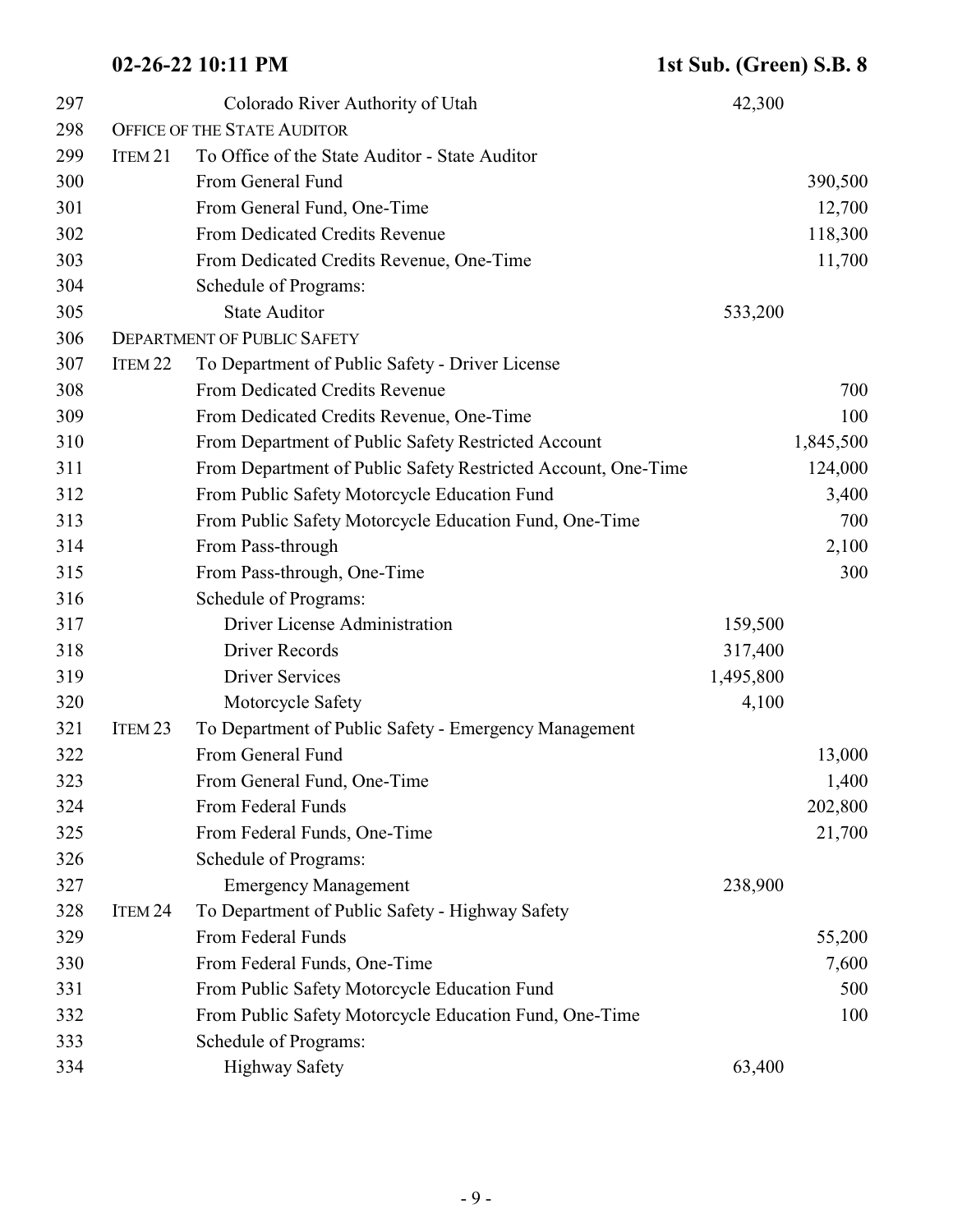| 335 | ITEM <sub>25</sub> | To Department of Public Safety - Peace Officers' Standards and             |           |            |
|-----|--------------------|----------------------------------------------------------------------------|-----------|------------|
| 336 | Training           |                                                                            |           |            |
| 337 |                    | From General Fund                                                          |           | 151,500    |
| 338 |                    | From General Fund, One-Time                                                |           | 12,300     |
| 339 |                    | From Dedicated Credits Revenue                                             |           | 7,000      |
| 340 |                    | From Dedicated Credits Revenue, One-Time                                   |           | 500        |
| 341 |                    | Schedule of Programs:                                                      |           |            |
| 342 |                    | <b>Basic Training</b>                                                      | 87,000    |            |
| 343 |                    | <b>POST</b> Administration                                                 | 51,200    |            |
| 344 |                    | Regional/Inservice Training                                                | 33,100    |            |
| 345 | ITEM 26            | To Department of Public Safety - Programs & Operations                     |           |            |
| 346 |                    | From General Fund                                                          |           | 24,219,800 |
| 347 |                    | From General Fund, One-Time                                                |           | 710,400    |
| 348 |                    | From Federal Funds                                                         |           | 27,900     |
| 349 |                    | From Federal Funds, One-Time                                               |           | 1,200      |
| 350 |                    | From Dedicated Credits Revenue                                             |           | 331,500    |
| 351 |                    | From Dedicated Credits Revenue, One-Time                                   |           | 34,000     |
| 352 |                    | From Department of Public Safety Restricted Account                        |           | 117,200    |
| 353 |                    | From Department of Public Safety Restricted Account, One-Time              |           | 13,000     |
| 354 |                    | From General Fund Restricted - Fire Academy Support                        |           | 111,500    |
| 355 |                    | From General Fund Restricted - Fire Academy Support, One-Time              |           | 10,700     |
| 356 |                    | From Gen. Fund Rest. - Motor Vehicle Safety Impact Acct.                   |           | 95,100     |
| 357 |                    | From Gen. Fund Rest. - Motor Vehicle Safety Impact Acct., One-Time         |           | 9,900      |
| 358 |                    | From GFR Public Safety and Firefighter Tier II Retirement Benefits Account |           |            |
| 359 |                    |                                                                            |           | (288,700)  |
| 360 |                    | <b>From Revenue Transfers</b>                                              |           | 14,500     |
| 361 |                    | From Revenue Transfers, One-Time                                           |           | 700        |
| 362 |                    | From Gen. Fund Rest. - Utah Highway Patrol Aero Bureau                     |           | 4,600      |
| 363 |                    | From Gen. Fund Rest. - Utah Highway Patrol Aero Bureau, One-Time           |           | 400        |
| 364 |                    | Schedule of Programs:                                                      |           |            |
| 365 |                    | Aero Bureau                                                                | 35,100    |            |
| 366 |                    | <b>CITS</b> Administration                                                 | 20,300    |            |
| 367 |                    | <b>CITS</b> Communications                                                 | 430,200   |            |
| 368 |                    | CITS State Bureau of Investigation                                         | 310,800   |            |
| 369 |                    | <b>CITS State Crime Labs</b>                                               | 1,138,200 |            |
| 370 |                    | Department Commissioner's Office                                           | 187,300   |            |
| 371 |                    | Department Fleet Management                                                | 3,900     |            |
| 372 |                    | <b>Department Grants</b>                                                   | 44,000    |            |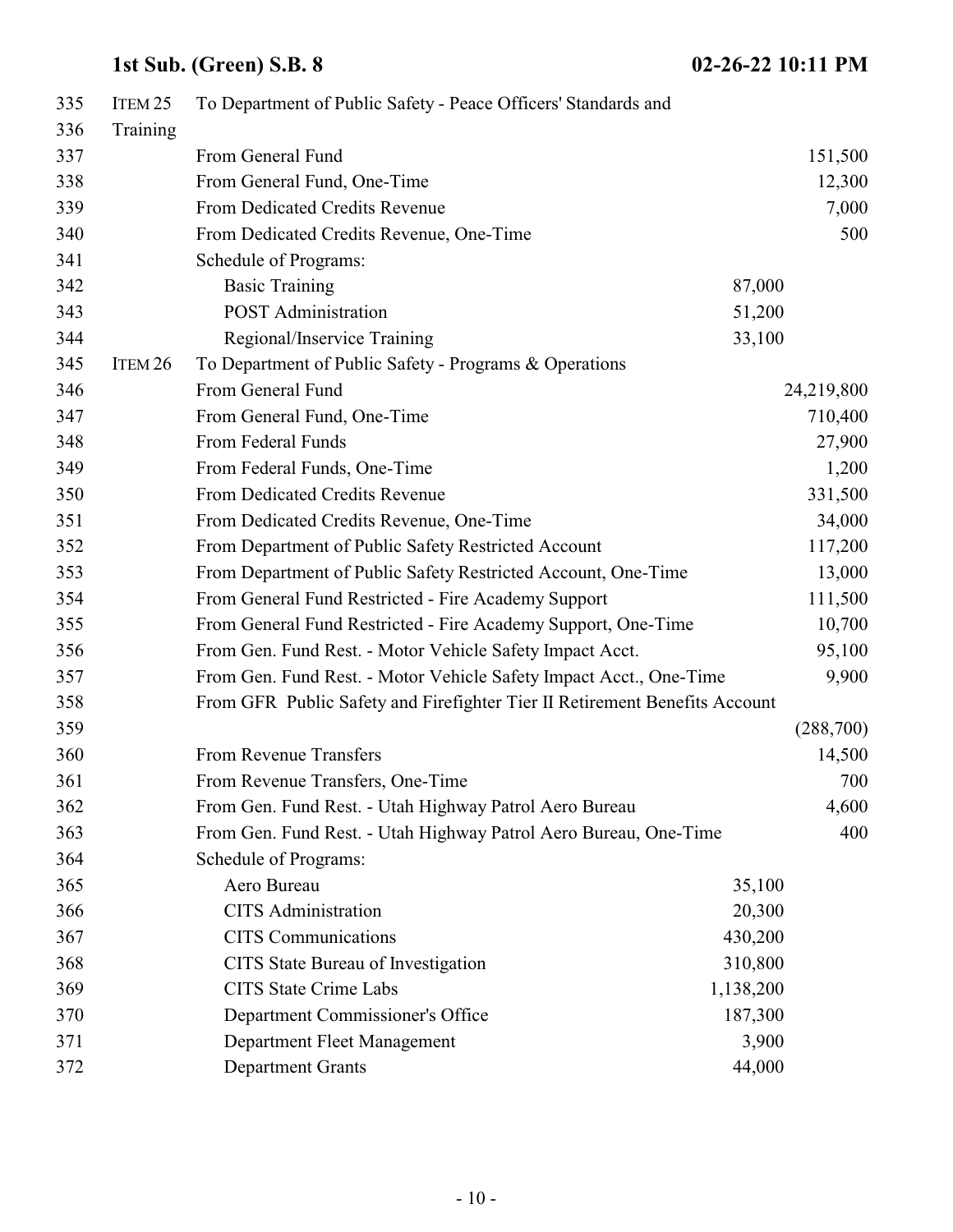| 373 |                    | Department Intelligence Center                                     | 65,000     |         |
|-----|--------------------|--------------------------------------------------------------------|------------|---------|
| 374 |                    | Fire Marshal - Fire Fighter Training                               | 20,900     |         |
| 375 |                    | Fire Marshal - Fire Operations                                     | 114,200    |         |
| 376 |                    | Highway Patrol - Administration                                    | 49,500     |         |
| 377 |                    | Highway Patrol - Commercial Vehicle                                | 207,200    |         |
| 378 |                    | Highway Patrol - Field Operations                                  | 22,116,000 |         |
| 379 |                    | Highway Patrol - Protective Services                               | 329,100    |         |
| 380 |                    | Highway Patrol - Safety Inspections                                | 35,200     |         |
| 381 |                    | Highway Patrol - Special Enforcement                               | 58,800     |         |
| 382 |                    | Highway Patrol - Special Services                                  | 206,600    |         |
| 383 |                    | <b>Highway Patrol - Technology Services</b>                        | 41,400     |         |
| 384 | ITEM <sub>27</sub> | To Department of Public Safety - Programs & Operations             |            |         |
| 385 |                    | From General Fund, One-Time                                        |            | 103,500 |
| 386 |                    | Schedule of Programs:                                              |            |         |
| 387 |                    | <b>CITS</b> Communications                                         | 14,600     |         |
| 388 |                    | CITS State Bureau of Investigation                                 | 8,200      |         |
| 389 |                    | Fire Marshal - Fire Operations                                     | 800        |         |
| 390 |                    | Highway Patrol - Commercial Vehicle                                | 1,100      |         |
| 391 |                    | Highway Patrol - Field Operations                                  | 70,300     |         |
| 392 |                    | Highway Patrol - Protective Services                               | 5,100      |         |
| 393 |                    | Highway Patrol - Special Enforcement                               | 1,700      |         |
| 394 |                    | Highway Patrol - Special Services                                  | 1,700      |         |
| 395 |                    | To implement the provisions of <i>Concurrent Resolution</i>        |            |         |
| 396 |                    | Authorizing State Pick up of Public Safety and Firefighter         |            |         |
| 397 |                    | <b>Employee Retirement Contributions (Senate Concurrent</b>        |            |         |
| 398 |                    | Resolution 1, 2022 General Session).                               |            |         |
| 399 | ITEM <sub>28</sub> | To Department of Public Safety - Bureau of Criminal Identification |            |         |
| 400 |                    | From General Fund                                                  |            | 28,200  |
| 401 |                    | From General Fund, One-Time                                        |            | 1,000   |
| 402 |                    | From Dedicated Credits Revenue                                     |            | 516,500 |
| 403 |                    | From Dedicated Credits Revenue, One-Time                           |            | 14,800  |
| 404 |                    | From General Fund Restricted - Concealed Weapons Account           |            | 342,800 |
| 405 |                    | From General Fund Restricted - Concealed Weapons Account, One-Time |            | 12,800  |
| 406 |                    | <b>From Revenue Transfers</b>                                      |            | 70,300  |
| 407 |                    | From Revenue Transfers, One-Time                                   |            | 7,200   |
| 408 |                    | Schedule of Programs:                                              |            |         |
| 409 |                    | Non-Government/Other Services                                      | 993,600    |         |
| 410 |                    | <b>STATE TREASURER</b>                                             |            |         |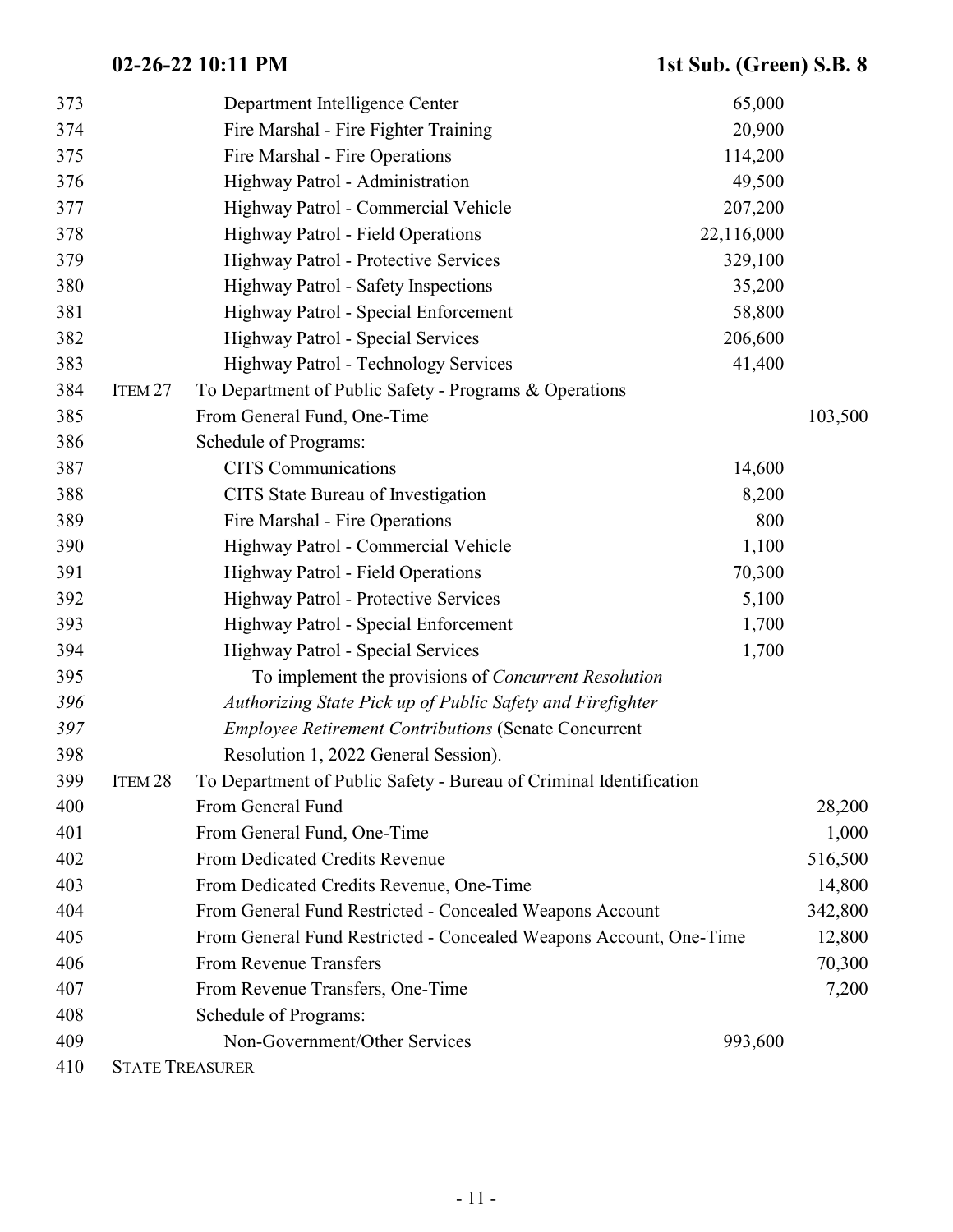| 411 | ITEM <sub>29</sub> | To State Treasurer                                              |         |         |
|-----|--------------------|-----------------------------------------------------------------|---------|---------|
| 412 |                    | From General Fund                                               |         | 33,700  |
| 413 |                    | From General Fund, One-Time                                     |         | 2,000   |
| 414 |                    | From Dedicated Credits Revenue                                  |         | 33,300  |
| 415 |                    | From Dedicated Credits Revenue, One-Time                        |         | 1,600   |
| 416 |                    | From Land Trusts Protection and Advocacy Account                |         | 17,100  |
| 417 |                    | From Land Trusts Protection and Advocacy Account, One-Time      |         | 1,400   |
| 418 |                    | From Unclaimed Property Trust                                   |         | 71,000  |
| 419 |                    | From Unclaimed Property Trust, One-Time                         |         | 6,500   |
| 420 |                    | Schedule of Programs:                                           |         |         |
| 421 |                    | Advocacy Office                                                 | 18,500  |         |
| 422 |                    | Money Management Council                                        | 5,000   |         |
| 423 |                    | Treasury and Investment                                         | 65,600  |         |
| 424 |                    | <b>Unclaimed Property</b>                                       | 77,500  |         |
| 425 |                    | <b>INFRASTRUCTURE AND GENERAL GOVERNMENT</b>                    |         |         |
| 426 |                    | <b>CAREER SERVICE REVIEW OFFICE</b>                             |         |         |
| 427 | ITEM <sub>30</sub> | To Career Service Review Office                                 |         |         |
| 428 |                    | From General Fund                                               |         | 8,600   |
| 429 |                    | From General Fund, One-Time                                     |         | 1,400   |
| 430 |                    | Schedule of Programs:                                           |         |         |
| 431 |                    | Career Service Review Office                                    | 10,000  |         |
| 432 |                    | UTAH EDUCATION AND TELEHEALTH NETWORK                           |         |         |
| 433 | ITEM 31            | To Utah Education and Telehealth Network - Digital Teaching and |         |         |
| 434 | Learning Program   |                                                                 |         |         |
| 435 |                    | From Federal Funds                                              |         | 4,800   |
| 436 |                    | Schedule of Programs:                                           |         |         |
| 437 |                    | Digital Teaching and Learning Program                           | 4,800   |         |
| 438 | ITEM <sub>32</sub> | To Utah Education and Telehealth Network                        |         |         |
| 439 |                    | From General Fund                                               |         | 17,200  |
| 440 |                    | From Education Fund                                             |         | 294,300 |
| 441 |                    | From Federal Funds                                              |         | 96,200  |
| 442 |                    | From Dedicated Credits Revenue                                  |         | 139,300 |
| 443 |                    | Schedule of Programs:                                           |         |         |
| 444 |                    | Administration                                                  | 87,800  |         |
| 445 |                    | <b>Instructional Support</b>                                    | 95,300  |         |
| 446 |                    | <b>KUEN Broadcast</b>                                           | 6,800   |         |
| 447 |                    | Public Information                                              | 6,900   |         |
| 448 |                    | <b>Technical Services</b>                                       | 299,600 |         |
|     |                    |                                                                 |         |         |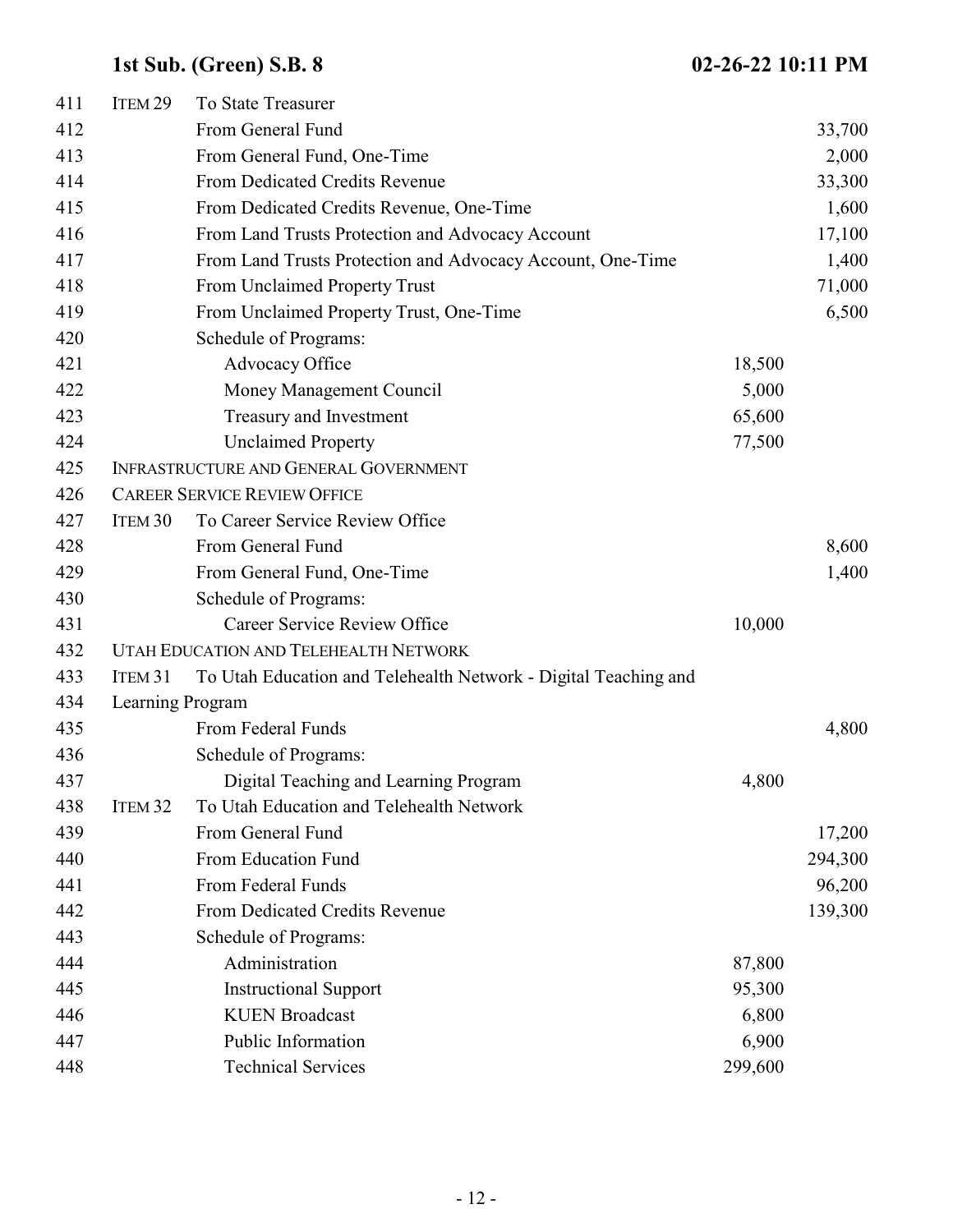| 449 |                    | Utah Telehealth Network                                       | 50,600      |
|-----|--------------------|---------------------------------------------------------------|-------------|
| 450 |                    | <b>DEPARTMENT OF GOVERNMENT OPERATIONS</b>                    |             |
| 451 | ITEM <sub>33</sub> | To Department of Government Operations - Administrative Rules |             |
| 452 |                    | From General Fund                                             | 14,600      |
| 453 |                    | From General Fund, One-Time                                   | 2,600       |
| 454 |                    | Schedule of Programs:                                         |             |
| 455 |                    | <b>DAR</b> Administration                                     | 17,200      |
| 456 | ITEM <sub>34</sub> | To Department of Government Operations - DFCM Administration  |             |
| 457 |                    | From General Fund                                             | 87,800      |
| 458 |                    | From General Fund, One-Time                                   | 10,300      |
| 459 |                    | From Education Fund                                           | 17,600      |
| 460 |                    | From Education Fund, One-Time                                 | 2,300       |
| 461 |                    | From Dedicated Credits Revenue                                | 32,900      |
| 462 |                    | From Dedicated Credits Revenue, One-Time                      | 4,100       |
| 463 |                    | From Capital Projects Fund                                    | 92,800      |
| 464 |                    | From Capital Projects Fund, One-Time                          | 11,800      |
| 465 |                    | Schedule of Programs:                                         |             |
| 466 |                    | <b>DFCM</b> Administration                                    | 240,300     |
| 467 |                    | <b>Energy Program</b>                                         | 19,300      |
| 468 | ITEM <sub>35</sub> | To Department of Government Operations - Executive Director   |             |
| 469 |                    | From General Fund                                             | 25,300      |
| 470 |                    | From General Fund, One-Time                                   | 2,900       |
| 471 |                    | From Dedicated Credits Revenue                                | 3,900       |
| 472 |                    | From Dedicated Credits Revenue, One-Time                      | 400         |
| 473 |                    | Schedule of Programs:                                         |             |
| 474 |                    | <b>Executive Director</b>                                     | 32,500      |
| 475 | Item 36            | To Department of Government Operations - Finance - Mandated   |             |
| 476 |                    | From General Fund                                             | 2,776,000   |
| 477 |                    | From General Fund, One-Time                                   | (6,276,100) |
| 478 |                    | Schedule of Programs:                                         |             |
| 479 |                    | <b>State Employee Benefits</b>                                | (3,500,100) |
| 480 |                    | Under provisions of Section 63A-17-805, Utah Code             |             |
| 481 |                    | Annotated, the employer defined contribution match for the    |             |
| 482 |                    | fiscal year beginning July 1, 2022 and ending June 30, 2023   |             |
| 483 |                    | shall be \$26 per pay period.                                 |             |
| 484 | ITEM <sub>37</sub> | To Department of Government Operations - Finance - Mandated   |             |
| 485 |                    | From General Fund                                             | 422,200     |
| 486 |                    | From General Fund, One-Time                                   | (422,200)   |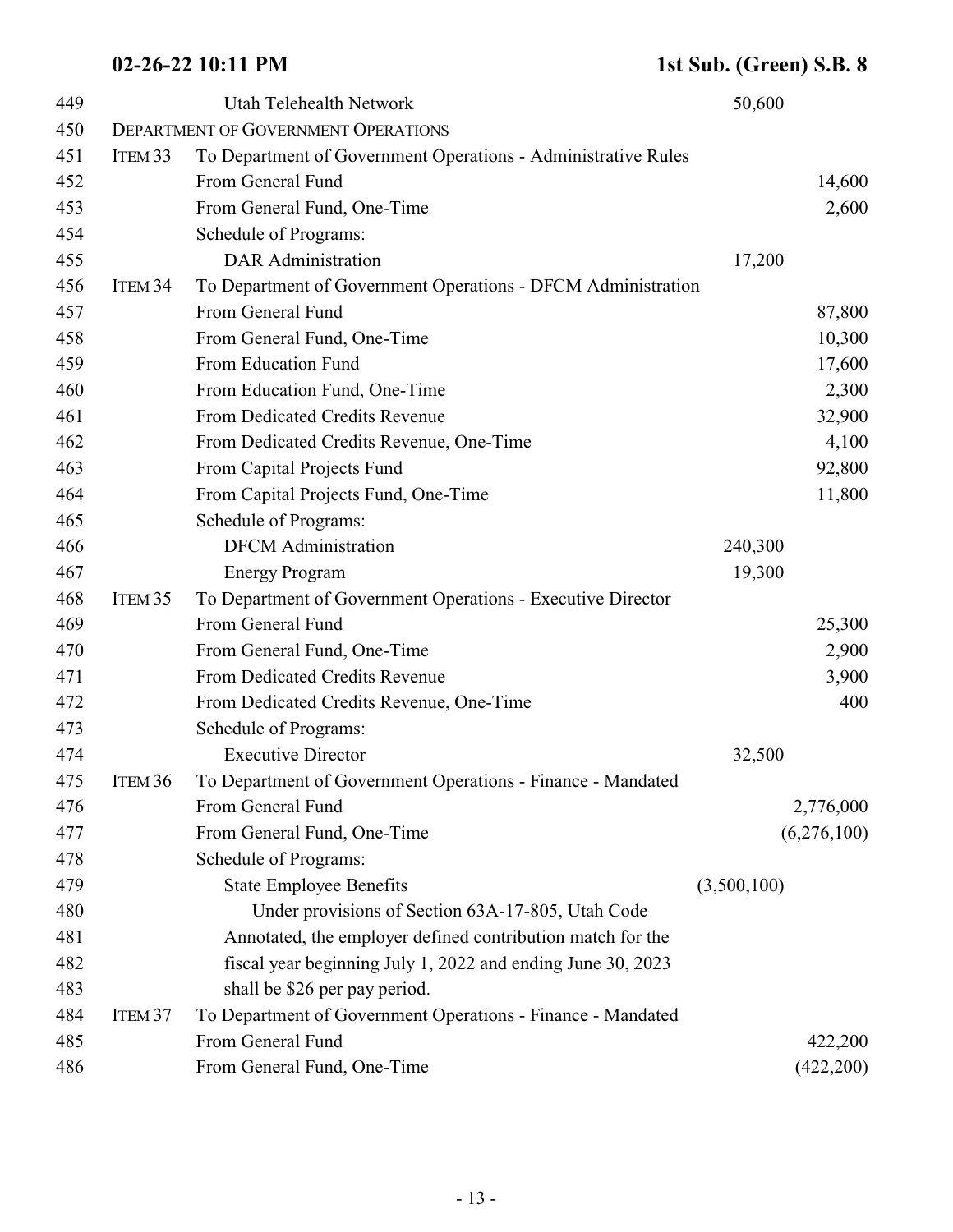| 487 |                          | To implement the provisions of <i>Concurrent Resolution</i>     |         |         |
|-----|--------------------------|-----------------------------------------------------------------|---------|---------|
| 488 |                          | Authorizing State Pick up of Public Safety and Firefighter      |         |         |
| 489 |                          | <b>Employee Retirement Contributions (Senate Concurrent</b>     |         |         |
| 490 |                          | Resolution 1, 2022 General Session).                            |         |         |
| 491 | ITEM <sub>38</sub>       | To Department of Government Operations - Finance                |         |         |
| 492 | Administration           |                                                                 |         |         |
| 493 |                          | From General Fund                                               |         | 266,200 |
| 494 |                          | From General Fund, One-Time                                     |         | 22,800  |
| 495 |                          | From Dedicated Credits Revenue                                  |         | 43,500  |
| 496 |                          | From Dedicated Credits Revenue, One-Time                        |         | 6,800   |
| 497 |                          | From Gen. Fund Rest. - Internal Service Fund Overhead           |         | 13,600  |
| 498 |                          | From Gen. Fund Rest. - Internal Service Fund Overhead, One-Time |         | 2,100   |
| 499 |                          | Schedule of Programs:                                           |         |         |
| 500 |                          | <b>Finance Director's Office</b>                                | 20,100  |         |
| 501 |                          | <b>Financial Information Systems</b>                            | 57,900  |         |
| 502 |                          | <b>Financial Reporting</b>                                      | 187,600 |         |
| 503 |                          | Payables/Disbursing                                             | 61,200  |         |
| 504 |                          | Payroll                                                         | 28,200  |         |
| 505 | ITEM 39                  | To Department of Government Operations - Inspector General of   |         |         |
| 506 | <b>Medicaid Services</b> |                                                                 |         |         |
| 507 |                          | From General Fund                                               |         | 26,400  |
| 508 |                          | From General Fund, One-Time                                     |         | 3,800   |
| 509 |                          | From Federal Funds                                              |         | 300     |
| 510 |                          | From Federal Funds, One-Time                                    |         | 100     |
| 511 |                          | From Medicaid Expansion Fund                                    |         | 800     |
| 512 |                          | From Medicaid Expansion Fund, One-Time                          |         | 100     |
| 513 |                          | From Revenue Transfers                                          |         | 52,200  |
| 514 |                          | From Revenue Transfers, One-Time                                |         | 7,600   |
| 515 |                          | Schedule of Programs:                                           |         |         |
| 516 |                          | <b>Inspector General of Medicaid Services</b>                   | 91,300  |         |
| 517 | ITEM <sub>40</sub>       | To Department of Government Operations - Judicial Conduct       |         |         |
| 518 | Commission               |                                                                 |         |         |
| 519 |                          | From General Fund                                               |         | 6,900   |
| 520 |                          | From General Fund, One-Time                                     |         | 700     |
| 521 |                          | Schedule of Programs:                                           |         |         |
| 522 |                          | <b>Judicial Conduct Commission</b>                              | 7,600   |         |
| 523 | ITEM <sub>41</sub>       | To Department of Government Operations - Purchasing             |         |         |
| 524 |                          | From General Fund                                               |         | 53,000  |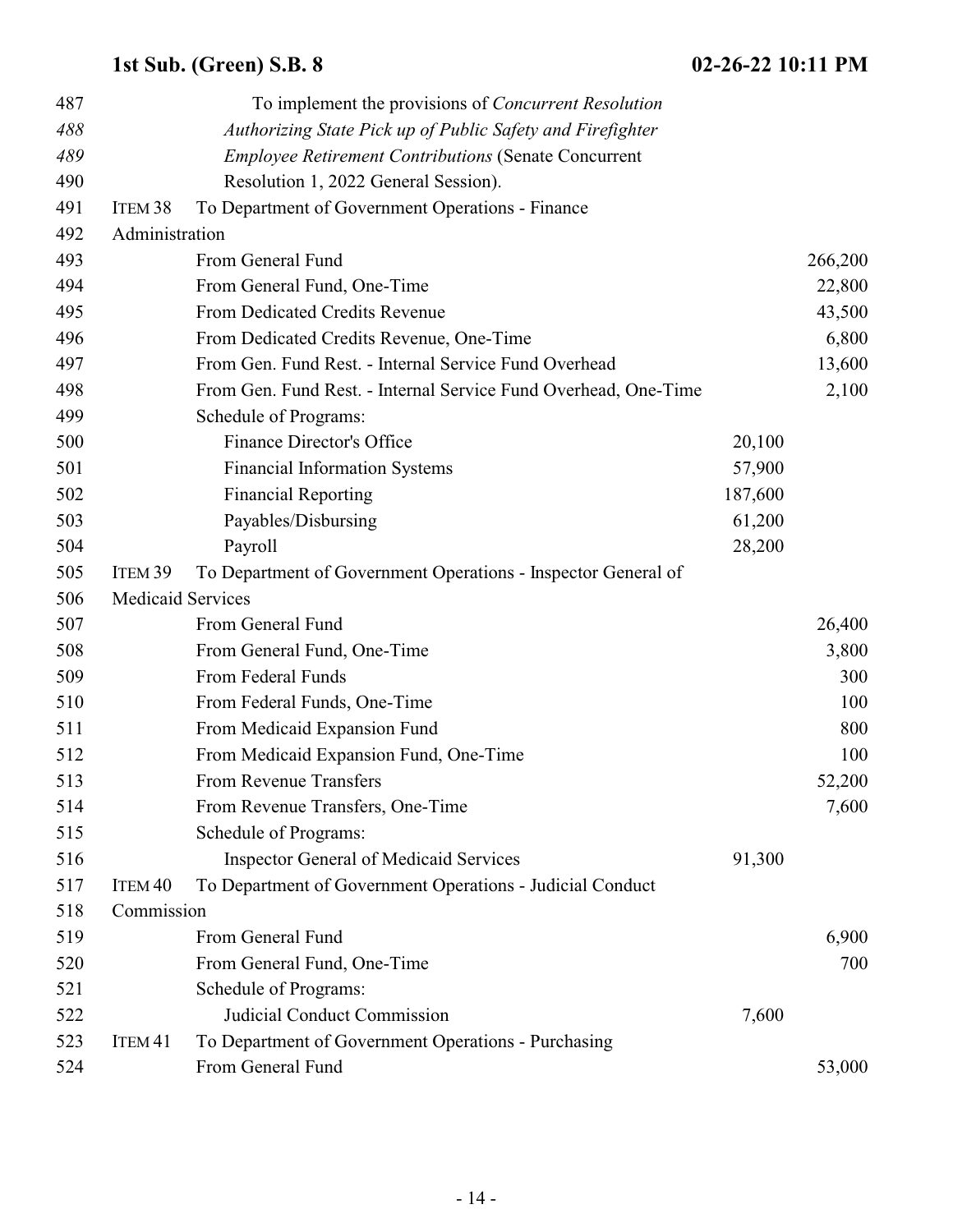| 525 |                       | Schedule of Programs:                                                 |        |        |
|-----|-----------------------|-----------------------------------------------------------------------|--------|--------|
| 526 |                       | Purchasing and General Services                                       | 53,000 |        |
| 527 | ITEM <sub>42</sub>    | To Department of Government Operations - State Archives               |        |        |
| 528 |                       | From General Fund                                                     |        | 77,100 |
| 529 |                       | From General Fund, One-Time                                           |        | 13,400 |
| 530 |                       | From Federal Funds                                                    |        | 1,600  |
| 531 |                       | From Federal Funds, One-Time                                          |        | 200    |
| 532 |                       | From Dedicated Credits Revenue                                        |        | 2,000  |
| 533 |                       | From Dedicated Credits Revenue, One-Time                              |        | 500    |
| 534 |                       | Schedule of Programs:                                                 |        |        |
| 535 |                       | <b>Archives Administration</b>                                        | 27,500 |        |
| 536 |                       | <b>Patron Services</b>                                                | 27,700 |        |
| 537 |                       | <b>Preservation Services</b>                                          | 10,600 |        |
| 538 |                       | Records Analysis                                                      | 29,000 |        |
| 539 | ITEM <sub>43</sub>    | To Department of Government Operations - Chief Information            |        |        |
| 540 | Officer               |                                                                       |        |        |
| 541 |                       | From General Fund                                                     |        | 23,800 |
| 542 |                       | From General Fund, One-Time                                           |        | 1,300  |
| 543 |                       | Schedule of Programs:                                                 |        |        |
| 544 |                       | <b>Chief Information Officer</b>                                      | 25,100 |        |
| 545 | ITEM <sub>44</sub>    | To Department of Government Operations - Integrated Technology        |        |        |
| 546 |                       | From General Fund                                                     |        | 22,800 |
| 547 |                       | From General Fund, One-Time                                           |        | 2,800  |
| 548 |                       | From Federal Funds                                                    |        | 10,000 |
| 549 |                       | From Federal Funds, One-Time                                          |        | 1,500  |
| 550 |                       | From Dedicated Credits Revenue                                        |        | 22,400 |
| 551 |                       | From Dedicated Credits Revenue, One-Time                              |        | 2,700  |
| 552 |                       | From Gen. Fund Rest. - Statewide Unified E-911 Emerg. Acct.           |        | 5,900  |
| 553 |                       | From Gen. Fund Rest. - Statewide Unified E-911 Emerg. Acct., One-Time |        | 800    |
| 554 |                       | Schedule of Programs:                                                 |        |        |
| 555 |                       | Utah Geospatial Resource Center                                       | 68,900 |        |
| 556 | <b>TRANSPORTATION</b> |                                                                       |        |        |
| 557 | ITEM <sub>45</sub>    | To Transportation - Aeronautics                                       |        |        |
| 558 |                       | From Dedicated Credits Revenue                                        |        | 9,800  |
| 559 |                       | From Dedicated Credits Revenue, One-Time                              |        | 1,500  |
| 560 |                       | From Aeronautics Restricted Account                                   |        | 36,500 |
| 561 |                       | From Aeronautics Restricted Account, One-Time                         |        | 6,800  |
| 562 |                       | Schedule of Programs:                                                 |        |        |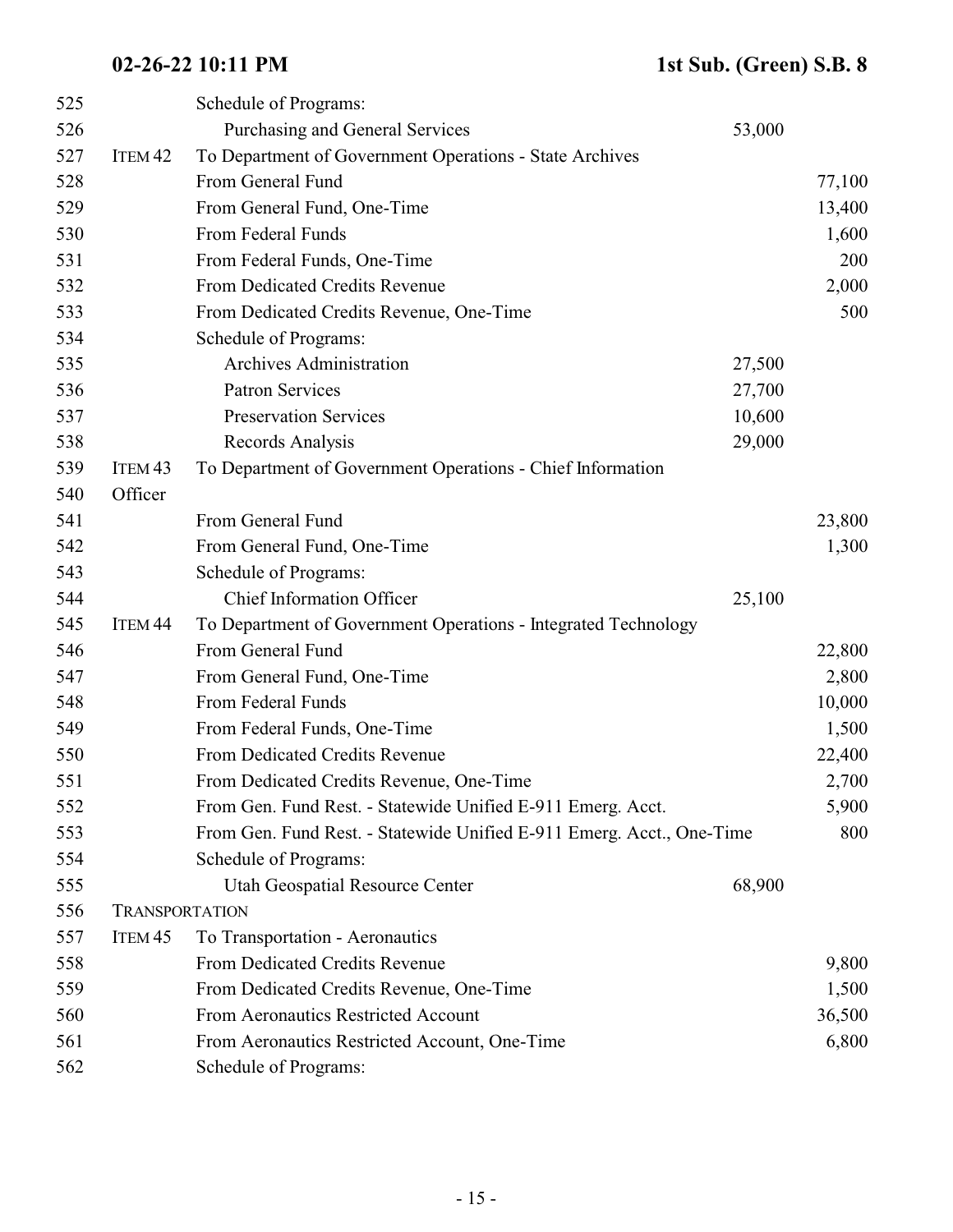| 563 |                    | Administration                                        | 24,900  |           |
|-----|--------------------|-------------------------------------------------------|---------|-----------|
| 564 |                    | <b>Airplane Operations</b>                            | 29,700  |           |
| 565 | ITEM <sub>46</sub> | To Transportation - Highway System Construction       |         |           |
| 566 |                    | From Transportation Fund                              |         | 3,600     |
| 567 |                    | From Federal Funds                                    |         | 800       |
| 568 |                    | Schedule of Programs:                                 |         |           |
| 569 |                    | <b>State Construction</b>                             | 4,400   |           |
| 570 | ITEM <sub>47</sub> | To Transportation - Engineering Services              |         |           |
| 571 |                    | From Transportation Fund                              |         | 928,300   |
| 572 |                    | From Transportation Fund, One-Time                    |         | 107,700   |
| 573 |                    | From Federal Funds                                    |         | 250,800   |
| 574 |                    | From Federal Funds, One-Time                          |         | 44,000    |
| 575 |                    | From Dedicated Credits Revenue                        |         | 41,300    |
| 576 |                    | From Dedicated Credits Revenue, One-Time              |         | 8,300     |
| 577 |                    | Schedule of Programs:                                 |         |           |
| 578 |                    | Civil Rights                                          | 21,400  |           |
| 579 |                    | <b>Construction Management</b>                        | 89,600  |           |
| 580 |                    | <b>Engineer Development Pool</b>                      | 184,500 |           |
| 581 |                    | <b>Engineering Services</b>                           | 98,400  |           |
| 582 |                    | Environmental                                         | 118,500 |           |
| 583 |                    | Highway Project Management Team                       | 22,900  |           |
| 584 |                    | Planning and Investment                               | 14,300  |           |
| 585 |                    | Materials Lab                                         | 137,500 |           |
| 586 |                    | Preconstruction Admin                                 | 81,100  |           |
| 587 |                    | Program Development                                   | 311,300 |           |
| 588 |                    | Research                                              | 52,700  |           |
| 589 |                    | Right-of-Way                                          | 107,500 |           |
| 590 |                    | <b>Structures</b>                                     | 140,700 |           |
| 591 | ITEM <sub>48</sub> | To Transportation - Operations/Maintenance Management |         |           |
| 592 |                    | From Transportation Fund                              |         | 2,696,900 |
| 593 |                    | From Transportation Fund, One-Time                    |         | 450,100   |
| 594 |                    | From Federal Funds                                    |         | 220,300   |
| 595 |                    | From Federal Funds, One-Time                          |         | 34,100    |
| 596 |                    | From Dedicated Credits Revenue                        |         | 44,400    |
| 597 |                    | From Dedicated Credits Revenue, One-Time              |         | 7,700     |
| 598 |                    | Schedule of Programs:                                 |         |           |
| 599 |                    | <b>Field Crews</b>                                    | 573,500 |           |
| 600 |                    | Maintenance Planning                                  | 141,400 |           |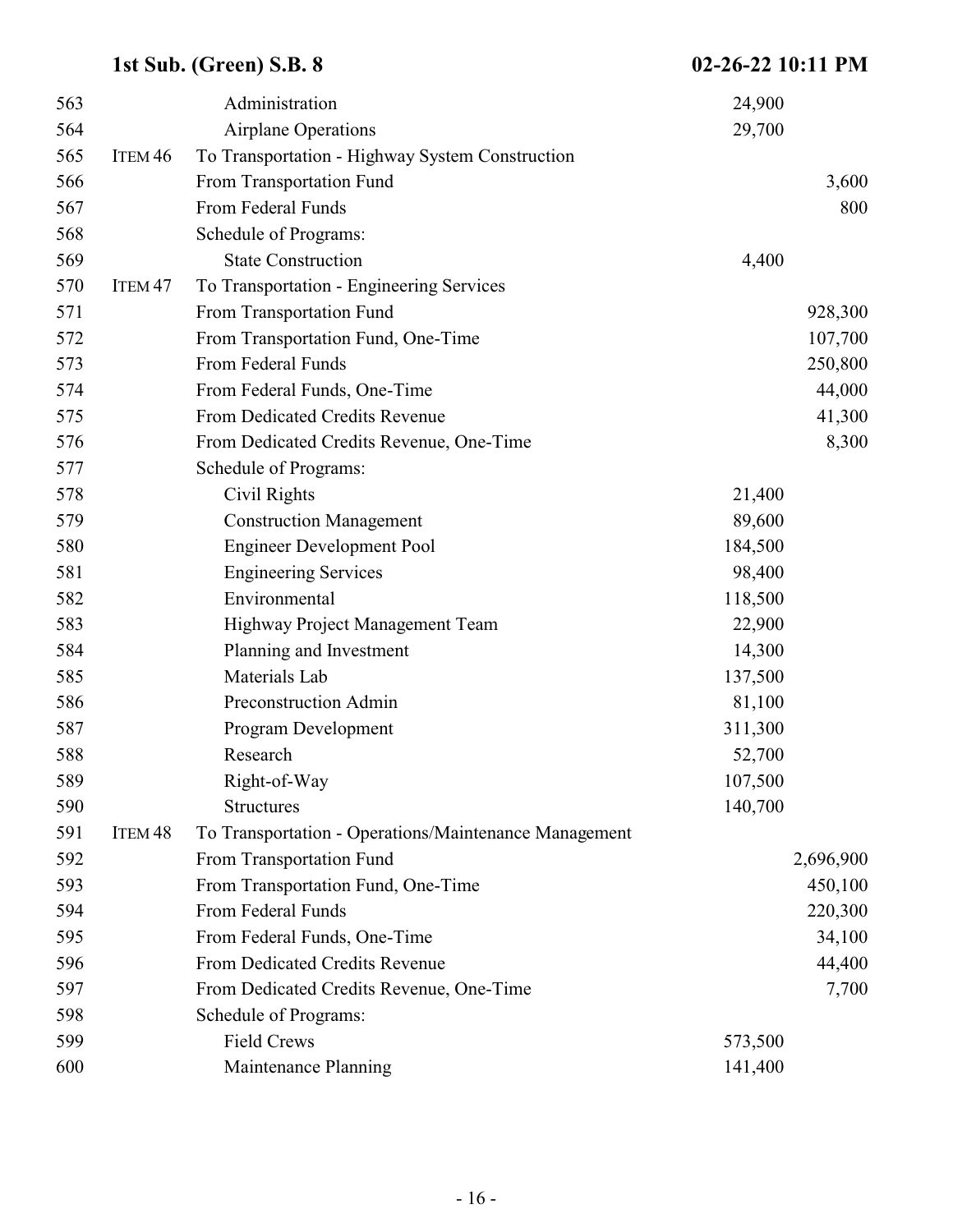| 601 |                    | Region 1                                                                | 346,400 |         |
|-----|--------------------|-------------------------------------------------------------------------|---------|---------|
| 602 |                    | Region 2                                                                | 558,200 |         |
| 603 |                    | Region 3                                                                | 322,900 |         |
| 604 |                    | Region 4                                                                | 677,600 |         |
| 605 |                    | <b>Seasonal Pools</b>                                                   | 151,500 |         |
| 606 |                    | <b>Shops</b>                                                            | 237,400 |         |
| 607 |                    | <b>Traffic Operations Center</b>                                        | 314,000 |         |
| 608 |                    | Traffic Safety/Tramway                                                  | 130,600 |         |
| 609 | ITEM <sub>49</sub> | To Transportation - Region Management                                   |         |         |
| 610 |                    | From Transportation Fund                                                |         | 832,300 |
| 611 |                    | From Transportation Fund, One-Time                                      |         | 119,000 |
| 612 |                    | From Federal Funds                                                      |         | 84,700  |
| 613 |                    | From Federal Funds, One-Time                                            |         | 11,500  |
| 614 |                    | From Dedicated Credits Revenue                                          |         | 69,600  |
| 615 |                    | From Dedicated Credits Revenue, One-Time                                |         | 10,000  |
| 616 |                    | Schedule of Programs:                                                   |         |         |
| 617 |                    | Region 1                                                                | 244,300 |         |
| 618 |                    | Region 2                                                                | 400,100 |         |
| 619 |                    | Region 3                                                                | 199,500 |         |
| 620 |                    | Region 4                                                                | 283,200 |         |
| 621 | ITEM 50            | To Transportation - Support Services                                    |         |         |
| 622 |                    | From Transportation Fund                                                |         | 581,500 |
| 623 |                    | From Transportation Fund, One-Time                                      |         | 87,300  |
| 624 |                    | From Federal Funds                                                      |         | 74,200  |
| 625 |                    | From Federal Funds, One-Time                                            |         | 16,700  |
| 626 |                    | Schedule of Programs:                                                   |         |         |
| 627 |                    | <b>Administrative Services</b>                                          | 62,300  |         |
| 628 |                    | <b>Community Relations</b>                                              | 72,300  |         |
| 629 |                    | Comptroller                                                             | 239,500 |         |
| 630 |                    | Data Processing                                                         | 8,700   |         |
| 631 |                    | Human Resources Management                                              | 37,200  |         |
| 632 |                    | <b>Internal Auditor</b>                                                 | 27,400  |         |
| 633 |                    | Ports of Entry                                                          | 250,000 |         |
| 634 |                    | Procurement                                                             | 40,100  |         |
| 635 |                    | <b>Risk Management</b>                                                  | 22,200  |         |
| 636 | ITEM 51            | To Transportation - Amusement Ride Safety                               |         |         |
| 637 |                    | From General Fund Restricted - Amusement Ride Safety Restricted Account |         |         |
| 638 |                    |                                                                         |         | 4,100   |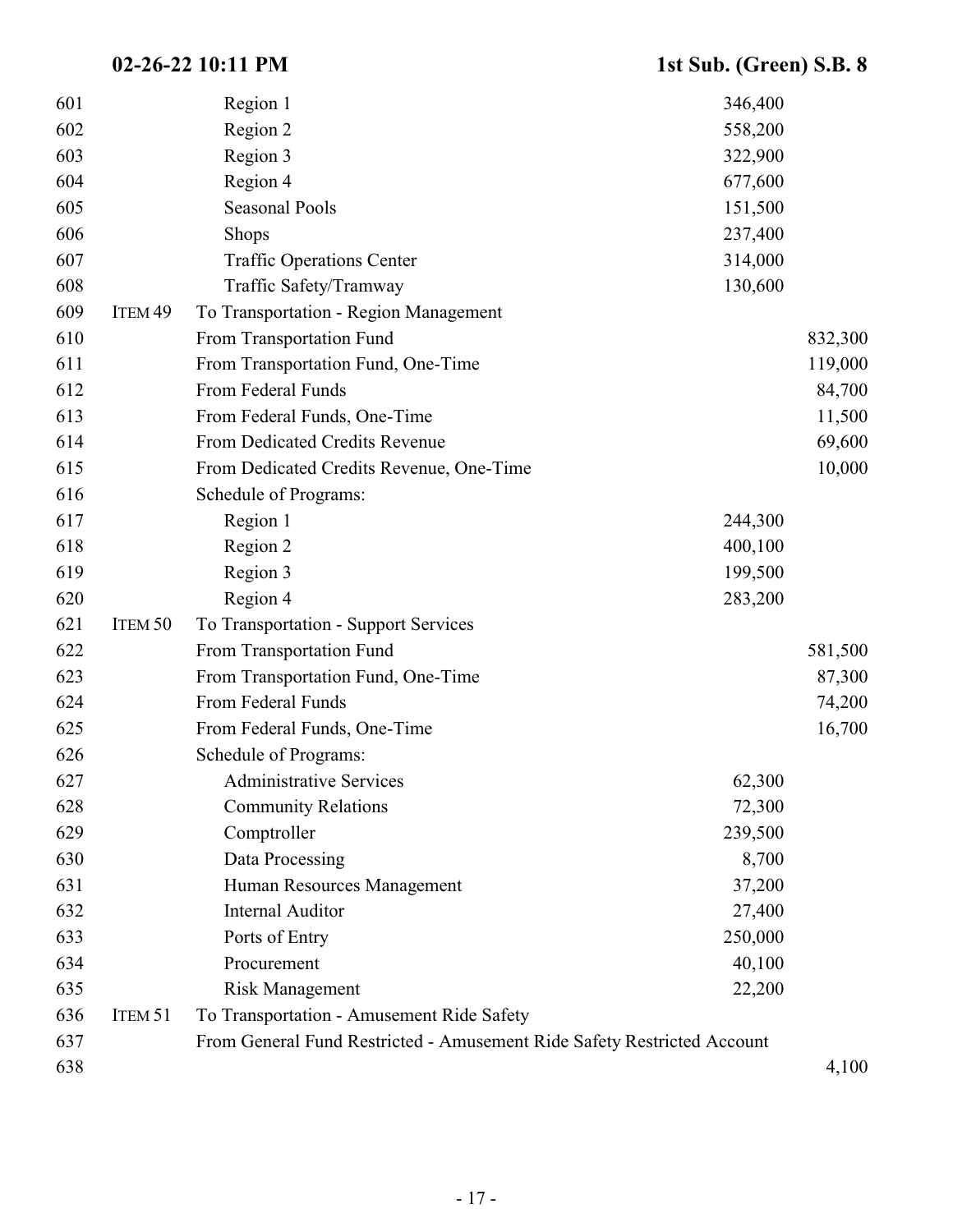| 639<br>640 |                    | From General Fund Restricted - Amusement Ride Safety Restricted Account, One-Time |         |
|------------|--------------------|-----------------------------------------------------------------------------------|---------|
|            |                    |                                                                                   | 700     |
| 641<br>642 |                    | Schedule of Programs:                                                             |         |
|            |                    | <b>Amusement Ride Safety</b><br>4,800                                             |         |
| 643        |                    | BUSINESS, ECONOMIC DEVELOPMENT, AND LABOR                                         |         |
| 644        |                    | DEPARTMENT OF ALCOHOLIC BEVERAGE CONTROL                                          |         |
| 645        | ITEM <sub>52</sub> | To Department of Alcoholic Beverage Control - DABC Operations                     |         |
| 646        |                    | From Liquor Control Fund                                                          | 808,300 |
| 647        |                    | From Liquor Control Fund, One-Time                                                | 75,100  |
| 648        |                    | Schedule of Programs:                                                             |         |
| 649        |                    | Administration<br>26,900                                                          |         |
| 650        |                    | <b>Executive Director</b><br>120,300                                              |         |
| 651        |                    | 636,000<br>Stores and Agencies                                                    |         |
| 652        |                    | Warehouse and Distribution<br>100,200                                             |         |
| 653        |                    | <b>DEPARTMENT OF COMMERCE</b>                                                     |         |
| 654        | ITEM 53            | To Department of Commerce - Building Inspector Training                           |         |
| 655        |                    | From Dedicated Credits Revenue                                                    | 2,700   |
| 656        |                    | From Dedicated Credits Revenue, One-Time                                          | 300     |
| 657        |                    | Schedule of Programs:                                                             |         |
| 658        |                    | <b>Building Inspector Training</b><br>3,000                                       |         |
| 659        | ITEM 54            | To Department of Commerce - Commerce General Regulation                           |         |
| 660        |                    | From Federal Funds                                                                | 12,100  |
| 661        |                    | From Federal Funds, One-Time                                                      | 1,700   |
| 662        |                    | From Dedicated Credits Revenue                                                    | 39,800  |
| 663        |                    | From Dedicated Credits Revenue, One-Time                                          | 5,200   |
| 664        |                    | From General Fund Restricted - Commerce Service Account                           | 799,600 |
| 665        |                    | From General Fund Restricted - Commerce Service Account, One-Time                 | 87,500  |
| 666        |                    | From General Fund Restricted - Factory Built Housing Fees                         | 2,900   |
| 667        |                    | From General Fund Restricted - Factory Built Housing Fees, One-Time               | 400     |
| 668        |                    | From Gen. Fund Rest. - Geologist Education and Enforcement                        | 400     |
| 669        |                    | From Gen. Fund Rest. - Geologist Education and Enforcement, One-Time              | 100     |
| 670        |                    | From Gen. Fund Rest. - Nurse Education & Enforcement Acct.                        | 1,300   |
| 671        |                    | From Gen. Fund Rest. - Nurse Education & Enforcement Acct., One-Time              | 200     |
| 672        |                    | From General Fund Restricted - Pawnbroker Operations                              | 4,500   |
| 673        |                    | From General Fund Restricted - Pawnbroker Operations, One-Time                    | 800     |
| 674        |                    | From General Fund Restricted - Public Utility Restricted Acct.                    | 128,600 |
| 675        |                    | From General Fund Restricted - Public Utility Restricted Acct., One-Time          | 18,300  |
| 676        |                    | From Revenue Transfers                                                            | 27,400  |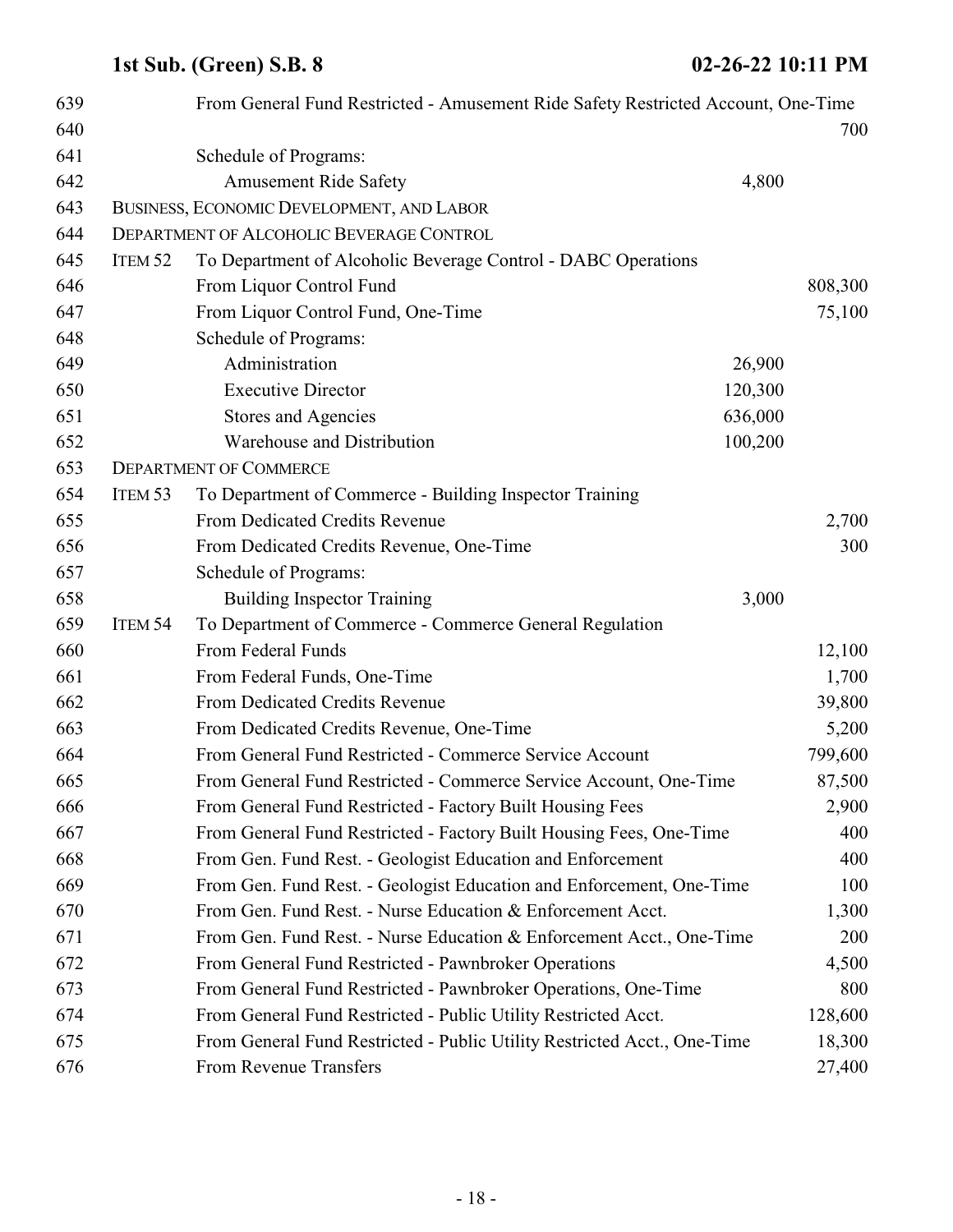| 677 |                    | From Revenue Transfers, One-Time                                       |         | 3,700   |
|-----|--------------------|------------------------------------------------------------------------|---------|---------|
| 678 |                    | From Pass-through                                                      |         | 3,600   |
| 679 |                    | From Pass-through, One-Time                                            |         | 600     |
| 680 |                    | Schedule of Programs:                                                  |         |         |
| 681 |                    | Administration                                                         | 84,000  |         |
| 682 |                    | <b>Consumer Protection</b>                                             | 88,200  |         |
| 683 |                    | Corporations and Commercial Code                                       | 90,000  |         |
| 684 |                    | Occupational and Professional Licensing                                | 353,700 |         |
| 685 |                    | Office of Consumer Services                                            | 22,100  |         |
| 686 |                    | <b>Public Utilities</b>                                                | 140,100 |         |
| 687 |                    | <b>Real Estate</b>                                                     | 79,500  |         |
| 688 |                    | Securities                                                             | 281,100 |         |
| 689 |                    | <b>GOVERNOR'S OFFICE OF ECONOMIC OPPORTUNITY</b>                       |         |         |
| 690 | ITEM 55            | To Governor's Office of Economic Opportunity - Administration          |         |         |
| 691 |                    | From General Fund                                                      |         | 94,100  |
| 692 |                    | From General Fund, One-Time                                            |         | 6,300   |
| 693 |                    | Schedule of Programs:                                                  |         |         |
| 694 |                    | Administration                                                         | 100,400 |         |
| 695 | ITEM 56            | To Governor's Office of Economic Opportunity - Business                |         |         |
| 696 | Development        |                                                                        |         |         |
| 697 |                    | From General Fund                                                      |         | 204,700 |
| 698 |                    | From General Fund, One-Time                                            |         | 15,800  |
| 699 |                    | From Federal Funds                                                     |         | 11,300  |
| 700 |                    | From Federal Funds, One-Time                                           |         | 900     |
| 701 |                    | From Dedicated Credits Revenue                                         |         | 6,400   |
| 702 |                    | From Dedicated Credits Revenue, One-Time                               |         | 700     |
| 703 |                    | From General Fund Restricted - Industrial Assistance Account           |         | 5,300   |
| 704 |                    | From General Fund Restricted - Industrial Assistance Account, One-Time |         | 400     |
| 705 |                    | Schedule of Programs:                                                  |         |         |
| 706 |                    | Corporate Recruitment and Business Services                            | 148,700 |         |
| 707 |                    | Outreach and International Trade                                       | 96,800  |         |
| 708 | ITEM <sub>57</sub> | To Governor's Office of Economic Opportunity - Office of               |         |         |
| 709 | Tourism            |                                                                        |         |         |
| 710 |                    | From General Fund                                                      |         | 122,400 |
| 711 |                    | From General Fund, One-Time                                            |         | 12,000  |
| 712 |                    | From Dedicated Credits Revenue                                         |         | 9,100   |
| 713 |                    | From Dedicated Credits Revenue, One-Time                               |         | 1,100   |
| 714 |                    | From General Fund Rest. - Motion Picture Incentive Acct.               |         | 19,900  |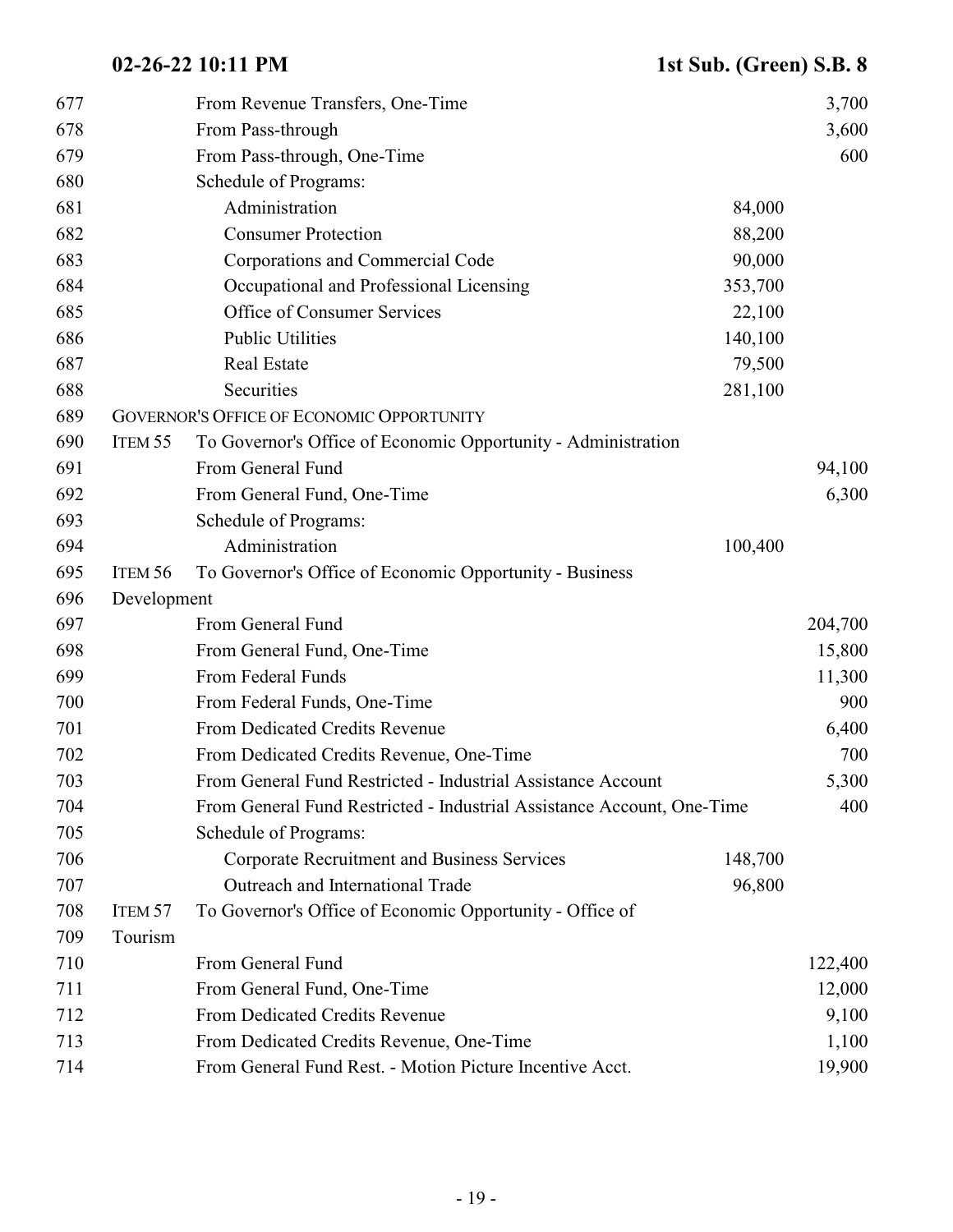| 715 |                    | From General Fund Rest. - Motion Picture Incentive Acct., One-Time |         | 2,400   |
|-----|--------------------|--------------------------------------------------------------------|---------|---------|
| 716 |                    | Schedule of Programs:                                              |         |         |
| 717 |                    | Administration                                                     | 30,900  |         |
| 718 |                    | Film Commission                                                    | 34,300  |         |
| 719 |                    | Operations and Fulfillment                                         | 101,700 |         |
| 720 | ITEM <sub>58</sub> | To Governor's Office of Economic Opportunity - Pete Suazo Utah     |         |         |
| 721 |                    | <b>Athletics Commission</b>                                        |         |         |
| 722 |                    | From General Fund                                                  |         | 4,400   |
| 723 |                    | From Dedicated Credits Revenue                                     |         | 1,500   |
| 724 |                    | Schedule of Programs:                                              |         |         |
| 725 |                    | Pete Suazo Utah Athletics Commission                               | 5,900   |         |
| 726 | ITEM <sub>59</sub> | To Governor's Office of Economic Opportunity - Talent Ready        |         |         |
| 727 | <b>Utah Center</b> |                                                                    |         |         |
| 728 |                    | From General Fund                                                  |         | 19,500  |
| 729 |                    | From General Fund, One-Time                                        |         | 1,200   |
| 730 |                    | From Dedicated Credits Revenue                                     |         | 1,800   |
| 731 |                    | From Dedicated Credits Revenue, One-Time                           |         | 200     |
| 732 |                    | Schedule of Programs:                                              |         |         |
| 733 |                    | <b>Talent Ready Utah Center</b>                                    | 22,700  |         |
| 734 |                    | <b>FINANCIAL INSTITUTIONS</b>                                      |         |         |
| 735 | ITEM <sub>60</sub> | To Financial Institutions - Financial Institutions Administration  |         |         |
| 736 |                    | From General Fund Restricted - Financial Institutions              |         | 212,400 |
| 737 |                    | From General Fund Restricted - Financial Institutions, One-Time    |         | 31,800  |
| 738 |                    | Schedule of Programs:                                              |         |         |
| 739 |                    | Administration                                                     | 244,200 |         |
| 740 |                    | DEPARTMENT OF CULTURAL AND COMMUNITY ENGAGEMENT                    |         |         |
| 741 | ITEM 61            | To Department of Cultural and Community Engagement -               |         |         |
| 742 | Administration     |                                                                    |         |         |
| 743 |                    | From General Fund                                                  |         | 76,400  |
| 744 |                    | From General Fund, One-Time                                        |         | 12,100  |
| 745 |                    | Schedule of Programs:                                              |         |         |
| 746 |                    | <b>Administrative Services</b>                                     | 53,000  |         |
| 747 |                    | <b>Executive Director's Office</b>                                 | 18,900  |         |
| 748 |                    | <b>Information Technology</b>                                      | 4,200   |         |
| 749 |                    | Utah Multicultural Affairs Office                                  | 12,400  |         |
| 750 | ITEM <sub>62</sub> | To Department of Cultural and Community Engagement - Division      |         |         |
| 751 |                    | of Arts and Museums                                                |         |         |
| 752 |                    | From General Fund                                                  |         | 80,100  |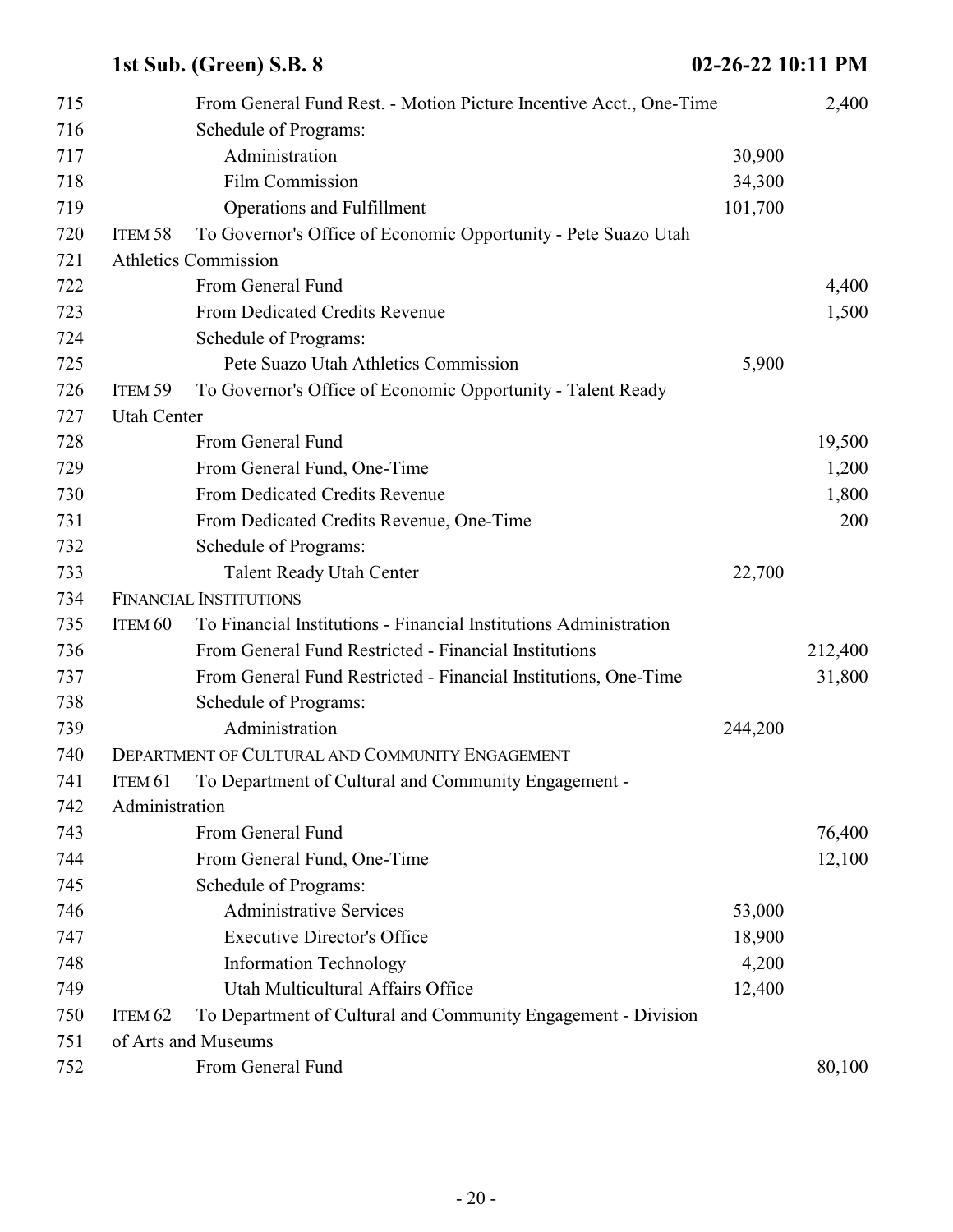| 753 |                    | From General Fund, One-Time                                 |        | 10,700 |
|-----|--------------------|-------------------------------------------------------------|--------|--------|
| 754 |                    | From Federal Funds                                          |        | 9,900  |
| 755 |                    | From Dedicated Credits Revenue                              |        | 1,100  |
| 756 |                    | Schedule of Programs:                                       |        |        |
| 757 |                    | Administration                                              | 13,500 |        |
| 758 |                    | <b>Community Arts Outreach</b>                              | 79,700 |        |
| 759 |                    | <b>Museum Services</b>                                      | 8,600  |        |
| 760 | ITEM <sub>63</sub> | To Department of Cultural and Community Engagement -        |        |        |
| 761 |                    | Commission on Service and Volunteerism                      |        |        |
| 762 |                    | From General Fund                                           |        | 2,200  |
| 763 |                    | From General Fund, One-Time                                 |        | 300    |
| 764 |                    | From Federal Funds                                          |        | 25,100 |
| 765 |                    | From Federal Funds, One-Time                                |        | 3,100  |
| 766 |                    | From Dedicated Credits Revenue                              |        | 300    |
| 767 |                    | Schedule of Programs:                                       |        |        |
| 768 |                    | Commission on Service and Volunteerism                      | 31,000 |        |
| 769 | ITEM <sub>64</sub> | To Department of Cultural and Community Engagement - Indian |        |        |
| 770 | Affairs            |                                                             |        |        |
| 771 |                    | From General Fund                                           |        | 8,100  |
| 772 |                    | From Dedicated Credits Revenue                              |        | 1,100  |
| 773 |                    | Schedule of Programs:                                       |        |        |
| 774 |                    | <b>Indian Affairs</b>                                       | 9,200  |        |
| 775 | ITEM <sub>65</sub> | To Department of Cultural and Community Engagement - State  |        |        |
| 776 | History            |                                                             |        |        |
| 777 |                    | From General Fund                                           |        | 65,100 |
| 778 |                    | From General Fund, One-Time                                 |        | 9,500  |
| 779 |                    | From Federal Funds                                          |        | 23,000 |
| 780 |                    | From Federal Funds, One-Time                                |        | 3,100  |
| 781 |                    | From Dedicated Credits Revenue                              |        | 11,400 |
| 782 |                    | From Dedicated Credits Revenue, One-Time                    |        | 1,600  |
| 783 |                    | Schedule of Programs:                                       |        |        |
| 784 |                    | Administration                                              | 14,300 |        |
| 785 |                    | Historic Preservation and Antiquities                       | 57,600 |        |
| 786 |                    | <b>History Projects and Grants</b>                          | 3,500  |        |
| 787 |                    | Library and Collections                                     | 18,500 |        |
| 788 |                    | Public History, Communication and Information               | 19,800 |        |
| 789 | ITEM <sub>66</sub> | To Department of Cultural and Community Engagement - State  |        |        |
| 790 | Library            |                                                             |        |        |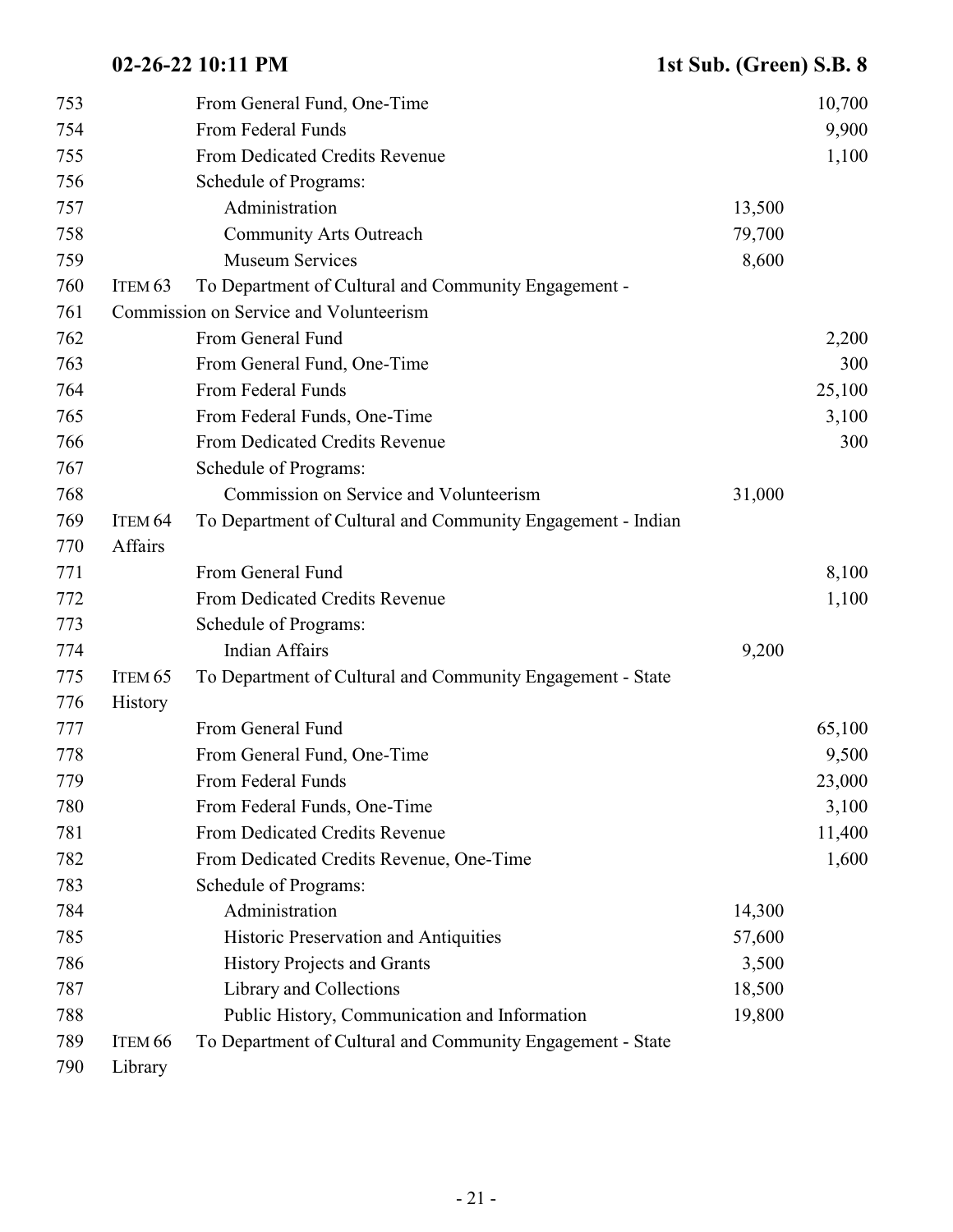| 791 |                      | From General Fund                                                     |        | 66,000 |
|-----|----------------------|-----------------------------------------------------------------------|--------|--------|
| 792 |                      | From General Fund, One-Time                                           |        | 10,400 |
| 793 |                      | From Federal Funds                                                    |        | 21,600 |
| 794 |                      | From Federal Funds, One-Time                                          |        | 3,700  |
| 795 |                      | From Dedicated Credits Revenue                                        |        | 46,400 |
| 796 |                      | From Dedicated Credits Revenue, One-Time                              |        | 7,100  |
| 797 |                      | Schedule of Programs:                                                 |        |        |
| 798 |                      | Administration                                                        | 18,900 |        |
| 799 |                      | <b>Blind and Disabled</b>                                             | 59,000 |        |
| 800 |                      | Bookmobile                                                            | 26,600 |        |
| 801 |                      | Library Development                                                   | 21,000 |        |
| 802 |                      | <b>Library Resources</b>                                              | 29,700 |        |
| 803 | ITEM <sub>67</sub>   | To Department of Cultural and Community Engagement - Stem             |        |        |
| 804 | <b>Action Center</b> |                                                                       |        |        |
| 805 |                      | From General Fund                                                     |        | 29,200 |
| 806 |                      | From General Fund, One-Time                                           |        | 3,700  |
| 807 |                      | From Federal Funds                                                    |        | 5,100  |
| 808 |                      | From Federal Funds, One-Time                                          |        | 700    |
| 809 |                      | From Dedicated Credits Revenue                                        |        | 4,500  |
| 810 |                      | From Dedicated Credits Revenue, One-Time                              |        | 600    |
| 811 |                      | Schedule of Programs:                                                 |        |        |
| 812 |                      | <b>STEM Action Center</b>                                             | 43,800 |        |
| 813 |                      | <b>INSURANCE DEPARTMENT</b>                                           |        |        |
| 814 | ITEM <sub>68</sub>   | To Insurance Department - Bail Bond Program                           |        |        |
| 815 |                      | From General Fund Restricted - Bail Bond Surety Administration        |        | 4,500  |
| 816 |                      | Schedule of Programs:                                                 |        |        |
| 817 |                      | <b>Bail Bond Program</b>                                              | 4,500  |        |
| 818 | ITEM <sub>69</sub>   | To Insurance Department - Health Insurance Actuary                    |        |        |
| 819 |                      | From General Fund Rest. - Health Insurance Actuarial Review           |        | 5,900  |
| 820 |                      | From General Fund Rest. - Health Insurance Actuarial Review, One-Time |        | 700    |
| 821 |                      | Schedule of Programs:                                                 |        |        |
| 822 |                      | <b>Health Insurance Actuary</b>                                       | 6,600  |        |
| 823 | ITEM <sub>70</sub>   | To Insurance Department - Insurance Department Administration         |        |        |
| 824 |                      | From General Fund                                                     |        | 400    |
| 825 |                      | From General Fund, One-Time                                           |        | 4,800  |
| 826 |                      | From Federal Funds                                                    |        | 9,000  |
| 827 |                      | From Federal Funds, One-Time                                          |        | 1,200  |
| 828 |                      | From Dedicated Credits Revenue                                        |        | 100    |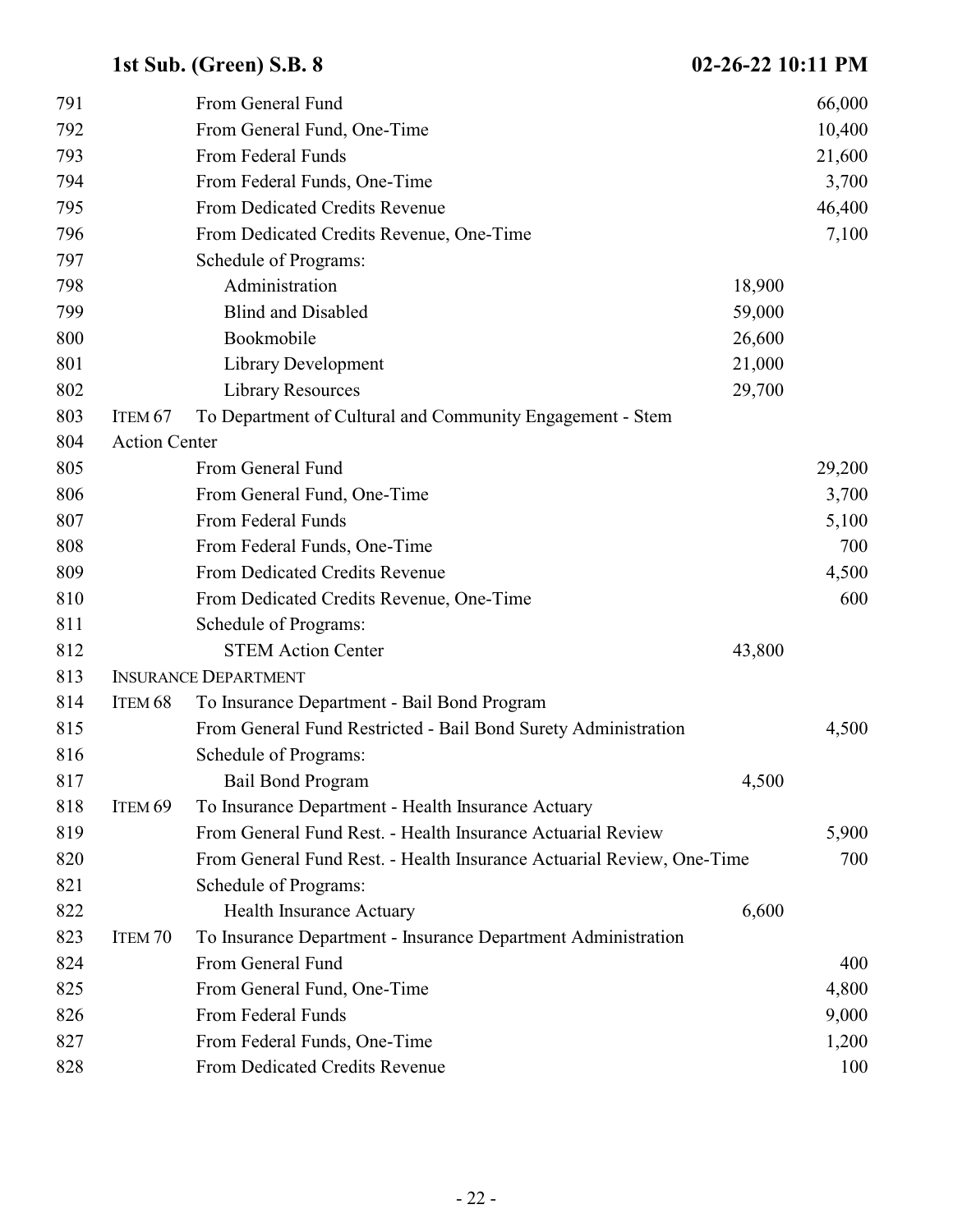| 829 |                    | From General Fund Restricted - Captive Insurance                           | 43,100  |
|-----|--------------------|----------------------------------------------------------------------------|---------|
| 830 |                    | From General Fund Restricted - Captive Insurance, One-Time                 | 6,800   |
| 831 |                    | From General Fund Restricted - Insurance Department Acct.                  | 252,300 |
| 832 |                    | From General Fund Restricted - Insurance Department Acct., One-Time        | 36,000  |
| 833 |                    | From General Fund Rest. - Insurance Fraud Investigation Acct.              | 49,800  |
| 834 |                    | From General Fund Rest. - Insurance Fraud Investigation Acct., One-Time    | 2,600   |
| 835 |                    | From GFR Public Safety and Firefighter Tier II Retirement Benefits Account |         |
| 836 |                    |                                                                            | (3,300) |
| 837 |                    | Schedule of Programs:                                                      |         |
| 838 |                    | Administration<br>299,100                                                  |         |
| 839 |                    | Captive Insurers<br>49,900                                                 |         |
| 840 |                    | 53,800<br><b>Insurance Fraud Program</b>                                   |         |
| 841 | ITEM <sub>71</sub> | To Insurance Department - Insurance Department Administration              |         |
| 842 |                    | From General Fund, One-Time                                                | 1,400   |
| 843 |                    | Schedule of Programs:                                                      |         |
| 844 |                    | Administration<br>500                                                      |         |
| 845 |                    | 900<br><b>Insurance Fraud Program</b>                                      |         |
| 846 |                    | To implement the provisions of <i>Concurrent Resolution</i>                |         |
| 847 |                    | Authorizing State Pick up of Public Safety and Firefighter                 |         |
| 848 |                    | <b>Employee Retirement Contributions (Senate Concurrent</b>                |         |
| 849 |                    | Resolution 1, 2022 General Session).                                       |         |
| 850 | ITEM <sub>72</sub> | To Insurance Department - Title Insurance Program                          |         |
| 851 |                    | From General Fund Rest. - Title Licensee Enforcement Acct.                 | 7,700   |
| 852 |                    | From General Fund Rest. - Title Licensee Enforcement Acct., One-Time       | 700     |
| 853 |                    | Schedule of Programs:                                                      |         |
| 854 |                    | Title Insurance Program<br>8,400                                           |         |
| 855 |                    | <b>LABOR COMMISSION</b>                                                    |         |
| 856 | ITEM <sub>73</sub> | To Labor Commission                                                        |         |
| 857 |                    | From General Fund                                                          | 195,100 |
| 858 |                    | From General Fund, One-Time                                                | 25,000  |
| 859 |                    | From Federal Funds                                                         | 131,400 |
| 860 |                    | From Federal Funds, One-Time                                               | 14,300  |
| 861 |                    | From Dedicated Credits Revenue                                             | 3,800   |
| 862 |                    | From Dedicated Credits Revenue, One-Time                                   | 400     |
| 863 |                    | From Employers' Reinsurance Fund                                           | 2,100   |
| 864 |                    | From Employers' Reinsurance Fund, One-Time                                 | 300     |
| 865 |                    | From General Fund Restricted - Industrial Accident Account                 | 97,500  |
| 866 |                    | From General Fund Restricted - Industrial Accident Account, One-Time       | 15,400  |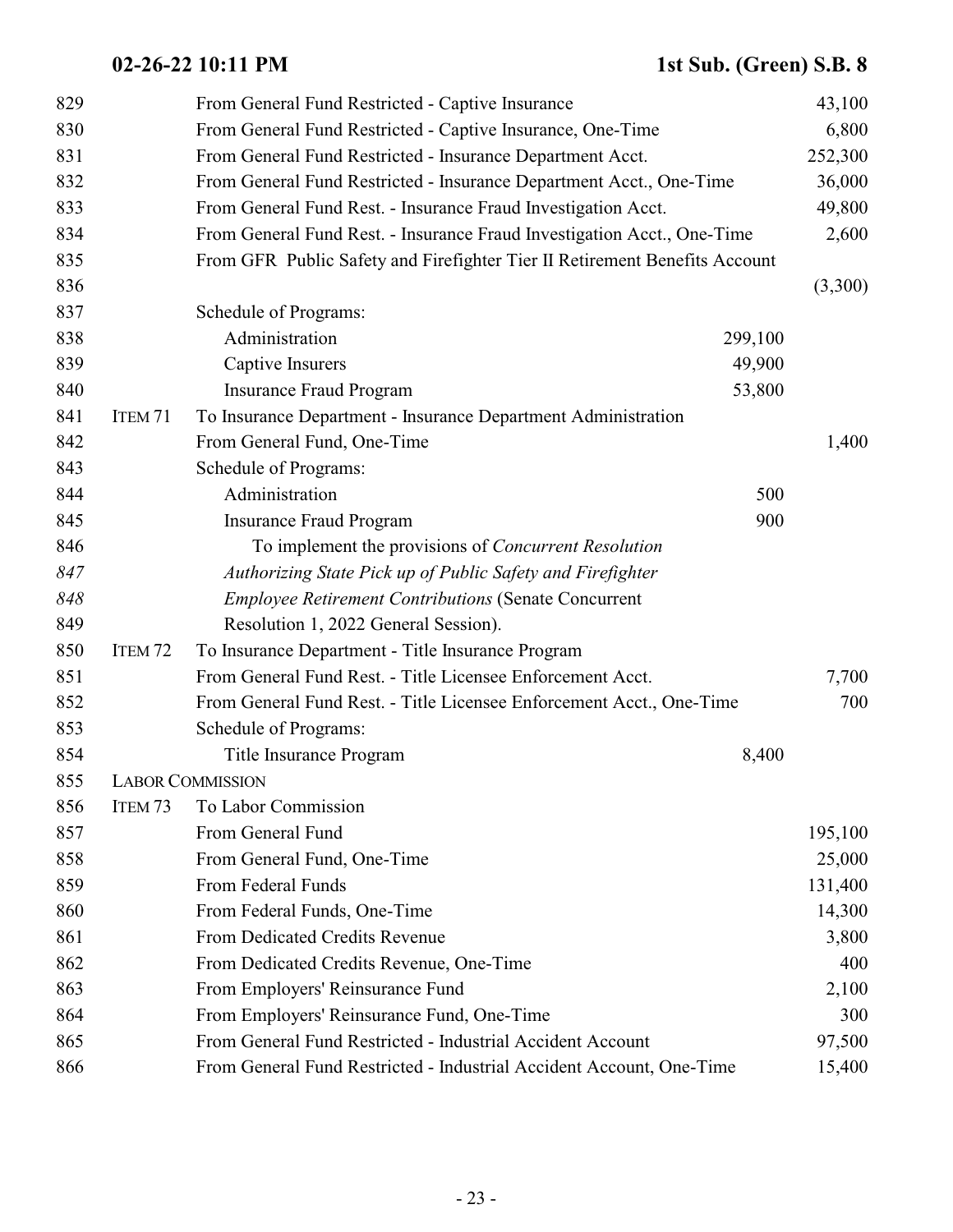| 867 |                    | From General Fund Restricted - Workplace Safety Account                            |         | 23,200    |
|-----|--------------------|------------------------------------------------------------------------------------|---------|-----------|
| 868 |                    | From General Fund Restricted - Workplace Safety Account, One-Time                  |         | 2,500     |
| 869 |                    | Schedule of Programs:                                                              |         |           |
| 870 |                    | Adjudication                                                                       | 52,800  |           |
| 871 |                    | Administration                                                                     | 46,100  |           |
| 872 |                    | Antidiscrimination and Labor                                                       | 79,700  |           |
| 873 |                    | Boiler, Elevator and Coal Mine Safety Division                                     | 63,100  |           |
| 874 |                    | <b>Industrial Accidents</b>                                                        | 62,900  |           |
| 875 |                    | Utah Occupational Safety and Health                                                | 203,100 |           |
| 876 |                    | <b>Workplace Safety</b>                                                            | 3,300   |           |
| 877 |                    | <b>PUBLIC SERVICE COMMISSION</b>                                                   |         |           |
| 878 | ITEM <sub>74</sub> | To Public Service Commission                                                       |         |           |
| 879 |                    | From General Fund Restricted - Public Utility Restricted Acct.                     |         | 69,300    |
| 880 |                    | From General Fund Restricted - Public Utility Restricted Acct., One-Time           |         | 10,100    |
| 881 |                    | <b>From Revenue Transfers</b>                                                      |         | 400       |
| 882 |                    | Schedule of Programs:                                                              |         |           |
| 883 |                    | Administration                                                                     | 79,800  |           |
| 884 |                    | <b>UTAH STATE TAX COMMISSION</b>                                                   |         |           |
| 885 | ITEM <sub>75</sub> | To Utah State Tax Commission - Tax Administration                                  |         |           |
| 886 |                    | From General Fund                                                                  |         | 1,600,200 |
| 887 |                    | From General Fund, One-Time                                                        |         | 177,900   |
| 888 |                    | From Education Fund                                                                |         | 1,220,900 |
| 889 |                    | From Education Fund, One-Time                                                      |         | 163,400   |
| 890 |                    | From Federal Funds                                                                 |         | 46,900    |
| 891 |                    | From Federal Funds, One-Time                                                       |         | 7,700     |
| 892 |                    | From Dedicated Credits Revenue                                                     |         | 514,700   |
| 893 |                    | From Dedicated Credits Revenue, One-Time                                           |         | 40,100    |
| 894 |                    | From General Fund Restricted - Motor Vehicle Enforcement Division Temporary Permit |         |           |
| 895 |                    | Account                                                                            |         | 115,800   |
| 896 |                    | From General Fund Restricted - Motor Vehicle Enforcement Division Temporary Permit |         |           |
| 897 |                    | Account, One-Time                                                                  |         | 9,000     |
| 898 |                    | From GFR Public Safety and Firefighter Tier II Retirement Benefits Account         |         |           |
| 899 |                    |                                                                                    |         | (1,200)   |
| 900 |                    | From General Fund Rest. - Sales and Use Tax Admin Fees                             |         | 627,500   |
| 901 |                    | From General Fund Rest. - Sales and Use Tax Admin Fees, One-Time                   |         | 86,200    |
| 902 |                    | <b>From Revenue Transfers</b>                                                      |         | 12,500    |
| 903 |                    | From Revenue Transfers, One-Time                                                   |         | 1,800     |
| 904 |                    | From Uninsured Motorist Identification Restricted Account                          |         | 5,500     |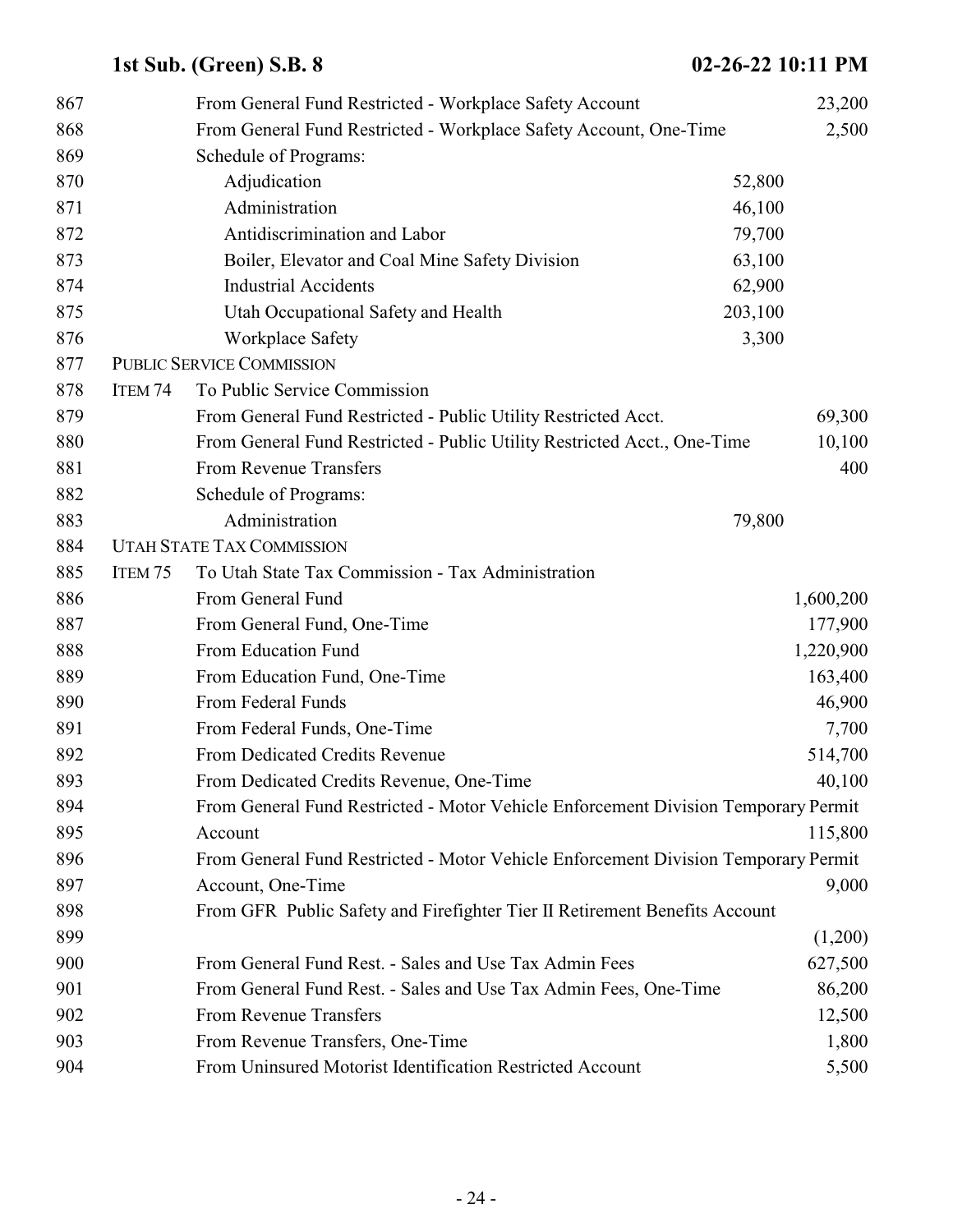| 905 |                        | From Uninsured Motorist Identification Restricted Account, One-Time |         | 800     |
|-----|------------------------|---------------------------------------------------------------------|---------|---------|
| 906 |                        | Schedule of Programs:                                               |         |         |
| 907 |                        | <b>Administration Division</b>                                      | 695,400 |         |
| 908 |                        | <b>Auditing Division</b><br>1,116,500                               |         |         |
| 909 |                        | Motor Vehicle Enforcement Division                                  | 129,800 |         |
| 910 |                        | Motor Vehicles<br>1,202,700                                         |         |         |
| 911 |                        | Property Tax Division                                               | 536,000 |         |
| 912 |                        | <b>Seasonal Employees</b>                                           | 3,600   |         |
| 913 |                        | <b>Tax Payer Services</b>                                           | 696,900 |         |
| 914 |                        | <b>Tax Processing Division</b>                                      | 248,800 |         |
| 915 | ITEM 76                | To Utah State Tax Commission - Tax Administration                   |         |         |
| 916 |                        | From General Fund, One-Time                                         |         | 500     |
| 917 |                        | Schedule of Programs:                                               |         |         |
| 918 |                        | Motor Vehicle Enforcement Division                                  | 500     |         |
| 919 |                        | To implement the provisions of <i>Concurrent Resolution</i>         |         |         |
| 920 |                        | Authorizing State Pick up of Public Safety and Firefighter          |         |         |
| 921 |                        | <b>Employee Retirement Contributions (Senate Concurrent</b>         |         |         |
| 922 |                        | Resolution 1, 2022 General Session).                                |         |         |
| 923 | <b>SOCIAL SERVICES</b> |                                                                     |         |         |
| 924 |                        | <b>DEPARTMENT OF WORKFORCE SERVICES</b>                             |         |         |
| 925 | ITEM <sub>77</sub>     | To Department of Workforce Services - Administration                |         |         |
| 926 |                        | From General Fund                                                   |         | 131,700 |
| 927 |                        | From General Fund, One-Time                                         |         | 15,900  |
| 928 |                        | From Federal Funds                                                  |         | 295,100 |
| 929 |                        | From Federal Funds, One-Time                                        |         | 36,600  |
| 930 |                        | From Dedicated Credits Revenue                                      |         | 4,500   |
| 931 |                        | From Dedicated Credits Revenue, One-Time                            |         | 500     |
| 932 |                        | From Expendable Receipts                                            |         | 2,300   |
| 933 |                        | From Expendable Receipts, One-Time                                  |         | 200     |
| 934 |                        | From Gen. Fund Rest. - Homeless Housing Reform Rest. Acct           |         | 400     |
| 935 |                        | From Gen. Fund Rest. - Homeless Housing Reform Rest. Acct, One-Time |         | 100     |
| 936 |                        | From Navajo Revitalization Fund                                     |         | 400     |
| 937 |                        | From Olene Walker Housing Loan Fund                                 |         | 400     |
| 938 |                        | From Olene Walker Housing Loan Fund, One-Time                       |         | 100     |
| 939 |                        | From OWHTF-Low Income Housing                                       |         | 400     |
| 940 |                        | From OWHTF-Low Income Housing, One-Time                             |         | 100     |
| 941 |                        | From Permanent Community Impact Loan Fund                           |         | 4,800   |
| 942 |                        | From Permanent Community Impact Loan Fund, One-Time                 |         | 600     |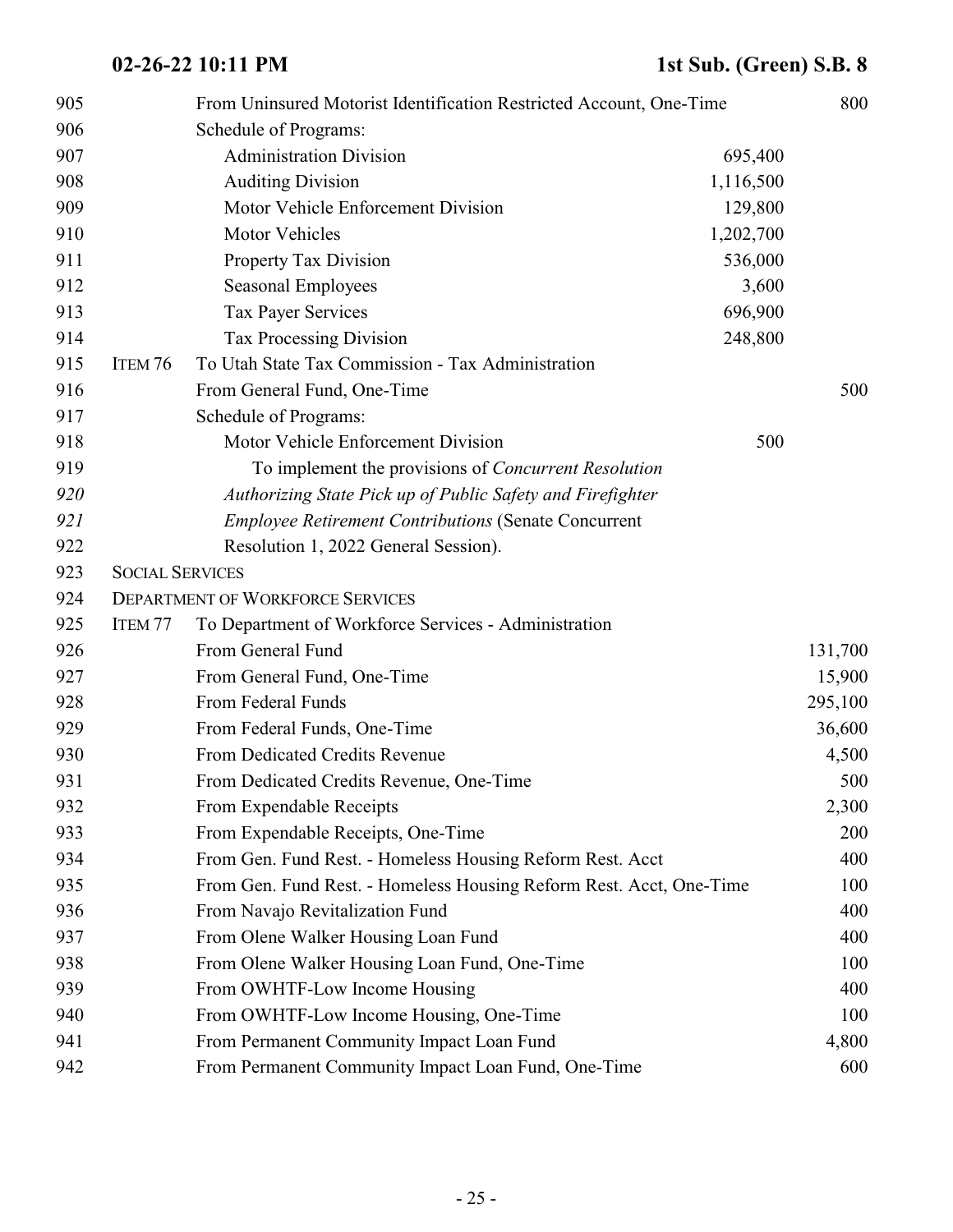| 943 |                    | From General Fund Restricted - School Readiness Account           |         | 300     |
|-----|--------------------|-------------------------------------------------------------------|---------|---------|
| 944 |                    | From General Fund Restricted - School Readiness Account, One-Time |         | 100     |
| 945 |                    | From Revenue Transfers                                            |         | 101,200 |
| 946 |                    | From Revenue Transfers, One-Time                                  |         | 13,600  |
| 947 |                    | Schedule of Programs:                                             |         |         |
| 948 |                    | <b>Administrative Support</b>                                     | 467,200 |         |
| 949 |                    | Communications                                                    | 44,800  |         |
| 950 |                    | <b>Executive Director's Office</b>                                | 46,100  |         |
| 951 |                    | <b>Internal Audit</b>                                             | 51,200  |         |
| 952 | ITEM <sub>78</sub> | To Department of Workforce Services - General Assistance          |         |         |
| 953 |                    | From General Fund                                                 |         | 45,800  |
| 954 |                    | From General Fund, One-Time                                       |         | 3,700   |
| 955 |                    | From Revenue Transfers                                            |         | 2,500   |
| 956 |                    | From Revenue Transfers, One-Time                                  |         | 200     |
| 957 |                    | Schedule of Programs:                                             |         |         |
| 958 |                    | General Assistance                                                | 52,200  |         |
| 959 | ITEM <sub>79</sub> | To Department of Workforce Services - Housing and Community       |         |         |
| 960 | Development        |                                                                   |         |         |
| 961 |                    | From General Fund                                                 |         | 31,900  |
| 962 |                    | From General Fund, One-Time                                       |         | 3,600   |
| 963 |                    | From Federal Funds                                                |         | 124,800 |
| 964 |                    | From Federal Funds, One-Time                                      |         | 15,800  |
| 965 |                    | From Dedicated Credits Revenue                                    |         | 42,400  |
| 966 |                    | From Dedicated Credits Revenue, One-Time                          |         | 3,300   |
| 967 |                    | From Expendable Receipts                                          |         | 1,700   |
| 968 |                    | From Expendable Receipts, One-Time                                |         | 300     |
| 969 |                    | From Housing Opportunities for Low Income Households              |         | 21,800  |
| 970 |                    | From Housing Opportunities for Low Income Households, One-Time    |         | 1,900   |
| 971 |                    | From Navajo Revitalization Fund                                   |         | 800     |
| 972 |                    | From Olene Walker Housing Loan Fund                               |         | 21,800  |
| 973 |                    | From Olene Walker Housing Loan Fund, One-Time                     |         | 1,900   |
| 974 |                    | From OWHT-Fed Home                                                |         | 21,800  |
| 975 |                    | From OWHT-Fed Home, One-Time                                      |         | 1,900   |
| 976 |                    | From OWHTF-Low Income Housing                                     |         | 21,800  |
| 977 |                    | From OWHTF-Low Income Housing, One-Time                           |         | 1,900   |
| 978 |                    | From Permanent Community Impact Loan Fund                         |         | 8,100   |
| 979 |                    | From Permanent Community Impact Loan Fund, One-Time               |         | 1,500   |
| 980 |                    | From Qualified Emergency Food Agencies Fund                       |         | 100     |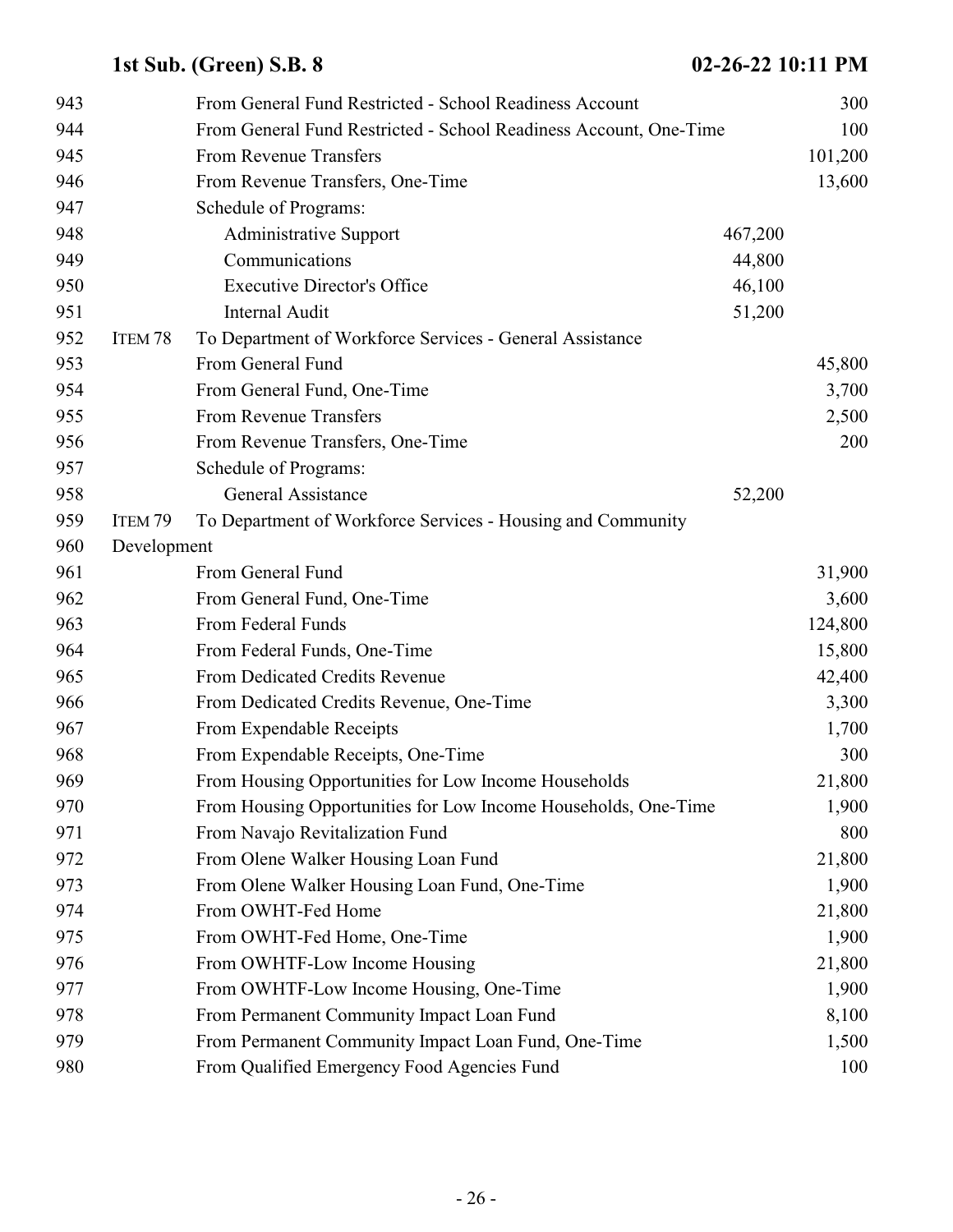| 981  |                    | From Revenue Transfers                                            |           | 27,700    |
|------|--------------------|-------------------------------------------------------------------|-----------|-----------|
| 982  |                    | From Revenue Transfers, One-Time                                  |           | 2,100     |
| 983  |                    | From Uintah Basin Revitalization Fund                             |           | 200       |
| 984  |                    | Schedule of Programs:                                             |           |           |
| 985  |                    | <b>Community Development</b>                                      | 46,200    |           |
| 986  |                    | <b>Community Development Administration</b>                       | 22,000    |           |
| 987  |                    | <b>Community Services</b>                                         | 4,300     |           |
| 988  |                    | <b>HEAT</b>                                                       | 15,200    |           |
| 989  |                    | <b>Housing Development</b>                                        | 253,100   |           |
| 990  |                    | <b>Weatherization Assistance</b>                                  | 18,300    |           |
| 991  | ITEM <sub>80</sub> | To Department of Workforce Services - Operations and Policy       |           |           |
| 992  |                    | From General Fund                                                 |           | 1,558,900 |
| 993  |                    | From General Fund, One-Time                                       |           | 145,900   |
| 994  |                    | From Education Fund                                               |           | 39,100    |
| 995  |                    | From Education Fund, One-Time                                     |           | 7,700     |
| 996  |                    | From Federal Funds                                                |           | 2,809,400 |
| 997  |                    | From Federal Funds, One-Time                                      |           | 307,600   |
| 998  |                    | From Dedicated Credits Revenue                                    |           | 12,200    |
| 999  |                    | From Dedicated Credits Revenue, One-Time                          |           | 2,100     |
| 1000 |                    | From Expendable Receipts                                          |           | 16,600    |
| 1001 |                    | From Expendable Receipts, One-Time                                |           | 2,900     |
| 1002 |                    | From Medicaid Expansion Fund                                      |           | 154,000   |
| 1003 |                    | From Medicaid Expansion Fund, One-Time                            |           | 16,200    |
| 1004 |                    | From Olene Walker Housing Loan Fund                               |           | 400       |
| 1005 |                    | From Olene Walker Housing Loan Fund, One-Time                     |           | 100       |
| 1006 |                    | From OWHTF-Low Income Housing                                     |           | 300       |
| 1007 |                    | From OWHTF-Low Income Housing, One-Time                           |           | 100       |
| 1008 |                    | From General Fund Restricted - School Readiness Account           |           | 224,800   |
| 1009 |                    | From General Fund Restricted - School Readiness Account, One-Time |           | 23,400    |
| 1010 |                    | From Revenue Transfers                                            |           | 2,004,300 |
| 1011 |                    | From Revenue Transfers, One-Time                                  |           | 206,100   |
| 1012 |                    | Schedule of Programs:                                             |           |           |
| 1013 |                    | <b>Eligibility Services</b>                                       | 4,432,300 |           |
| 1014 |                    | Utah Data Research Center                                         | 87,300    |           |
| 1015 |                    | Workforce Development                                             | 2,816,100 |           |
| 1016 |                    | Workforce Research and Analysis                                   | 196,400   |           |
| 1017 | ITEM <sub>81</sub> | To Department of Workforce Services - State Office of             |           |           |
| 1018 | Rehabilitation     |                                                                   |           |           |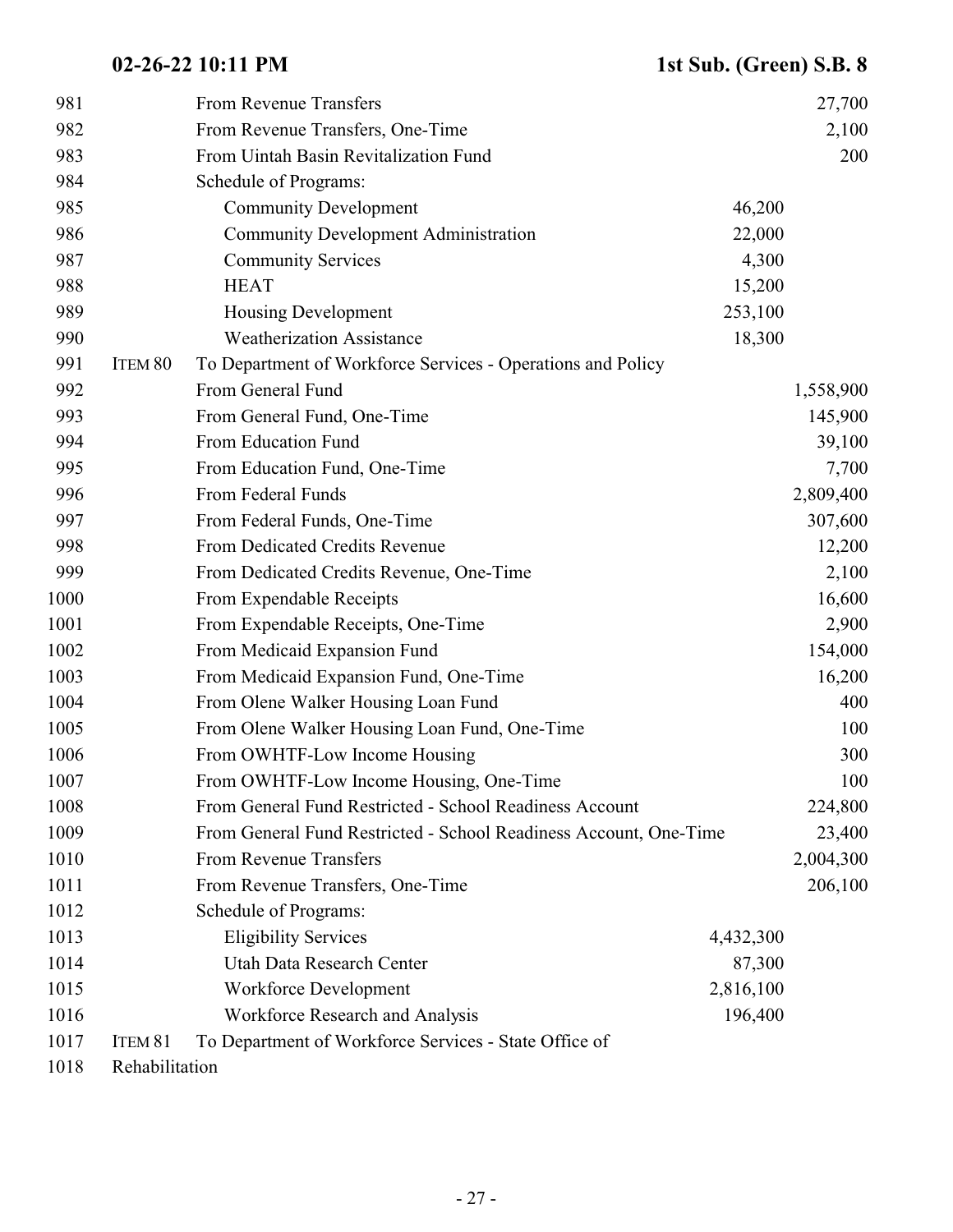| 1019 |                    | From General Fund                                            |           | 550,300   |
|------|--------------------|--------------------------------------------------------------|-----------|-----------|
| 1020 |                    | From General Fund, One-Time                                  |           | 60,400    |
| 1021 |                    | From Federal Funds                                           |           | 1,234,800 |
| 1022 |                    | From Federal Funds, One-Time                                 |           | 139,400   |
| 1023 |                    | From Dedicated Credits Revenue                               |           | 10,300    |
| 1024 |                    | From Dedicated Credits Revenue, One-Time                     |           | 1,600     |
| 1025 |                    | From Expendable Receipts                                     |           | 9,200     |
| 1026 |                    | From Expendable Receipts, One-Time                           |           | 1,400     |
| 1027 |                    | From Revenue Transfers                                       |           | 1,400     |
| 1028 |                    | From Revenue Transfers, One-Time                             |           | 200       |
| 1029 |                    | Schedule of Programs:                                        |           |           |
| 1030 |                    | Blind and Visually Impaired                                  | 151,200   |           |
| 1031 |                    | Deaf and Hard of Hearing                                     | 106,400   |           |
| 1032 |                    | <b>Disability Determination</b>                              | 482,800   |           |
| 1033 |                    | <b>Executive Director</b>                                    | 8,900     |           |
| 1034 |                    | <b>Rehabilitation Services</b>                               | 1,259,700 |           |
| 1035 | ITEM <sub>82</sub> | To Department of Workforce Services - Unemployment Insurance |           |           |
| 1036 |                    | From General Fund                                            |           | 30,500    |
| 1037 |                    | From General Fund, One-Time                                  |           | 4,800     |
| 1038 |                    | From Federal Funds                                           |           | 1,313,000 |
| 1039 |                    | From Federal Funds, One-Time                                 |           | 135,600   |
| 1040 |                    | From Dedicated Credits Revenue                               |           | 37,900    |
| 1041 |                    | From Dedicated Credits Revenue, One-Time                     |           | 3,300     |
| 1042 |                    | From Expendable Receipts                                     |           | 800       |
| 1043 |                    | From Expendable Receipts, One-Time                           |           | 100       |
| 1044 |                    | From Permanent Community Impact Loan Fund                    |           | 100       |
| 1045 |                    | From Revenue Transfers                                       |           | 3,200     |
| 1046 |                    | From Revenue Transfers, One-Time                             |           | 600       |
| 1047 |                    | Schedule of Programs:                                        |           |           |
| 1048 |                    | Adjudication                                                 | 152,900   |           |
| 1049 |                    | Unemployment Insurance Administration                        | 1,377,000 |           |
| 1050 | ITEM 83            | To Department of Workforce Services - Office of Homeless     |           |           |
| 1051 | Services           |                                                              |           |           |
| 1052 |                    | From General Fund                                            |           | 2,200     |
| 1053 |                    | From General Fund, One-Time                                  |           | 300       |
| 1054 |                    | From Federal Funds                                           |           | 5,800     |
| 1055 |                    | From Federal Funds, One-Time                                 |           | 800       |
| 1056 |                    | From Gen. Fund Rest. - Pamela Atkinson Homeless Account      |           | 3,100     |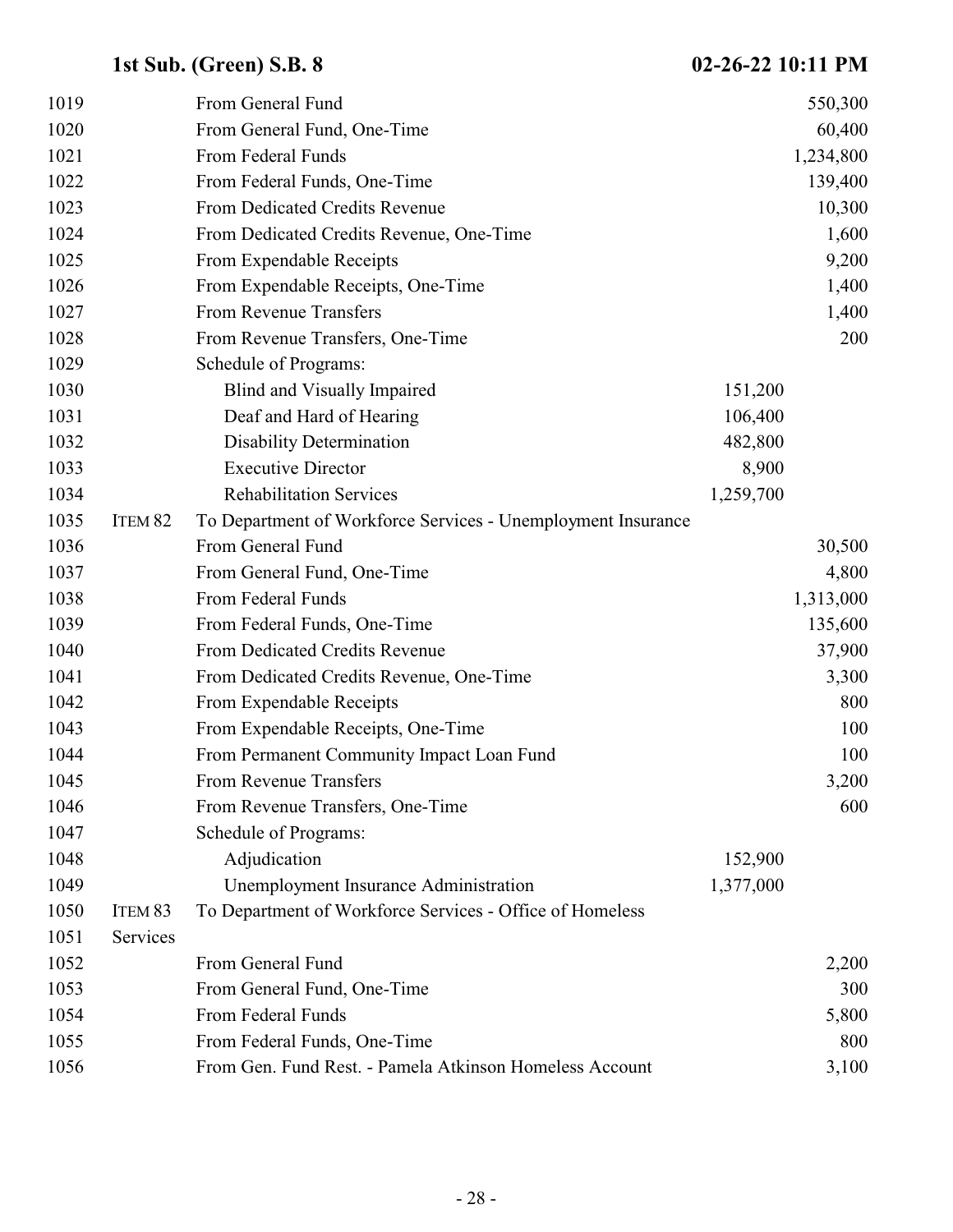| 1057 |                    | From Gen. Fund Rest. - Pamela Atkinson Homeless Account, One-Time                     |         | 400     |
|------|--------------------|---------------------------------------------------------------------------------------|---------|---------|
| 1058 |                    | From Gen. Fund Rest. - Homeless Housing Reform Rest. Acct                             |         | 16,100  |
| 1059 |                    | From Gen. Fund Rest. - Homeless Housing Reform Rest. Acct, One-Time                   |         | 2,200   |
| 1060 |                    | From General Fund Restricted - Homeless Shelter Cities Mitigation Restricted Account  |         |         |
| 1061 |                    |                                                                                       |         | 6,500   |
| 1062 |                    | From General Fund Restricted - Homeless Shelter Cities Mitigation Restricted Account, |         |         |
| 1063 |                    | One-Time                                                                              |         | 900     |
| 1064 |                    | Schedule of Programs:                                                                 |         |         |
| 1065 |                    | Homeless Services                                                                     | 38,300  |         |
| 1066 |                    | <b>DEPARTMENT OF HEALTH AND HUMAN SERVICES</b>                                        |         |         |
| 1067 | ITEM 84            | To Department of Health and Human Services - Operations                               |         |         |
| 1068 |                    | From General Fund                                                                     |         | 513,900 |
| 1069 |                    | From General Fund, One-Time                                                           |         | 60,300  |
| 1070 |                    | From Federal Funds                                                                    |         | 388,900 |
| 1071 |                    | From Federal Funds, One-Time                                                          |         | 43,300  |
| 1072 |                    | From Dedicated Credits Revenue                                                        |         | 70,000  |
| 1073 |                    | From Dedicated Credits Revenue, One-Time                                              |         | 7,500   |
| 1074 |                    | From Revenue Transfers                                                                |         | 112,800 |
| 1075 |                    | From Revenue Transfers, One-Time                                                      |         | 10,500  |
| 1076 |                    | Schedule of Programs:                                                                 |         |         |
| 1077 |                    | <b>Executive Director Office</b>                                                      | 70,600  |         |
| 1078 |                    | <b>Ancillary Services</b>                                                             | 67,500  |         |
| 1079 |                    | Finance & Administration                                                              | 306,200 |         |
| 1080 |                    | Data, Systems, & Evaluations                                                          | 309,400 |         |
| 1081 |                    | Public Affairs, Education & Outreach                                                  | 43,200  |         |
| 1082 |                    | American Indian / Alaska Native                                                       | 14,500  |         |
| 1083 |                    | <b>Continuous Quality Improvement</b>                                                 | 347,100 |         |
| 1084 |                    | <b>Customer Experience</b>                                                            | 48,700  |         |
| 1085 | ITEM <sub>85</sub> | To Department of Health and Human Services - Clinical Services                        |         |         |
| 1086 |                    | From General Fund                                                                     |         | 618,600 |
| 1087 |                    | From General Fund, One-Time                                                           |         | 26,900  |
| 1088 |                    | From Federal Funds                                                                    |         | 172,500 |
| 1089 |                    | From Federal Funds, One-Time                                                          |         | 8,700   |
| 1090 |                    | From Dedicated Credits Revenue                                                        |         | 409,200 |
| 1091 |                    | From Dedicated Credits Revenue, One-Time                                              |         | 27,900  |
| 1092 |                    | From Expendable Receipts                                                              |         | 27,500  |
| 1093 |                    | From Expendable Receipts, One-Time                                                    |         | 3,000   |
| 1094 |                    | From Department of Public Safety Restricted Account                                   |         | 8,900   |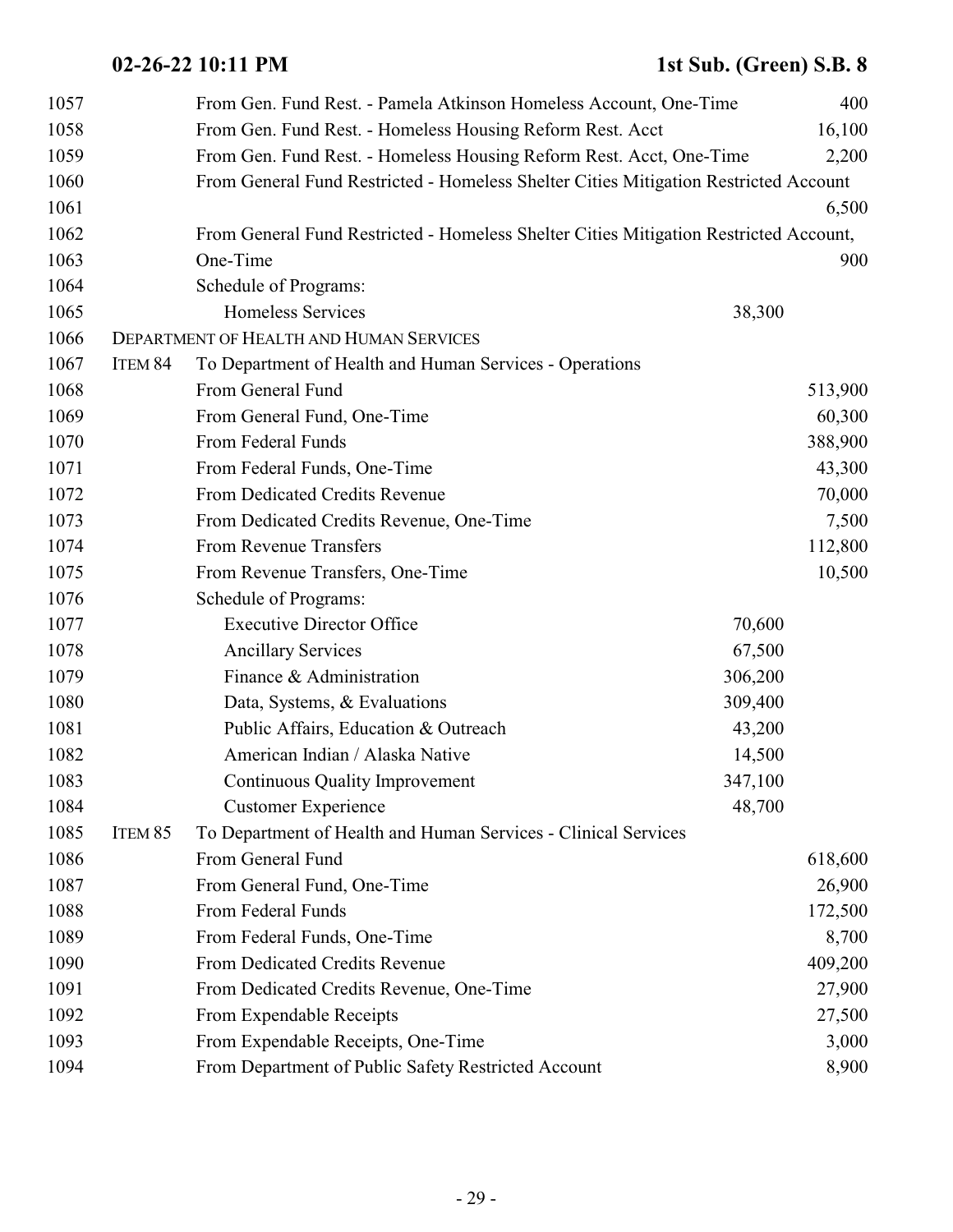| 1095 |                | From Department of Public Safety Restricted Account, One-Time   |         | 700       |
|------|----------------|-----------------------------------------------------------------|---------|-----------|
| 1096 |                | From Gen. Fund Rest. - State Lab Drug Testing Account           |         | 21,400    |
| 1097 |                | From Gen. Fund Rest. - State Lab Drug Testing Account, One-Time |         | 2,000     |
| 1098 |                | From Revenue Transfers                                          |         | 5,500     |
| 1099 |                | From Revenue Transfers, One-Time                                |         | 400       |
| 1100 |                | Schedule of Programs:                                           |         |           |
| 1101 |                | Medical Examiner                                                | 385,800 |           |
| 1102 |                | <b>State Laboratory</b>                                         | 775,400 |           |
| 1103 |                | Primary Care & Rural Health                                     | 55,500  |           |
| 1104 |                | Health Clinics of Utah                                          | 73,700  |           |
| 1105 |                | <b>Health Equity</b>                                            | 42,800  |           |
| 1106 | ITEM 86        | To Department of Health and Human Services - Department         |         |           |
| 1107 | Oversight      |                                                                 |         |           |
| 1108 |                | From General Fund                                               |         | 271,400   |
| 1109 |                | From General Fund, One-Time                                     |         | 38,200    |
| 1110 |                | From Federal Funds                                              |         | 180,600   |
| 1111 |                | From Federal Funds, One-Time                                    |         | 26,200    |
| 1112 |                | From Dedicated Credits Revenue                                  |         | 52,600    |
| 1113 |                | From Dedicated Credits Revenue, One-Time                        |         | 8,800     |
| 1114 |                | From Revenue Transfers                                          |         | 86,800    |
| 1115 |                | From Revenue Transfers, One-Time                                |         | 12,300    |
| 1116 |                | Schedule of Programs:                                           |         |           |
| 1117 |                | Licensing & Background Checks                                   | 580,100 |           |
| 1118 |                | Internal Audit                                                  | 76,400  |           |
| 1119 |                | <b>Admin Hearings</b>                                           | 20,400  |           |
| 1120 | ITEM 87        | To Department of Health and Human Services - Health Care        |         |           |
| 1121 | Administration |                                                                 |         |           |
| 1122 |                | From General Fund                                               |         | 326,400   |
| 1123 |                | From General Fund, One-Time                                     |         | 41,400    |
| 1124 |                | From Federal Funds                                              |         | 1,032,400 |
| 1125 |                | From Federal Funds, One-Time                                    |         | 115,100   |
| 1126 |                | From Dedicated Credits Revenue                                  |         | 400       |
| 1127 |                | From Dedicated Credits Revenue, One-Time                        |         | 100       |
| 1128 |                | From Expendable Receipts                                        |         | 189,100   |
| 1129 |                | From Expendable Receipts, One-Time                              |         | 20,700    |
| 1130 |                | From Medicaid Expansion Fund                                    |         | 70,000    |
| 1131 |                | From Medicaid Expansion Fund, One-Time                          |         | 7,800     |
| 1132 |                | From Nursing Care Facilities Provider Assessment Fund           |         | 30,600    |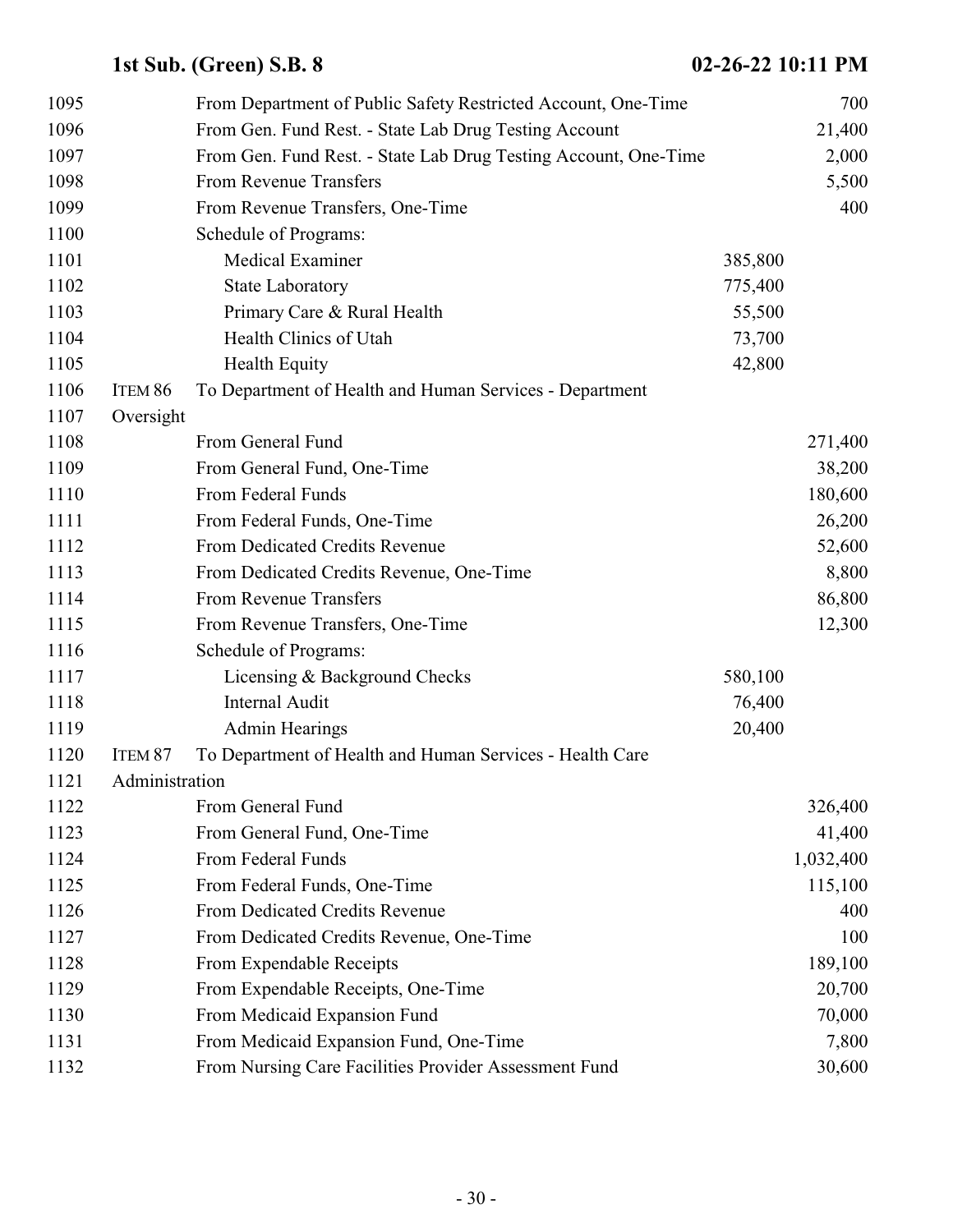| 1133 |               | From Nursing Care Facilities Provider Assessment Fund, One-Time                        |           | 3,200     |
|------|---------------|----------------------------------------------------------------------------------------|-----------|-----------|
| 1134 |               | <b>From Revenue Transfers</b>                                                          |           | 243,600   |
| 1135 |               | From Revenue Transfers, One-Time                                                       |           | 31,300    |
| 1136 |               | Schedule of Programs:                                                                  |           |           |
| 1137 |               | Integrated Health Care Administration                                                  | 1,549,900 |           |
| 1138 |               | <b>LTSS</b> Administration                                                             | 268,700   |           |
| 1139 |               | <b>PRISM</b>                                                                           | 275,800   |           |
| 1140 |               | Utah Developmental Disabilities Council                                                | 17,700    |           |
| 1141 | ITEM 88       | To Department of Health and Human Services - Integrated Health                         |           |           |
| 1142 | Care Services |                                                                                        |           |           |
| 1143 |               | From General Fund                                                                      |           | 5,053,200 |
| 1144 |               | From General Fund, One-Time                                                            |           | 245,000   |
| 1145 |               | From Federal Funds                                                                     |           | 192,400   |
| 1146 |               | From Federal Funds, One-Time                                                           |           | 17,600    |
| 1147 |               | From Dedicated Credits Revenue                                                         |           | 186,400   |
| 1148 |               | From Dedicated Credits Revenue, One-Time                                               |           | 17,300    |
| 1149 |               | From Expendable Receipts                                                               |           | 14,500    |
| 1150 |               | From Expendable Receipts, One-Time                                                     |           | 2,300     |
| 1151 |               | From Expendable Receipts - Rebates                                                     |           | 9,600     |
| 1152 |               | From Expendable Receipts - Rebates, One-Time                                           |           | 800       |
| 1153 |               | From General Fund Restricted - Statewide Behavioral Health Crisis Response Account     |           |           |
| 1154 |               |                                                                                        |           | 26,200    |
| 1155 |               | From General Fund Restricted - Statewide Behavioral Health Crisis Response Account,    |           |           |
| 1156 |               | One-Time                                                                               |           | 2,500     |
| 1157 |               | From Ambulance Service Provider Assess Exp Rev Fund                                    |           | 1,300     |
| 1158 |               | From Ambulance Service Provider Assess Exp Rev Fund, One-Time                          |           | 200       |
| 1159 |               | From General Fund Restricted - Electronic Cigarette Substance and Nicotine Product Tax |           |           |
| 1160 |               | <b>Restricted Account</b>                                                              |           | 800       |
| 1161 |               | From General Fund Restricted - Electronic Cigarette Substance and Nicotine Product Tax |           |           |
| 1162 |               | Restricted Account, One-Time                                                           |           | 100       |
| 1163 |               | From GFR Public Safety and Firefighter Tier II Retirement Benefits Account             |           |           |
| 1164 |               |                                                                                        |           | (4,600)   |
| 1165 |               | From General Fund Restricted - Tobacco Settlement Account                              |           | 1,400     |
| 1166 |               | From General Fund Restricted - Tobacco Settlement Account, One-Time                    |           | 200       |
| 1167 |               | From Revenue Transfers                                                                 |           | 1,177,900 |
| 1168 |               | From Revenue Transfers, One-Time                                                       |           | 60,500    |
| 1169 |               | Schedule of Programs:                                                                  |           |           |
| 1170 |               | Children's Health Insurance Program Services                                           | 30,600    |           |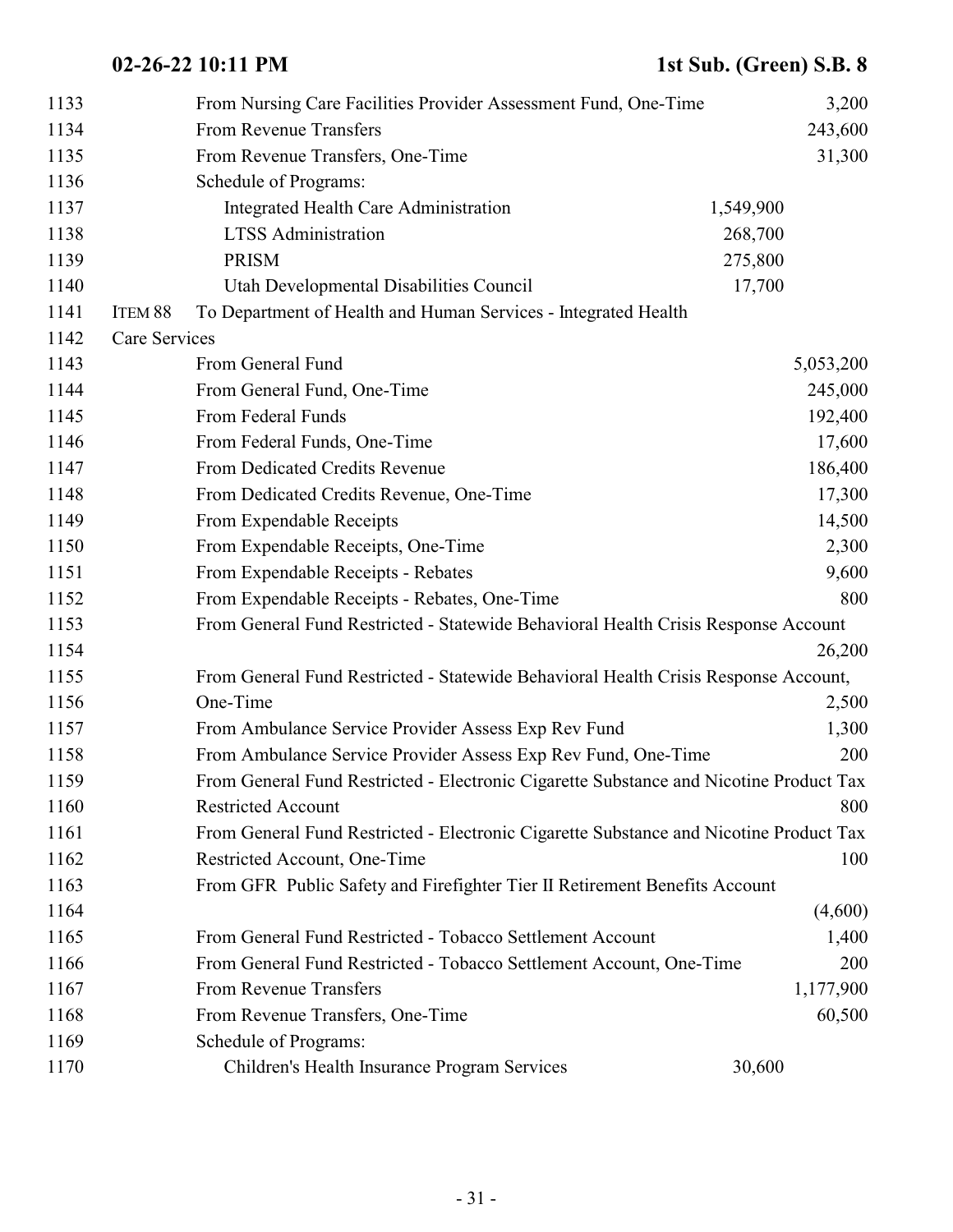|      |               | 1st Sub. (Green) S.B. 8                                        | 02-26-22 10:11 PM |           |
|------|---------------|----------------------------------------------------------------|-------------------|-----------|
| 1171 |               | Medicaid Home & Community Based Services                       | 80,200            |           |
| 1172 |               | <b>Medicaid Pharmacy Services</b>                              | 33,300            |           |
| 1173 |               | <b>Medicaid Other Services</b>                                 | 99,100            |           |
| 1174 |               | Non-Medicaid Behavioral Health Treatment & Crisis Response     |                   |           |
| 1175 |               |                                                                | 231,000           |           |
| 1176 |               | State Hospital                                                 | 6,531,400         |           |
| 1177 | ITEM 89       | To Department of Health and Human Services - Integrated Health |                   |           |
| 1178 | Care Services |                                                                |                   |           |
| 1179 |               | From General Fund, One-Time                                    |                   | 2,200     |
| 1180 |               | Schedule of Programs:                                          |                   |           |
| 1181 |               | State Hospital                                                 | 2,200             |           |
| 1182 |               | To implement the provisions of <i>Concurrent Resolution</i>    |                   |           |
| 1183 |               | Authorizing State Pick up of Public Safety and Firefighter     |                   |           |
| 1184 |               | <b>Employee Retirement Contributions (Senate Concurrent</b>    |                   |           |
| 1185 |               | Resolution 1, 2022 General Session).                           |                   |           |
| 1186 | ITEM 90       | To Department of Health and Human Services - Long-Term         |                   |           |
| 1187 |               | Services & Support                                             |                   |           |
| 1188 |               | From General Fund                                              |                   | 1,496,600 |
| 1189 |               | From General Fund, One-Time                                    |                   | 88,700    |
| 1190 |               | From Federal Funds                                             |                   | 25,000    |
| 1191 |               | From Federal Funds, One-Time                                   |                   | 2,800     |
| 1192 |               | From Dedicated Credits Revenue                                 |                   | 62,600    |
| 1193 |               | From Dedicated Credits Revenue, One-Time                       |                   | 6,000     |
| 1194 |               | From Expendable Receipts                                       |                   | 900       |
| 1195 |               | From Expendable Receipts, One-Time                             |                   | 200       |
| 1196 |               | From Revenue Transfers                                         |                   | 2,690,200 |
| 1197 |               | From Revenue Transfers, One-Time                               |                   | 117,400   |
| 1198 |               | Schedule of Programs:                                          |                   |           |
| 1199 |               | Aging & Adult Services                                         | 4,300             |           |
| 1200 |               | <b>Adult Protective Services</b>                               | 195,900           |           |
| 1201 |               | Office of Public Guardian                                      | 36,200            |           |
| 1202 |               | <b>Aging Waiver Services</b>                                   | 10,500            |           |
| 1203 |               | Services for People with Disabilities                          | 322,800           |           |
| 1204 |               | Utah State Developmental Center                                | 3,920,700         |           |
| 1205 | ITEM 91       | To Department of Health and Human Services - Public Health,    |                   |           |
| 1206 |               | Prevention, & Epidemiology                                     |                   |           |
| 1207 |               | From General Fund                                              |                   | 251,400   |
| 1208 |               | From General Fund, One-Time                                    |                   | 16,500    |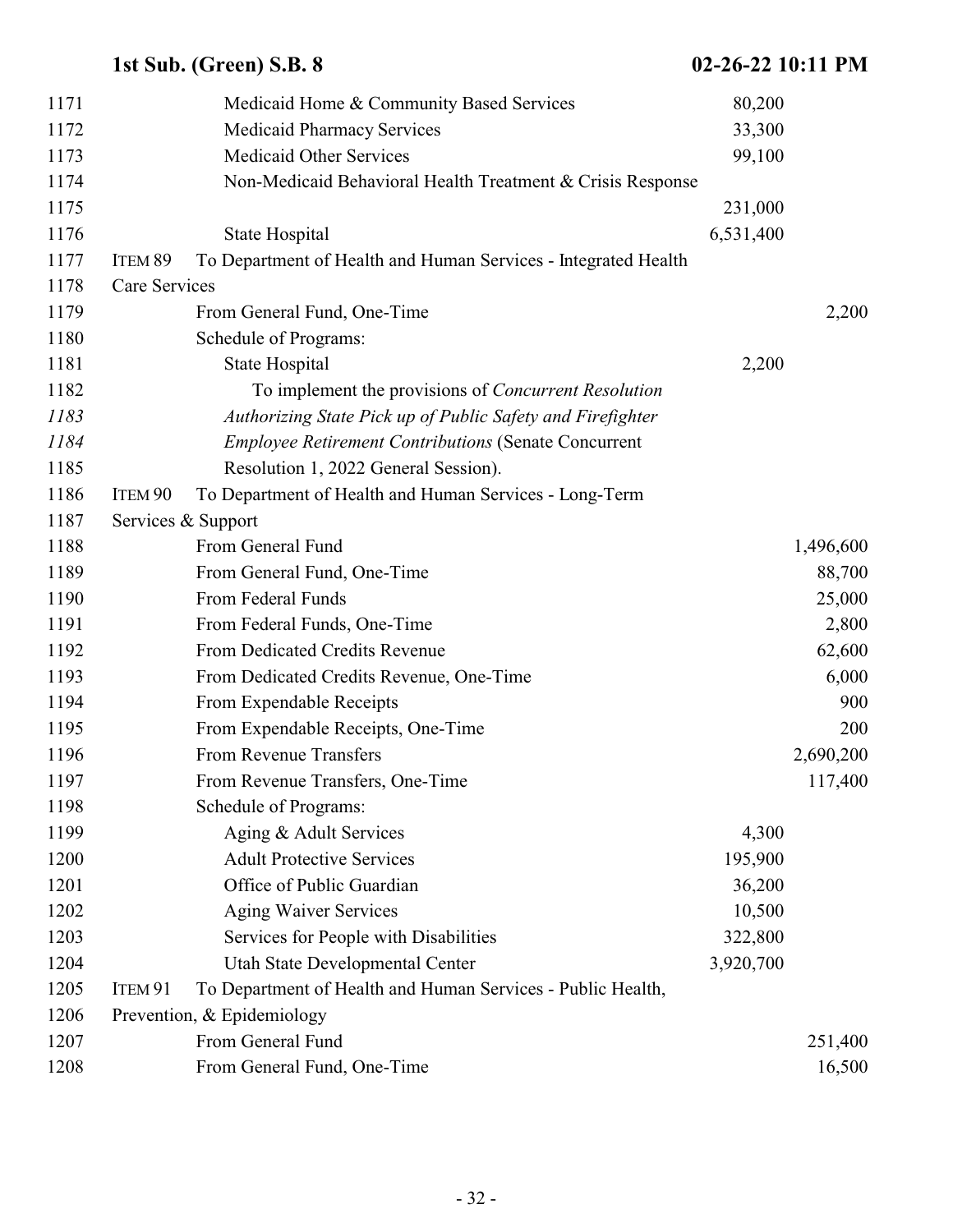| 1209 |                    | From Federal Funds                                                                     |           | 1,970,800 |
|------|--------------------|----------------------------------------------------------------------------------------|-----------|-----------|
| 1210 |                    | From Federal Funds, One-Time                                                           |           | 146,400   |
| 1211 |                    | From Dedicated Credits Revenue                                                         |           | 13,900    |
| 1212 |                    | From Dedicated Credits Revenue, One-Time                                               |           | 1,300     |
| 1213 |                    | From Expendable Receipts                                                               |           | 8,500     |
| 1214 |                    | From Expendable Receipts, One-Time                                                     |           | 1,100     |
| 1215 |                    | From Expendable Receipts - Rebates                                                     |           | 13,700    |
| 1216 |                    | From Expendable Receipts - Rebates, One-Time                                           |           | 1,700     |
| 1217 |                    | From General Fund Restricted - Electronic Cigarette Substance and Nicotine Product Tax |           |           |
| 1218 |                    | <b>Restricted Account</b>                                                              |           | 83,900    |
| 1219 |                    | From General Fund Restricted - Electronic Cigarette Substance and Nicotine Product Tax |           |           |
| 1220 |                    | Restricted Account, One-Time                                                           |           | 14,400    |
| 1221 |                    | From General Fund Restricted - Emergency Medical Services System Account               |           |           |
| 1222 |                    |                                                                                        |           | 31,500    |
| 1223 |                    | From General Fund Restricted - Emergency Medical Services System Account,              |           |           |
| 1224 |                    | One-Time                                                                               |           | 4,100     |
| 1225 |                    | From General Fund Restricted - Tobacco Settlement Account                              |           | 51,800    |
| 1226 |                    | From General Fund Restricted - Tobacco Settlement Account, One-Time                    |           | 5,300     |
| 1227 |                    | From Revenue Transfers                                                                 |           | 47,100    |
| 1228 |                    | From Revenue Transfers, One-Time                                                       |           | 4,700     |
| 1229 |                    | Schedule of Programs:                                                                  |           |           |
| 1230 |                    | Communicable Disease $&$ Emerging Infections                                           | 1,546,300 |           |
| 1231 |                    | Integrated Health Promotion & Prevention                                               | 703,600   |           |
| 1232 |                    | Preparedness & Emergency Health                                                        | 405,400   |           |
| 1233 |                    | Population Health                                                                      | 12,800    |           |
| 1234 | ITEM <sub>92</sub> | To Department of Health and Human Services - Children, Youth,                          |           |           |
| 1235 | & Families         |                                                                                        |           |           |
| 1236 |                    | From General Fund                                                                      |           | 3,411,100 |
| 1237 |                    | From General Fund, One-Time                                                            |           | 300,800   |
| 1238 |                    | From Federal Funds                                                                     |           | 1,583,400 |
| 1239 |                    | From Federal Funds, One-Time                                                           |           | 168,800   |
| 1240 |                    | From Dedicated Credits Revenue                                                         |           | 25,800    |
| 1241 |                    | From Dedicated Credits Revenue, One-Time                                               |           | 2,600     |
| 1242 |                    | From Expendable Receipts                                                               |           | 2,100     |
| 1243 |                    | From Expendable Receipts, One-Time                                                     |           | 300       |
| 1244 |                    | From General Fund Restricted - Adult Autism Treatment Account                          |           | 4,600     |
| 1245 |                    | From General Fund Restricted - Adult Autism Treatment Account, One-Time                |           |           |
| 1246 |                    |                                                                                        |           | 700       |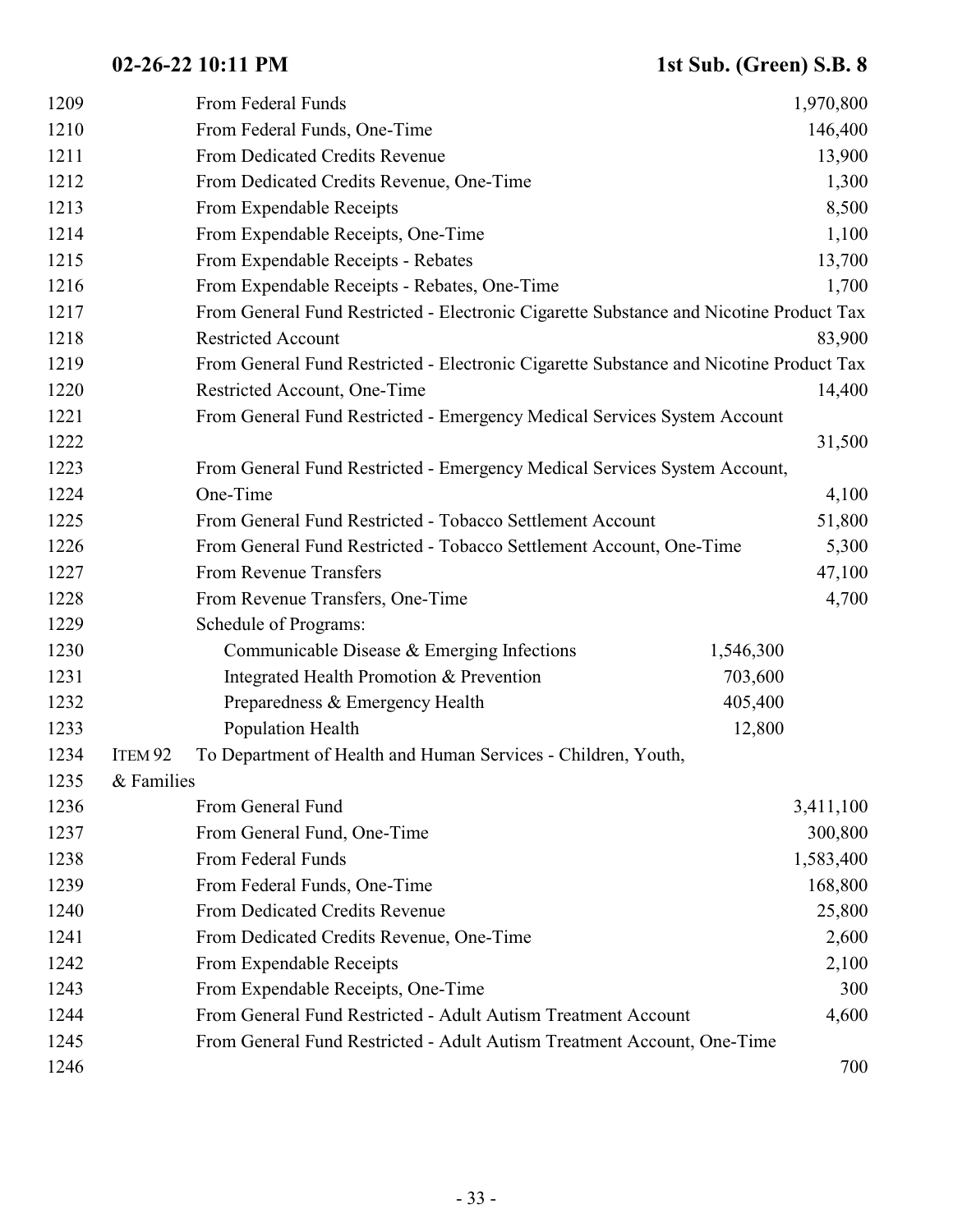| 1247 |                          | From Gen. Fund Rest. - Children's Hearing Aid Pilot Program Account           |           | 2,500      |
|------|--------------------------|-------------------------------------------------------------------------------|-----------|------------|
| 1248 |                          | From Gen. Fund Rest. - Children's Hearing Aid Pilot Program Account, One-Time |           |            |
| 1249 |                          |                                                                               |           | 400        |
| 1250 |                          | From Gen. Fund Rest. - K. Oscarson Children's Organ Transp.                   |           | 900        |
| 1251 |                          | From Gen. Fund Rest. - K. Oscarson Children's Organ Transp., One-Time         |           | 200        |
| 1252 |                          | From GFR Public Safety and Firefighter Tier II Retirement Benefits Account    |           |            |
| 1253 |                          |                                                                               |           | (900)      |
| 1254 |                          | From Revenue Transfers                                                        |           | 142,500    |
| 1255 |                          | From Revenue Transfers, One-Time                                              |           | 11,000     |
| 1256 |                          | Schedule of Programs:                                                         |           |            |
| 1257 |                          | Child & Family Services                                                       | 4,773,400 |            |
| 1258 |                          | Domestic Violence                                                             | 27,700    |            |
| 1259 |                          | Child Abuse & Neglect Prevention                                              | 78,500    |            |
| 1260 |                          | Children with Special Healthcare Needs                                        | 513,100   |            |
| 1261 |                          | Maternal & Child Health                                                       | 264,100   |            |
| 1262 | ITEM 93                  | To Department of Health and Human Services - Office of                        |           |            |
| 1263 | <b>Recovery Services</b> |                                                                               |           |            |
| 1264 |                          | From General Fund                                                             |           | 282,200    |
| 1265 |                          | From General Fund, One-Time                                                   |           | 48,500     |
| 1266 |                          | From Federal Funds                                                            |           | 493,200    |
| 1267 |                          | From Federal Funds, One-Time                                                  |           | 80,900     |
| 1268 |                          | From Dedicated Credits Revenue                                                |           | 125,900    |
| 1269 |                          | From Dedicated Credits Revenue, One-Time                                      |           | 21,600     |
| 1270 |                          | From Expendable Receipts                                                      |           | 117,200    |
| 1271 |                          | From Expendable Receipts, One-Time                                            |           | 20,100     |
| 1272 |                          | From Medicaid Expansion Fund                                                  |           | 1,800      |
| 1273 |                          | From Medicaid Expansion Fund, One-Time                                        |           | 300        |
| 1274 |                          | From Revenue Transfers                                                        |           | 67,700     |
| 1275 |                          | From Revenue Transfers, One-Time                                              |           | 13,500     |
| 1276 |                          | Schedule of Programs:                                                         |           |            |
| 1277 |                          | <b>Recovery Services</b>                                                      | 242,500   |            |
| 1278 |                          | <b>Child Support Services</b>                                                 | 879,200   |            |
| 1279 |                          | Children in Care Collections                                                  | 26,400    |            |
| 1280 |                          | <b>Medical Collections</b>                                                    | 124,800   |            |
| 1281 |                          | <b>HIGHER EDUCATION</b>                                                       |           |            |
| 1282 |                          | <b>UNIVERSITY OF UTAH</b>                                                     |           |            |
| 1283 | ITEM 94                  | To University of Utah - Education and General                                 |           |            |
| 1284 |                          | From Education Fund                                                           |           | 24,108,100 |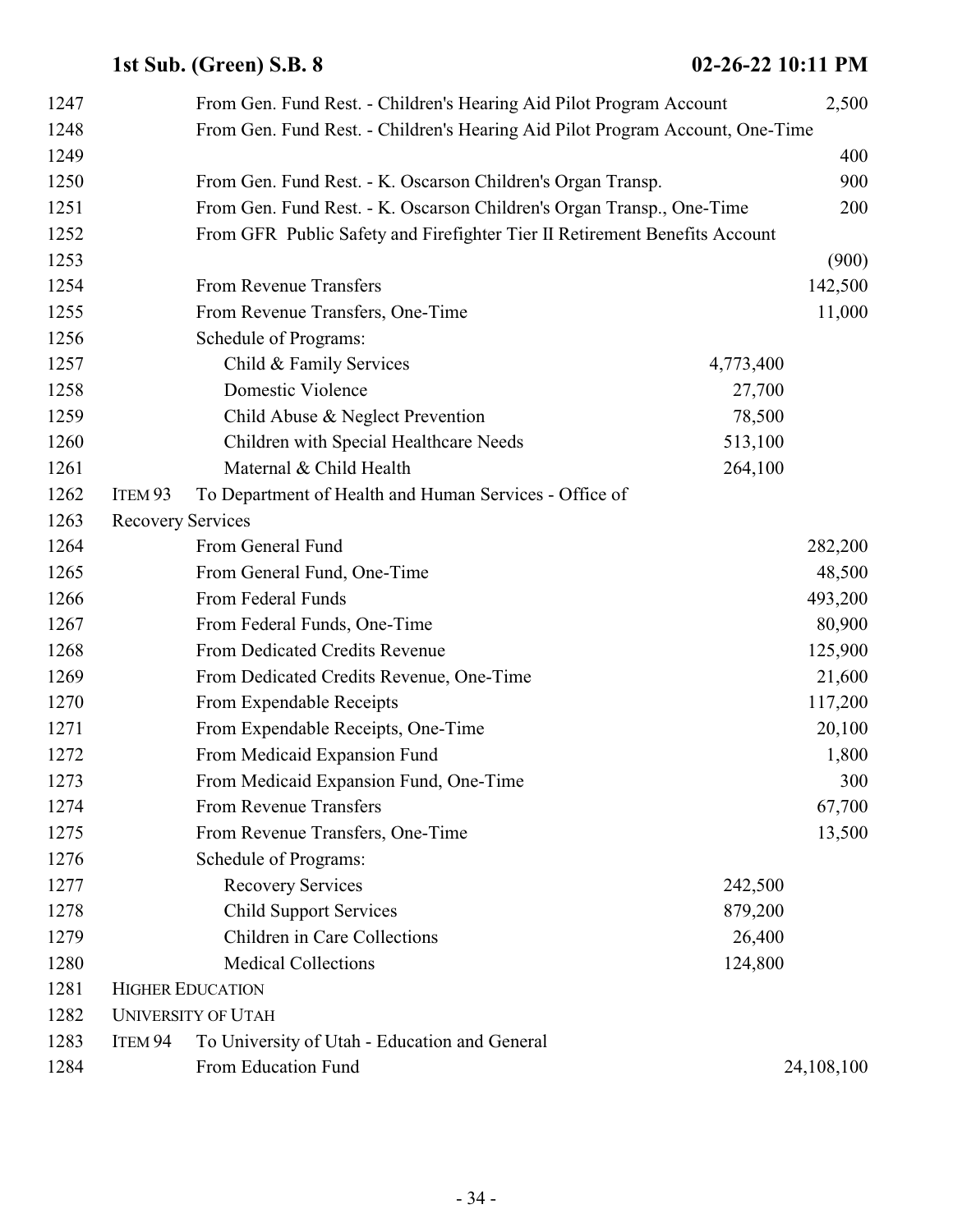| 1285 |                    | From Dedicated Credits Revenue                      |            | 7,127,800 |
|------|--------------------|-----------------------------------------------------|------------|-----------|
| 1286 |                    | Schedule of Programs:                               |            |           |
| 1287 |                    | <b>Education and General</b>                        | 28,510,800 |           |
| 1288 |                    | <b>Operations and Maintenance</b>                   | 2,725,100  |           |
| 1289 | ITEM <sub>95</sub> | To University of Utah - Educationally Disadvantaged |            |           |
| 1290 |                    | From Education Fund                                 |            | 23,300    |
| 1291 |                    | Schedule of Programs:                               |            |           |
| 1292 |                    | <b>Educationally Disadvantaged</b>                  | 23,300     |           |
| 1293 | ITEM 96            | To University of Utah - School of Medicine          |            |           |
| 1294 |                    | From Education Fund                                 |            | 2,365,200 |
| 1295 |                    | From Dedicated Credits Revenue                      |            | 788,600   |
| 1296 |                    | Schedule of Programs:                               |            |           |
| 1297 |                    | School of Medicine                                  | 3,153,800  |           |
| 1298 | ITEM <sub>97</sub> | To University of Utah - University Hospital         |            |           |
| 1299 |                    | From Education Fund                                 |            | 329,900   |
| 1300 |                    | Schedule of Programs:                               |            |           |
| 1301 |                    | University Hospital                                 | 307,300    |           |
| 1302 |                    | Miners' Hospital                                    | 22,600     |           |
| 1303 | ITEM 98            | To University of Utah - School of Dentistry         |            |           |
| 1304 |                    | From Education Fund                                 |            | 454,100   |
| 1305 |                    | From Dedicated Credits Revenue                      |            | 151,200   |
| 1306 |                    | Schedule of Programs:                               |            |           |
| 1307 |                    | School of Dentistry                                 | 605,300    |           |
| 1308 | ITEM <sub>99</sub> | To University of Utah - Public Service              |            |           |
| 1309 |                    | From Education Fund                                 |            | 100,800   |
| 1310 |                    | Schedule of Programs:                               |            |           |
| 1311 |                    | Seismograph Stations                                | 38,100     |           |
| 1312 |                    | Natural History Museum of Utah                      | 55,300     |           |
| 1313 |                    | <b>State Arboretum</b>                              | 7,400      |           |
| 1314 | ITEM 100           | To University of Utah - Statewide TV Administration |            |           |
| 1315 |                    | From Education Fund                                 |            | 139,600   |
| 1316 |                    | Schedule of Programs:                               |            |           |
| 1317 |                    | <b>Public Broadcasting</b>                          | 139,600    |           |
| 1318 | ITEM 101           | To University of Utah - Poison Control Center       |            |           |
| 1319 |                    | From Education Fund                                 |            | 165,500   |
| 1320 |                    | Schedule of Programs:                               |            |           |
| 1321 |                    | Poison Control Center                               | 165,500    |           |
| 1322 | ITEM 102           | To University of Utah - Center on Aging             |            |           |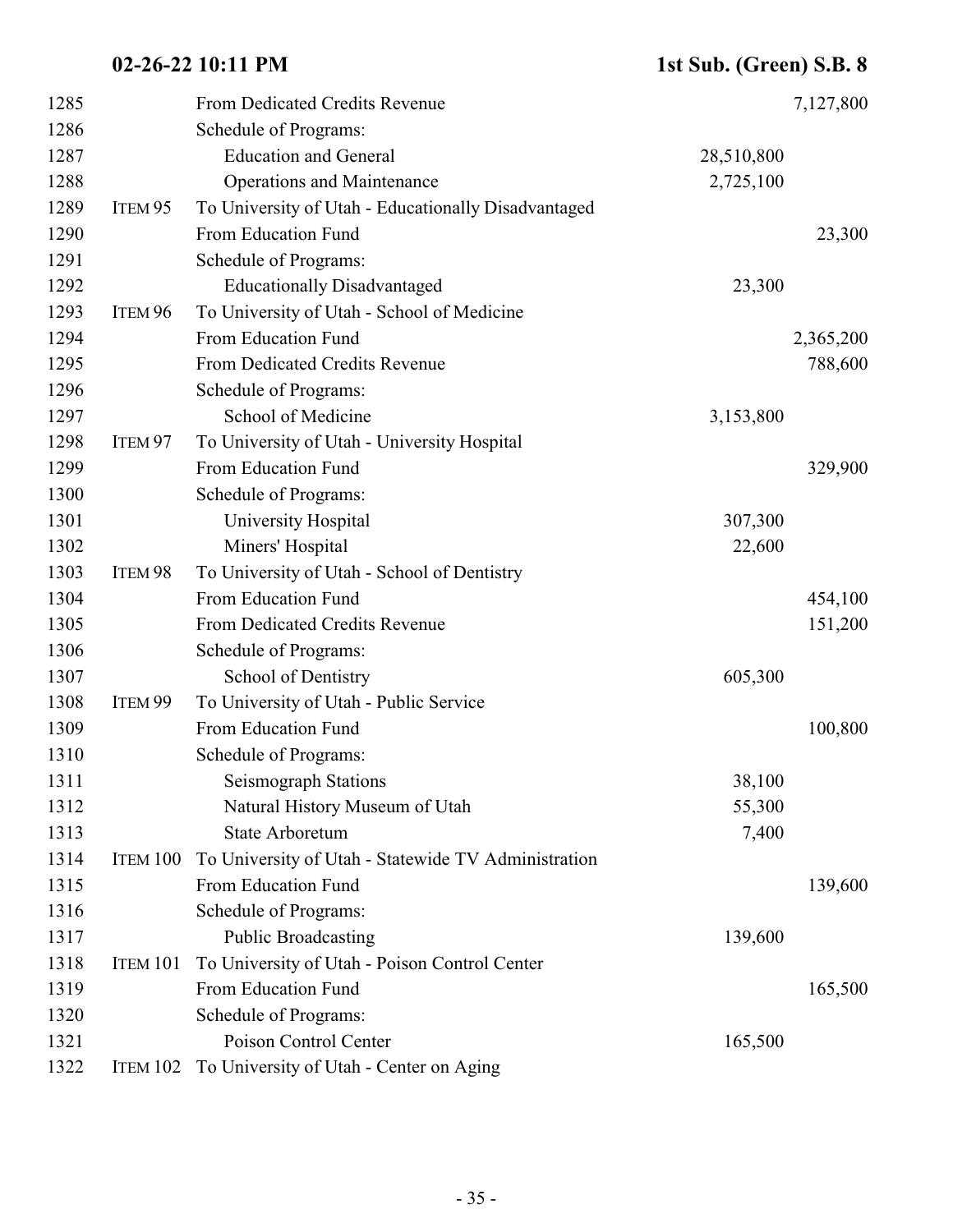| 1323 |               | From Education Fund                                                    |            | 6,300      |
|------|---------------|------------------------------------------------------------------------|------------|------------|
| 1324 |               | Schedule of Programs:                                                  |            |            |
| 1325 |               | Center on Aging                                                        | 6,300      |            |
| 1326 | ITEM 103      | To University of Utah - Rocky Mountain Center for Occupational         |            |            |
| 1327 |               | and Environmental Health                                               |            |            |
| 1328 |               | From Education Fund                                                    |            | 10,700     |
| 1329 |               | Schedule of Programs:                                                  |            |            |
| 1330 |               | Center for Occupational and Environmental Health                       | 10,700     |            |
| 1331 |               | <b>UTAH STATE UNIVERSITY</b>                                           |            |            |
| 1332 |               | ITEM 104 To Utah State University - Education and General              |            |            |
| 1333 |               | From Education Fund                                                    |            | 10,902,800 |
| 1334 |               | From Dedicated Credits Revenue                                         |            | 3,295,200  |
| 1335 |               | Schedule of Programs:                                                  |            |            |
| 1336 |               | <b>Education and General</b>                                           | 13,023,100 |            |
| 1337 |               | USU - School of Veterinary Medicine                                    | 157,200    |            |
| 1338 |               | <b>Operations and Maintenance</b>                                      | 1,017,700  |            |
| 1339 | ITEM 105      | To Utah State University - USU - Eastern Education and General         |            |            |
| 1340 |               | From Education Fund                                                    |            | 436,600    |
| 1341 |               | From Dedicated Credits Revenue                                         |            | 145,300    |
| 1342 |               | Schedule of Programs:                                                  |            |            |
| 1343 |               | USU - Eastern Education and General                                    | 581,900    |            |
| 1344 |               | ITEM 106 To Utah State University - USU - Eastern Educationally        |            |            |
| 1345 | Disadvantaged |                                                                        |            |            |
| 1346 |               | From Education Fund                                                    |            | 2,700      |
| 1347 |               | Schedule of Programs:                                                  |            |            |
| 1348 |               | USU - Eastern Educationally Disadvantaged                              | 2,700      |            |
| 1349 |               | ITEM 107 To Utah State University - USU - Eastern Career and Technical |            |            |
| 1350 | Education     |                                                                        |            |            |
| 1351 |               | From Education Fund                                                    |            | 281,700    |
| 1352 |               | Schedule of Programs:                                                  |            |            |
| 1353 |               | USU - Eastern Career and Technical Education                           | 281,700    |            |
| 1354 | ITEM 108      | To Utah State University - Regional Campuses                           |            |            |
| 1355 |               | From Education Fund                                                    |            | 1,186,300  |
| 1356 |               | From Dedicated Credits Revenue                                         |            | 303,300    |
| 1357 |               | Schedule of Programs:                                                  |            |            |
| 1358 |               | Administration                                                         | 278,400    |            |
| 1359 |               | Uintah Basin Regional Campus                                           | 392,500    |            |
| 1360 |               | <b>Brigham City Regional Campus</b>                                    | 292,400    |            |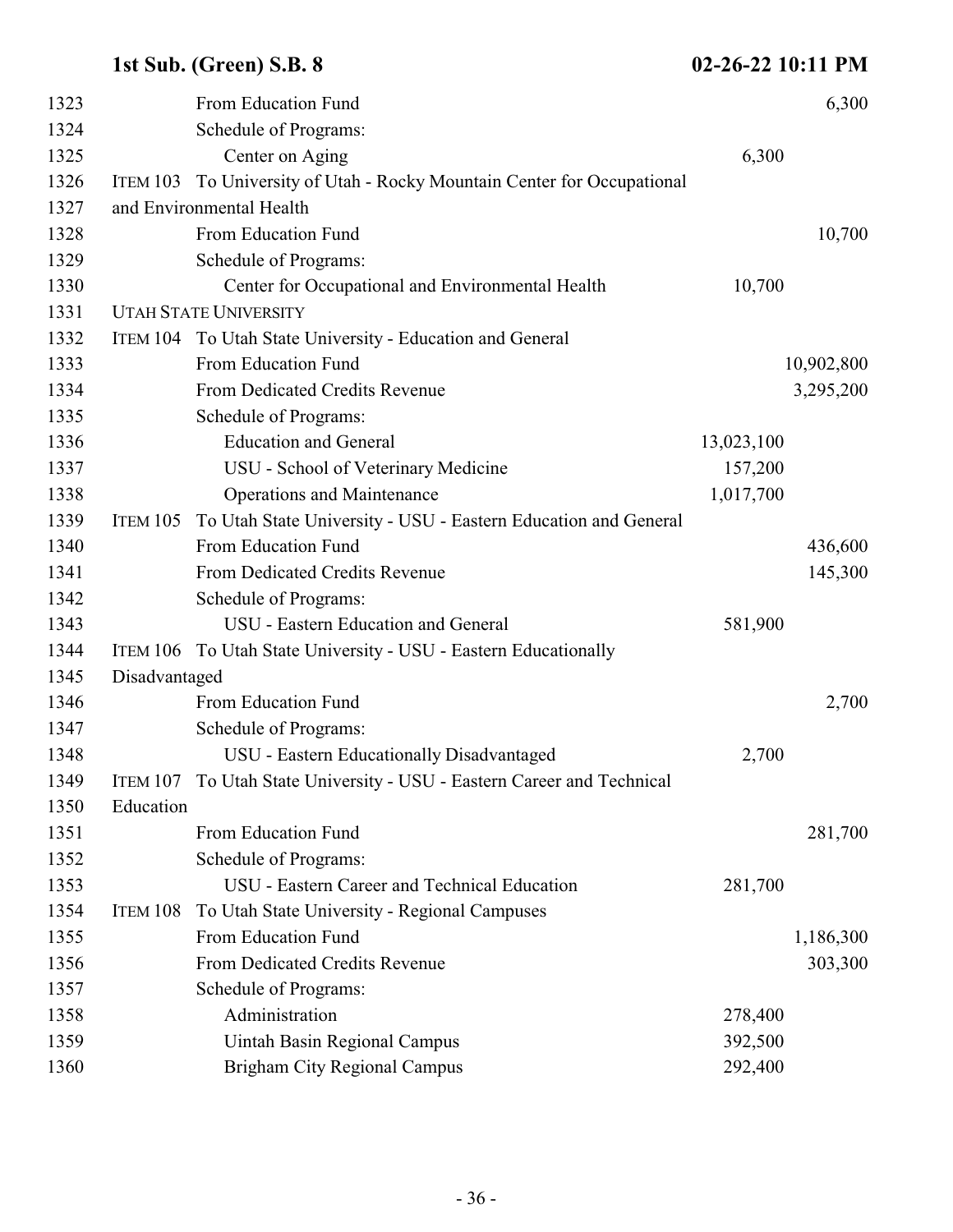| 1361 |                 | <b>Tooele Regional Campus</b>                             | 526,300   |           |
|------|-----------------|-----------------------------------------------------------|-----------|-----------|
| 1362 | ITEM 109        | To Utah State University - Water Research Laboratory      |           |           |
| 1363 |                 | From Education Fund                                       |           | 178,500   |
| 1364 |                 | Schedule of Programs:                                     |           |           |
| 1365 |                 | Water Research Laboratory                                 | 178,500   |           |
| 1366 | ITEM 110        | To Utah State University - Agriculture Experiment Station |           |           |
| 1367 |                 | From Education Fund                                       |           | 745,400   |
| 1368 |                 | Schedule of Programs:                                     |           |           |
| 1369 |                 | <b>Agriculture Experiment Station</b>                     | 745,400   |           |
| 1370 | ITEM 111        | To Utah State University - Cooperative Extension          |           |           |
| 1371 |                 | From Education Fund                                       |           | 1,078,200 |
| 1372 |                 | Schedule of Programs:                                     |           |           |
| 1373 |                 | Cooperative Extension                                     | 1,078,200 |           |
| 1374 | ITEM 112        | To Utah State University - Prehistoric Museum             |           |           |
| 1375 |                 | From Education Fund                                       |           | 24,700    |
| 1376 |                 | Schedule of Programs:                                     |           |           |
| 1377 |                 | Prehistoric Museum                                        | 24,700    |           |
| 1378 | <b>ITEM 113</b> | To Utah State University - Blanding Campus                |           |           |
| 1379 |                 | From Education Fund                                       |           | 158,200   |
| 1380 |                 | From Dedicated Credits Revenue                            |           | 52,800    |
| 1381 |                 | Schedule of Programs:                                     |           |           |
| 1382 |                 | <b>Blanding Campus</b>                                    | 211,000   |           |
| 1383 | <b>ITEM 114</b> | To Utah State University - USU - Custom Fit               |           |           |
| 1384 |                 | From Education Fund                                       |           | 2,700     |
| 1385 |                 | Schedule of Programs:                                     |           |           |
| 1386 |                 | USU - Custom Fit                                          | 2,700     |           |
| 1387 |                 | <b>WEBER STATE UNIVERSITY</b>                             |           |           |
| 1388 | <b>ITEM 115</b> | To Weber State University - Education and General         |           |           |
| 1389 |                 | From Education Fund                                       |           | 6,377,200 |
| 1390 |                 | From Dedicated Credits Revenue                            |           | 2,125,000 |
| 1391 |                 | Schedule of Programs:                                     |           |           |
| 1392 |                 | <b>Education and General</b>                              | 7,977,900 |           |
| 1393 |                 | <b>Operations and Maintenance</b>                         | 524,300   |           |
| 1394 | <b>ITEM 116</b> | To Weber State University - Educationally Disadvantaged   |           |           |
| 1395 |                 | From Education Fund                                       |           | 21,900    |
| 1396 |                 | Schedule of Programs:                                     |           |           |
| 1397 |                 | <b>Educationally Disadvantaged</b>                        | 21,900    |           |
| 1398 |                 | SOUTHERN UTAH UNIVERSITY                                  |           |           |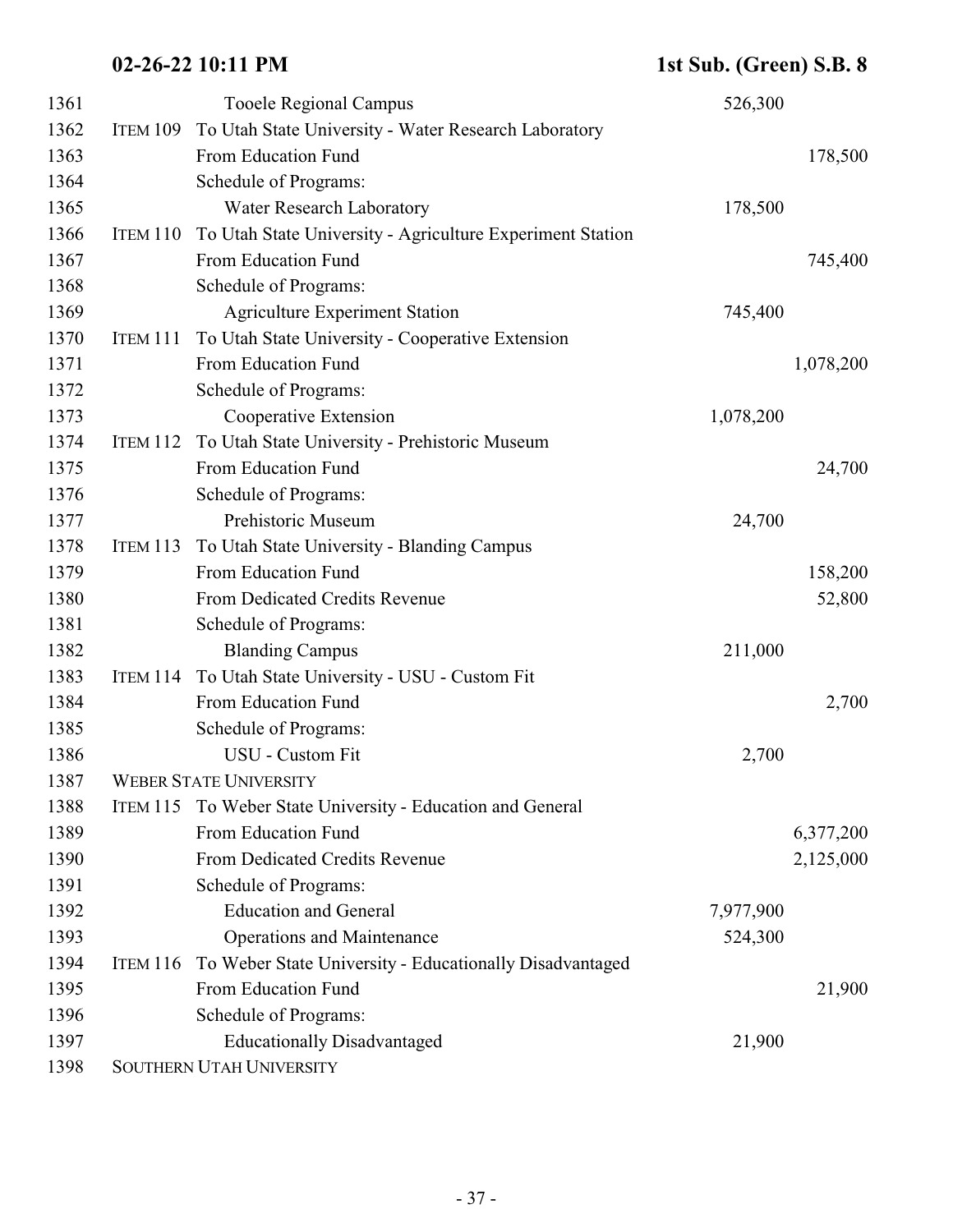| 1399 | ITEM 117            | To Southern Utah University - Education and General           |            |            |
|------|---------------------|---------------------------------------------------------------|------------|------------|
| 1400 |                     | From Education Fund                                           |            | 3,871,400  |
| 1401 |                     | From Dedicated Credits Revenue                                |            | 1,290,300  |
| 1402 |                     | Schedule of Programs:                                         |            |            |
| 1403 |                     | <b>Education and General</b>                                  | 4,825,200  |            |
| 1404 |                     | <b>Operations and Maintenance</b>                             | 336,500    |            |
| 1405 | ITEM 118            | To Southern Utah University - Educationally Disadvantaged     |            |            |
| 1406 |                     | From Education Fund                                           |            | 3,200      |
| 1407 |                     | Schedule of Programs:                                         |            |            |
| 1408 |                     | <b>Educationally Disadvantaged</b>                            | 3,200      |            |
| 1409 | <b>ITEM 119</b>     | To Southern Utah University - Rural Development               |            |            |
| 1410 |                     | From Education Fund                                           |            | 11,000     |
| 1411 |                     | Schedule of Programs:                                         |            |            |
| 1412 |                     | Rural Development                                             | 11,000     |            |
| 1413 |                     | <b>UTAH VALLEY UNIVERSITY</b>                                 |            |            |
| 1414 |                     | ITEM 120 To Utah Valley University - Education and General    |            |            |
| 1415 |                     | From Education Fund                                           |            | 10,275,200 |
| 1416 |                     | From Dedicated Credits Revenue                                |            | 3,424,900  |
| 1417 |                     | Schedule of Programs:                                         |            |            |
| 1418 |                     | <b>Education and General</b>                                  | 12,962,100 |            |
| 1419 |                     | <b>Operations and Maintenance</b>                             | 738,000    |            |
| 1420 | ITEM 121            | To Utah Valley University - Educationally Disadvantaged       |            |            |
| 1421 |                     | From Education Fund                                           |            | 10,900     |
| 1422 |                     | Schedule of Programs:                                         |            |            |
| 1423 |                     | <b>Educationally Disadvantaged</b>                            | 10,900     |            |
| 1424 |                     | ITEM 122 To Utah Valley University - Fire and Rescue Training |            |            |
| 1425 |                     | From Education Fund                                           |            | 175,200    |
| 1426 |                     | Schedule of Programs:                                         |            |            |
| 1427 |                     | Fire and Rescue Training                                      | 175,200    |            |
| 1428 | <b>SNOW COLLEGE</b> |                                                               |            |            |
| 1429 | ITEM 123            | To Snow College - Education and General                       |            |            |
| 1430 |                     | From Education Fund                                           |            | 1,388,400  |
| 1431 |                     | From Dedicated Credits Revenue                                |            | 462,900    |
| 1432 |                     | Schedule of Programs:                                         |            |            |
| 1433 |                     | <b>Education and General</b>                                  | 1,666,000  |            |
| 1434 |                     | <b>Operations and Maintenance</b>                             | 185,300    |            |
| 1435 | ITEM 124            | To Snow College - Career and Technical Education              |            |            |
| 1436 |                     | From Education Fund                                           |            | 171,100    |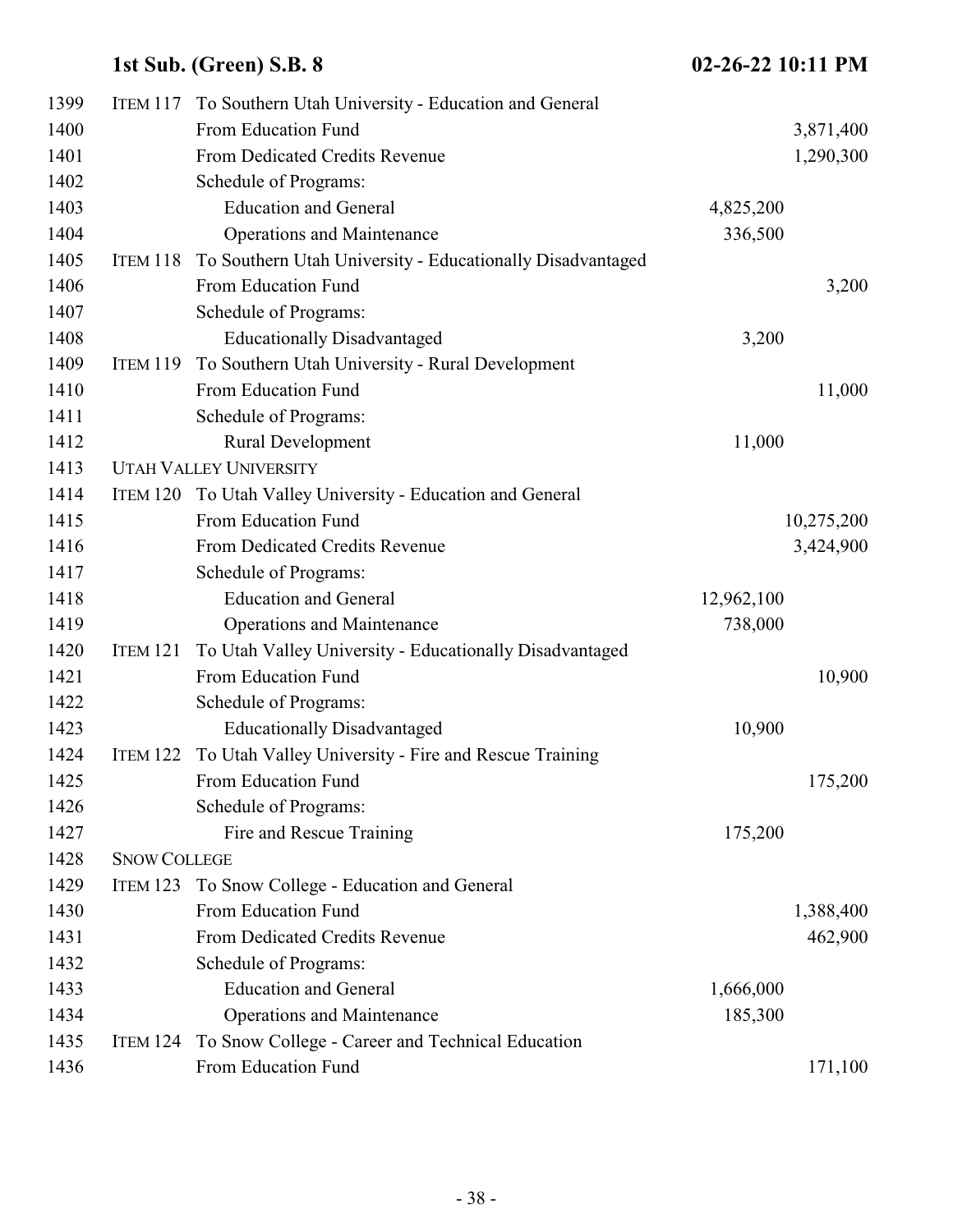| 1437 |                 | Schedule of Programs:                                           |           |           |
|------|-----------------|-----------------------------------------------------------------|-----------|-----------|
| 1438 |                 | Career and Technical Education                                  | 171,100   |           |
| 1439 | ITEM 125        | To Snow College - Snow College - Custom Fit                     |           |           |
| 1440 |                 | From Education Fund                                             |           | 11,300    |
| 1441 |                 | Schedule of Programs:                                           |           |           |
| 1442 |                 | Snow College - Custom Fit                                       | 11,300    |           |
| 1443 |                 | <b>UTAH TECH UNIVERSITY</b>                                     |           |           |
| 1444 |                 | ITEM 126 To Utah Tech University - Education and General        |           |           |
| 1445 |                 | From Education Fund                                             |           | 3,096,000 |
| 1446 |                 | From Dedicated Credits Revenue                                  |           | 1,032,000 |
| 1447 |                 | Schedule of Programs:                                           |           |           |
| 1448 |                 | <b>Education and General</b>                                    | 3,874,500 |           |
| 1449 |                 | <b>Operations and Maintenance</b>                               | 253,500   |           |
| 1450 | <b>ITEM 127</b> | To Utah Tech University - Zion Park Amphitheater                |           |           |
| 1451 |                 | From Education Fund                                             |           | 1,400     |
| 1452 |                 | From Dedicated Credits Revenue                                  |           | 600       |
| 1453 |                 | Schedule of Programs:                                           |           |           |
| 1454 |                 | Zion Park Amphitheater                                          | 2,000     |           |
| 1455 |                 | <b>SALT LAKE COMMUNITY COLLEGE</b>                              |           |           |
| 1456 |                 | ITEM 128 To Salt Lake Community College - Education and General |           |           |
| 1457 |                 | From Education Fund                                             |           | 6,026,100 |
| 1458 |                 | From Dedicated Credits Revenue                                  |           | 2,008,700 |
| 1459 |                 | Schedule of Programs:                                           |           |           |
| 1460 |                 | <b>Education and General</b>                                    | 7,242,800 |           |
| 1461 |                 | <b>Operations and Maintenance</b>                               | 792,000   |           |
| 1462 | <b>ITEM 129</b> | To Salt Lake Community College - School of Applied Technology   |           |           |
| 1463 |                 | From Education Fund                                             |           | 522,100   |
| 1464 |                 | Schedule of Programs:                                           |           |           |
| 1465 |                 | School of Applied Technology                                    | 522,100   |           |
| 1466 | ITEM 130        | To Salt Lake Community College - SLCC - Custom Fit              |           |           |
| 1467 |                 | From Education Fund                                             |           | 7,700     |
| 1468 |                 | Schedule of Programs:                                           |           |           |
| 1469 |                 | <b>SLCC</b> - Custom Fit                                        | 7,700     |           |
| 1470 |                 | <b>UTAH BOARD OF HIGHER EDUCATION</b>                           |           |           |
| 1471 | <b>ITEM 131</b> | To Utah Board of Higher Education - Administration              |           |           |
| 1472 |                 | From Education Fund                                             |           | 372,300   |
| 1473 |                 | Schedule of Programs:                                           |           |           |
| 1474 |                 | Administration                                                  | 372,300   |           |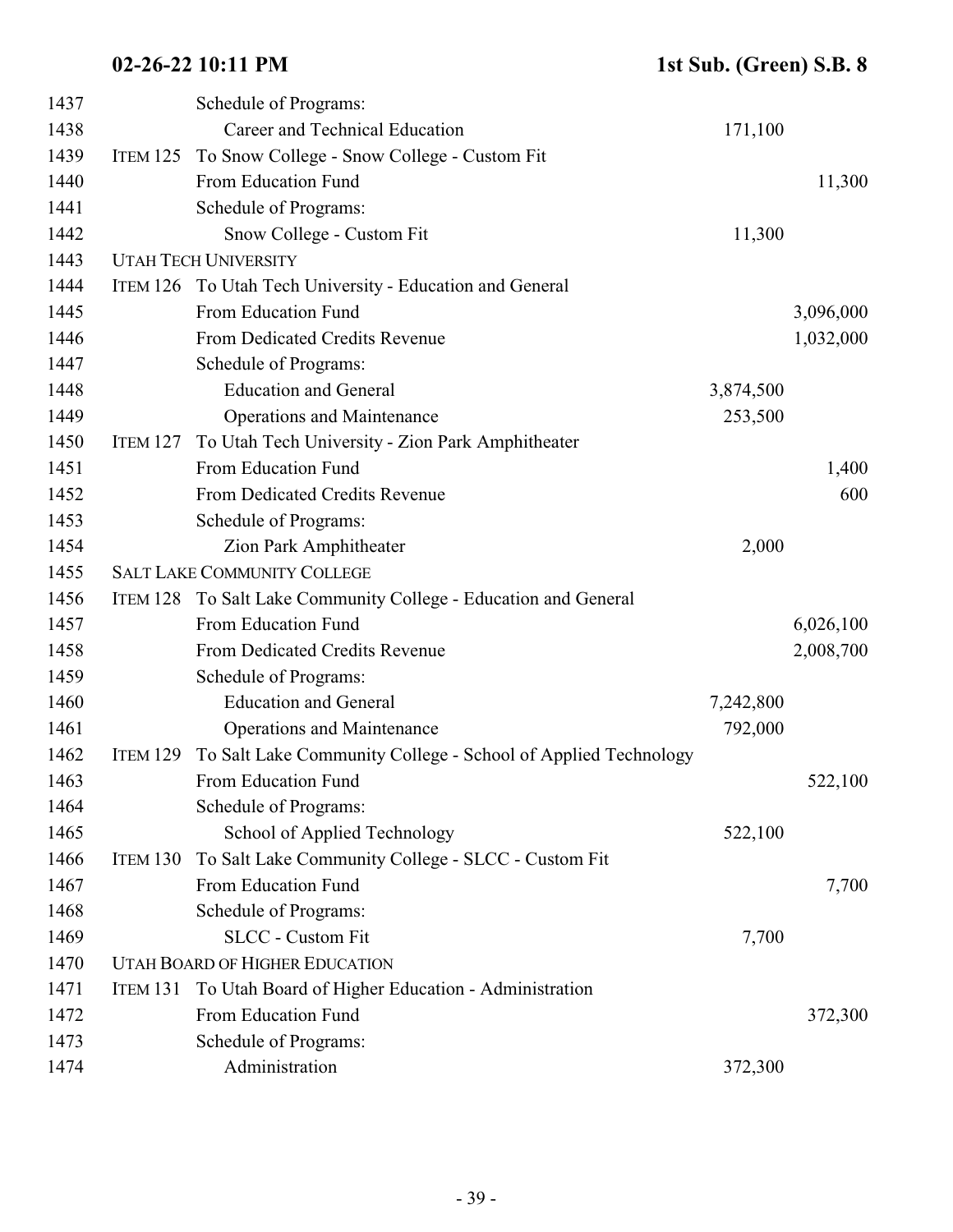| 1475 |                   | ITEM 132 To Utah Board of Higher Education - Student Assistance |           |           |
|------|-------------------|-----------------------------------------------------------------|-----------|-----------|
| 1476 |                   | From Education Fund                                             |           | 17,800    |
| 1477 |                   | Schedule of Programs:                                           |           |           |
| 1478 |                   | Regents' Scholarship                                            | 17,800    |           |
| 1479 | <b>ITEM 133</b>   | To Utah Board of Higher Education - Student Support             |           |           |
| 1480 |                   | From Education Fund                                             |           | 2,100     |
| 1481 |                   | Schedule of Programs:                                           |           |           |
| 1482 |                   | Math Competency Initiative                                      | 2,100     |           |
| 1483 | <b>ITEM 134</b>   | To Utah Board of Higher Education - Medical Education Council   |           |           |
| 1484 |                   | From Education Fund                                             |           | 35,200    |
| 1485 |                   | Schedule of Programs:                                           |           |           |
| 1486 |                   | <b>Medical Education Council</b>                                | 35,200    |           |
| 1487 |                   | <b>BRIDGERLAND TECHNICAL COLLEGE</b>                            |           |           |
| 1488 |                   | ITEM 135 To Bridgerland Technical College                       |           |           |
| 1489 |                   | From Education Fund                                             |           | 841,400   |
| 1490 |                   | Schedule of Programs:                                           |           |           |
| 1491 |                   | <b>Bridgerland Technical College</b>                            | 841,400   |           |
| 1492 |                   | <b>DAVIS TECHNICAL COLLEGE</b>                                  |           |           |
| 1493 |                   | ITEM 136 To Davis Technical College                             |           |           |
| 1494 |                   | From Education Fund                                             |           | 1,117,200 |
| 1495 |                   | Schedule of Programs:                                           |           |           |
| 1496 |                   | Davis Technical College                                         | 1,117,200 |           |
| 1497 | <b>ITEM 137</b>   | To Davis Technical College - USTC Davis - Custom Fit            |           |           |
| 1498 |                   | From Education Fund                                             |           | 2,300     |
| 1499 |                   | Schedule of Programs:                                           |           |           |
| 1500 |                   | <b>USTC Davis - Custom Fit</b>                                  | 2,300     |           |
| 1501 |                   | <b>DIXIE TECHNICAL COLLEGE</b>                                  |           |           |
| 1502 | ITEM 138          | To Dixie Technical College                                      |           |           |
| 1503 |                   | From Education Fund                                             |           | 478,800   |
| 1504 |                   | Schedule of Programs:                                           |           |           |
| 1505 |                   | Dixie Technical College                                         | 478,800   |           |
| 1506 |                   | MOUNTAINLAND TECHNICAL COLLEGE                                  |           |           |
| 1507 | <b>ITEM 139</b>   | To Mountainland Technical College                               |           |           |
| 1508 |                   | From Education Fund                                             |           | 908,100   |
| 1509 |                   | Schedule of Programs:                                           |           |           |
| 1510 |                   | Mountainland Technical College                                  | 908,100   |           |
| 1511 | ITEM 140          | To Mountainland Technical College - USTC Mountainland -         |           |           |
| 1512 | <b>Custom Fit</b> |                                                                 |           |           |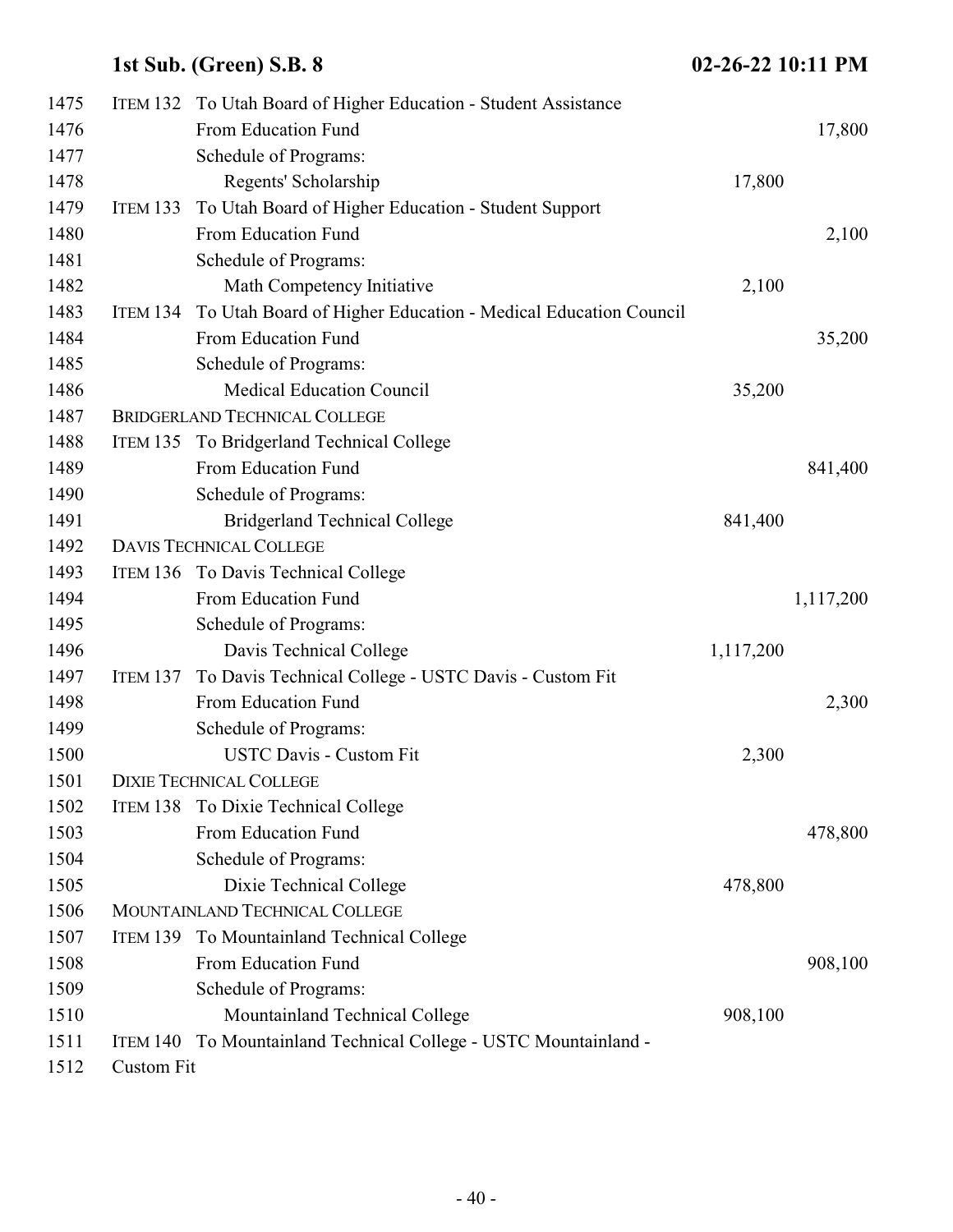| 1513 |          | From Education Fund                                             |         | 15,700  |
|------|----------|-----------------------------------------------------------------|---------|---------|
| 1514 |          | Schedule of Programs:                                           |         |         |
| 1515 |          | <b>USTC Mountainland - Custom Fit</b>                           | 15,700  |         |
| 1516 |          | OGDEN-WEBER TECHNICAL COLLEGE                                   |         |         |
| 1517 |          | ITEM 141 To Ogden-Weber Technical College                       |         |         |
| 1518 |          | From Education Fund                                             |         | 782,700 |
| 1519 |          | Schedule of Programs:                                           |         |         |
| 1520 |          | Ogden-Weber Technical College                                   | 782,700 |         |
| 1521 |          | <b>SOUTHWEST TECHNICAL COLLEGE</b>                              |         |         |
| 1522 |          | ITEM 142 To Southwest Technical College                         |         |         |
| 1523 |          | From Education Fund                                             |         | 298,800 |
| 1524 |          | Schedule of Programs:                                           |         |         |
| 1525 |          | <b>Southwest Technical College</b>                              | 298,800 |         |
| 1526 |          | <b>TOOELE TECHNICAL COLLEGE</b>                                 |         |         |
| 1527 |          | ITEM 143 To Tooele Technical College                            |         |         |
| 1528 |          | From Education Fund                                             |         | 269,100 |
| 1529 |          | Schedule of Programs:                                           |         |         |
| 1530 |          | <b>Tooele Technical College</b>                                 | 269,100 |         |
| 1531 |          | <b>UINTAH BASIN TECHNICAL COLLEGE</b>                           |         |         |
| 1532 |          | ITEM 144 To Uintah Basin Technical College                      |         |         |
| 1533 |          | From Education Fund                                             |         | 478,400 |
| 1534 |          | Schedule of Programs:                                           |         |         |
| 1535 |          | Uintah Basin Technical College                                  | 478,400 |         |
| 1536 |          | NATURAL RESOURCES, AGRICULTURE, AND ENVIRONMENTAL QUALITY       |         |         |
| 1537 |          | <b>DEPARTMENT OF AGRICULTURE AND FOOD</b>                       |         |         |
| 1538 |          | ITEM 145 To Department of Agriculture and Food - Administration |         |         |
| 1539 |          | From General Fund                                               |         | 55,400  |
| 1540 |          | From General Fund, One-Time                                     |         | 5,200   |
| 1541 |          | From Federal Funds                                              |         | 4,600   |
| 1542 |          | From Federal Funds, One-Time                                    |         | 400     |
| 1543 |          | From Dedicated Credits Revenue                                  |         | 6,000   |
| 1544 |          | From Dedicated Credits Revenue, One-Time                        |         | 500     |
| 1545 |          | From Revenue Transfers                                          |         | 1,600   |
| 1546 |          | From Revenue Transfers, One-Time                                |         | 100     |
| 1547 |          | Schedule of Programs:                                           |         |         |
| 1548 |          | <b>General Administration</b>                                   | 73,800  |         |
| 1549 | ITEM 146 | To Department of Agriculture and Food - Animal Industry         |         |         |
| 1550 |          | From General Fund                                               |         | 79,700  |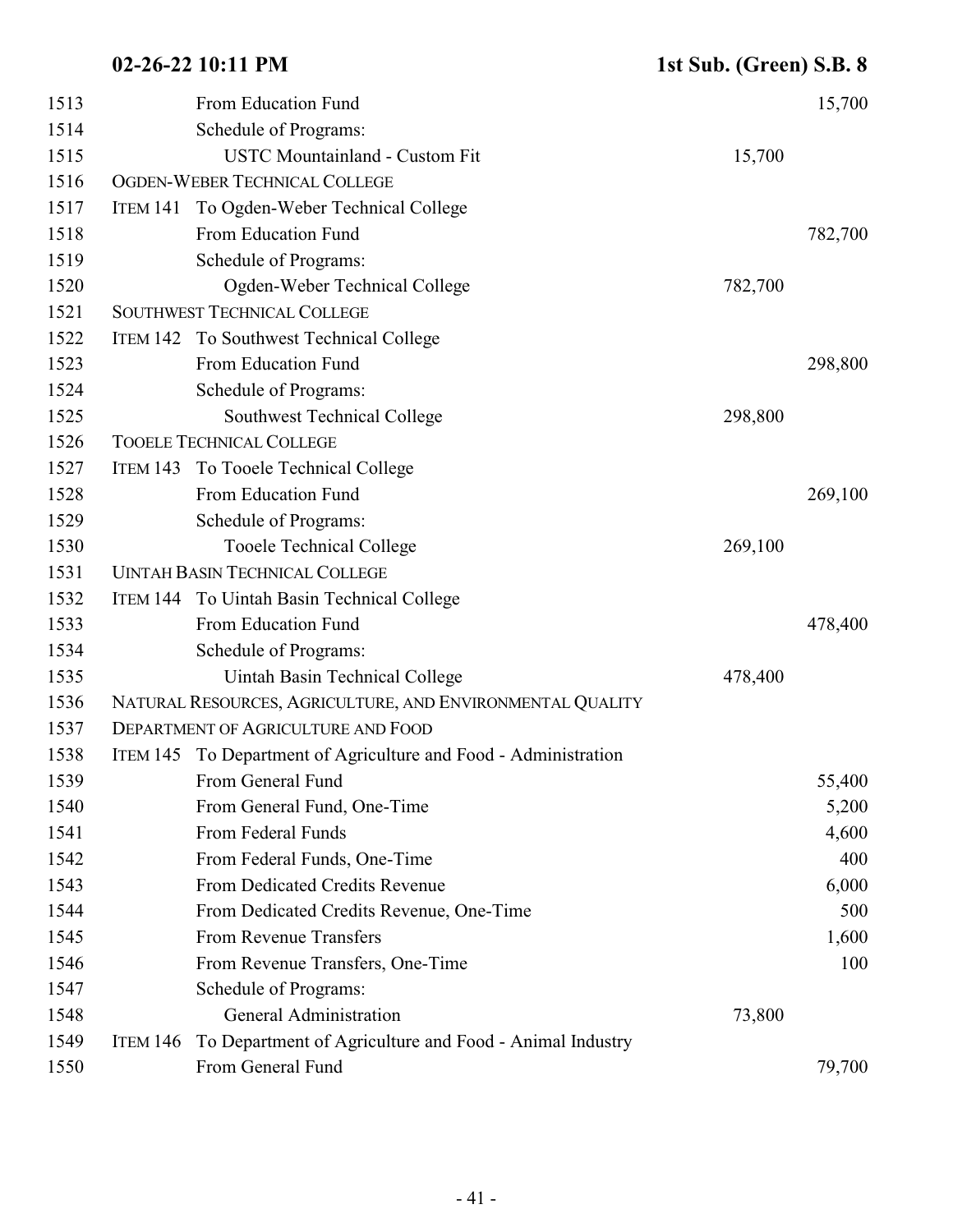| 1551 |                 | From General Fund, One-Time                                                  | 9,700  |  |
|------|-----------------|------------------------------------------------------------------------------|--------|--|
| 1552 |                 | From Federal Funds                                                           | 47,400 |  |
| 1553 |                 | From Federal Funds, One-Time                                                 | 5,800  |  |
| 1554 |                 | From Dedicated Credits Revenue                                               | 1,700  |  |
| 1555 |                 | From Dedicated Credits Revenue, One-Time                                     | 300    |  |
| 1556 |                 | From General Fund Restricted - Livestock Brand                               | 33,000 |  |
| 1557 |                 | From General Fund Restricted - Livestock Brand, One-Time                     | 4,400  |  |
| 1558 |                 | Schedule of Programs:                                                        |        |  |
| 1559 |                 | Animal Health                                                                | 54,400 |  |
| 1560 |                 | <b>Brand Inspection</b>                                                      | 51,200 |  |
| 1561 |                 | Meat Inspection                                                              | 76,400 |  |
| 1562 | <b>ITEM 147</b> | To Department of Agriculture and Food - Invasive Species                     |        |  |
| 1563 | Mitigation      |                                                                              |        |  |
| 1564 |                 | From General Fund Restricted - Invasive Species Mitigation Account           | 12,500 |  |
| 1565 |                 | From General Fund Restricted - Invasive Species Mitigation Account, One-Time |        |  |
| 1566 |                 |                                                                              | 600    |  |
| 1567 |                 | Schedule of Programs:                                                        |        |  |
| 1568 |                 | <b>Invasive Species Mitigation</b>                                           | 13,100 |  |
| 1569 | ITEM 148        | To Department of Agriculture and Food - Marketing and                        |        |  |
| 1570 | Development     |                                                                              |        |  |
| 1571 |                 | From General Fund                                                            | 11,000 |  |
| 1572 |                 | From General Fund, One-Time                                                  | 1,400  |  |
| 1573 |                 | From Federal Funds                                                           | 4,100  |  |
| 1574 |                 | From Federal Funds, One-Time                                                 | 600    |  |
| 1575 |                 | From Dedicated Credits Revenue                                               | 400    |  |
| 1576 |                 | Schedule of Programs:                                                        |        |  |
| 1577 |                 | Marketing and Development                                                    | 17,500 |  |
| 1578 | <b>ITEM 149</b> | To Department of Agriculture and Food - Plant Industry                       |        |  |
| 1579 |                 | From General Fund                                                            | 9,400  |  |
| 1580 |                 | From General Fund, One-Time                                                  | 1,400  |  |
| 1581 |                 | From Federal Funds                                                           | 59,500 |  |
| 1582 |                 | From Federal Funds, One-Time                                                 | 7,800  |  |
| 1583 |                 | From Dedicated Credits Revenue                                               | 89,300 |  |
| 1584 |                 | From Dedicated Credits Revenue, One-Time                                     | 12,000 |  |
| 1585 |                 | From Agriculture Resource Development Fund                                   | 3,100  |  |
| 1586 |                 | From Agriculture Resource Development Fund, One-Time                         | 400    |  |
| 1587 |                 | From Revenue Transfers                                                       | 5,900  |  |
| 1588 |                 | From Revenue Transfers, One-Time                                             | 900    |  |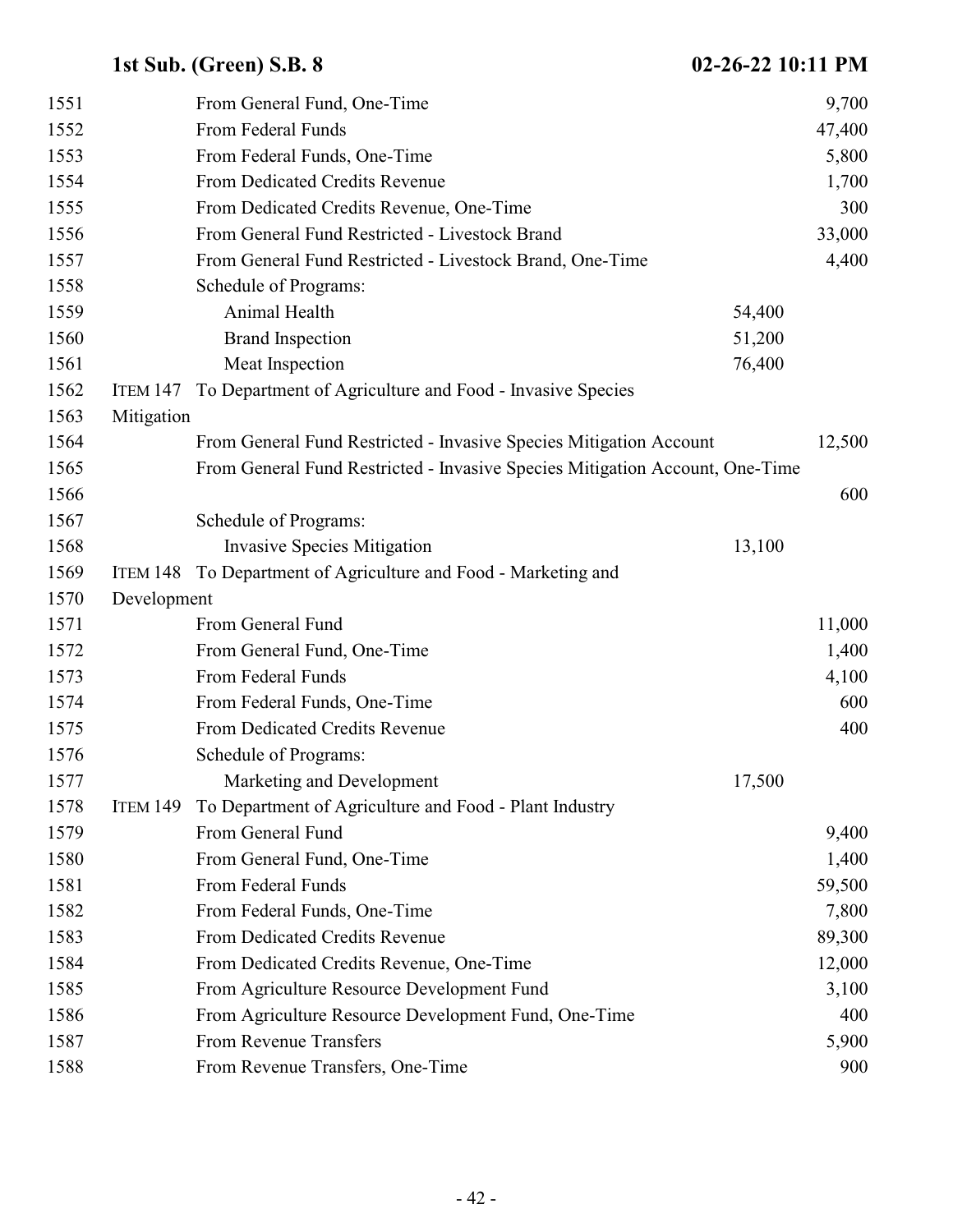| 1589 |                 | From Pass-through                                                           |         | 5,200   |
|------|-----------------|-----------------------------------------------------------------------------|---------|---------|
| 1590 |                 | From Pass-through, One-Time                                                 |         | 700     |
| 1591 |                 | Schedule of Programs:                                                       |         |         |
| 1592 |                 | <b>Environmental Quality</b>                                                | 2,900   |         |
| 1593 |                 | Grain Inspection                                                            | 10,100  |         |
| 1594 |                 | <b>Grazing Improvement Program</b>                                          | 28,300  |         |
| 1595 |                 | <b>Insect Infestation</b>                                                   | 30,400  |         |
| 1596 |                 | Plant Industry                                                              | 123,900 |         |
| 1597 | ITEM 150        | To Department of Agriculture and Food - Predatory Animal                    |         |         |
| 1598 | Control         |                                                                             |         |         |
| 1599 |                 | From General Fund                                                           |         | 21,100  |
| 1600 |                 | From General Fund, One-Time                                                 |         | 3,200   |
| 1601 |                 | From Revenue Transfers                                                      |         | 12,600  |
| 1602 |                 | From Revenue Transfers, One-Time                                            |         | 1,900   |
| 1603 |                 | From Gen. Fund Rest. - Agriculture and Wildlife Damage Prevention           |         | 9,800   |
| 1604 |                 | From Gen. Fund Rest. - Agriculture and Wildlife Damage Prevention, One-Time |         |         |
| 1605 |                 |                                                                             |         | 1,500   |
| 1606 |                 | Schedule of Programs:                                                       |         |         |
| 1607 |                 | <b>Predatory Animal Control</b>                                             | 50,100  |         |
| 1608 | ITEM 151        | To Department of Agriculture and Food - Rangeland Improvement               |         |         |
| 1609 |                 | From Gen. Fund Rest. - Rangeland Improvement Account                        |         | 19,100  |
| 1610 |                 | From Gen. Fund Rest. - Rangeland Improvement Account, One-Time              |         | 1,900   |
| 1611 |                 | Schedule of Programs:                                                       |         |         |
| 1612 |                 | Rangeland Improvement                                                       | 21,000  |         |
| 1613 | <b>ITEM 152</b> | To Department of Agriculture and Food - Regulatory Services                 |         |         |
| 1614 |                 | From General Fund                                                           |         | 62,800  |
| 1615 |                 | From General Fund, One-Time                                                 |         | 5,900   |
| 1616 |                 | From Federal Funds                                                          |         | 88,000  |
| 1617 |                 | From Federal Funds, One-Time                                                |         | 5,500   |
| 1618 |                 | From Dedicated Credits Revenue                                              |         | 194,900 |
| 1619 |                 | From Dedicated Credits Revenue, One-Time                                    |         | 16,400  |
| 1620 |                 | From Pass-through                                                           |         | 3,300   |
| 1621 |                 | From Pass-through, One-Time                                                 |         | 200     |
| 1622 |                 | Schedule of Programs:                                                       |         |         |
| 1623 |                 | <b>Regulatory Services Administration</b>                                   | 7,800   |         |
| 1624 |                 | Bedding & Upholstered                                                       | 14,600  |         |
| 1625 |                 | Weights & Measures                                                          | 55,100  |         |
| 1626 |                 | Food Inspection                                                             | 189,100 |         |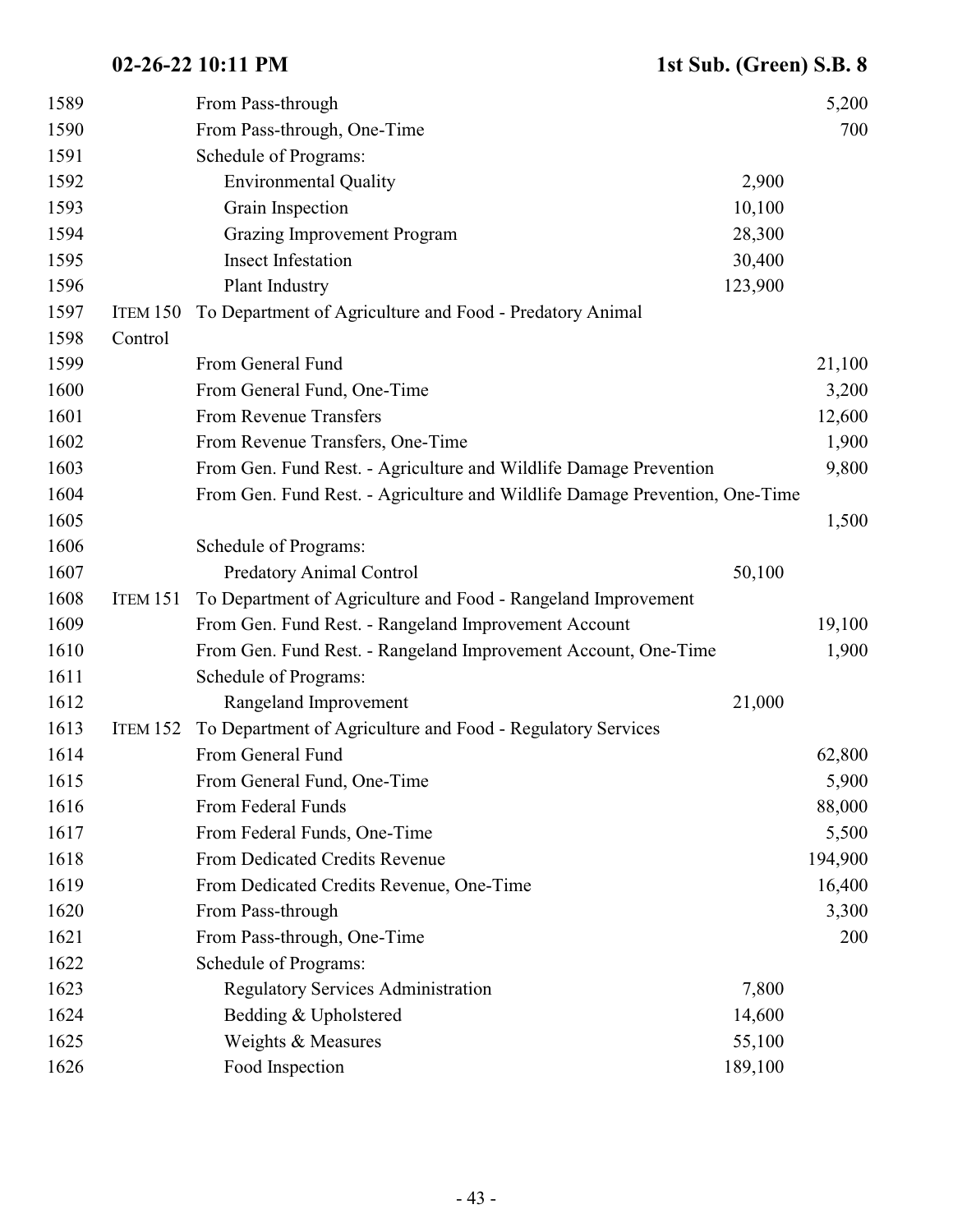| 1627 |                 | Dairy Inspection                                              | 30,400  |         |
|------|-----------------|---------------------------------------------------------------|---------|---------|
| 1628 |                 | Egg Grading and Inspection                                    | 80,000  |         |
| 1629 | <b>ITEM 153</b> | To Department of Agriculture and Food - Resource Conservation |         |         |
| 1630 |                 | From General Fund                                             |         | 26,900  |
| 1631 |                 | From General Fund, One-Time                                   |         | 4,100   |
| 1632 |                 | From Federal Funds                                            |         | 16,200  |
| 1633 |                 | From Federal Funds, One-Time                                  |         | 2,800   |
| 1634 |                 | From Dedicated Credits Revenue                                |         | 400     |
| 1635 |                 | From Agriculture Resource Development Fund                    |         | 19,000  |
| 1636 |                 | From Agriculture Resource Development Fund, One-Time          |         | 2,800   |
| 1637 |                 | From Revenue Transfers                                        |         | 8,000   |
| 1638 |                 | From Revenue Transfers, One-Time                              |         | 1,300   |
| 1639 |                 | From Utah Rural Rehabilitation Loan State Fund                |         | 2,500   |
| 1640 |                 | From Utah Rural Rehabilitation Loan State Fund, One-Time      |         | 300     |
| 1641 |                 | Schedule of Programs:                                         |         |         |
| 1642 |                 | <b>Resource Conservation</b>                                  | 71,900  |         |
| 1643 |                 | <b>Resource Conservation Administration</b>                   | 12,400  |         |
| 1644 | <b>ITEM 154</b> | To Department of Agriculture and Food - Industrial Hemp       |         |         |
| 1645 |                 | From Dedicated Credits Revenue                                |         | 19,100  |
| 1646 |                 | From Dedicated Credits Revenue, One-Time                      |         | 1,700   |
| 1647 |                 | Schedule of Programs:                                         |         |         |
| 1648 |                 | <b>Industrial Hemp</b>                                        | 20,800  |         |
| 1649 | <b>ITEM 155</b> | To Department of Agriculture and Food - Analytical Laboratory |         |         |
| 1650 |                 | From General Fund                                             |         | 58,400  |
| 1651 |                 | From General Fund, One-Time                                   |         | 4,200   |
| 1652 |                 | From Dedicated Credits Revenue                                |         | 16,400  |
| 1653 |                 | From Dedicated Credits Revenue, One-Time                      |         | 1,100   |
| 1654 |                 | From Qualified Production Enterprise Fund                     |         | 28,800  |
| 1655 |                 | Schedule of Programs:                                         |         |         |
| 1656 |                 | <b>Analytical Laboratory</b>                                  | 108,900 |         |
| 1657 |                 | DEPARTMENT OF ENVIRONMENTAL QUALITY                           |         |         |
| 1658 | <b>ITEM 156</b> | To Department of Environmental Quality - Drinking Water       |         |         |
| 1659 |                 | From General Fund                                             |         | 89,100  |
| 1660 |                 | From General Fund, One-Time                                   |         | 3,600   |
| 1661 |                 | From Federal Funds                                            |         | 117,200 |
| 1662 |                 | From Federal Funds, One-Time                                  |         | 12,500  |
| 1663 |                 | From Dedicated Credits Revenue                                |         | 19,000  |
| 1664 |                 | From Dedicated Credits Revenue, One-Time                      |         | 1,500   |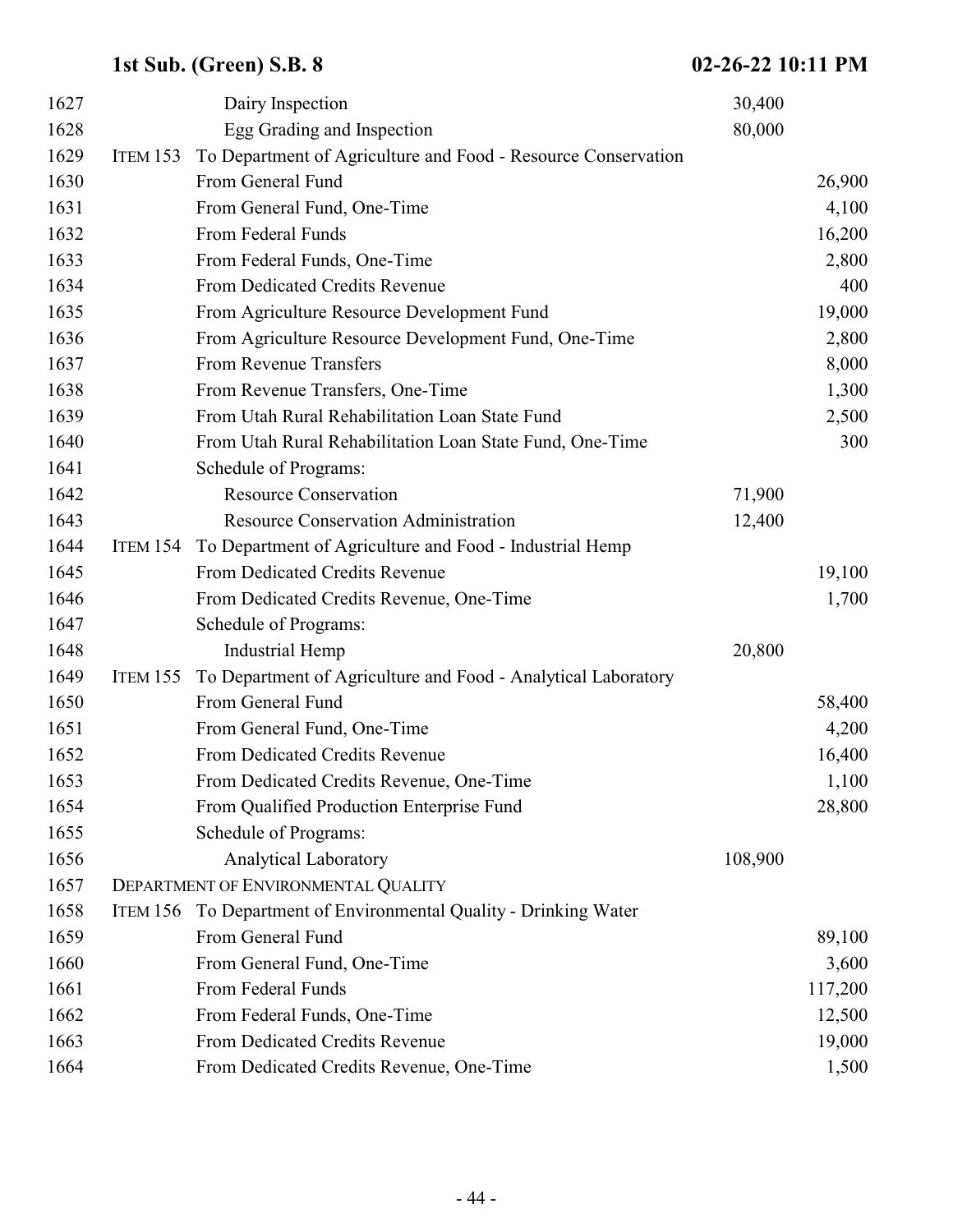| 1665 |          | From Water Dev. Security Fund - Drinking Water Loan Prog.           |         | 27,100  |
|------|----------|---------------------------------------------------------------------|---------|---------|
| 1666 |          | From Water Dev. Security Fund - Drinking Water Loan Prog., One-Time |         | 2,600   |
| 1667 |          | From Water Dev. Security Fund - Drinking Water Orig. Fee            |         | 6,300   |
| 1668 |          | From Water Dev. Security Fund - Drinking Water Orig. Fee, One-Time  |         | 900     |
| 1669 |          | Schedule of Programs:                                               |         |         |
| 1670 |          | Drinking Water Administration                                       | 32,300  |         |
| 1671 |          | Safe Drinking Water Act                                             | 84,500  |         |
| 1672 |          | <b>System Assistance</b>                                            | 136,700 |         |
| 1673 |          | <b>State Revolving Fund</b>                                         | 26,300  |         |
| 1674 | ITEM 157 | To Department of Environmental Quality - Environmental              |         |         |
| 1675 |          | Response and Remediation                                            |         |         |
| 1676 |          | From General Fund                                                   |         | 119,400 |
| 1677 |          | From General Fund, One-Time                                         |         | 2,400   |
| 1678 |          | From Federal Funds                                                  |         | 117,600 |
| 1679 |          | From Federal Funds, One-Time                                        |         | 14,600  |
| 1680 |          | From Dedicated Credits Revenue                                      |         | 29,300  |
| 1681 |          | From Dedicated Credits Revenue, One-Time                            |         | 3,800   |
| 1682 |          | From General Fund Restricted - Petroleum Storage Tank               |         | 2,900   |
| 1683 |          | From General Fund Restricted - Petroleum Storage Tank, One-Time     |         | 100     |
| 1684 |          | From Petroleum Storage Tank Cleanup Fund                            |         | 15,800  |
| 1685 |          | From Petroleum Storage Tank Cleanup Fund, One-Time                  |         | 2,300   |
| 1686 |          | From Petroleum Storage Tank Trust Fund                              |         | 51,000  |
| 1687 |          | From Petroleum Storage Tank Trust Fund, One-Time                    |         | 7,000   |
| 1688 |          | From General Fund Restricted - Voluntary Cleanup                    |         | 20,700  |
| 1689 |          | From General Fund Restricted - Voluntary Cleanup, One-Time          |         | 1,300   |
| 1690 |          | Schedule of Programs:                                               |         |         |
| 1691 |          | <b>Voluntary Cleanup</b>                                            | 26,600  |         |
| 1692 |          | <b>CERCLA</b>                                                       | 150,500 |         |
| 1693 |          | <b>Tank Public Assistance</b>                                       | 3,000   |         |
| 1694 |          | Leaking Underground Storage Tanks                                   | 112,800 |         |
| 1695 |          | <b>Underground Storage Tanks</b>                                    | 95,300  |         |
| 1696 | ITEM 158 | To Department of Environmental Quality - Executive Director's       |         |         |
| 1697 | Office   |                                                                     |         |         |
| 1698 |          | From General Fund                                                   |         | 51,700  |
| 1699 |          | From General Fund, One-Time                                         |         | 7,700   |
| 1700 |          | From Federal Funds                                                  |         | 9,800   |
| 1701 |          | From Federal Funds, One-Time                                        |         | 1,400   |
| 1702 |          | From General Fund Restricted - Environmental Quality                |         | 34,000  |
|      |          |                                                                     |         |         |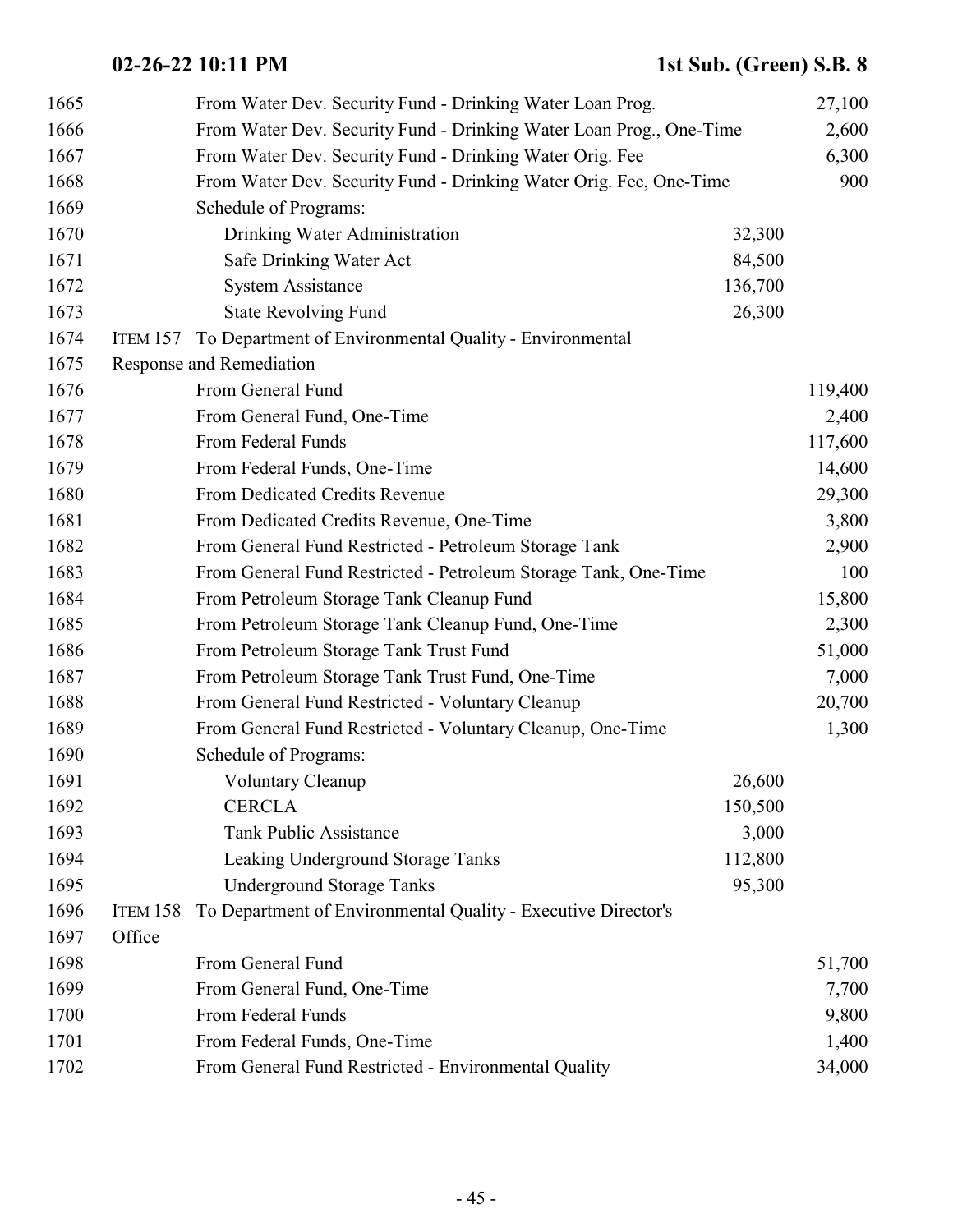| 1703 |          | From General Fund Restricted - Environmental Quality, One-Time                      |         | 5,000   |
|------|----------|-------------------------------------------------------------------------------------|---------|---------|
| 1704 |          | Schedule of Programs:                                                               |         |         |
| 1705 |          | <b>Executive Director Office Administration</b>                                     | 106,800 |         |
| 1706 |          | Radon                                                                               | 2,800   |         |
| 1707 |          | ITEM 159 To Department of Environmental Quality - Waste Management                  |         |         |
| 1708 |          | and Radiation Control                                                               |         |         |
| 1709 |          | From General Fund                                                                   |         | 176,500 |
| 1710 |          | From General Fund, One-Time                                                         |         | 3,500   |
| 1711 |          | From Federal Funds                                                                  |         | 31,700  |
| 1712 |          | From Federal Funds, One-Time                                                        |         | 4,500   |
| 1713 |          | From Dedicated Credits Revenue                                                      |         | 56,400  |
| 1714 |          | From Dedicated Credits Revenue, One-Time                                            |         | 7,300   |
| 1715 |          | From Expendable Receipts                                                            |         | 6,800   |
| 1716 |          | From Expendable Receipts, One-Time                                                  |         | 700     |
| 1717 |          | From General Fund Restricted - Environmental Quality                                |         | 147,600 |
| 1718 |          | From General Fund Restricted - Environmental Quality, One-Time                      |         | 18,400  |
| 1719 |          | From Gen. Fund Rest. - Used Oil Collection Administration                           |         | 19,700  |
| 1720 |          | From Gen. Fund Rest. - Used Oil Collection Administration, One-Time                 |         | 2,500   |
| 1721 |          | From Waste Tire Recycling Fund                                                      |         | 6,100   |
| 1722 |          | From Waste Tire Recycling Fund, One-Time                                            |         | 100     |
| 1723 |          | Schedule of Programs:                                                               |         |         |
| 1724 |          | Hazardous Waste                                                                     | 178,800 |         |
| 1725 |          | Solid Waste                                                                         | 57,300  |         |
| 1726 |          | Radiation                                                                           | 88,200  |         |
| 1727 |          | Low Level Radioactive Waste                                                         | 73,100  |         |
| 1728 |          | <b>WIPP</b>                                                                         | 11,900  |         |
| 1729 |          | Used Oil                                                                            | 38,500  |         |
| 1730 |          | Waste Tire                                                                          | 11,200  |         |
| 1731 |          | X-Ray                                                                               | 22,800  |         |
| 1732 | ITEM 160 | To Department of Environmental Quality - Water Quality                              |         |         |
| 1733 |          | From General Fund                                                                   |         | 225,900 |
| 1734 |          | From General Fund, One-Time                                                         |         | 11,200  |
| 1735 |          | From Federal Funds                                                                  |         | 99,300  |
| 1736 |          | From Federal Funds, One-Time                                                        |         | 15,800  |
| 1737 |          | From Dedicated Credits Revenue                                                      |         | 56,600  |
| 1738 |          | From Dedicated Credits Revenue, One-Time                                            |         | 8,600   |
| 1739 |          | From General Fund Restricted - GFR - Division of Water Quality Oil, Gas, and Mining |         |         |
| 1740 |          |                                                                                     |         | 2,300   |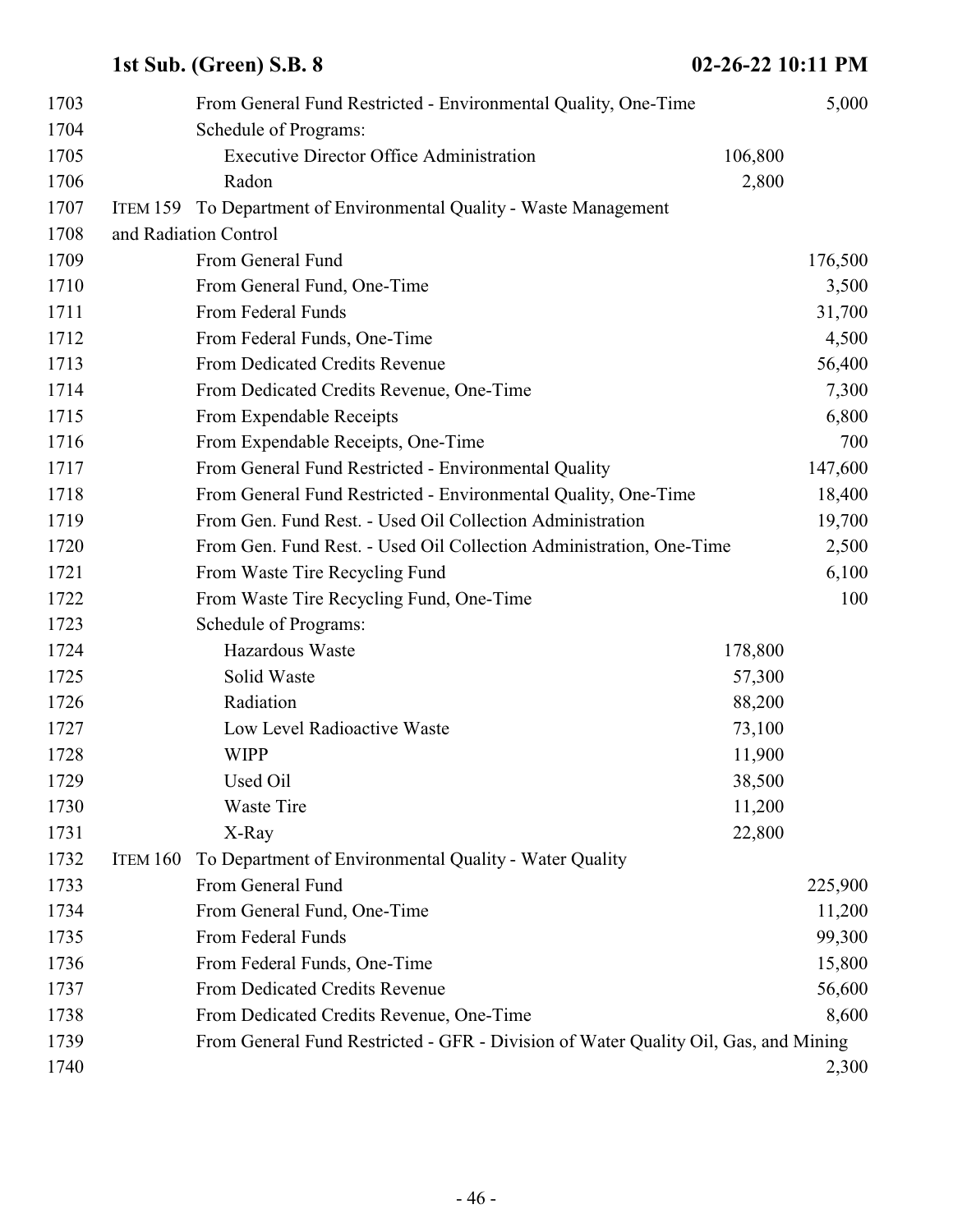| 1741 |                 | From General Fund Restricted - GFR - Division of Water Quality Oil, Gas, and Mining, |         |         |
|------|-----------------|--------------------------------------------------------------------------------------|---------|---------|
| 1742 |                 | One-Time                                                                             |         | 300     |
| 1743 |                 | From Revenue Transfers                                                               |         | 16,900  |
| 1744 |                 | From Revenue Transfers, One-Time                                                     |         | 2,600   |
| 1745 |                 | From Gen. Fund Rest. - Underground Wastewater System                                 |         | 2,800   |
| 1746 |                 | From Gen. Fund Rest. - Underground Wastewater System, One-Time                       |         | 200     |
| 1747 |                 | From Water Dev. Security Fund - Utah Wastewater Loan Prog.                           |         | 31,800  |
| 1748 |                 | From Water Dev. Security Fund - Utah Wastewater Loan Prog., One-Time                 |         | 5,100   |
| 1749 |                 | From Water Dev. Security Fund - Water Quality Orig. Fee                              |         | 1,800   |
| 1750 |                 | From Water Dev. Security Fund - Water Quality Orig. Fee, One-Time                    |         | 300     |
| 1751 |                 | Schedule of Programs:                                                                |         |         |
| 1752 |                 | <b>Water Quality Support</b>                                                         | 102,800 |         |
| 1753 |                 | <b>Water Quality Protection</b>                                                      | 200,600 |         |
| 1754 |                 | <b>Water Quality Permits</b>                                                         | 174,100 |         |
| 1755 |                 | <b>Onsite Waste Water</b>                                                            | 4,000   |         |
| 1756 | <b>ITEM 161</b> | To Department of Environmental Quality - Air Quality                                 |         |         |
| 1757 |                 | From General Fund                                                                    |         | 279,200 |
| 1758 |                 | From General Fund, One-Time                                                          |         | 14,500  |
| 1759 |                 | From Federal Funds                                                                   |         | 105,100 |
| 1760 |                 | From Federal Funds, One-Time                                                         |         | 15,600  |
| 1761 |                 | From Dedicated Credits Revenue                                                       |         | 147,200 |
| 1762 |                 | From Dedicated Credits Revenue, One-Time                                             |         | 20,600  |
| 1763 |                 | From General Fund Restricted - GFR - Division of Air Quality Oil, Gas, and Mining    |         |         |
| 1764 |                 |                                                                                      |         | 19,500  |
| 1765 |                 | From General Fund Restricted - GFR - Division of Air Quality Oil, Gas, and Mining,   |         |         |
| 1766 |                 | One-Time                                                                             |         | 2,800   |
| 1767 |                 | From Clean Fuel Conversion Fund                                                      |         | 1,600   |
| 1768 |                 | From Clean Fuel Conversion Fund, One-Time                                            |         | 200     |
| 1769 |                 | Schedule of Programs:                                                                |         |         |
| 1770 |                 | Compliance                                                                           | 231,900 |         |
| 1771 |                 | Permitting                                                                           | 106,700 |         |
| 1772 |                 | Planning                                                                             | 243,300 |         |
| 1773 |                 | Air Quality Administration                                                           | 24,400  |         |
| 1774 |                 | <b>DEPARTMENT OF NATURAL RESOURCES</b>                                               |         |         |
| 1775 | ITEM 162        | To Department of Natural Resources - Administration                                  |         |         |
| 1776 |                 | From General Fund                                                                    |         | 83,800  |
| 1777 |                 | From General Fund, One-Time                                                          |         | 12,500  |
| 1778 |                 | From General Fund Restricted - Sovereign Lands Management                            |         | 3,100   |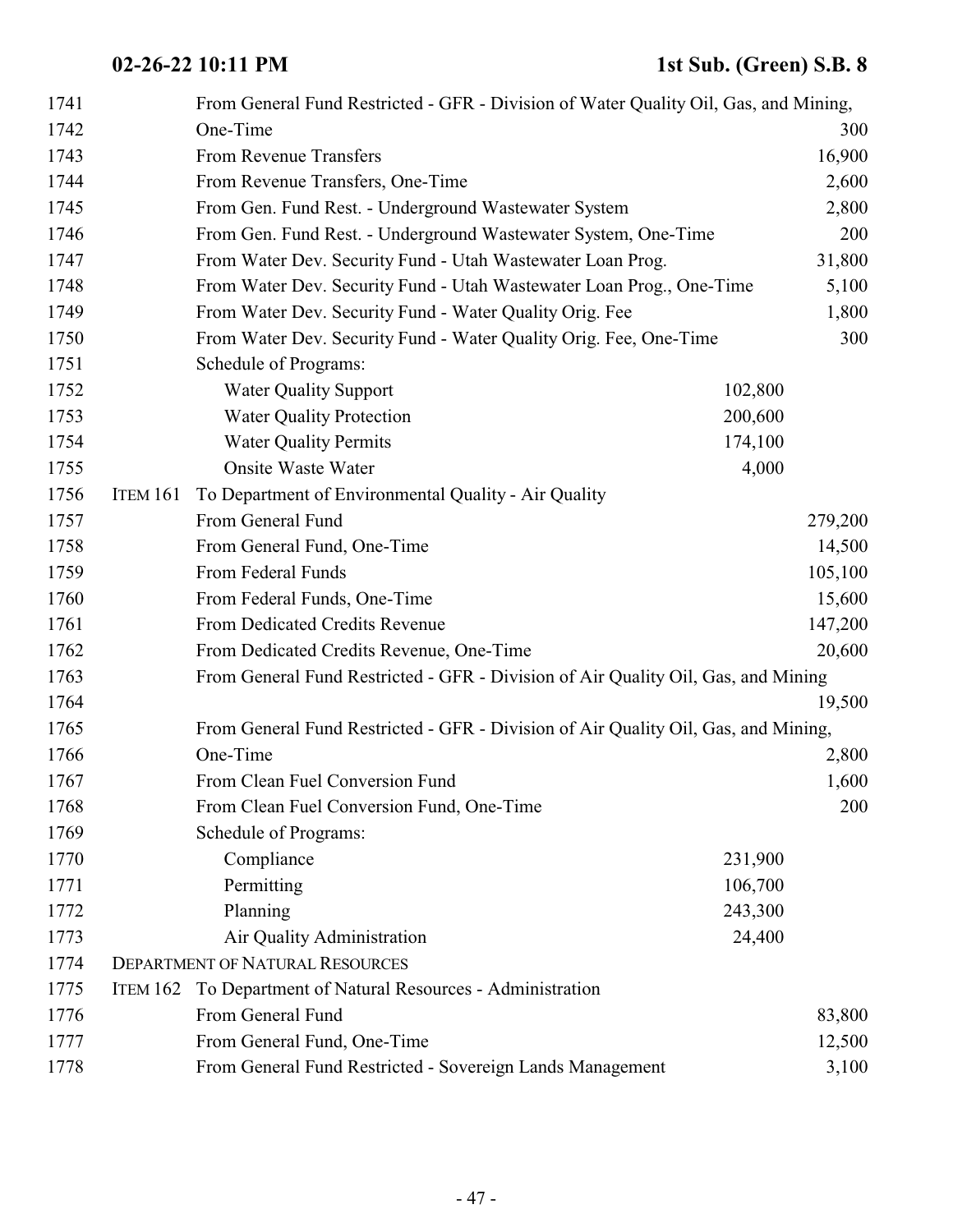| 1779 |                 | From General Fund Restricted - Sovereign Lands Management, One-Time        |         | 400       |
|------|-----------------|----------------------------------------------------------------------------|---------|-----------|
| 1780 |                 | Schedule of Programs:                                                      |         |           |
| 1781 |                 | <b>Administrative Services</b>                                             | 41,000  |           |
| 1782 |                 | <b>Executive Director</b>                                                  | 38,500  |           |
| 1783 |                 | Lake Commissions                                                           | 5,300   |           |
| 1784 |                 | Law Enforcement                                                            | 6,700   |           |
| 1785 |                 | Public Information Office                                                  | 8,300   |           |
| 1786 | <b>ITEM 163</b> | To Department of Natural Resources - Contributed Research                  |         |           |
| 1787 |                 | From Expendable Receipts                                                   |         | 1,800     |
| 1788 |                 | Schedule of Programs:                                                      |         |           |
| 1789 |                 | <b>Contributed Research</b>                                                | 1,800   |           |
| 1790 | <b>ITEM 164</b> | To Department of Natural Resources - Cooperative Agreements                |         |           |
| 1791 |                 | From General Fund, One-Time                                                |         | 600       |
| 1792 |                 | From Federal Funds                                                         |         | 135,900   |
| 1793 |                 | From Federal Funds, One-Time                                               |         | 6,800     |
| 1794 |                 | From Expendable Receipts                                                   |         | 55,800    |
| 1795 |                 | From Expendable Receipts, One-Time                                         |         | 2,700     |
| 1796 |                 | From Revenue Transfers                                                     |         | 70,500    |
| 1797 |                 | From Revenue Transfers, One-Time                                           |         | 1,900     |
| 1798 |                 | Schedule of Programs:                                                      |         |           |
| 1799 |                 | Cooperative Agreements                                                     | 274,200 |           |
| 1800 | <b>ITEM 165</b> | To Department of Natural Resources - Cooperative Agreements                |         |           |
| 1801 |                 | From General Fund, One-Time                                                |         | 200       |
| 1802 |                 | Schedule of Programs:                                                      |         |           |
| 1803 |                 | Cooperative Agreements                                                     | 200     |           |
| 1804 |                 | To implement the provisions of Concurrent Resolution                       |         |           |
| 1805 |                 | Authorizing State Pick up of Public Safety and Firefighter                 |         |           |
| 1806 |                 | <b>Employee Retirement Contributions (Senate Concurrent</b>                |         |           |
| 1807 |                 | Resolution 1, 2022 General Session).                                       |         |           |
| 1808 | <b>ITEM 166</b> | To Department of Natural Resources - Forestry, Fire and State              |         |           |
| 1809 | Lands           |                                                                            |         |           |
| 1810 |                 | From General Fund                                                          |         | 1,931,300 |
| 1811 |                 | From General Fund, One-Time                                                |         | 4,600     |
| 1812 |                 | From Federal Funds                                                         |         | 147,300   |
| 1813 |                 | From Federal Funds, One-Time                                               |         | 23,700    |
| 1814 |                 | From Dedicated Credits Revenue                                             |         | 201,700   |
| 1815 |                 | From Dedicated Credits Revenue, One-Time                                   |         | 34,200    |
| 1816 |                 | From GFR Public Safety and Firefighter Tier II Retirement Benefits Account |         |           |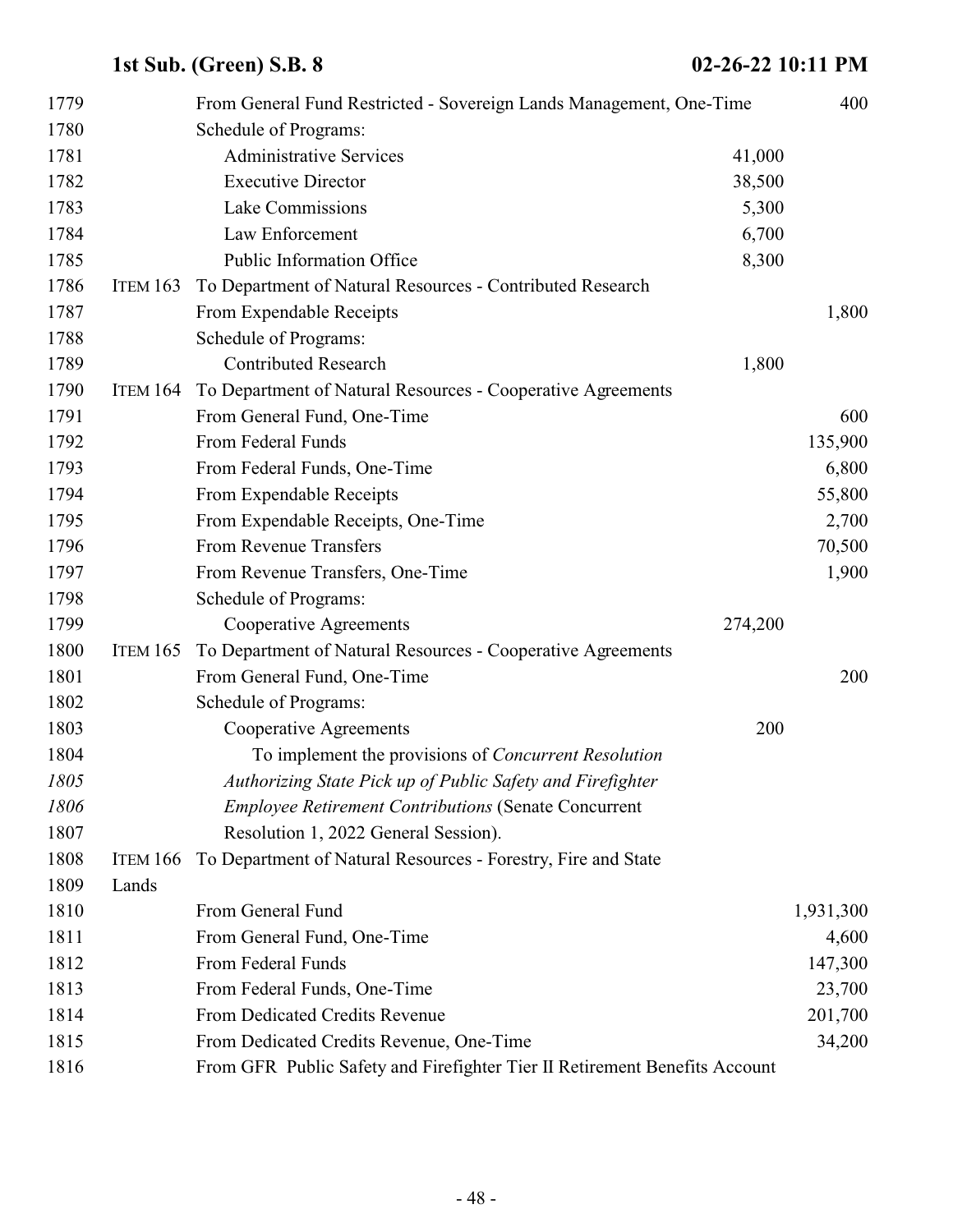| 1817 |                 |                                                                                 |           | (1,100) |
|------|-----------------|---------------------------------------------------------------------------------|-----------|---------|
| 1818 |                 | From General Fund Restricted - Sovereign Lands Management                       |           | 210,800 |
| 1819 |                 | From General Fund Restricted - Sovereign Lands Management, One-Time             |           | 30,800  |
| 1820 |                 | From Revenue Transfers                                                          |           | 7,900   |
| 1821 |                 | From Revenue Transfers, One-Time                                                |           | 1,700   |
| 1822 |                 | Schedule of Programs:                                                           |           |         |
| 1823 |                 | Division Administration                                                         | 109,900   |         |
| 1824 |                 | Fire Management                                                                 | 156,300   |         |
| 1825 |                 | Fire Suppression Emergencies                                                    | 11,200    |         |
| 1826 |                 | <b>Forest Management</b>                                                        | 135,800   |         |
| 1827 |                 | Lands Management                                                                | 96,900    |         |
| 1828 |                 | Lone Peak Center                                                                | 755,300   |         |
| 1829 |                 | Program Delivery                                                                | 1,327,500 |         |
| 1830 | <b>ITEM 167</b> | To Department of Natural Resources - Forestry, Fire and State                   |           |         |
| 1831 | Lands           |                                                                                 |           |         |
| 1832 |                 | From General Fund, One-Time                                                     |           | 500     |
| 1833 |                 | Schedule of Programs:                                                           |           |         |
| 1834 |                 | Program Delivery                                                                | 500       |         |
| 1835 |                 | To implement the provisions of Concurrent Resolution                            |           |         |
| 1836 |                 | Authorizing State Pick up of Public Safety and Firefighter                      |           |         |
| 1837 |                 | <b>Employee Retirement Contributions (Senate Concurrent</b>                     |           |         |
| 1838 |                 | Resolution 1, 2022 General Session).                                            |           |         |
| 1839 | ITEM 168        | To Department of Natural Resources - Oil, Gas and Mining                        |           |         |
| 1840 |                 | From Federal Funds                                                              |           | 214,100 |
| 1841 |                 | From Federal Funds, One-Time                                                    |           | 16,900  |
| 1842 |                 | From Dedicated Credits Revenue                                                  |           | 19,200  |
| 1843 |                 | From Dedicated Credits Revenue, One-Time                                        |           | 1,400   |
| 1844 |                 | From General Fund Restricted - GFR - Division of Oil, Gas, and Mining           |           | 135,900 |
| 1845 |                 | From General Fund Restricted - GFR - Division of Oil, Gas, and Mining, One-Time |           |         |
| 1846 |                 |                                                                                 |           | 9,600   |
| 1847 |                 | From Gen. Fund Rest. - Oil & Gas Conservation Account                           |           | 187,300 |
| 1848 |                 | From Gen. Fund Rest. - Oil & Gas Conservation Account, One-Time                 |           | 18,100  |
| 1849 |                 | Schedule of Programs:                                                           |           |         |
| 1850 |                 | <b>Abandoned Mine</b>                                                           | 106,200   |         |
| 1851 |                 | Administration                                                                  | 92,100    |         |
| 1852 |                 | Coal Program                                                                    | 113,900   |         |
| 1853 |                 | <b>Minerals Reclamation</b>                                                     | 100,900   |         |
| 1854 |                 | Oil and Gas Program                                                             | 189,400   |         |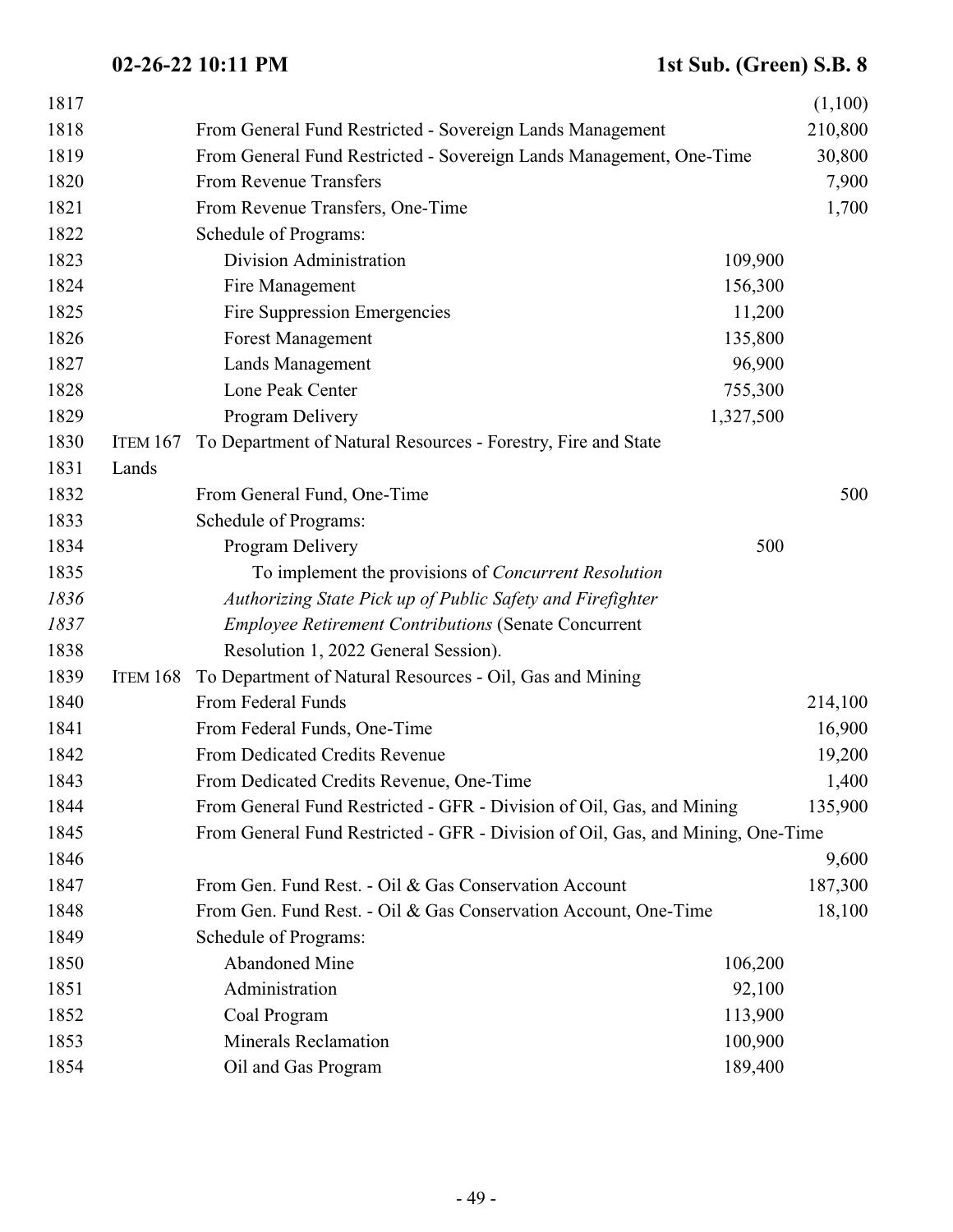| 1855 |                 | ITEM 169 To Department of Natural Resources - Species Protection                      |         |         |
|------|-----------------|---------------------------------------------------------------------------------------|---------|---------|
| 1856 |                 | From General Fund Restricted - Species Protection                                     |         | 73,700  |
| 1857 |                 | From General Fund Restricted - Species Protection, One-Time                           |         | 5,900   |
| 1858 |                 | Schedule of Programs:                                                                 |         |         |
| 1859 |                 | <b>Species Protection</b>                                                             | 79,600  |         |
| 1860 | ITEM 170        | To Department of Natural Resources - Utah Geological Survey                           |         |         |
| 1861 |                 | From General Fund                                                                     |         | 287,700 |
| 1862 |                 | From General Fund, One-Time                                                           |         | 23,500  |
| 1863 |                 | From Federal Funds                                                                    |         | 67,800  |
| 1864 |                 | From Federal Funds, One-Time                                                          |         | 7,900   |
| 1865 |                 | From Dedicated Credits Revenue                                                        |         | 34,600  |
| 1866 |                 | From Dedicated Credits Revenue, One-Time                                              |         | 2,000   |
| 1867 |                 | From General Fund Restricted - Utah Geological Survey Oil, Gas, and Mining Restricted |         |         |
| 1868 |                 | Account                                                                               |         | 20,400  |
| 1869 |                 | From General Fund Restricted - Utah Geological Survey Oil, Gas, and Mining Restricted |         |         |
| 1870 |                 | Account, One-Time                                                                     |         | 3,600   |
| 1871 |                 | From General Fund Restricted - Mineral Lease                                          |         | 66,600  |
| 1872 |                 | From General Fund Restricted - Mineral Lease, One-Time                                |         | 4,300   |
| 1873 |                 | From Gen. Fund Rest. - Land Exchange Distribution Account                             |         | 1,600   |
| 1874 |                 | From Gen. Fund Rest. - Land Exchange Distribution Account, One-Time                   |         | 200     |
| 1875 |                 | From Revenue Transfers                                                                |         | 46,400  |
| 1876 |                 | From Revenue Transfers, One-Time                                                      |         | 6,600   |
| 1877 |                 | Schedule of Programs:                                                                 |         |         |
| 1878 |                 | Administration                                                                        | 29,100  |         |
| 1879 |                 | <b>Energy and Minerals</b>                                                            | 118,700 |         |
| 1880 |                 | Geologic Hazards                                                                      | 91,400  |         |
| 1881 |                 | Geologic Information and Outreach                                                     | 132,300 |         |
| 1882 |                 | Geologic Mapping                                                                      | 103,100 |         |
| 1883 |                 | Ground Water                                                                          | 98,600  |         |
| 1884 | <b>ITEM 171</b> | To Department of Natural Resources - Water Resources                                  |         |         |
| 1885 |                 | From General Fund                                                                     |         | 151,300 |
| 1886 |                 | From General Fund, One-Time                                                           |         | 19,000  |
| 1887 |                 | From Federal Funds                                                                    |         | 14,600  |
| 1888 |                 | From Federal Funds, One-Time                                                          |         | 2,500   |
| 1889 |                 | From Water Resources Conservation and Development Fund                                |         | 140,700 |
| 1890 |                 | From Water Resources Conservation and Development Fund, One-Time                      |         | 10,100  |
| 1891 |                 | Schedule of Programs:                                                                 |         |         |
| 1892 |                 | Administration                                                                        | 27,100  |         |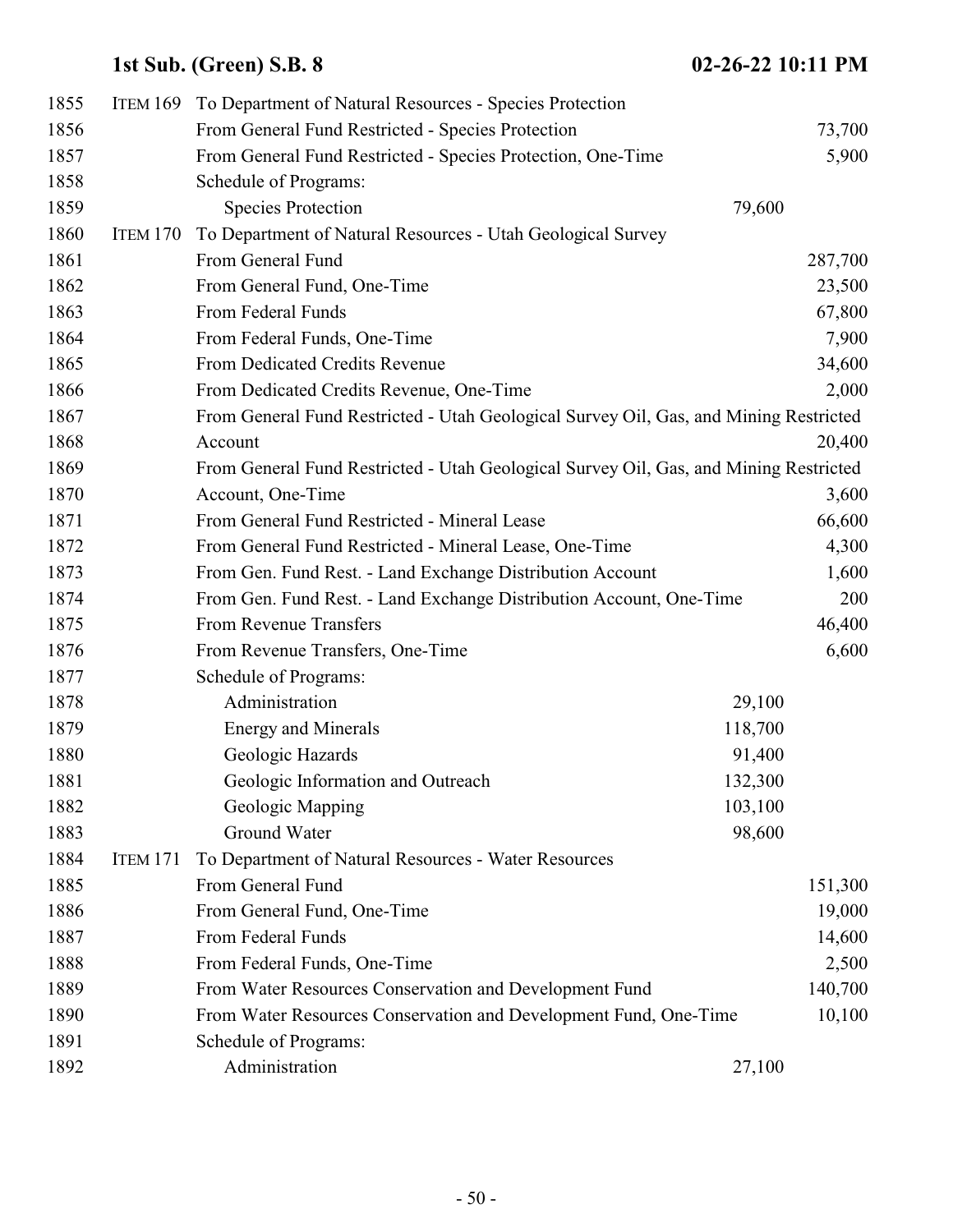| 1893 |                 | 151,000<br>Construction                                                       |         |
|------|-----------------|-------------------------------------------------------------------------------|---------|
| 1894 |                 | <b>Interstate Streams</b><br>11,900                                           |         |
| 1895 |                 | 148,200<br>Planning                                                           |         |
| 1896 | ITEM 172        | To Department of Natural Resources - Water Rights                             |         |
| 1897 |                 | From General Fund                                                             | 446,000 |
| 1898 |                 | From General Fund, One-Time                                                   | 38,200  |
| 1899 |                 | From Federal Funds                                                            | 7,900   |
| 1900 |                 | From Federal Funds, One-Time                                                  | 600     |
| 1901 |                 | From Dedicated Credits Revenue                                                | 207,400 |
| 1902 |                 | From Dedicated Credits Revenue, One-Time                                      | 20,100  |
| 1903 |                 | From General Fund Restricted - Boating                                        | 300     |
| 1904 |                 | From General Fund Restricted - Off-highway Vehicle                            | 500     |
| 1905 |                 | From General Fund Restricted - State Park Fees                                | 400     |
| 1906 |                 | Schedule of Programs:                                                         |         |
| 1907 |                 | Adjudication<br>150,900                                                       |         |
| 1908 |                 | Administration<br>35,700                                                      |         |
| 1909 |                 | <b>Applications and Records</b><br>273,500                                    |         |
| 1910 |                 | Dam Safety<br>74,400                                                          |         |
| 1911 |                 | <b>Field Services</b><br>136,000                                              |         |
| 1912 |                 | <b>Technical Services</b><br>50,900                                           |         |
| 1913 | ITEM 173        | To Department of Natural Resources - Watershed                                |         |
| 1914 |                 | From General Fund                                                             | 2,900   |
| 1915 |                 | From General Fund, One-Time                                                   | 400     |
| 1916 |                 | Schedule of Programs:                                                         |         |
| 1917 |                 | Watershed<br>3,300                                                            |         |
| 1918 | <b>ITEM 174</b> | To Department of Natural Resources - Wildlife Resources                       |         |
| 1919 |                 | From General Fund                                                             | 259,900 |
| 1920 |                 | From General Fund, One-Time                                                   | 58,100  |
| 1921 |                 | From Federal Funds                                                            | 980,200 |
| 1922 |                 | From Federal Funds, One-Time                                                  | 80,900  |
| 1923 |                 | From Expendable Receipts                                                      | 2,300   |
| 1924 |                 | From Expendable Receipts, One-Time                                            | 300     |
| 1925 |                 | From General Fund Restricted - Aquatic Invasive Species Interdiction Account  |         |
| 1926 |                 |                                                                               | 20,600  |
| 1927 |                 | From General Fund Restricted - Aquatic Invasive Species Interdiction Account, |         |
| 1928 |                 | One-Time                                                                      | 2,700   |
| 1929 |                 | From General Fund Restricted - Mule Deer Protection Account                   | 6,600   |
| 1930 |                 | From General Fund Restricted - Mule Deer Protection Account, One-Time         | 1,100   |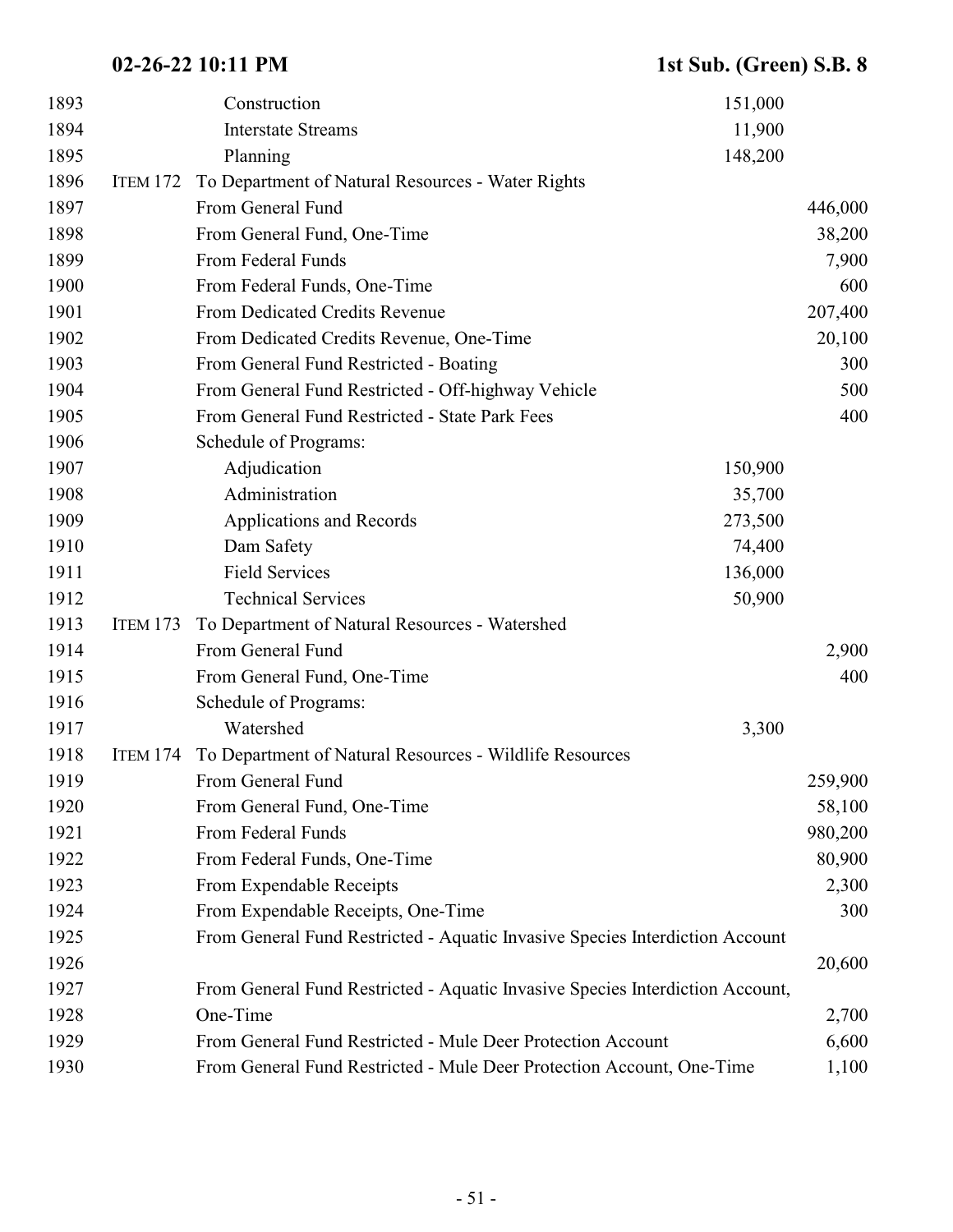| 1931 |                     | From GFR Public Safety and Firefighter Tier II Retirement Benefits Account        |         |           |
|------|---------------------|-----------------------------------------------------------------------------------|---------|-----------|
| 1932 |                     |                                                                                   |         | (39,500)  |
| 1933 |                     | From General Fund Restricted - Predator Control Account                           |         | 21,000    |
| 1934 |                     | From General Fund Restricted - Predator Control Account, One-Time                 |         | 1,700     |
| 1935 |                     | From General Fund Restricted - Support for State-owned Shooting Ranges Restricted |         |           |
| 1936 |                     | Account                                                                           |         | 400       |
| 1937 |                     | From General Fund Restricted - Support for State-owned Shooting Ranges Restricted |         |           |
| 1938 |                     | Account, One-Time                                                                 |         | 100       |
| 1939 |                     | From Revenue Transfers                                                            |         | 2,800     |
| 1940 |                     | From Revenue Transfers, One-Time                                                  |         | 300       |
| 1941 |                     | From General Fund Restricted - Wildlife Conservation Easement Account             |         | 100       |
| 1942 |                     | From General Fund Restricted - Wildlife Habitat                                   |         | 35,500    |
| 1943 |                     | From General Fund Restricted - Wildlife Habitat, One-Time                         |         | 700       |
| 1944 |                     | From General Fund Restricted - Wildlife Resources                                 |         | 1,203,100 |
| 1945 |                     | From General Fund Restricted - Wildlife Resources, One-Time                       |         | 116,300   |
| 1946 |                     | Schedule of Programs:                                                             |         |           |
| 1947 |                     | <b>Administrative Services</b>                                                    | 177,700 |           |
| 1948 |                     | <b>Aquatic Section</b>                                                            | 822,300 |           |
| 1949 |                     | <b>Conservation Outreach</b>                                                      | 184,300 |           |
| 1950 |                     | Director's Office                                                                 | 68,200  |           |
| 1951 |                     | Habitat Council                                                                   | 36,200  |           |
| 1952 |                     | <b>Habitat Section</b>                                                            | 459,400 |           |
| 1953 |                     | Law Enforcement                                                                   | 436,000 |           |
| 1954 |                     | <b>Wildlife Section</b>                                                           | 571,100 |           |
| 1955 | <b>ITEM 175</b>     | To Department of Natural Resources - Wildlife Resources                           |         |           |
| 1956 |                     | From General Fund, One-Time                                                       |         | 10,600    |
| 1957 |                     | Schedule of Programs:                                                             |         |           |
| 1958 |                     | <b>Administrative Services</b>                                                    | 300     |           |
| 1959 |                     | Law Enforcement                                                                   | 9,900   |           |
| 1960 |                     | <b>Wildlife Section</b>                                                           | 400     |           |
| 1961 |                     | To implement the provisions of <i>Concurrent Resolution</i>                       |         |           |
| 1962 |                     | Authorizing State Pick up of Public Safety and Firefighter                        |         |           |
| 1963 |                     | <b>Employee Retirement Contributions (Senate Concurrent</b>                       |         |           |
| 1964 |                     | Resolution 1, 2022 General Session).                                              |         |           |
| 1965 | ITEM 176            | To Department of Natural Resources - Public Lands Policy                          |         |           |
| 1966 | Coordinating Office |                                                                                   |         |           |
| 1967 |                     | From General Fund                                                                 |         | 46,600    |
| 1968 |                     | From General Fund, One-Time                                                       |         | 6,200     |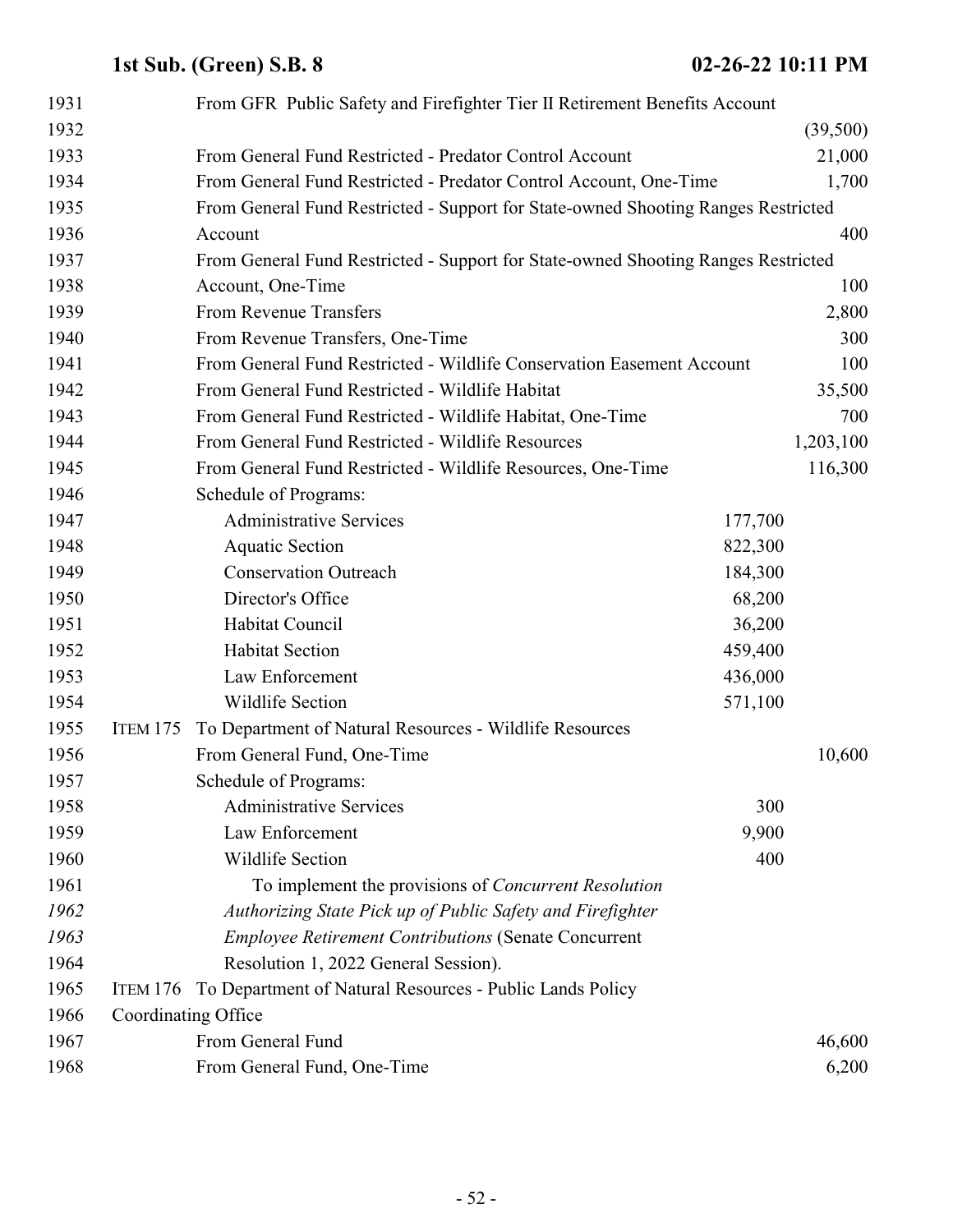| 1969 |                 | From General Fund Restricted - Constitutional Defense                      |         | 20,100   |
|------|-----------------|----------------------------------------------------------------------------|---------|----------|
| 1970 |                 | From General Fund Restricted - Constitutional Defense, One-Time            |         | 2,600    |
| 1971 |                 | Schedule of Programs:                                                      |         |          |
| 1972 |                 | <b>Public Lands Policy Coordinating Office</b>                             | 75,500  |          |
| 1973 | ITEM 177        | To Department of Natural Resources - Division of Parks                     |         |          |
| 1974 |                 | From General Fund                                                          |         | 93,600   |
| 1975 |                 | From General Fund, One-Time                                                |         | 50,100   |
| 1976 |                 | From Dedicated Credits Revenue                                             |         | 34,400   |
| 1977 |                 | From Dedicated Credits Revenue, One-Time                                   |         | 4,000    |
| 1978 |                 | From General Fund Restricted - Boating                                     |         | 14,800   |
| 1979 |                 | From GFR Public Safety and Firefighter Tier II Retirement Benefits Account |         |          |
| 1980 |                 |                                                                            |         | (32,400) |
| 1981 |                 | From General Fund Restricted - Off-highway Vehicle                         |         | 19,800   |
| 1982 |                 | From General Fund Restricted - State Park Fees                             |         | 690,700  |
| 1983 |                 | From General Fund Restricted - State Park Fees, One-Time                   |         | 77,300   |
| 1984 |                 | From Revenue Transfers                                                     |         | 900      |
| 1985 |                 | From Revenue Transfers, One-Time                                           |         | 200      |
| 1986 |                 | Schedule of Programs:                                                      |         |          |
| 1987 |                 | <b>Executive Management</b>                                                | 30,800  |          |
| 1988 |                 | <b>State Park Operation Management</b>                                     | 839,600 |          |
| 1989 |                 | Planning and Design                                                        | 22,500  |          |
| 1990 |                 | <b>Support Services</b>                                                    | 60,500  |          |
| 1991 | ITEM 178        | To Department of Natural Resources - Division of Parks                     |         |          |
| 1992 |                 | From General Fund, One-Time                                                |         | 11,500   |
| 1993 |                 | Schedule of Programs:                                                      |         |          |
| 1994 |                 | <b>State Park Operation Management</b>                                     | 11,100  |          |
| 1995 |                 | <b>Support Services</b>                                                    | 400     |          |
| 1996 |                 | To implement the provisions of <i>Concurrent Resolution</i>                |         |          |
| 1997 |                 | Authorizing State Pick up of Public Safety and Firefighter                 |         |          |
| 1998 |                 | <b>Employee Retirement Contributions (Senate Concurrent</b>                |         |          |
| 1999 |                 | Resolution 1, 2022 General Session).                                       |         |          |
| 2000 | <b>ITEM 179</b> | To Department of Natural Resources - Division of Recreation                |         |          |
| 2001 |                 | From Federal Funds                                                         |         | 23,900   |
| 2002 |                 | From Federal Funds, One-Time                                               |         | 3,000    |
| 2003 |                 | From General Fund Restricted - Boating                                     |         | 9,600    |
| 2004 |                 | From General Fund Restricted - Boating, One-Time                           |         | 1,200    |
| 2005 |                 | From General Fund Restricted - Off-highway Vehicle                         |         | 15,100   |
| 2006 |                 | From General Fund Restricted - Off-highway Vehicle, One-Time               |         | 1,900    |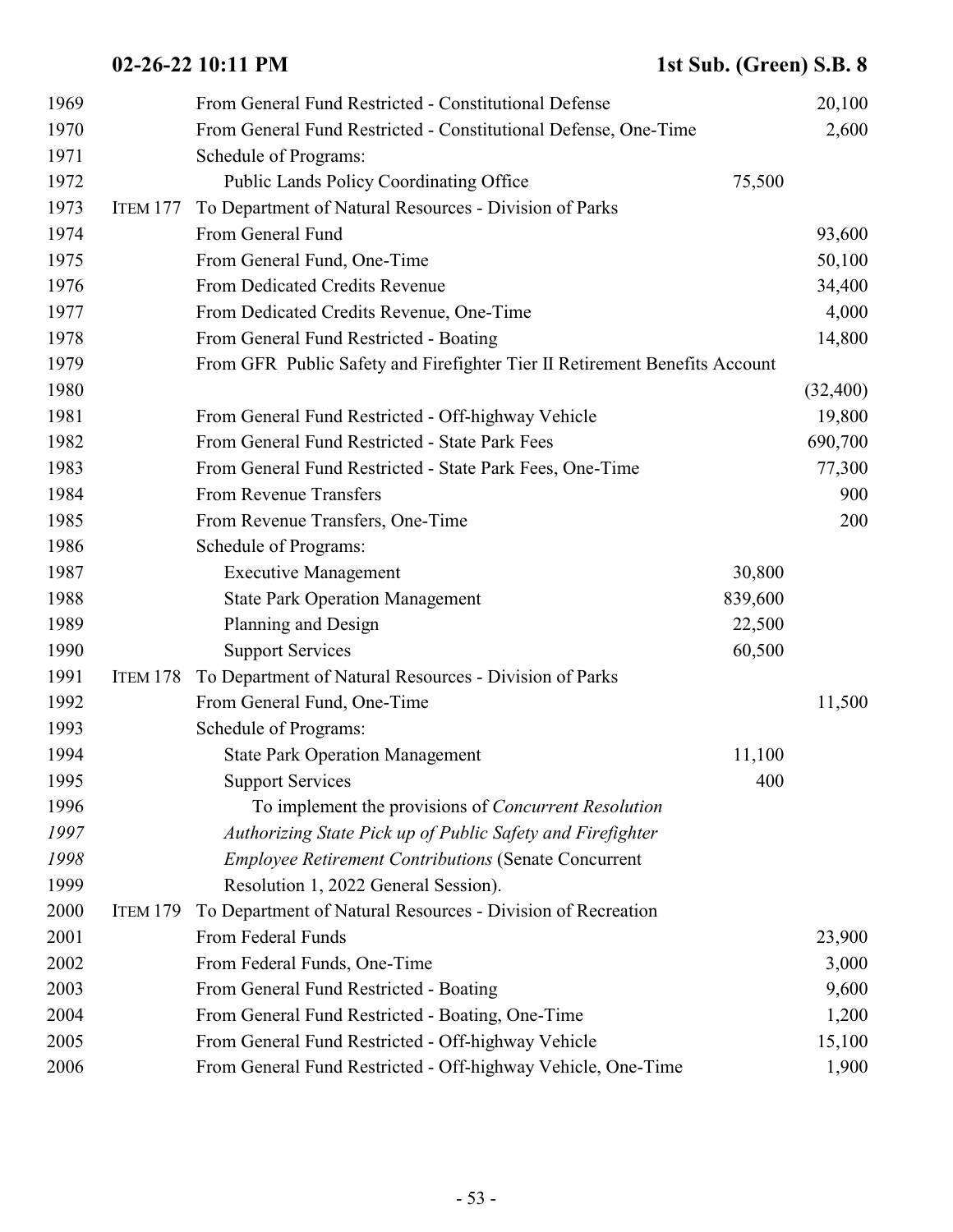| 2007 |                         | Schedule of Programs:                                      |         |         |
|------|-------------------------|------------------------------------------------------------|---------|---------|
| 2008 |                         | <b>Recreation Management</b>                               | 54,700  |         |
| 2009 | ITEM 180                | To Department of Natural Resources - Office of Energy      |         |         |
| 2010 | Development             |                                                            |         |         |
| 2011 |                         | From General Fund                                          |         | 49,700  |
| 2012 |                         | From General Fund, One-Time                                |         | 5,200   |
| 2013 |                         | From Education Fund                                        |         | 4,700   |
| 2014 |                         | From Education Fund, One-Time                              |         | 800     |
| 2015 |                         | From Federal Funds                                         |         | 24,300  |
| 2016 |                         | From Federal Funds, One-Time                               |         | 2,700   |
| 2017 |                         | From Dedicated Credits Revenue                             |         | 2,400   |
| 2018 |                         | From Dedicated Credits Revenue, One-Time                   |         | 200     |
| 2019 |                         | From Expendable Receipts                                   |         | 3,400   |
| 2020 |                         | From Expendable Receipts, One-Time                         |         | 600     |
| 2021 |                         | From Ut. S. Energy Program Rev. Loan Fund (ARRA)           |         | 4,400   |
| 2022 |                         | From Ut. S. Energy Program Rev. Loan Fund (ARRA), One-Time |         | 700     |
| 2023 |                         | Schedule of Programs:                                      |         |         |
| 2024 |                         | Office of Energy Development                               | 99,100  |         |
| 2025 |                         | SCHOOL AND INSTITUTIONAL TRUST LANDS ADMINISTRATION        |         |         |
| 2026 | ITEM 181                | To School and Institutional Trust Lands Administration     |         |         |
| 2027 |                         | From Land Grant Management Fund                            |         | 423,000 |
| 2028 |                         | From Land Grant Management Fund, One-Time                  |         | 36,200  |
| 2029 |                         | Schedule of Programs:                                      |         |         |
| 2030 |                         | Accounting                                                 | 25,900  |         |
| 2031 |                         | Administration                                             | 24,300  |         |
| 2032 |                         | Auditing                                                   | 20,600  |         |
| 2033 |                         | Board                                                      | 2,600   |         |
| 2034 |                         | Development - Operating                                    | 61,600  |         |
| 2035 |                         | Director                                                   | 31,600  |         |
| 2036 |                         | <b>External Relations</b>                                  | 8,000   |         |
| 2037 |                         | Grazing and Forestry                                       | 28,800  |         |
| 2038 |                         | <b>Information Technology Group</b>                        | 54,000  |         |
| 2039 |                         | Legal/Contracts                                            | 39,600  |         |
| 2040 |                         | Mining                                                     | 28,900  |         |
| 2041 |                         | Oil and Gas                                                | 28,200  |         |
| 2042 |                         | Surface                                                    | 105,100 |         |
| 2043 | <b>PUBLIC EDUCATION</b> |                                                            |         |         |
| 2044 |                         | <b>STATE BOARD OF EDUCATION</b>                            |         |         |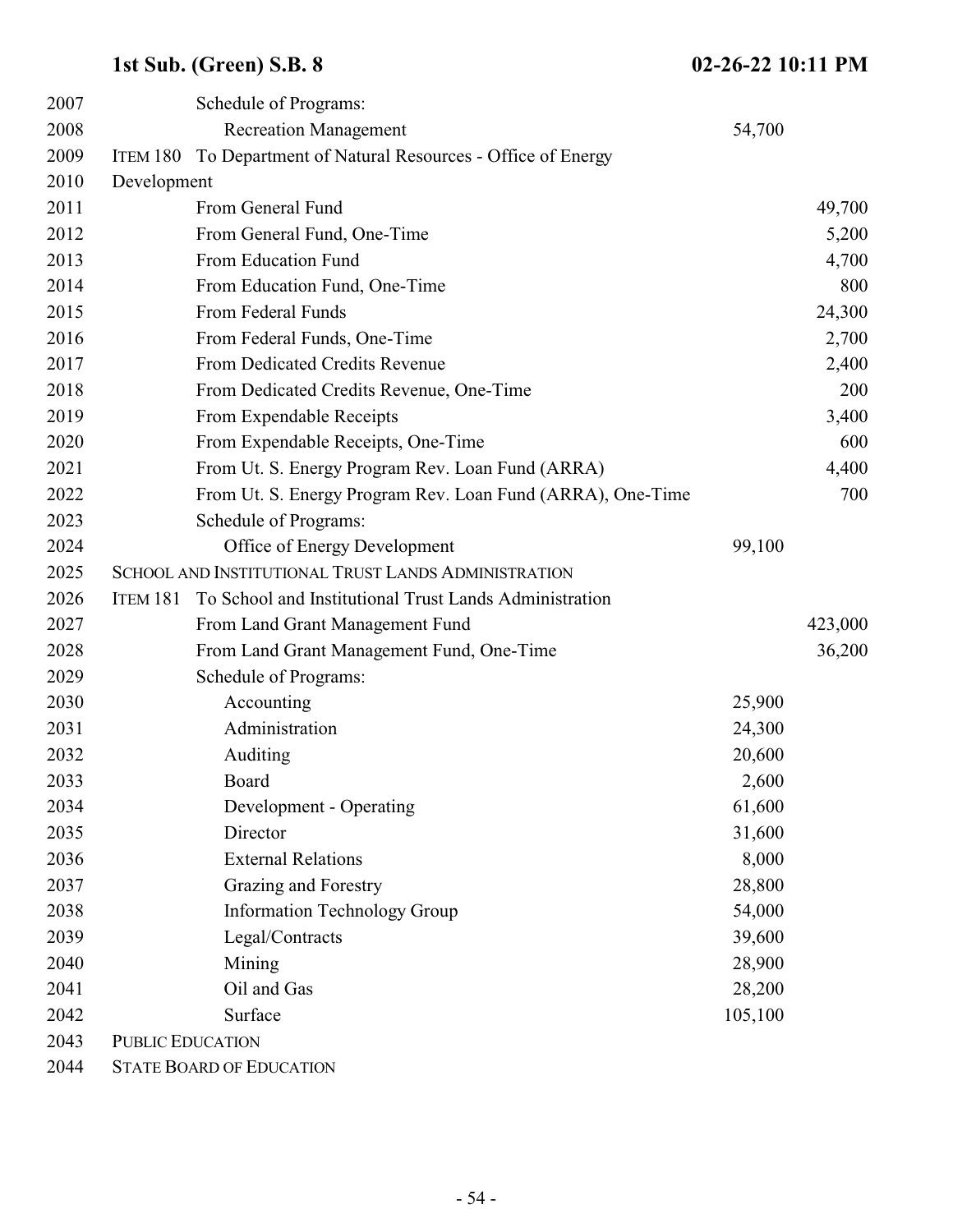| 2045 |                | ITEM 182 To State Board of Education - Child Nutrition Programs |         |         |
|------|----------------|-----------------------------------------------------------------|---------|---------|
| 2046 |                | From Federal Funds                                              |         | 134,600 |
| 2047 |                | From Federal Funds, One-Time                                    |         | 12,900  |
| 2048 |                | From Dedicated Credit - Liquor Tax                              |         | 20,600  |
| 2049 |                | From Dedicated Credit - Liquor Tax, One-Time                    |         | 3,200   |
| 2050 |                | Schedule of Programs:                                           |         |         |
| 2051 |                | <b>Child Nutrition</b>                                          | 171,300 |         |
| 2052 | ITEM 183       | To State Board of Education - Educator Licensing                |         |         |
| 2053 |                | From Education Fund                                             |         | 89,500  |
| 2054 |                | From Education Fund, One-Time                                   |         | 6,900   |
| 2055 |                | Schedule of Programs:                                           |         |         |
| 2056 |                | <b>Educator Licensing</b>                                       | 96,400  |         |
| 2057 | ITEM 184       | To State Board of Education - Contracted Initiatives and Grants |         |         |
| 2058 |                | From General Fund                                               |         | 9,200   |
| 2059 |                | From General Fund, One-Time                                     |         | 1,000   |
| 2060 |                | From Education Fund                                             |         | 37,800  |
| 2061 |                | From Education Fund, One-Time                                   |         | 1,400   |
| 2062 |                | Schedule of Programs:                                           |         |         |
| 2063 |                | <b>Carson Smith Scholarships</b>                                | 8,000   |         |
| 2064 |                | Software Licenses for Early Literacy                            | 4,600   |         |
| 2065 |                | <b>General Financial Literacy</b>                               | 3,900   |         |
| 2066 |                | Intergenerational Poverty Interventions                         | 4,000   |         |
| 2067 |                | Partnerships for Student Success                                | 7,500   |         |
| 2068 |                | <b>UPSTART</b>                                                  | 5,400   |         |
| 2069 |                | <b>ULEAD</b>                                                    | 10,100  |         |
| 2070 |                | Supplemental Educational Improvement Matching Grants            | 2,200   |         |
| 2071 |                | Special Needs Opportunity Scholarship Administration            | 3,700   |         |
| 2072 |                | ITEM 185 To State Board of Education - MSP Categorical Program  |         |         |
| 2073 | Administration |                                                                 |         |         |
| 2074 |                | From Education Fund                                             |         | 155,500 |
| 2075 |                | From Education Fund, One-Time                                   |         | 10,500  |
| 2076 |                | Schedule of Programs:                                           |         |         |
| 2077 |                | <b>Adult Education</b>                                          | 11,900  |         |
| 2078 |                | Beverley Taylor Sorenson Elem. Arts Learning Program            | 6,300   |         |
| 2079 |                | CTE Comprehensive Guidance                                      | 6,900   |         |
| 2080 |                | Digital Teaching and Learning                                   | 23,200  |         |
| 2081 |                | Dual Immersion                                                  | 6,400   |         |
| 2082 |                | <b>At-Risk Students</b>                                         | 24,500  |         |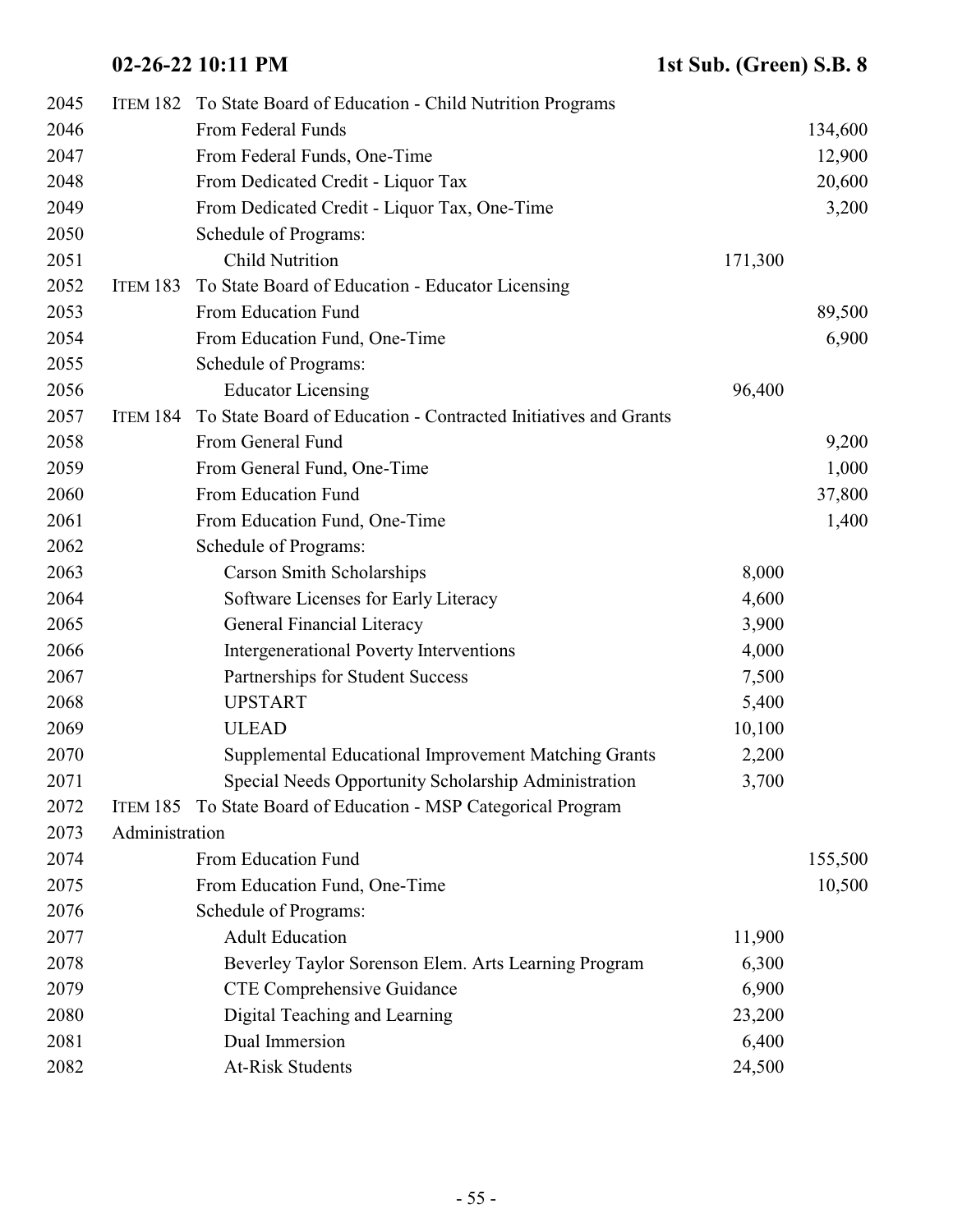| 2083 |           | <b>Special Education State Programs</b>                                          | 9,400   |         |
|------|-----------|----------------------------------------------------------------------------------|---------|---------|
| 2084 |           | Youth-in-Custody                                                                 | 29,100  |         |
| 2085 |           | Early Literacy Program                                                           | 14,100  |         |
| 2086 |           | <b>State Safety and Support Program</b>                                          | 6,200   |         |
| 2087 |           | <b>Student Health and Counseling Support Program</b>                             | 11,200  |         |
| 2088 |           | Early Learning Training and Assessment                                           | 7,100   |         |
| 2089 |           | Early Intervention                                                               | 9,700   |         |
| 2090 | ITEM 186  | To State Board of Education - Policy, Communication, &                           |         |         |
| 2091 | Oversight |                                                                                  |         |         |
| 2092 |           | From Education Fund                                                              |         | 177,400 |
| 2093 |           | From Education Fund, One-Time                                                    |         | 13,400  |
| 2094 |           | From Federal Funds                                                               |         | 92,900  |
| 2095 |           | From Federal Funds, One-Time                                                     |         | 7,300   |
| 2096 |           | From Education Fund Restricted - Underage Drinking Prevention Program Restricted |         |         |
| 2097 |           | Account                                                                          |         | 4,800   |
| 2098 |           | From Education Fund Restricted - Underage Drinking Prevention Program Restricted |         |         |
| 2099 |           | Account, One-Time                                                                |         | 300     |
| 2100 |           | Schedule of Programs:                                                            |         |         |
| 2101 |           | Policy and Communication                                                         | 82,100  |         |
| 2102 |           | <b>Student Support Services</b>                                                  | 197,400 |         |
| 2103 |           | School Turnaround and Leadership Development Act                                 | 16,600  |         |
| 2104 | ITEM 187  | To State Board of Education - System Standards & Accountability                  |         |         |
| 2105 |           | From Education Fund                                                              |         | 344,900 |
| 2106 |           | From Education Fund, One-Time                                                    |         | 24,800  |
| 2107 |           | From Federal Funds                                                               |         | 361,400 |
| 2108 |           | From Federal Funds, One-Time                                                     |         | 25,800  |
| 2109 |           | From Dedicated Credits Revenue                                                   |         | 6,700   |
| 2110 |           | From Dedicated Credits Revenue, One-Time                                         |         | 700     |
| 2111 |           | Schedule of Programs:                                                            |         |         |
| 2112 |           | Teaching and Learning                                                            | 217,400 |         |
| 2113 |           | Assessment and Accountability                                                    | 125,700 |         |
| 2114 |           | Career and Technical Education                                                   | 139,200 |         |
| 2115 |           | <b>Special Education</b>                                                         | 282,000 |         |
| 2116 | ITEM 188  | To State Board of Education - State Charter School Board                         |         |         |
| 2117 |           | From Education Fund                                                              |         | 69,100  |
| 2118 |           | From Education Fund, One-Time                                                    |         | 5,200   |
| 2119 |           | Schedule of Programs:                                                            |         |         |
| 2120 |           | <b>State Charter School Board</b>                                                | 74,300  |         |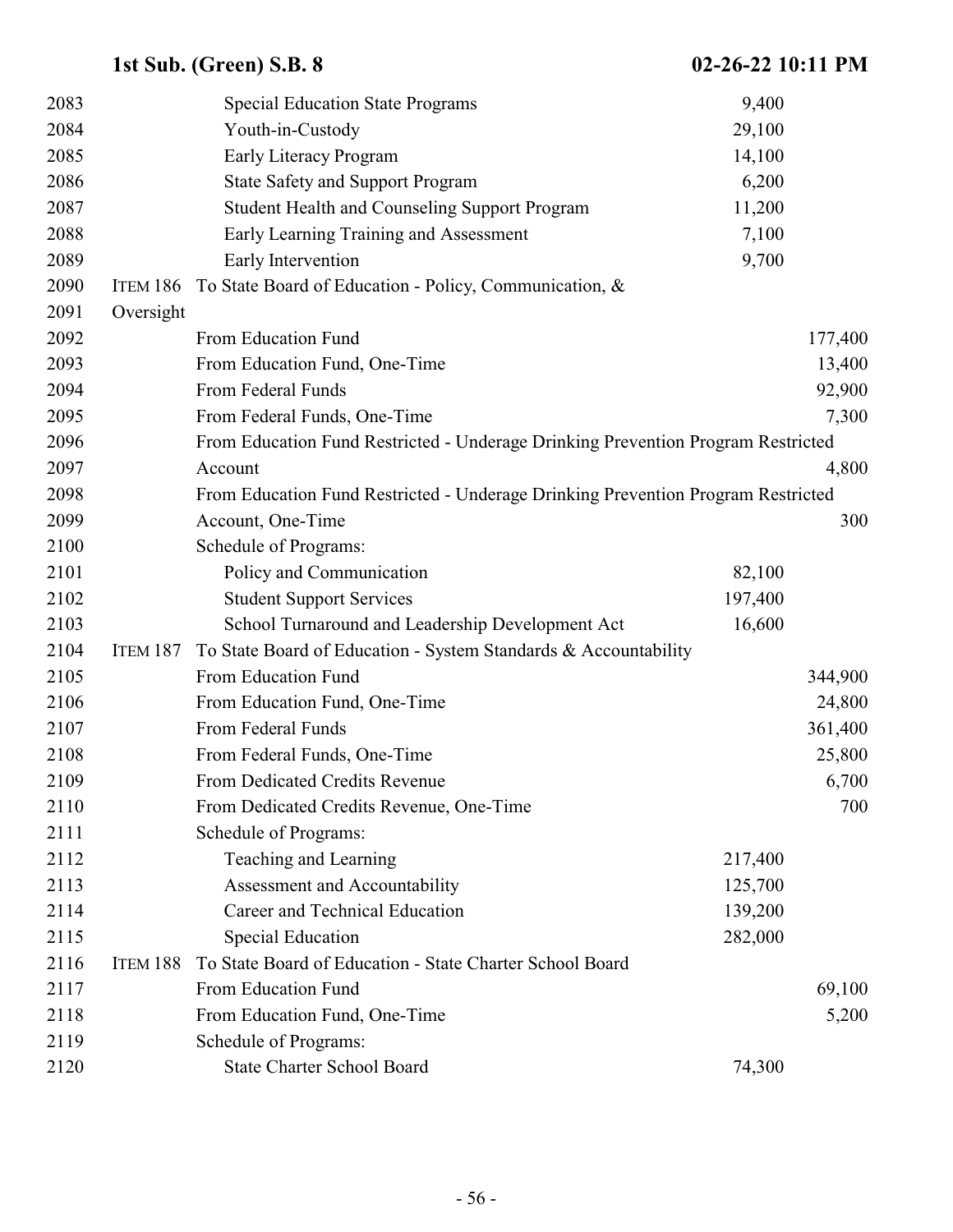| 2121 |              | ITEM 189 To State Board of Education - Utah Schools for the Deaf and the |           |           |
|------|--------------|--------------------------------------------------------------------------|-----------|-----------|
| 2122 | <b>Blind</b> |                                                                          |           |           |
| 2123 |              | From Education Fund                                                      |           | 2,211,900 |
| 2124 |              | From Education Fund, One-Time                                            |           | 199,200   |
| 2125 |              | From Federal Funds                                                       |           | 4,400     |
| 2126 |              | From Federal Funds, One-Time                                             |           | 600       |
| 2127 |              | From Dedicated Credits Revenue                                           |           | 61,500    |
| 2128 |              | From Dedicated Credits Revenue, One-Time                                 |           | 9,000     |
| 2129 |              | From Revenue Transfers                                                   |           | 226,000   |
| 2130 |              | From Revenue Transfers, One-Time                                         |           | 36,400    |
| 2131 |              | Schedule of Programs:                                                    |           |           |
| 2132 |              | Administration                                                           | 1,203,800 |           |
| 2133 |              | <b>Transportation and Support Services</b>                               | 510,200   |           |
| 2134 |              | Utah State Instructional Materials Access Center                         | 124,700   |           |
| 2135 |              | School for the Deaf                                                      | 466,200   |           |
| 2136 |              | School for the Blind                                                     | 444,100   |           |
| 2137 | ITEM 190     | To State Board of Education - Statewide Online Education Costs           |           |           |
| 2138 |              | for Non-Public Students                                                  |           |           |
| 2139 |              | From Education Fund                                                      |           | 20,700    |
| 2140 |              | From Education Fund, One-Time                                            |           | 2,600     |
| 2141 |              | Schedule of Programs:                                                    |           |           |
| 2142 |              | <b>Statewide Online Education Program</b>                                | 23,300    |           |
| 2143 | ITEM 191     | To State Board of Education - State Board and Administrative             |           |           |
| 2144 | Operations   |                                                                          |           |           |
| 2145 |              | From Education Fund                                                      |           | 487,800   |
| 2146 |              | From Education Fund, One-Time                                            |           | 38,100    |
| 2147 |              | From Federal Funds                                                       |           | 30,200    |
| 2148 |              | From Federal Funds, One-Time                                             |           | 6,000     |
| 2149 |              | From General Fund Restricted - Mineral Lease                             |           | 17,800    |
| 2150 |              | From General Fund Restricted - Mineral Lease, One-Time                   |           | 1,600     |
| 2151 |              | From General Fund Restricted - School Readiness Account                  |           | 1,400     |
| 2152 |              | From General Fund Restricted - School Readiness Account, One-Time        |           | 200       |
| 2153 |              | From Revenue Transfers                                                   |           | 265,300   |
| 2154 |              | From Revenue Transfers, One-Time                                         |           | 21,000    |
| 2155 |              | From Uniform School Fund Rest. - Trust Distribution Account              |           | 20,900    |
| 2156 |              | Schedule of Programs:                                                    |           |           |
| 2157 |              | <b>Financial Operations</b>                                              | 176,400   |           |
| 2158 |              | <b>Information Technology</b>                                            | 244,900   |           |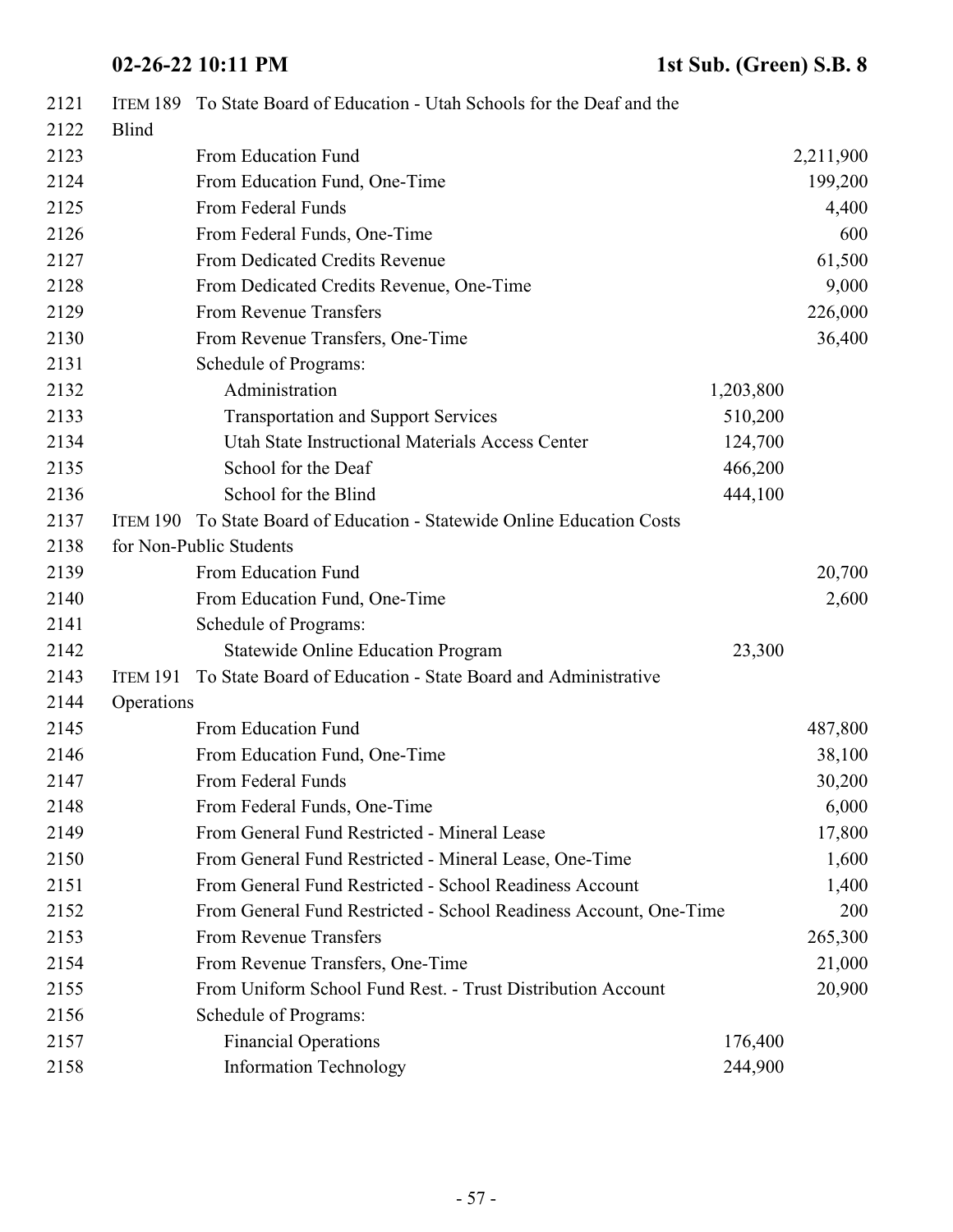| 2159 |                 | Inter Cost Pool                                                     | 311,600 |         |
|------|-----------------|---------------------------------------------------------------------|---------|---------|
| 2160 |                 | Data and Statistics                                                 | 48,200  |         |
| 2161 |                 | <b>School Trust</b>                                                 | 20,900  |         |
| 2162 |                 | Board and Administration                                            | 85,300  |         |
| 2163 |                 | Federal Coronavirus Relief for Public Education                     | 3,000   |         |
| 2164 |                 | SCHOOL AND INSTITUTIONAL TRUST FUND OFFICE                          |         |         |
| 2165 |                 | ITEM 192 To School and Institutional Trust Fund Office              |         |         |
| 2166 |                 | From School and Institutional Trust Fund Management Acct.           |         | 89,400  |
| 2167 |                 | From School and Institutional Trust Fund Management Acct., One-Time |         | 4,100   |
| 2168 |                 | Schedule of Programs:                                               |         |         |
| 2169 |                 | School and Institutional Trust Fund Office                          | 93,500  |         |
| 2170 |                 | <b>EXECUTIVE APPROPRIATIONS</b>                                     |         |         |
| 2171 |                 | <b>CAPITOL PRESERVATION BOARD</b>                                   |         |         |
| 2172 |                 | ITEM 193 To Capitol Preservation Board                              |         |         |
| 2173 |                 | From General Fund                                                   |         | 44,400  |
| 2174 |                 | From General Fund, One-Time                                         |         | 4,200   |
| 2175 |                 | Schedule of Programs:                                               |         |         |
| 2176 |                 | <b>Capitol Preservation Board</b>                                   | 48,600  |         |
| 2177 | LEGISLATURE     |                                                                     |         |         |
| 2178 |                 | ITEM 194 To Legislature - Senate                                    |         |         |
| 2179 |                 | From General Fund                                                   |         | 152,600 |
| 2180 |                 | From General Fund, One-Time                                         |         | 6,400   |
| 2181 |                 | Schedule of Programs:                                               |         |         |
| 2182 |                 | Administration                                                      | 159,000 |         |
| 2183 | <b>ITEM 195</b> | To Legislature - House of Representatives                           |         |         |
| 2184 |                 | From General Fund                                                   |         | 180,700 |
| 2185 |                 | From General Fund, One-Time                                         |         | 5,900   |
| 2186 |                 | Schedule of Programs:                                               |         |         |
| 2187 |                 | Administration                                                      | 186,600 |         |
| 2188 | <b>ITEM 196</b> | To Legislature - Office of Legislative Research and General         |         |         |
| 2189 | Counsel         |                                                                     |         |         |
| 2190 |                 | From General Fund                                                   |         | 677,100 |
| 2191 |                 | From General Fund, One-Time                                         |         | 24,900  |
| 2192 |                 | Schedule of Programs:                                               |         |         |
| 2193 |                 | Administration                                                      | 702,000 |         |
| 2194 | <b>ITEM 197</b> | To Legislature - Office of the Legislative Fiscal Analyst           |         |         |
| 2195 |                 | From General Fund                                                   |         | 272,400 |
| 2196 |                 | From General Fund, One-Time                                         |         | 13,800  |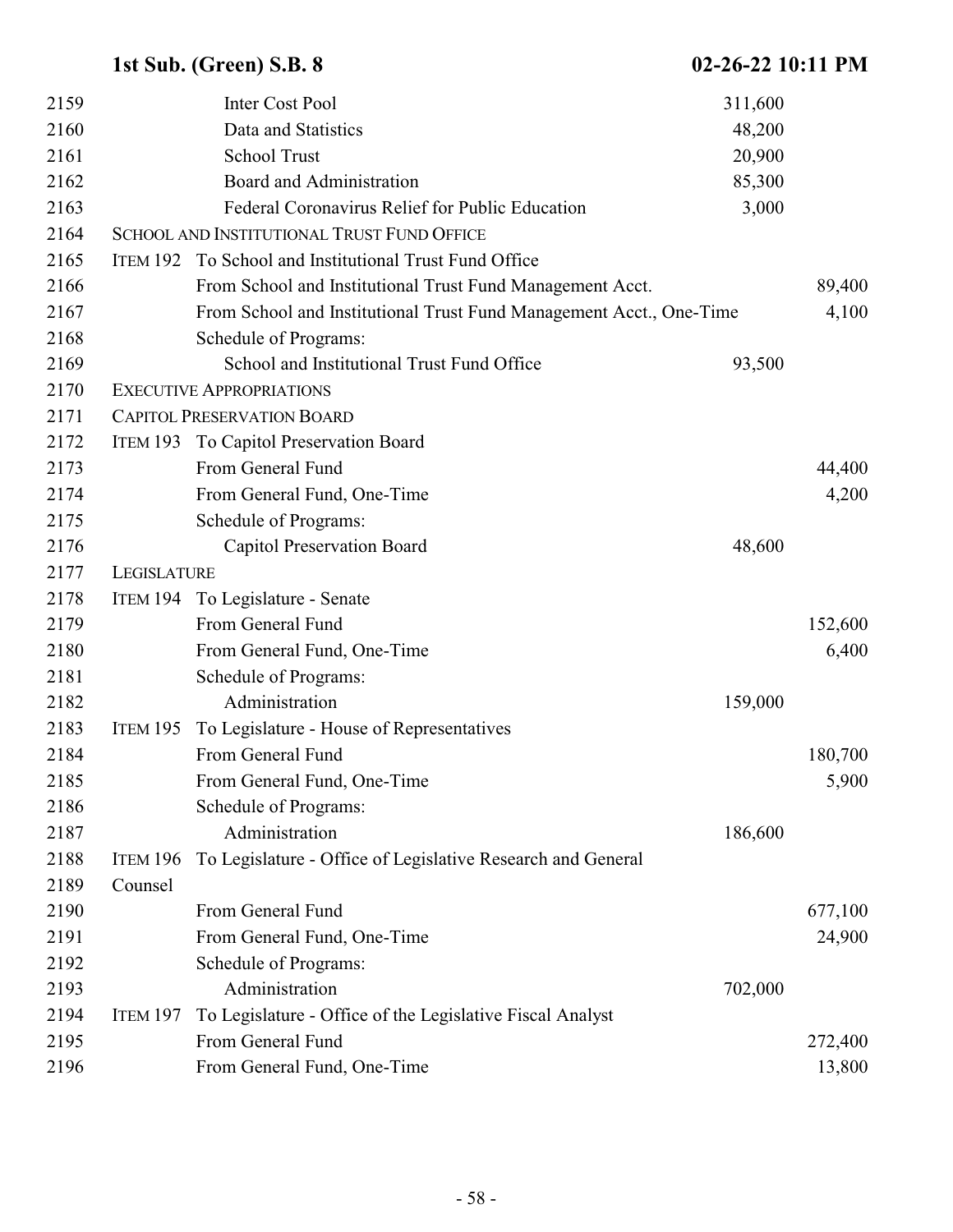| 2198 |                 | Administration and Research                                                |         |         |
|------|-----------------|----------------------------------------------------------------------------|---------|---------|
|      |                 |                                                                            | 286,200 |         |
| 2199 | ITEM 198        | To Legislature - Office of the Legislative Auditor General                 |         |         |
| 2200 |                 | From General Fund                                                          |         | 394,600 |
| 2201 |                 | From General Fund, One-Time                                                |         | 15,700  |
| 2202 |                 | Schedule of Programs:                                                      |         |         |
| 2203 |                 | Administration                                                             | 410,300 |         |
| 2204 | <b>ITEM 199</b> | To Legislature - Legislative Services                                      |         |         |
| 2205 |                 | From General Fund                                                          |         | 288,200 |
| 2206 |                 | From General Fund, One-Time                                                |         | 12,000  |
| 2207 |                 | From Dedicated Credits Revenue                                             |         | 13,300  |
| 2208 |                 | From Dedicated Credits Revenue, One-Time                                   |         | 400     |
| 2209 |                 | Schedule of Programs:                                                      |         |         |
| 2210 |                 | Administration                                                             | 74,700  |         |
| 2211 |                 | <b>Information Technology</b>                                              | 239,200 |         |
| 2212 |                 | <b>UTAH NATIONAL GUARD</b>                                                 |         |         |
| 2213 | <b>ITEM 200</b> | To Utah National Guard                                                     |         |         |
| 2214 |                 | From General Fund                                                          |         | 270,200 |
| 2215 |                 | From General Fund, One-Time                                                |         | 18,200  |
| 2216 |                 | From Federal Funds                                                         |         | 668,400 |
| 2217 |                 | From Federal Funds, One-Time                                               |         | 75,000  |
| 2218 |                 | From Dedicated Credits Revenue                                             |         | 300     |
| 2219 |                 | From Dedicated Credits Revenue, One-Time                                   |         | 100     |
| 2220 |                 | From GFR Public Safety and Firefighter Tier II Retirement Benefits Account |         |         |
| 2221 |                 |                                                                            |         | (7,000) |
| 2222 |                 | Schedule of Programs:                                                      |         |         |
| 2223 |                 | Administration                                                             | 90,000  |         |
| 2224 |                 | <b>Operations and Maintenance</b>                                          | 935,200 |         |
| 2225 | <b>ITEM 201</b> | To Utah National Guard                                                     |         |         |
| 2226 |                 | From General Fund, One-Time                                                |         | 2,100   |
| 2227 |                 | Schedule of Programs:                                                      |         |         |
| 2228 |                 | <b>Operations and Maintenance</b>                                          | 2,100   |         |
| 2229 |                 | To implement the provisions of <i>Concurrent Resolution</i>                |         |         |
| 2230 |                 | Authorizing State Pick up of Public Safety and Firefighter                 |         |         |
| 2231 |                 | <b>Employee Retirement Contributions (Senate Concurrent</b>                |         |         |
| 2232 |                 | Resolution 1, 2022 General Session).                                       |         |         |
| 2233 |                 | <b>DEPARTMENT OF VETERANS AND MILITARY AFFAIRS</b>                         |         |         |
| 2234 | ITEM 202        | To Department of Veterans and Military Affairs - Veterans and              |         |         |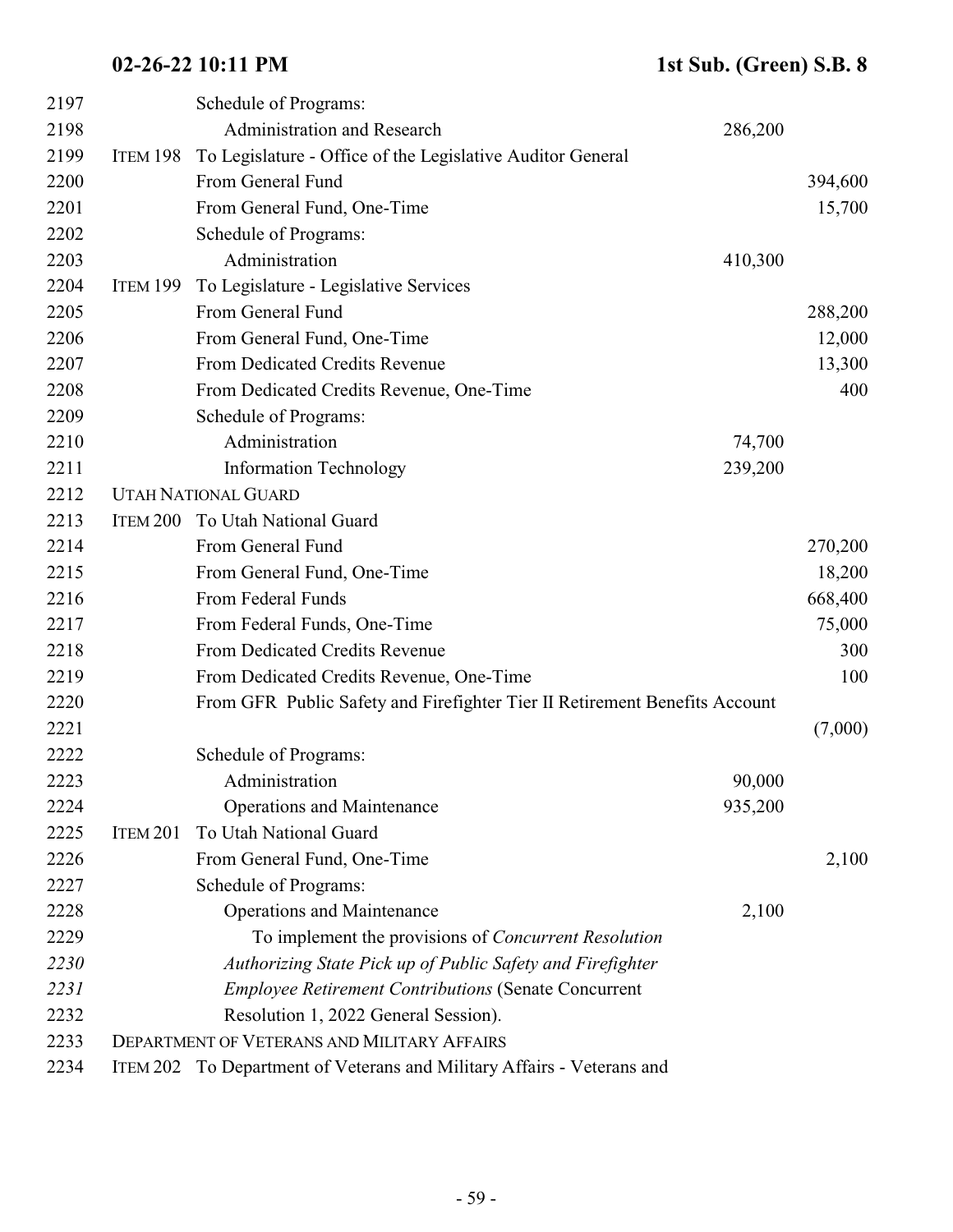| 2235 | Military Affairs                                                                                 |         |          |
|------|--------------------------------------------------------------------------------------------------|---------|----------|
| 2236 | From General Fund                                                                                |         | 97,800   |
| 2237 | From General Fund, One-Time                                                                      |         | 7,200    |
| 2238 | From Federal Funds                                                                               |         | 18,900   |
| 2239 | From Federal Funds, One-Time                                                                     |         | 2,100    |
| 2240 | From Dedicated Credits Revenue                                                                   |         | 3,200    |
| 2241 | From Dedicated Credits Revenue, One-Time                                                         |         | 200      |
| 2242 | Schedule of Programs:                                                                            |         |          |
| 2243 | Administration                                                                                   | 34,100  |          |
| 2244 | Cemetery                                                                                         | 27,100  |          |
| 2245 | <b>Military Affairs</b>                                                                          | 4,700   |          |
| 2246 | <b>Outreach Services</b>                                                                         | 56,300  |          |
| 2247 | <b>State Approving Agency</b>                                                                    | 7,200   |          |
| 2248 | Subsection 1(b). <b>Expendable Funds and Accounts</b> . The Legislature has reviewed the         |         |          |
| 2249 | following expendable funds. The Legislature authorizes the State Division of Finance to transfer |         |          |
| 2250 | amounts between funds and accounts as indicated. Outlays and expenditures from the funds or      |         |          |
| 2251 | accounts to which the money is transferred may be made without further legislative action, in    |         |          |
| 2252 | accordance with statutory provisions relating to the funds or accounts.                          |         |          |
| 2253 | <b>EXECUTIVE OFFICES AND CRIMINAL JUSTICE</b>                                                    |         |          |
| 2254 | <b>DEPARTMENT OF PUBLIC SAFETY</b>                                                               |         |          |
| 2255 | ITEM 203 To Department of Public Safety - Alcoholic Beverage Control Act                         |         |          |
| 2256 | <b>Enforcement Fund</b>                                                                          |         |          |
| 2257 | From General Fund, One-Time                                                                      |         | 21,300   |
| 2258 | From Dedicated Credits Revenue                                                                   |         | 151,300  |
| 2259 | From Dedicated Credits Revenue, One-Time                                                         |         | 19,000   |
| 2260 | From GFR Public Safety and Firefighter Tier II Retirement Benefits Account                       |         |          |
| 2261 |                                                                                                  |         | (16,500) |
| 2262 | Schedule of Programs:                                                                            |         |          |
| 2263 | Alcoholic Beverage Control Act Enforcement Fund                                                  | 175,100 |          |
| 2264 | To Department of Public Safety - Alcoholic Beverage Control Act<br>ITEM 204                      |         |          |
| 2265 | <b>Enforcement Fund</b>                                                                          |         |          |
| 2266 | From General Fund, One-Time                                                                      |         | 6,300    |
| 2267 | Schedule of Programs:                                                                            |         |          |
| 2268 | Alcoholic Beverage Control Act Enforcement Fund                                                  | 6,300   |          |
| 2269 | To implement the provisions of Concurrent Resolution                                             |         |          |
| 2270 | Authorizing State Pick up of Public Safety and Firefighter                                       |         |          |
| 2271 | <b>Employee Retirement Contributions (Senate Concurrent</b>                                      |         |          |
| 2272 | Resolution 1, 2022 General Session).                                                             |         |          |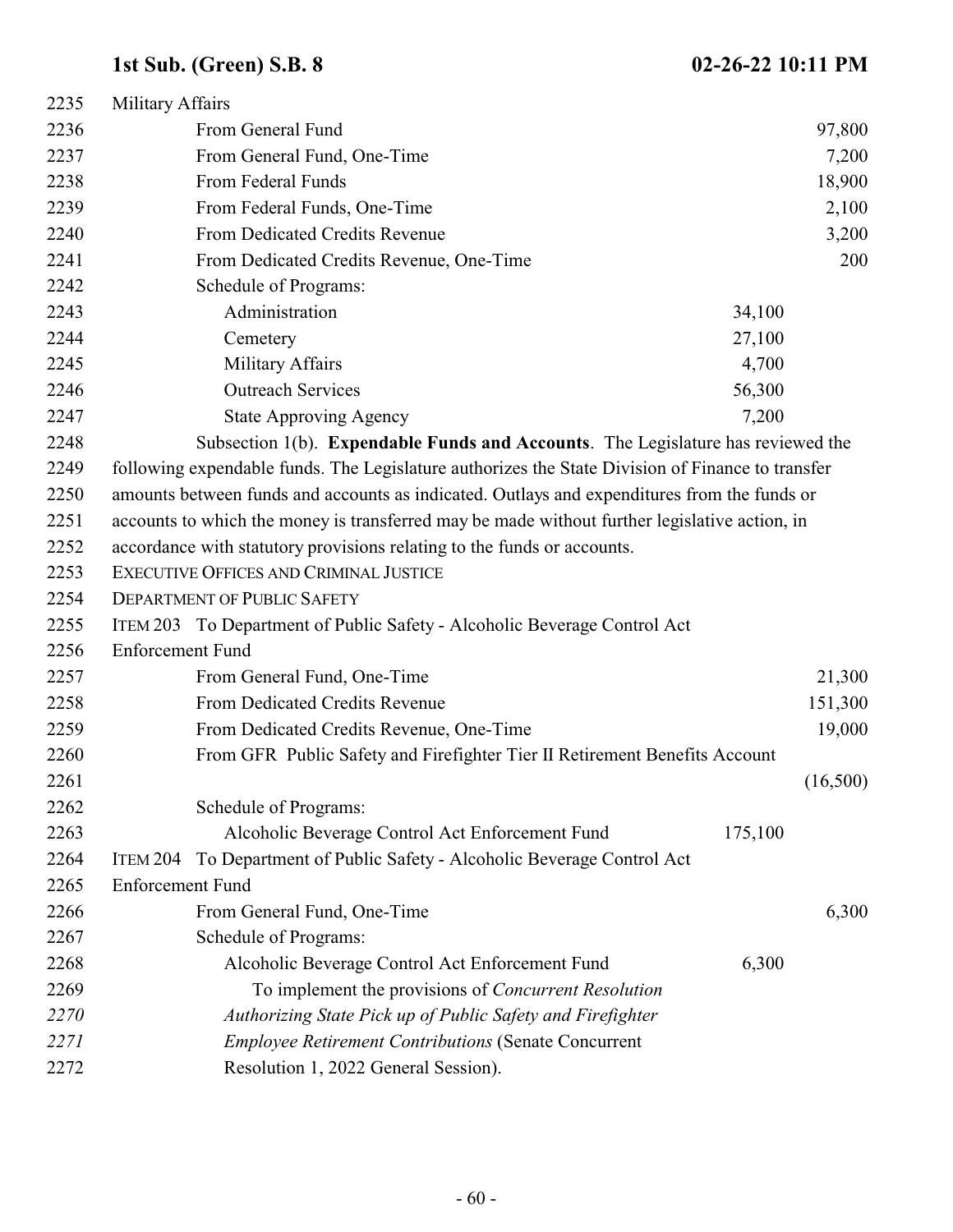| 2273 | <b>INFRASTRUCTURE AND GENERAL GOVERNMENT</b> |                                                                         |        |        |  |
|------|----------------------------------------------|-------------------------------------------------------------------------|--------|--------|--|
| 2274 |                                              | <b>DEPARTMENT OF GOVERNMENT OPERATIONS</b>                              |        |        |  |
| 2275 |                                              | ITEM 205 To Department of Government Operations - State Debt Collection |        |        |  |
| 2276 | Fund                                         |                                                                         |        |        |  |
| 2277 |                                              | From Dedicated Credits Revenue                                          |        | 40,700 |  |
| 2278 |                                              | From Dedicated Credits Revenue, One-Time                                |        | 7,200  |  |
| 2279 |                                              | Schedule of Programs:                                                   |        |        |  |
| 2280 |                                              | <b>State Debt Collection Fund</b>                                       | 47,900 |        |  |
| 2281 |                                              | BUSINESS, ECONOMIC DEVELOPMENT, AND LABOR                               |        |        |  |
| 2282 | <b>DEPARTMENT OF COMMERCE</b>                |                                                                         |        |        |  |
| 2283 |                                              | ITEM 206 To Department of Commerce - Cosmetologist/Barber, Esthetician, |        |        |  |
| 2284 | Electrologist Fund                           |                                                                         |        |        |  |
| 2285 |                                              | From Licenses/Fees                                                      |        | 3,300  |  |
| 2286 |                                              | From Licenses/Fees, One-Time                                            |        | 700    |  |
| 2287 |                                              | Schedule of Programs:                                                   |        |        |  |
| 2288 |                                              | Cosmetologist/Barber, Esthetician, Electrologist Fund                   | 4,000  |        |  |
| 2289 | ITEM 207                                     | To Department of Commerce - Real Estate Education, Research,            |        |        |  |
| 2290 | and Recovery Fund                            |                                                                         |        |        |  |
| 2291 |                                              | From Dedicated Credits Revenue                                          |        | 6,900  |  |
| 2292 |                                              | From Dedicated Credits Revenue, One-Time                                |        | 700    |  |
| 2293 |                                              | Schedule of Programs:                                                   |        |        |  |
| 2294 |                                              | Real Estate Education, Research, and Recovery Fund                      | 7,600  |        |  |
| 2295 | ITEM 208                                     | To Department of Commerce - Residential Mortgage Loan                   |        |        |  |
| 2296 |                                              | Education, Research, and Recovery Fund                                  |        |        |  |
| 2297 |                                              | From Licenses/Fees                                                      |        | 4,400  |  |
| 2298 |                                              | From Licenses/Fees, One-Time                                            |        | 600    |  |
| 2299 |                                              | From Interest Income                                                    |        | 400    |  |
| 2300 |                                              | Schedule of Programs:                                                   |        |        |  |
| 2301 |                                              | <b>RMLERR Fund</b>                                                      | 5,400  |        |  |
| 2302 |                                              | ITEM 209 To Department of Commerce - Securities Investor                |        |        |  |
| 2303 |                                              | Education/Training/Enforcement Fund                                     |        |        |  |
| 2304 |                                              | From Licenses/Fees                                                      |        | 2,700  |  |
| 2305 |                                              | From Licenses/Fees, One-Time                                            |        | 700    |  |
| 2306 |                                              | Schedule of Programs:                                                   |        |        |  |
| 2307 |                                              | Securities Investor Education/Training/Enforcement Fund                 | 3,400  |        |  |
| 2308 |                                              | <b>GOVERNOR'S OFFICE OF ECONOMIC OPPORTUNITY</b>                        |        |        |  |
| 2309 |                                              | ITEM 210 To Governor's Office of Economic Opportunity - Outdoor         |        |        |  |
| 2310 |                                              | Recreation Infrastructure Account                                       |        |        |  |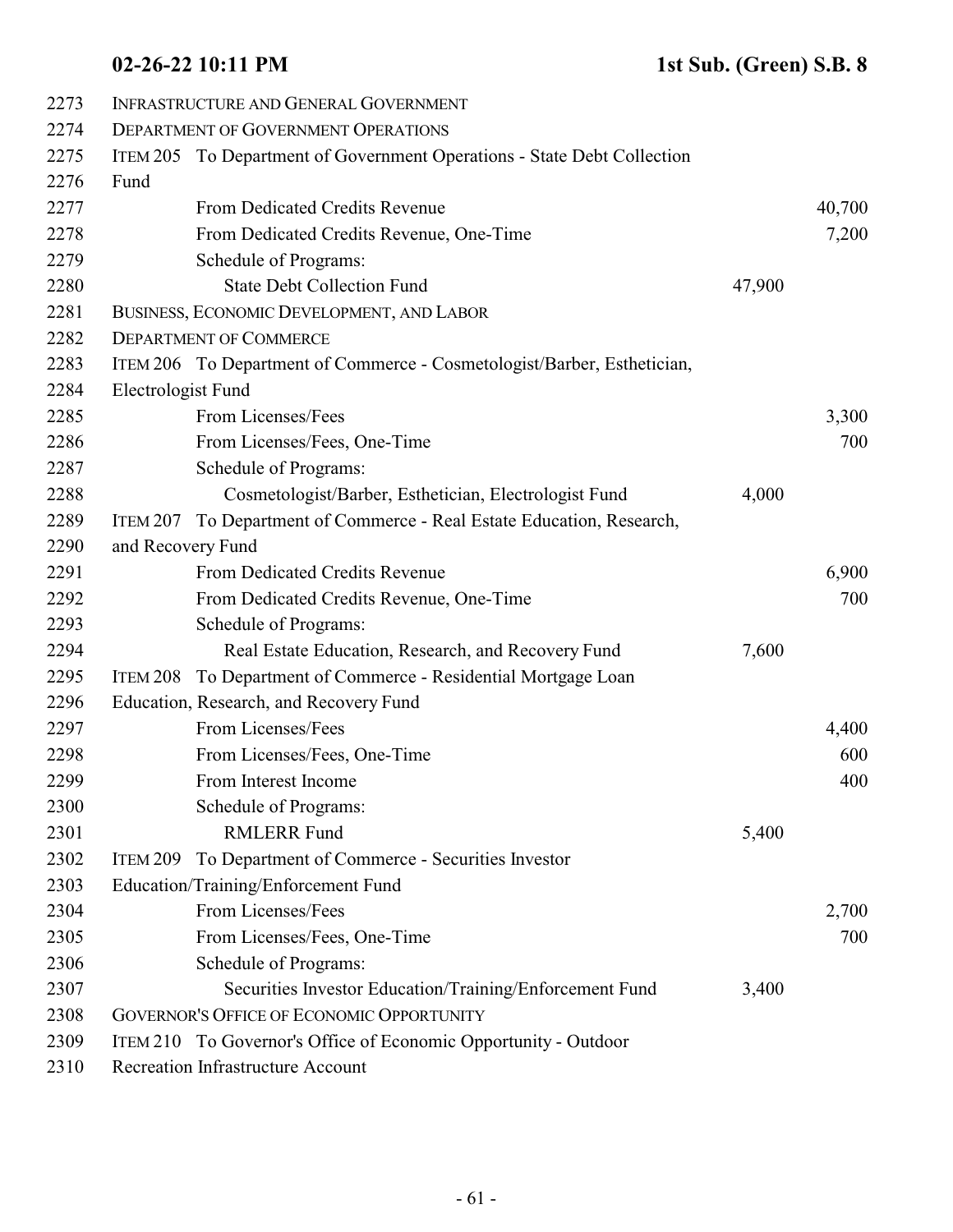| 2311 |                   | From Dedicated Credits Revenue                                           |        | 12,800 |
|------|-------------------|--------------------------------------------------------------------------|--------|--------|
| 2312 |                   | From Dedicated Credits Revenue, One-Time                                 |        | 1,300  |
| 2313 |                   | Schedule of Programs:                                                    |        |        |
| 2314 |                   | <b>Outdoor Recreation Infrastructure Account</b>                         | 14,100 |        |
| 2315 |                   | <b>PUBLIC SERVICE COMMISSION</b>                                         |        |        |
| 2316 |                   | ITEM 211 To Public Service Commission - Universal Public Telecom Service |        |        |
| 2317 |                   | From Dedicated Credits Revenue                                           |        | 6,000  |
| 2318 |                   | From Dedicated Credits Revenue, One-Time                                 |        | 700    |
| 2319 |                   | Schedule of Programs:                                                    |        |        |
| 2320 |                   | Universal Public Telecommunications Service Support                      | 6,700  |        |
| 2321 |                   | NATURAL RESOURCES, AGRICULTURE, AND ENVIRONMENTAL QUALITY                |        |        |
| 2322 |                   | DEPARTMENT OF AGRICULTURE AND FOOD                                       |        |        |
| 2323 |                   | ITEM 212 To Department of Agriculture and Food - Salinity Offset Fund    |        |        |
| 2324 |                   | From Revenue Transfers                                                   |        | 2,600  |
| 2325 |                   | From Revenue Transfers, One-Time                                         |        | 300    |
| 2326 |                   | Schedule of Programs:                                                    |        |        |
| 2327 |                   | Salinity Offset Fund                                                     | 2,900  |        |
| 2328 |                   | DEPARTMENT OF ENVIRONMENTAL QUALITY                                      |        |        |
| 2329 |                   | ITEM 213 To Department of Environmental Quality - Hazardous Substance    |        |        |
| 2330 | Mitigation Fund   |                                                                          |        |        |
| 2331 |                   | From General Fund                                                        |        | 400    |
| 2332 |                   | From Interest Income                                                     |        | 800    |
| 2333 |                   | From General Fund Restricted - Environmental Quality                     |        | 1,200  |
| 2334 |                   | Schedule of Programs:                                                    |        |        |
| 2335 |                   | Hazardous Substance Mitigation Fund                                      | 2,400  |        |
| 2336 |                   | <b>EXECUTIVE APPROPRIATIONS</b>                                          |        |        |
| 2337 |                   | <b>UTAH NATIONAL GUARD</b>                                               |        |        |
| 2338 |                   | ITEM 214 To Utah National Guard - National Guard MWR Fund                |        |        |
| 2339 |                   | From Dedicated Credits Revenue                                           |        | 19,000 |
| 2340 |                   | From Dedicated Credits Revenue, One-Time                                 |        | 1,400  |
| 2341 |                   | Schedule of Programs:                                                    |        |        |
| 2342 |                   | National Guard MWR Fund                                                  | 20,400 |        |
| 2343 |                   | <b>DEPARTMENT OF VETERANS AND MILITARY AFFAIRS</b>                       |        |        |
| 2344 |                   | ITEM 215 To Department of Veterans and Military Affairs - Utah Veterans  |        |        |
| 2345 | Nursing Home Fund |                                                                          |        |        |
| 2346 |                   | From Federal Funds                                                       |        | 21,800 |
| 2347 |                   | From Federal Funds, One-Time                                             |        | 3,400  |
| 2348 |                   | Schedule of Programs:                                                    |        |        |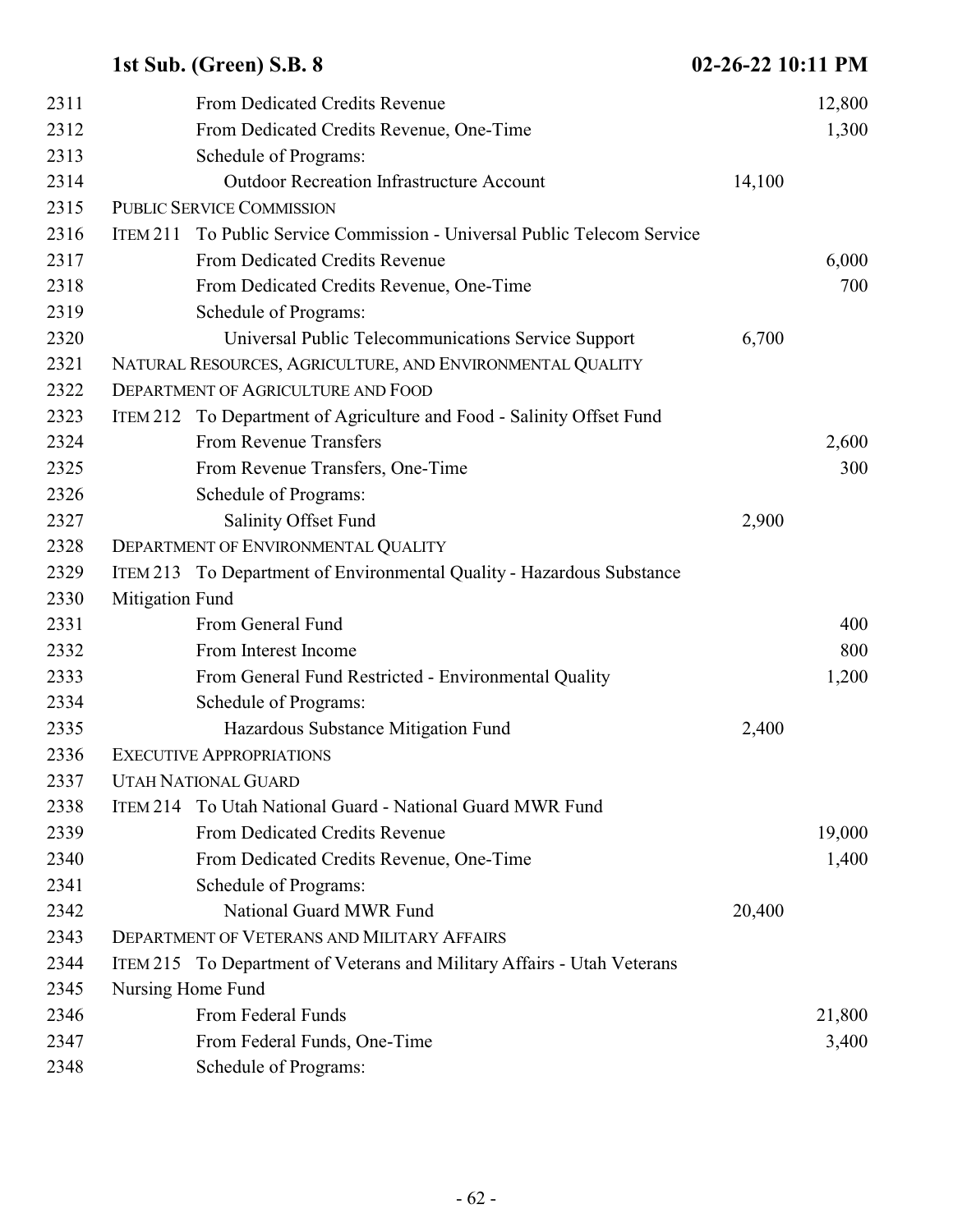| 2349 |                                                                                                     | Veterans Nursing Home Fund                                                                            | 25,200  |         |  |  |
|------|-----------------------------------------------------------------------------------------------------|-------------------------------------------------------------------------------------------------------|---------|---------|--|--|
| 2350 | Subsection 1(c). Business-like Activities. The Legislature has reviewed the following               |                                                                                                       |         |         |  |  |
| 2351 | proprietary funds. Under the terms and conditions of Utah Code 63J-1-410, for any included Internal |                                                                                                       |         |         |  |  |
| 2352 | Service Fund, the Legislature approves budgets, full-time permanent positions, and capital          |                                                                                                       |         |         |  |  |
| 2353 |                                                                                                     | acquisition amounts as indicated, and appropriates to the funds, as indicated, estimated revenue from |         |         |  |  |
| 2354 |                                                                                                     | rates, fees, and other charges. The Legislature authorizes the State Division of Finance to transfer  |         |         |  |  |
| 2355 |                                                                                                     | amounts between funds and accounts as indicated.                                                      |         |         |  |  |
| 2356 |                                                                                                     | EXECUTIVE OFFICES AND CRIMINAL JUSTICE                                                                |         |         |  |  |
| 2357 | <b>ATTORNEY GENERAL</b>                                                                             |                                                                                                       |         |         |  |  |
| 2358 |                                                                                                     | ITEM 216 To Attorney General - ISF - Attorney General                                                 |         |         |  |  |
| 2359 |                                                                                                     | From Dedicated Credits Revenue                                                                        |         | 699,900 |  |  |
| 2360 |                                                                                                     | Schedule of Programs:                                                                                 |         |         |  |  |
| 2361 |                                                                                                     | Civil Division                                                                                        | 423,600 |         |  |  |
| 2362 |                                                                                                     | <b>Child Protection Division</b>                                                                      | 161,800 |         |  |  |
| 2363 |                                                                                                     | Criminal Division                                                                                     | 114,500 |         |  |  |
| 2364 |                                                                                                     | <b>UTAH DEPARTMENT OF CORRECTIONS</b>                                                                 |         |         |  |  |
| 2365 | ITEM 217                                                                                            | To Utah Department of Corrections - Utah Correctional Industries                                      |         |         |  |  |
| 2366 |                                                                                                     | From General Fund, One-Time                                                                           |         | 1,300   |  |  |
| 2367 |                                                                                                     | From Dedicated Credits Revenue                                                                        |         | 404,600 |  |  |
| 2368 |                                                                                                     | From Dedicated Credits Revenue, One-Time                                                              |         | 21,100  |  |  |
| 2369 |                                                                                                     | From GFR Public Safety and Firefighter Tier II Retirement Benefits Account                            |         |         |  |  |
| 2370 |                                                                                                     |                                                                                                       |         | (1,400) |  |  |
| 2371 |                                                                                                     | Schedule of Programs:                                                                                 |         |         |  |  |
| 2372 |                                                                                                     | <b>Utah Correctional Industries</b>                                                                   | 425,600 |         |  |  |
| 2373 | ITEM 218                                                                                            | To Utah Department of Corrections - Utah Correctional Industries                                      |         |         |  |  |
| 2374 |                                                                                                     | From General Fund, One-Time                                                                           |         | 400     |  |  |
| 2375 |                                                                                                     | Schedule of Programs:                                                                                 |         |         |  |  |
| 2376 |                                                                                                     | Utah Correctional Industries                                                                          | 400     |         |  |  |
| 2377 |                                                                                                     | To implement the provisions of <i>Concurrent Resolution</i>                                           |         |         |  |  |
| 2378 |                                                                                                     | Authorizing State Pick up of Public Safety and Firefighter                                            |         |         |  |  |
| 2379 |                                                                                                     | <b>Employee Retirement Contributions (Senate Concurrent</b>                                           |         |         |  |  |
| 2380 |                                                                                                     | Resolution 1, 2022 General Session).                                                                  |         |         |  |  |
| 2381 | INFRASTRUCTURE AND GENERAL GOVERNMENT                                                               |                                                                                                       |         |         |  |  |
| 2382 | <b>DEPARTMENT OF GOVERNMENT OPERATIONS</b>                                                          |                                                                                                       |         |         |  |  |
| 2383 |                                                                                                     | ITEM 219 To Department of Government Operations - Division of Facilities                              |         |         |  |  |
| 2384 |                                                                                                     | <b>Construction and Management - Facilities Management</b>                                            |         |         |  |  |
| 2385 |                                                                                                     | From Dedicated Credits Revenue                                                                        |         | 99,500  |  |  |
| 2386 |                                                                                                     | Schedule of Programs:                                                                                 |         |         |  |  |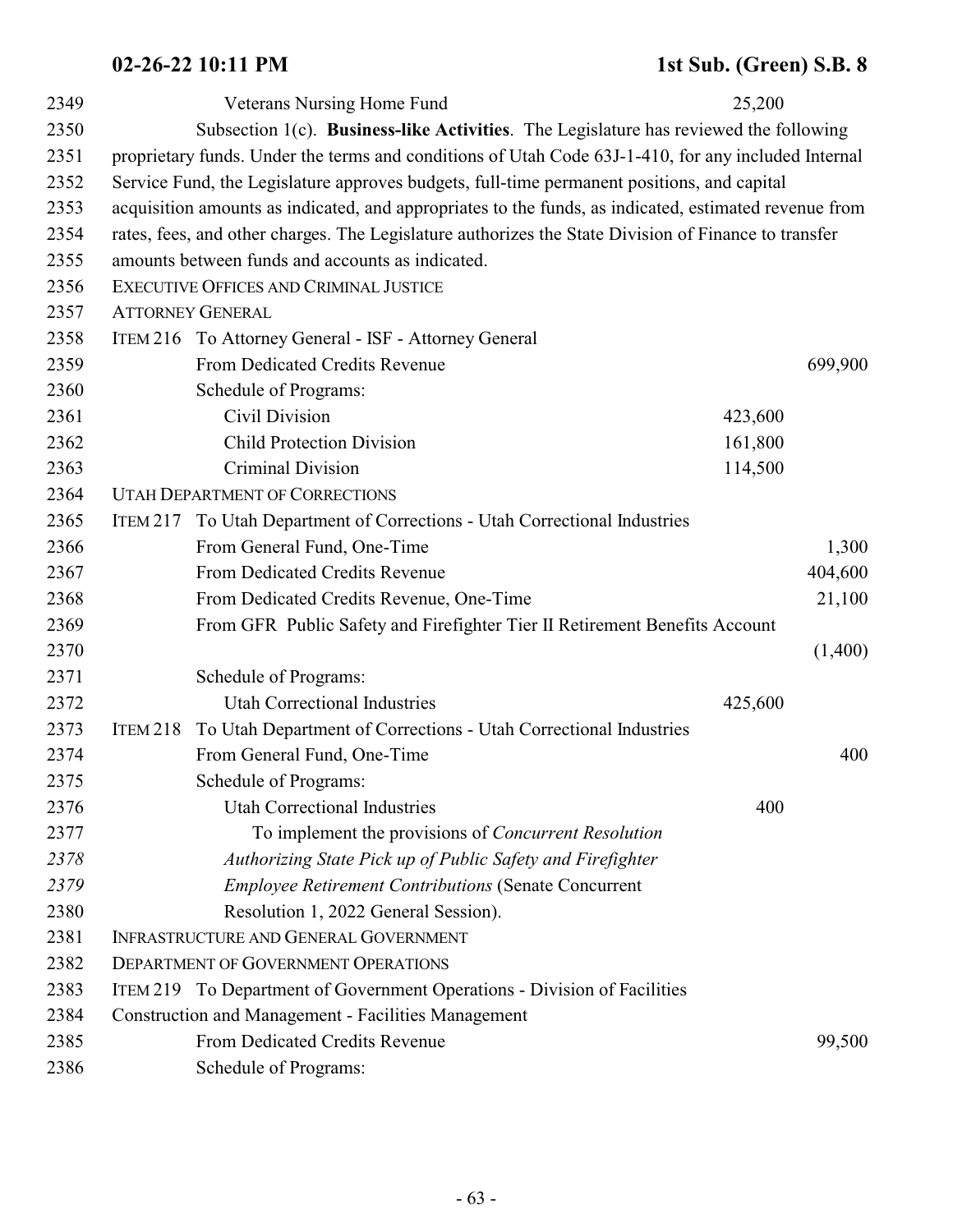| 2387 |                         | <b>ISF</b> - Facilities Management                                      | 99,500    |           |
|------|-------------------------|-------------------------------------------------------------------------|-----------|-----------|
| 2388 |                         | ITEM 220 To Department of Government Operations - Division of Fleet     |           |           |
| 2389 | Operations              |                                                                         |           |           |
| 2390 |                         | From Dedicated Credits Revenue                                          |           | 14,800    |
| 2391 |                         | Schedule of Programs:                                                   |           |           |
| 2392 |                         | <b>Transactions Group</b>                                               | 14,800    |           |
| 2393 | <b>ITEM 221</b>         | To Department of Government Operations - Division of                    |           |           |
| 2394 |                         | Purchasing and General Services                                         |           |           |
| 2395 |                         | From Dedicated Credits Revenue                                          |           | 57,100    |
| 2396 |                         | From Other Financing Sources                                            |           | 100       |
| 2397 |                         | Schedule of Programs:                                                   |           |           |
| 2398 |                         | ISF - Central Mailing                                                   | 52,200    |           |
| 2399 |                         | <b>ISF</b> - Print Services                                             | 5,000     |           |
| 2400 | ITEM 222                | To Department of Government Operations - Enterprise Technology          |           |           |
| 2401 | Division                |                                                                         |           |           |
| 2402 |                         | From Dedicated Credits Revenue                                          |           | 1,214,900 |
| 2403 |                         | Schedule of Programs:                                                   |           |           |
| 2404 |                         | ISF - Enterprise Technology Division                                    | 1,214,900 |           |
| 2405 | <b>ITEM 223</b>         | To Department of Government Operations - Human Resources                |           |           |
| 2406 |                         | <b>Internal Service Fund</b>                                            |           |           |
| 2407 |                         | From Dedicated Credits Revenue                                          |           | 219,800   |
| 2408 |                         | Schedule of Programs:                                                   |           |           |
| 2409 |                         | ISF - Field Services                                                    | 196,000   |           |
| 2410 |                         | ISF - Payroll Field Services                                            | 23,800    |           |
| 2411 |                         | BUSINESS, ECONOMIC DEVELOPMENT, AND LABOR                               |           |           |
| 2412 | <b>LABOR COMMISSION</b> |                                                                         |           |           |
| 2413 |                         | ITEM 224 To Labor Commission - Uninsured Employers Fund                 |           |           |
| 2414 |                         | From Dedicated Credits Revenue                                          |           | 700       |
| 2415 |                         | From Premium Tax Collections                                            |           | 300       |
| 2416 |                         | Schedule of Programs:                                                   |           |           |
| 2417 |                         | Uninsured Employers Fund                                                | 1,000     |           |
| 2418 | <b>SOCIAL SERVICES</b>  |                                                                         |           |           |
| 2419 |                         | <b>DEPARTMENT OF HEALTH AND HUMAN SERVICES</b>                          |           |           |
| 2420 |                         | ITEM 225 To Department of Health and Human Services - Qualified Patient |           |           |
| 2421 | <b>Enterprise Fund</b>  |                                                                         |           |           |
| 2422 |                         | From General Fund, One-Time                                             |           | 2,600     |
| 2423 |                         | From Dedicated Credits Revenue                                          |           | 85,300    |
| 2424 |                         | From Dedicated Credits Revenue, One-Time                                |           | 7,700     |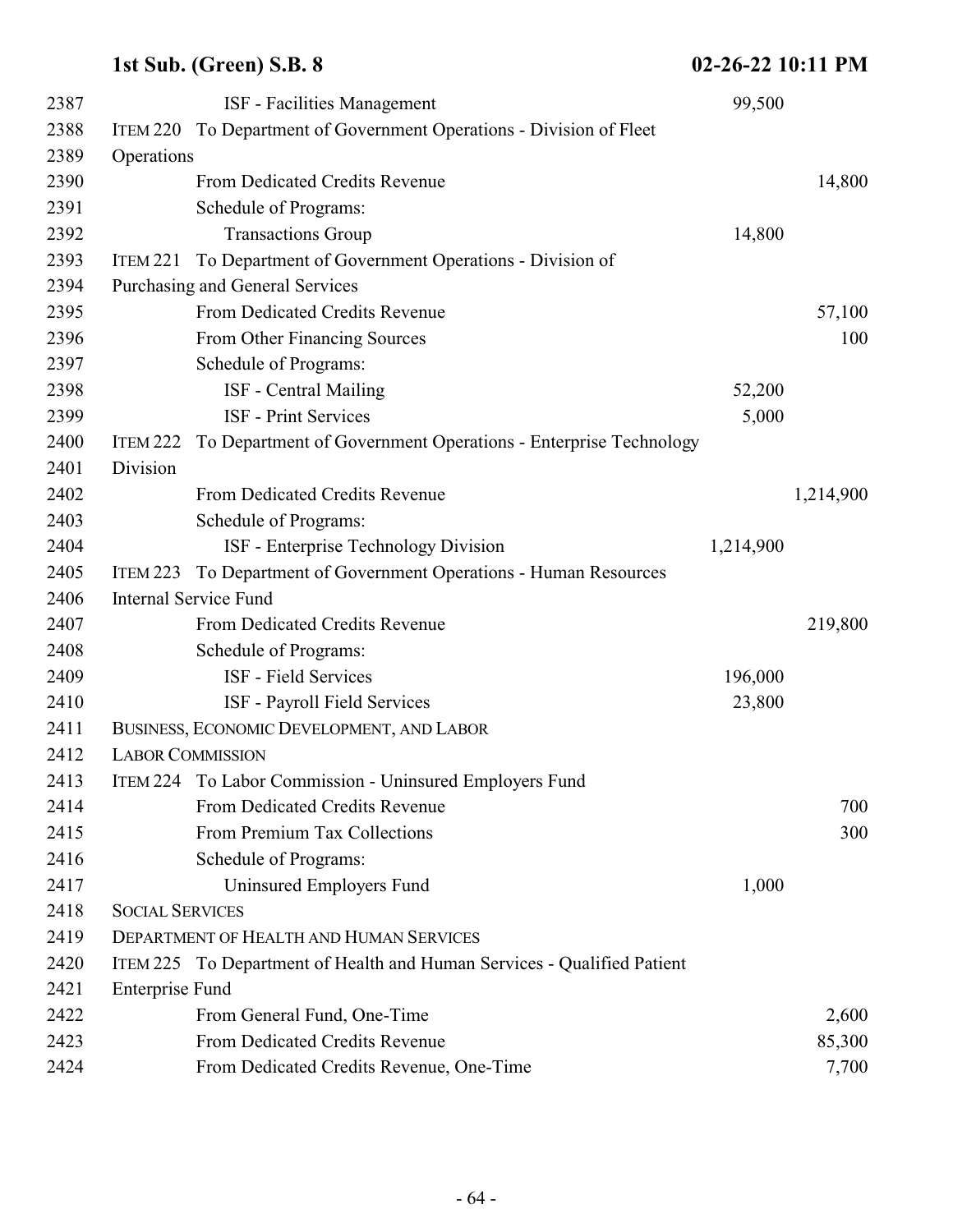| 2425 |                        | Schedule of Programs:                                                                            |        |        |
|------|------------------------|--------------------------------------------------------------------------------------------------|--------|--------|
| 2426 |                        | Qualified Patient Enterprise Fund                                                                | 95,600 |        |
| 2427 |                        | ITEM 226 To Department of Health and Human Services - Qualified Patient                          |        |        |
| 2428 | <b>Enterprise Fund</b> |                                                                                                  |        |        |
| 2429 |                        | From General Fund, One-Time                                                                      |        | 800    |
| 2430 |                        | Schedule of Programs:                                                                            |        |        |
| 2431 |                        | Qualified Patient Enterprise Fund                                                                | 800    |        |
| 2432 |                        | To implement the provisions of Concurrent Resolution                                             |        |        |
| 2433 |                        | Authorizing State Pick up of Public Safety and Firefighter                                       |        |        |
| 2434 |                        | <b>Employee Retirement Contributions (Senate Concurrent</b>                                      |        |        |
| 2435 |                        | Resolution 1, 2022 General Session).                                                             |        |        |
| 2436 |                        | NATURAL RESOURCES, AGRICULTURE, AND ENVIRONMENTAL QUALITY                                        |        |        |
| 2437 |                        | DEPARTMENT OF AGRICULTURE AND FOOD                                                               |        |        |
| 2438 |                        | ITEM 227 To Department of Agriculture and Food - Agriculture Loan                                |        |        |
| 2439 | Programs               |                                                                                                  |        |        |
| 2440 |                        | From Agriculture Resource Development Fund                                                       |        | 5,500  |
| 2441 |                        | From Agriculture Resource Development Fund, One-Time                                             |        | 1,100  |
| 2442 |                        | From Utah Rural Rehabilitation Loan State Fund                                                   |        | 3,200  |
| 2443 |                        | From Utah Rural Rehabilitation Loan State Fund, One-Time                                         |        | 600    |
| 2444 |                        | Schedule of Programs:                                                                            |        |        |
| 2445 |                        | Agriculture Loan Program                                                                         | 10,400 |        |
| 2446 | ITEM 228               | To Department of Agriculture and Food - Qualified Production                                     |        |        |
| 2447 | <b>Enterprise Fund</b> |                                                                                                  |        |        |
| 2448 |                        | From Dedicated Credits Revenue                                                                   |        | 23,200 |
| 2449 |                        | From Dedicated Credits Revenue, One-Time                                                         |        | 2,600  |
| 2450 |                        | Schedule of Programs:                                                                            |        |        |
| 2451 |                        | Qualified Production Enterprise Fund                                                             | 25,800 |        |
| 2452 |                        | Subsection 1(d). Restricted Fund and Account Transfers. The Legislature authorizes               |        |        |
| 2453 |                        | the State Division of Finance to transfer the following amounts between the following funds or   |        |        |
| 2454 |                        | accounts as indicated. Expenditures and outlays from the funds to which the money is transferred |        |        |
| 2455 |                        | must be authorized by an appropriation.                                                          |        |        |
| 2456 |                        | EXECUTIVE OFFICES AND CRIMINAL JUSTICE                                                           |        |        |
| 2457 |                        | ITEM 229 To General Fund Restricted - Indigent Defense Resources Account                         |        |        |
| 2458 |                        | From General Fund                                                                                |        | 25,700 |
| 2459 |                        | From General Fund, One-Time                                                                      |        | 3,400  |
| 2460 |                        | Schedule of Programs:                                                                            |        |        |
| 2461 |                        | General Fund Restricted - Indigent Defense Resources Account                                     |        |        |
| 2462 |                        |                                                                                                  | 29,100 |        |